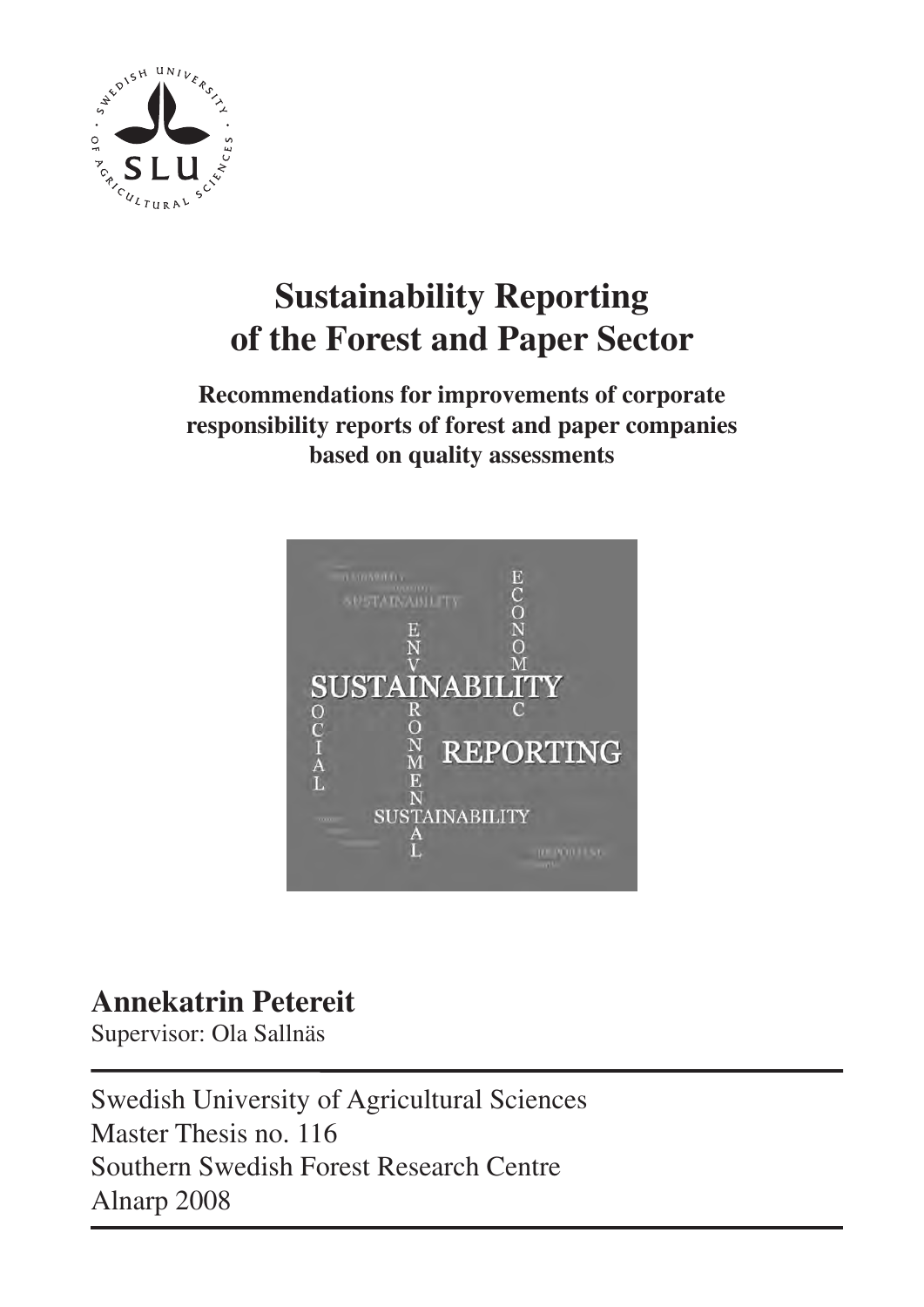## **Preface**

This master thesis discusses sustainability reporting of the forest and paper sector. It represents the results of quality assessments of corporate responsibility reports published by several large forest and paper companies and provides recommendations for improvements of such reports that are published by the leaders and emerging sustainability reporting bodies of the sector headquartered in North America, Europe and the Asia-Pacific region.

The idea for this research emerged mainly during the policy course of the *Euroforester*  study programme that I participated in at the *Sveriges Lantbruksuniversitet (SLU)* in Alnarp, Sweden. It was furthermore influenced by the general media attention and discourse on the issue of sustainability within today's businesses.

I found support for my interests in the topic of sustainability at the *Southern Swedish Forest Research Centre* while studying in Alnarp and started writing this thesis in March 2007 under the teaching supervision of Professor Leif Mattsson and Vilis Brukas. I would like to thank both of my mentors for their help during the development of my master thesis. I would also like to express my gratitude towards my father for his ever open door as well as my sister Franzi and my friend Nele for their open ears and helpful words in difficult times.

**Annekatrin Petereit**  May 2008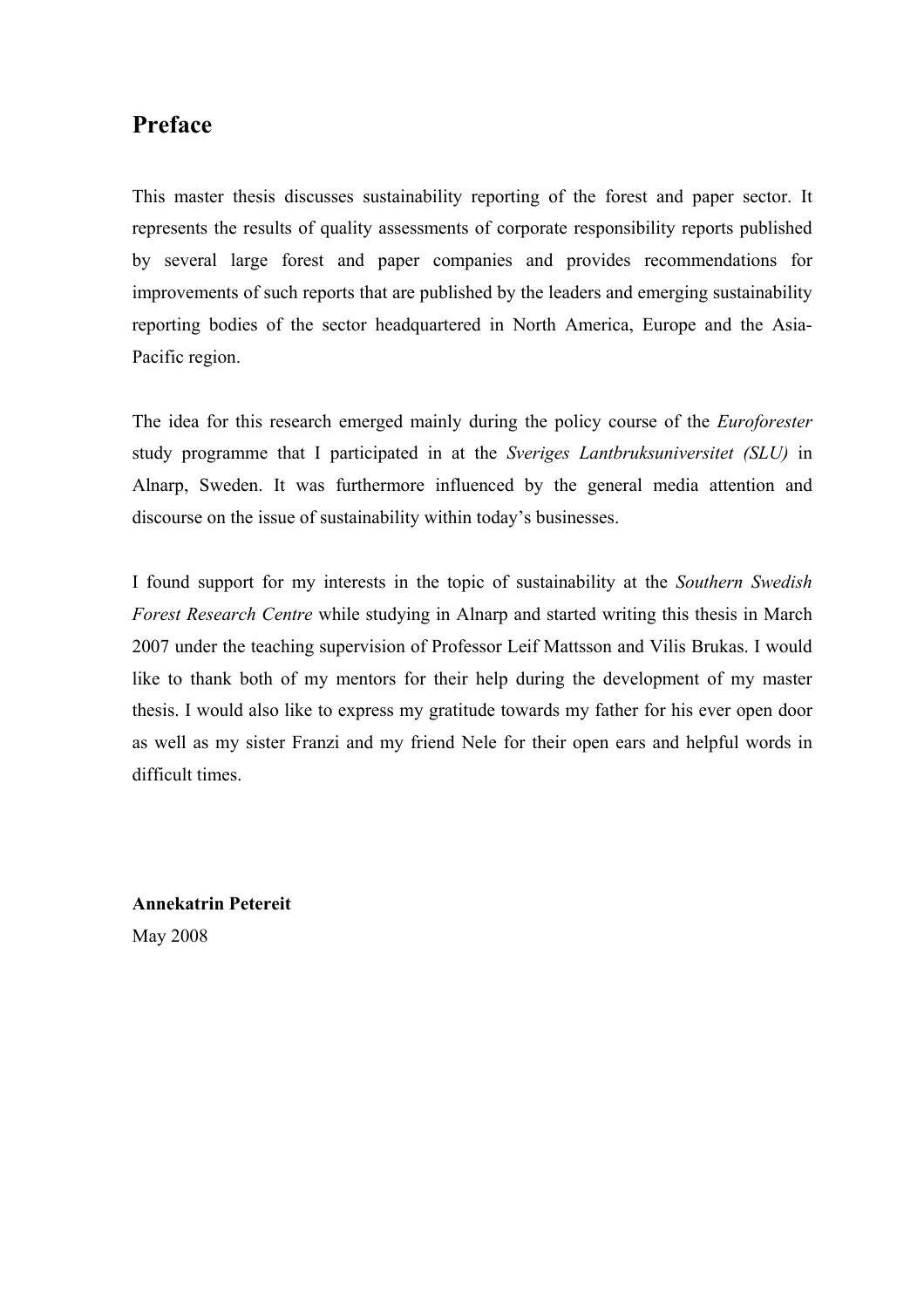### **Summary**

This master thesis examines the quality of separate corporate responsibility (CR) reports published by companies of the forest and paper sector. It aims to provide recommendations for quality improvements of such reports and thus an enhancement of its usefulness for stakeholders and investors in particular. Quality assessments are conducted and recommendations are presented for the whole forest and paper sector, for emerging sustainability reporters of the sector and finally under consideration of forest and paper companies headquartered in North America, Europe and the Asia-Pacific region.

It is found that corporate responsibility reporting of the forest and paper sector follows general sustainability reporting patterns as examined in previous studies on other sectors. The quality of sustainability performance information provided by the sector is relatively low, with disclosure on social issues being weakest and information on environmental topics being relatively good. It is thus especially recommended to provide more detailed information on social sustainability performance that goes beyond data on workforce numbers, its diversity or occupational health and safety measurements. Additionally, companies of this sector should provide economic sustainability performance information that exceeds these given in annual reports. The revelation of information on environmental biodiversity as well as environmental effects of transport should be enhanced further. However, in contrast to other studies on non-forest and paper sectors, the use of external validation measurements by forest and paper enterprises is higher. Additionally, better quality of information on sustainability performance data was found for issues that are of particular relevance for companies of this specific sector.

Reports of larger companies were generally considered more up to date, more comprehensive and of higher quality than reports published by smaller ones defined as emerging sustainability reporting bodies. The largest differences in the quality of the published material were examined for forestry-related issues and social sustainability performance information, but also concerning the environmental topics of transport and compliance with laws and regulations. More detailed information on behalf of emerging sustainability reporting bodies is thus particularly recommended for the two latter issues as well as for reporting on society and product responsibility. Beyond this, more detailed information should also be delivered with regard to forestry-related certification, illegal logging and carbon sequestration/storage. External validation measurements as the use of GRI guide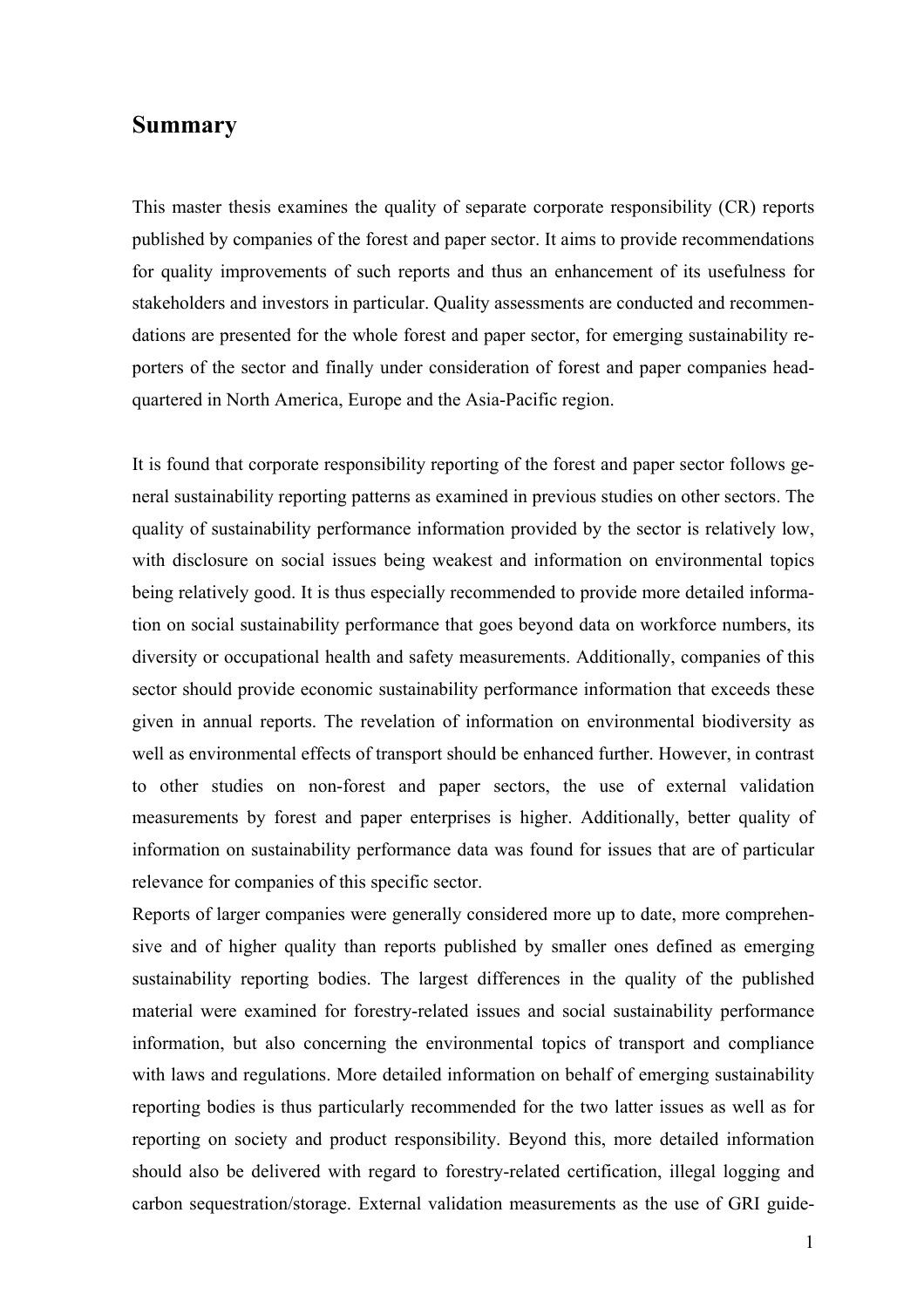lines and third-party assurance should additionally find more consideration within the reporting of small forest and paper companies.

Clear differences were also detected with regard to the quality of reports published by North American, European and Asia-Pacific forest and paper companies. European companies have used GRI guidelines in the most extensive way and provide the highest level of quality on social and particularly environmental sustainability performance information as well as towards forestry-related issues. North American enterprises however performed best on economic sustainability performance information. In contrast, Asia-Pacific companies provide best quality of information on the forestry-related issue of illegal logging, whereas the quality of sustainability performance disclosure is generally inferior in comparison with the two other regions. Based on the region related findings, corporations headquartered in the Asia-Pacific region are advised to publish non-financial and particularly sustainability reports more extensively and enhance the quality of it by a more detailed and explicit reporting on all sustainability issues as well as information concerning forestry-related certification. Beyond this, more current non-financial reports as well as a more extensive use of external validation measurements are recommended for North American forest and paper companies. Additionally, North American enterprises should enhance the detailedness of reporting on forestry-related issues.

The findings of the thesis enlarge the field of research on sustainability reporting within the forest and paper sector and contribute to an overview of the status quo of corporate responsibility reporting practices in general.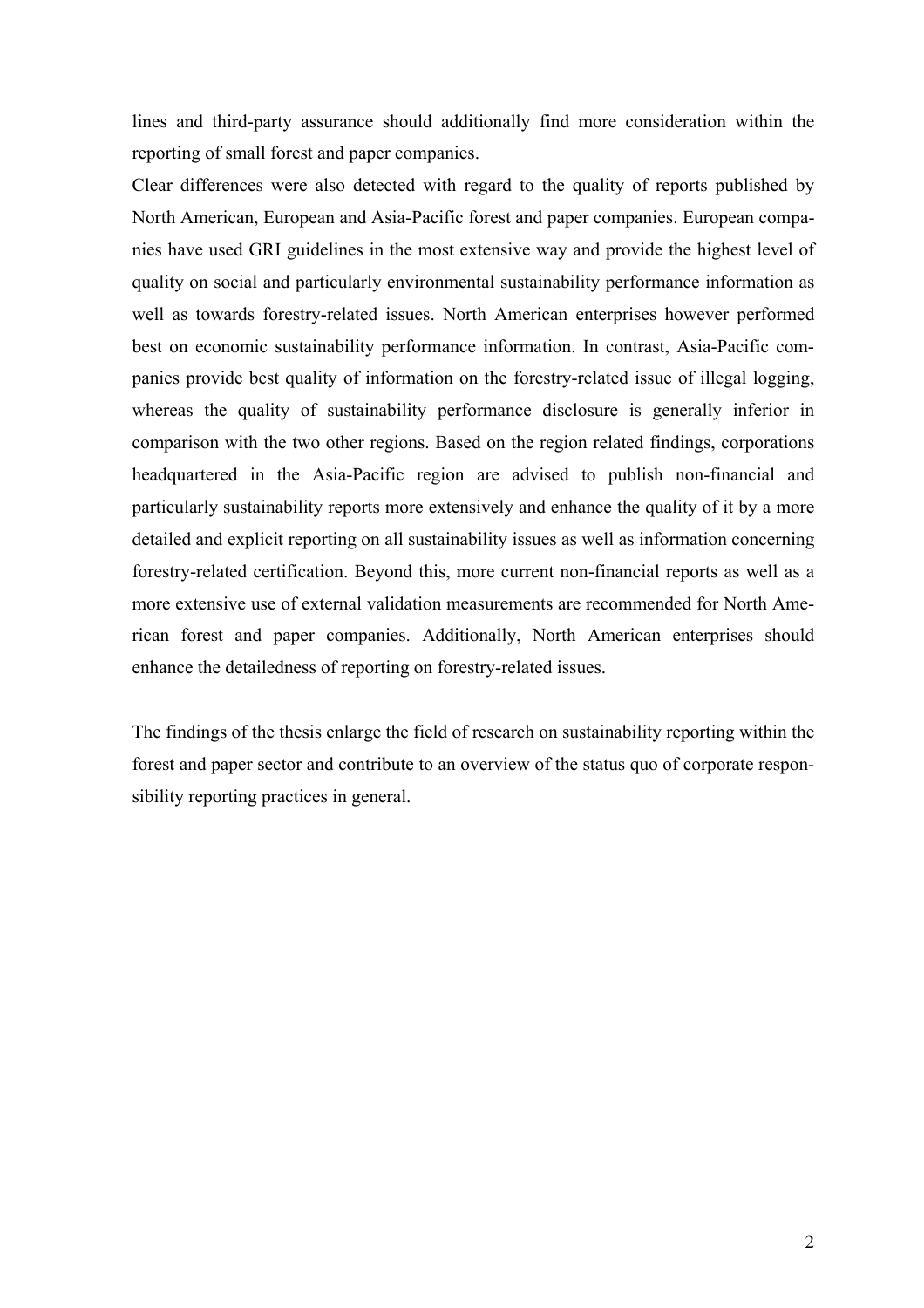## **Table of contents**

| $\mathbf{1}$   |       |                                                                                |    |
|----------------|-------|--------------------------------------------------------------------------------|----|
| $\overline{2}$ |       |                                                                                |    |
|                | 2.1   |                                                                                |    |
|                | 2.1.1 |                                                                                |    |
|                | 2.1.2 |                                                                                |    |
|                | 2.1.3 |                                                                                |    |
|                | 2.2   | From company's sustainability performance to corporate responsibility reports: |    |
|                |       |                                                                                |    |
|                | 2.2.1 |                                                                                |    |
|                | 2.2.2 |                                                                                |    |
|                | 2.2.3 |                                                                                |    |
|                | 2.3   |                                                                                |    |
|                | 2.3.1 |                                                                                |    |
|                | 2.3.2 | Previous research on sector-specific corporate responsibility reports 28       |    |
|                | 2.3.3 |                                                                                |    |
| 3              |       |                                                                                |    |
|                | 3.1   |                                                                                |    |
|                | 3.2   | Evaluation of the availability, timeliness and kinds of CR reports 34          |    |
|                | 3.3   |                                                                                |    |
|                | 3.3.1 |                                                                                |    |
|                | 3.3.2 |                                                                                |    |
|                | 34    | Recommendations for quality improvements of CR reports                         | 39 |
| 4              |       |                                                                                |    |
|                | 4.1   | Availability, types and timeliness of corporate responsibility reports  40     |    |
|                | 4.1.1 | Companies' sizes and the availability, type and timeliness of CR reports 40    |    |
|                | 4.1.2 | Regional comparison of the availability, types and timeliness of reports 41    |    |
|                | 4.1.3 |                                                                                |    |
|                | 4.2   | Corporate responsibility reporting quality of the forest and paper sector in   |    |
|                |       |                                                                                |    |
|                | 4.2.1 |                                                                                |    |
|                | 4.2.2 | The quality of published sustainability performance information  45            |    |
|                | 4.2.3 |                                                                                |    |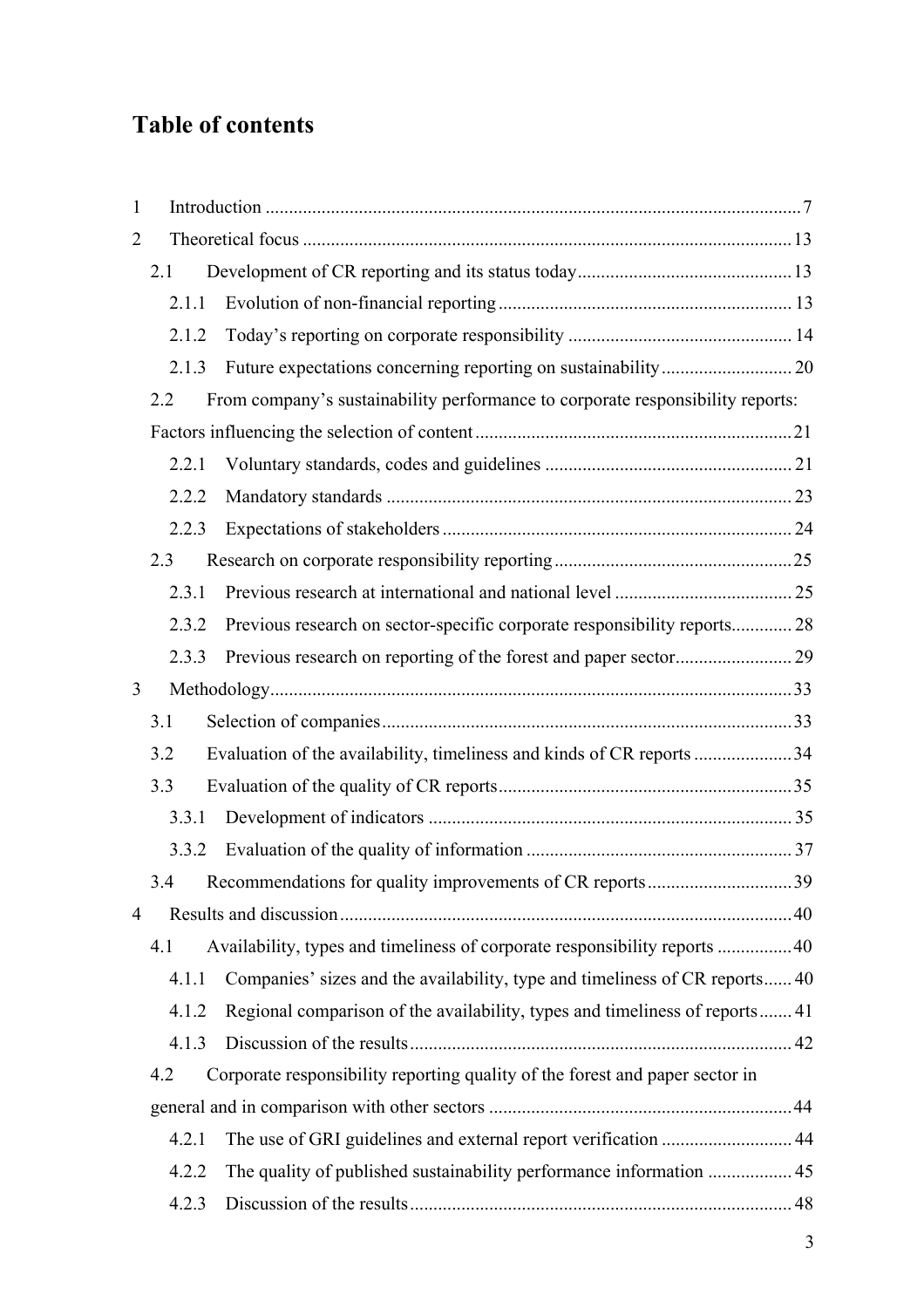|   | 4.2.4 |                                                                                    |  |
|---|-------|------------------------------------------------------------------------------------|--|
|   | 4.3   | Corporate responsibility reporting quality of emerging sustainability reporters of |  |
|   |       |                                                                                    |  |
|   | 4.3.1 |                                                                                    |  |
|   | 4.3.2 | The quality of published sustainability performance information  57                |  |
|   | 4.3.3 |                                                                                    |  |
|   | 4.3.4 |                                                                                    |  |
|   | 4.3.5 |                                                                                    |  |
|   | 4.4   | Corporate responsibility reporting quality in comparison of North American,        |  |
|   |       |                                                                                    |  |
|   | 4.4.1 |                                                                                    |  |
|   | 4.4.2 |                                                                                    |  |
|   | 4.4.3 |                                                                                    |  |
|   | 4.4.4 |                                                                                    |  |
|   | 4.4.5 |                                                                                    |  |
| 5 |       |                                                                                    |  |
|   | 5.1   |                                                                                    |  |
|   | 5.2   |                                                                                    |  |
| 6 |       |                                                                                    |  |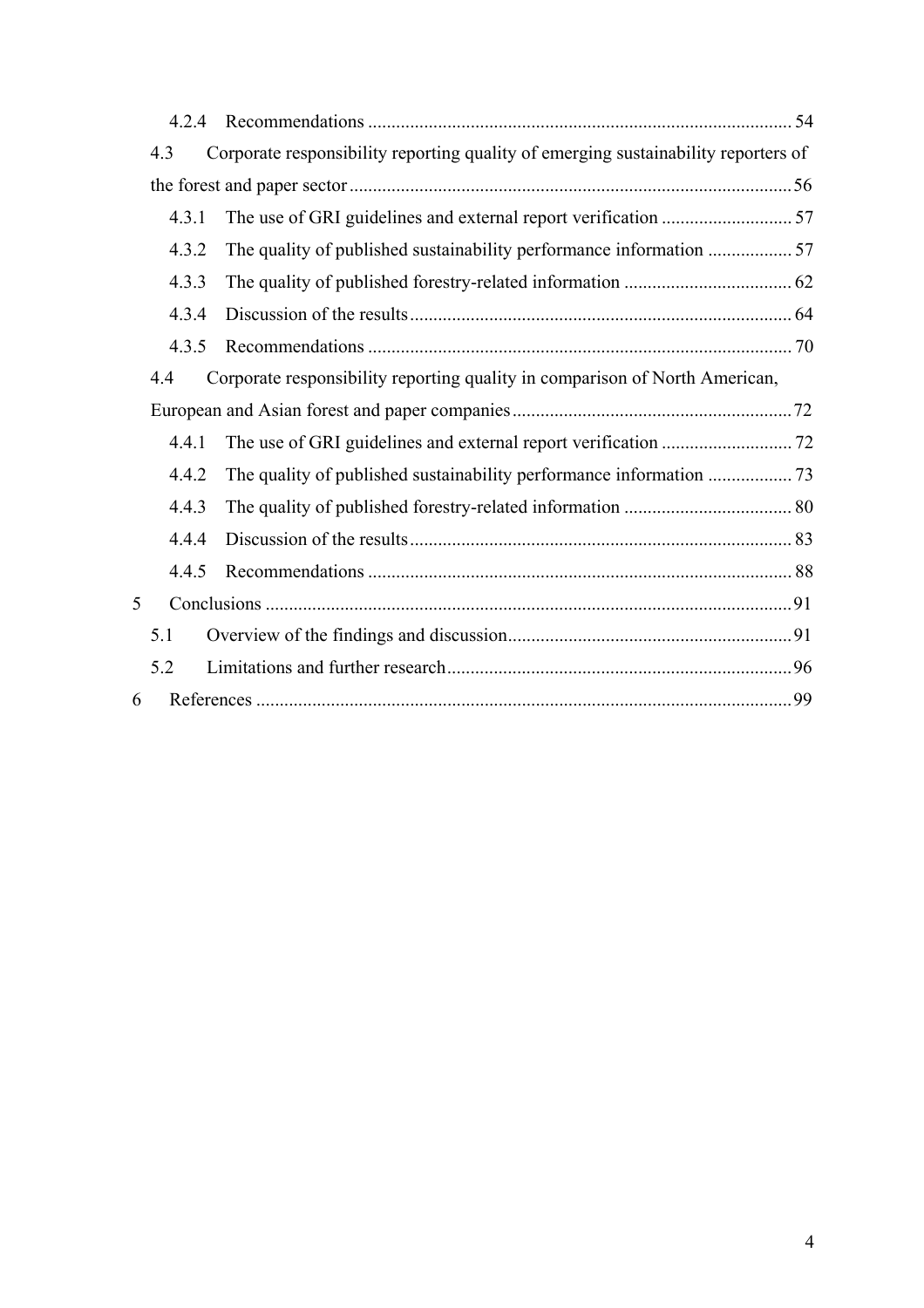## **Abbreviations**

| <b>AFS</b>      | Australian Forestry Standard (Certification)                  |
|-----------------|---------------------------------------------------------------|
| <b>ATFS</b>     | American Tree Farm System                                     |
| <b>B</b> n      | <b>Billion</b>                                                |
| <b>CERES</b>    | <b>Coalition for Environmentally Responsible Economies</b>    |
| <b>CERFLOR</b>  | Programa de Certificacao de Florestas                         |
| CO <sub>2</sub> | Carbon dioxide                                                |
| <b>CR</b>       | Corporate Responsibility                                      |
| <b>CSA</b>      | <b>Canadian Standards Association</b>                         |
| <b>CSR</b>      | Corporate Social Responsibility                               |
| <b>EHS</b>      | Environment, Health, and Safety                               |
| <b>EMAS</b>     | Eco-Management and Audit Scheme                               |
| <b>EPA</b>      | <b>Environmental Protection Agency</b>                        |
| EU              | European Union                                                |
| <b>FFCS</b>     | <b>Finnish Forest Certification Council</b>                   |
| <b>FSC</b>      | Forest Stewardship Council                                    |
| <b>GDP</b>      | <b>Gross Domestic Product</b>                                 |
| <b>GHG</b>      | Greenhouse Gas                                                |
| <b>GRI</b>      | Global Reporting Initiative                                   |
| <b>ILO</b>      | <b>International Labour Organization</b>                      |
| <b>ISO</b>      | International Organization for Standardization                |
| <b>IUCN</b>     | World Conservation Union (International Union for the         |
|                 | Conservation of Nature and Natural Resources)                 |
| LEI             | Lembaga Ekolabel Indonesia                                    |
| <b>MNC</b>      | Multinational Corporation                                     |
| <b>NGO</b>      | Non-Governmental Organization                                 |
| NO <sub>x</sub> | A type of Nitrogen Oxide                                      |
| <b>OECD</b>     | Organisation for Economic Co-operation and Development        |
| <b>PEFC</b>     | Programme for the Endorsement of Forest Certification schemes |
| <b>PR</b>       | <b>Public Relation</b>                                        |
| <b>SEC</b>      | Securities & Exchange Commission                              |
| <b>SFI</b>      | Sustainable Forestry Initiative                               |
| <b>SGEC</b>     | Sustainable Green Ecosystem Council                           |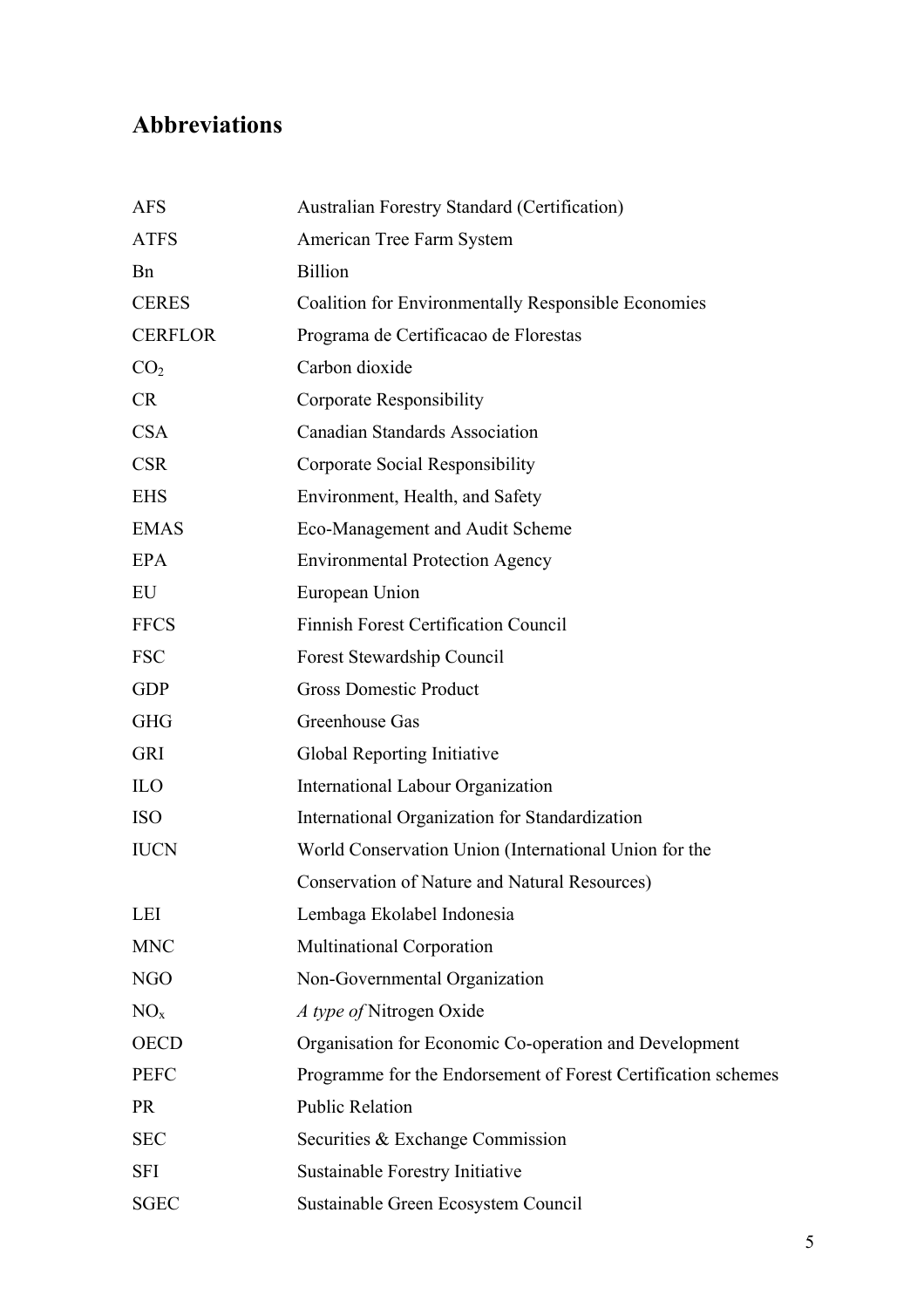| <b>SME</b>   | Small and Medium-sized Enterprise                        |
|--------------|----------------------------------------------------------|
| $SO_{x}$     | A type of Sulfur Oxide                                   |
| <b>TBL</b>   | Triple Bottom Line                                       |
| <b>UK</b>    | United Kingdom                                           |
| <b>UKWAS</b> | UK Woodland Assurance Scheme                             |
| <b>UN</b>    | <b>United Nations</b>                                    |
| <b>UNCED</b> | United Nations Conference on Environment and Development |
| <b>UNEP</b>  | United Nations Environment Programme                     |
| <b>US</b>    | <b>United States</b>                                     |
| <b>WCED</b>  | UN World Commission on Environment and Development       |
| <b>WBCSD</b> | World Business Council on Sustainable Development        |
| <b>PDF</b>   | Portable Document Format (Adobe Acrobat)                 |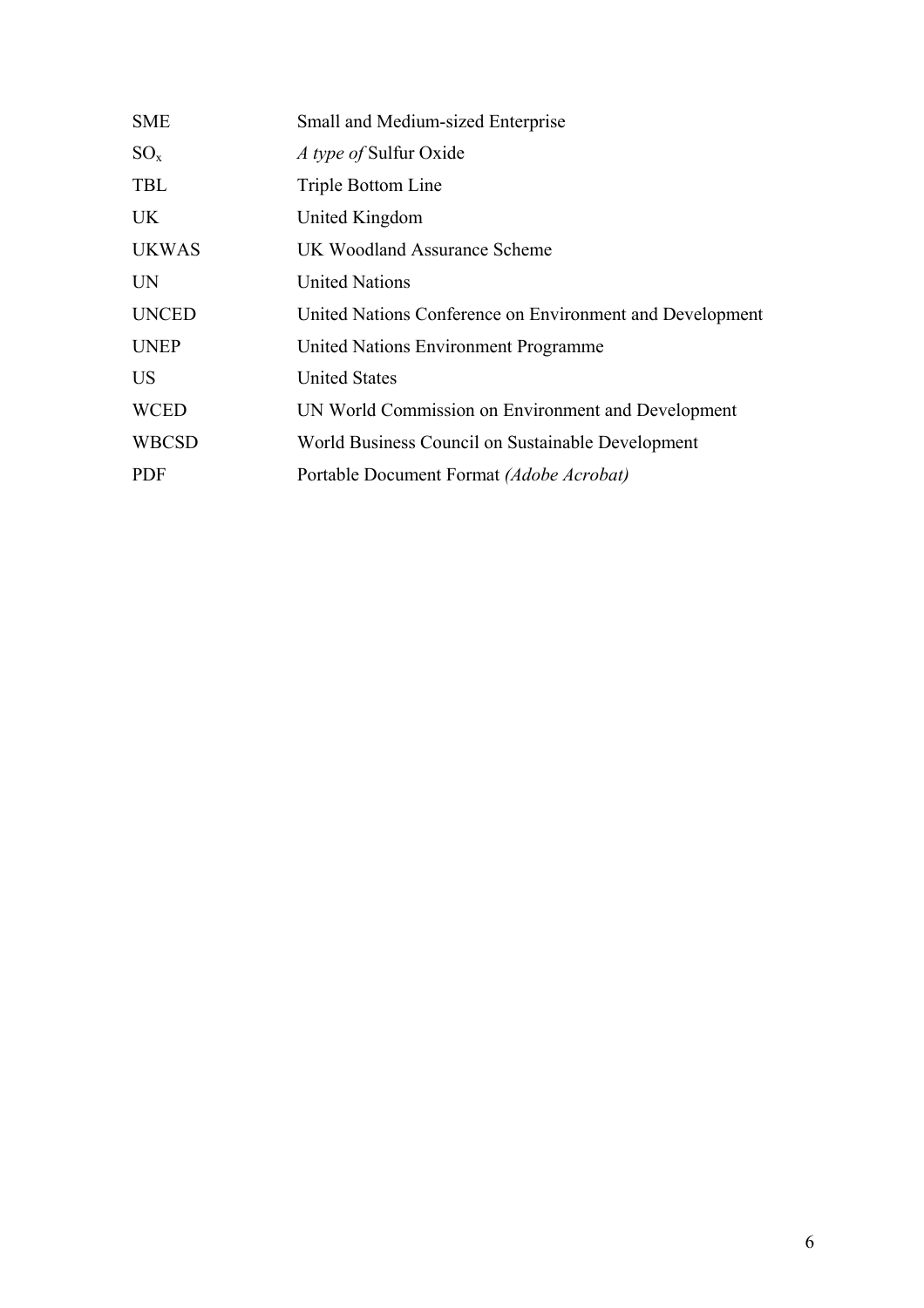## **1 Introduction**

 $\overline{a}$ 

"Sustainability has become an increasingly common term in the rhetoric surrounding business ethics, and has been widely used by corporations, governments, consultants, pressure groups, and academics alike" (Crane et al. 2007: 21). Nevertheless, the popularity of the sustainability term has not always been that of today. It emerged side by side with the environmental problems of globalization in the last century that called for political actions at a national and international level.

The oldest documented application of the sustainability term can be found in the German book *Sylvicultura oeconomica* published in 1713 from VON CARLOWITZ. Therein VON CARLOWITZ announced that the amount of wood cut should not exceed its growth rate. Meanwhile the sustainability idea was therefore already existent for approximately 300 years in the forestry sector, its today's importance and debate can be traced back to the political processes of the 1980s as the foundation of the UN World Commission on Environment and Development (WCED) in 1983 and its final report *"Our Common Future"* of 1987 as well as the 1992 UN Conference on Environment and Development (UNCED) in Rio de Janeiro. The WCED, established by the General Assembly of the United Nations in 1983, was asked to formulate "A global agenda for change" (United Nations 1987: 11) and thus to make progress in environmental politics. In the Commission's final report *"Our Common Future"* sustainable development was defined as "development that meets the needs of the present without compromising the ability of future generations to meet their own needs" (United Nations 1987: 24) This definition is the most commonly quoted one regarding sustainable development and provides the basis for the debate on sustainability<sup>1</sup> until today.

<sup>1</sup> Giving an overarching **definition** of the terms "sustainability" or respectively "sustainable development" is difficult, due to the fact that these terms have been used with several different and evolving meanings in the public debate and scholarly literature (National Research Council 2000: 21) and no agreement of its meaning does exist within scientific, political or industry circles (Weber-Blaschke et al. 2005: 6). However, a clear distinction can be made between the terms "sustainability" and "sustainable development": Whereas "sustainability" is the target, "sustainable development" is the process towards this goal (Schaltegger et al. 2003: 22).

The definition of sustainability development provided by *Brundtland* considers two key concepts: the concept of needs and the concept of limitations. Whereas social justice is to accomplish between generations and within each generation, the limited capacity of the biosphere and ecosystem to handle human impacts must also be considered (Weber-Blaschke et al. 2005: 8). The concept of sustainability is thus acting on the assumption of three perspectives: the environmental, the social and the economic one. The triadic definition of sustainability published in the Rio document *Agenda 21* is often mentioned as the "traditional" (Weber-Blaschke et al. 2005: 8), "neoclassical" (Gowdyn 2000: 26) or "weak" (Schaltegger: S. 23) concept of sustainability, since it describes an equivalence of the three dimensions ecology, economy and society. In the "modern" (Weber-Blaschke et al. 2005: 9), "ecological economic" (Gowdyn 2000: 26) or "strong" (Schaltegger: S. 23) concept of sustainability the equality of the three components is repeated and human society with its underlying economy is understood as a part of environment. In addition to the dispute on weak and strong sustainability, the meaning of the term is also influenced by different perspectives regarding time and space. Whereas the time horizon implies equity between the generations, the perspective of space considers equity among different regions with completely different economic conditions as well as cultural traditions in the world. Further meanings of sustainability can emerge due to different values and interests, different intentions of the writers on sustainability or different perspectives and approaches of academic disciplines and research traditions (Renn 2005: 25). However, despite the fact of a considerable number of definitions on sustainability, most of them can be seen as modifications of the definition given in the *Brundtland Report*, taking into consideration the needs and values of the present as well as the next generation.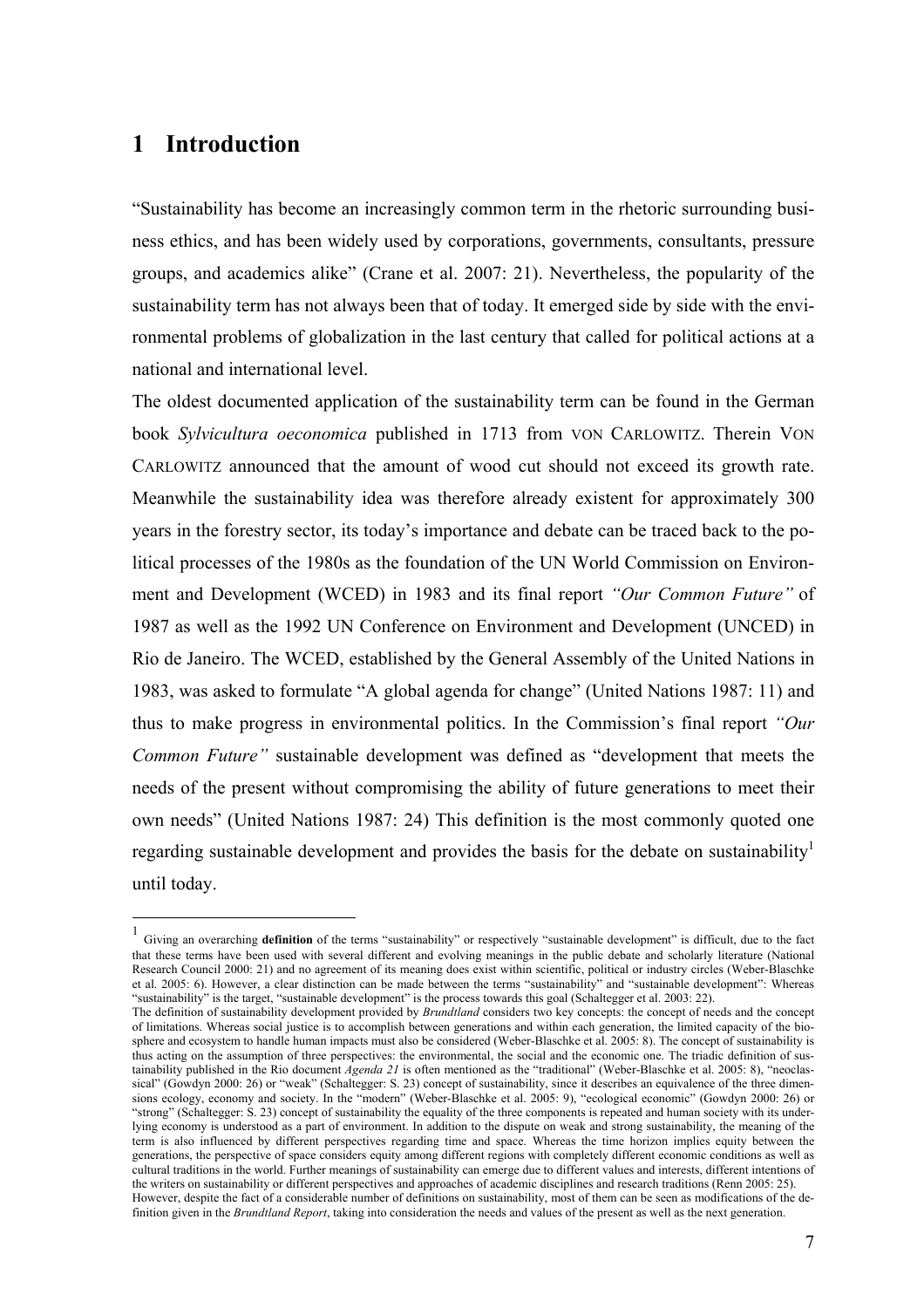At the Rio Earth Summit (UNCED) in 1992, the *Brundtland report's* "vision of the interdependence of development and environmental protection" (National Research Council 2000: 22) was elaborated and the term of sustainable development became accepted around the globe. The 1990s and the period following Rio were also a turning point for the environmental awareness of corporate businesses, since environmental concerns became a central part of corporate governance (Redclift 2005: 216).

In 1999 an important step regarding sustainability implementation within the private sector was taken with the announcement of the *UN Global Compact* by the United Nations Secretary-General KOFI ANNAN. The initiative encouraged public and non-public institutions worldwide to voluntarily adopt and report on the devised ten principles related to human rights, labor standards, environment and anti-corruption (Williams 2004: 756). The integration of the private sector into the political process of sustainable development was considered further by the *United Nations Millennium Declaration* resulting from the *Millennium Summit* in September 2000. Therein the member states commit themselves to "give greater opportunities to the private sector, non-governmental organizations and civil society, in general, to contribute to the realization of the Organization's goals and programmes" (United Nations 2000: 9).

At the UN World Summit 2002 in Johannesburg the global policy of sustainability was approved and courses of actions were determined. Emphasizing that corporate responsibility should be enhanced, the topic of accountability for the first time found attention at an UN conference (United Nations 2002: 4). For instance the issue of non-financial reporting has been referenced in the conference's plan of implementation (Palenberg 2006: 9). Additionally the demand for an effective implementation of transnational agreements, international initiatives and national regulations regarding corporate responsibility was addressed (Hauff 2002: 2). The ambition for sustainable development "in its economic, social and environmental aspects" (United Nations 2005: 2) as well as the "adoption of policies that emphasize […] corporate responsibility and accountability" (United Nations 2005: 6) was also attested and taken into consideration at the last World Summit 2005 in New York.

Working on sustainability within the private sector does not only mean to deal with economic, but also with environmental and social considerations. The component of economic sustainability can be seen as being inherent in companies operations, since it means to "secure the long-term economic performance" and to maintain the corporation's "attitude towards and impacts upon the economic framework where it is embedded" (Crane 2007: 26)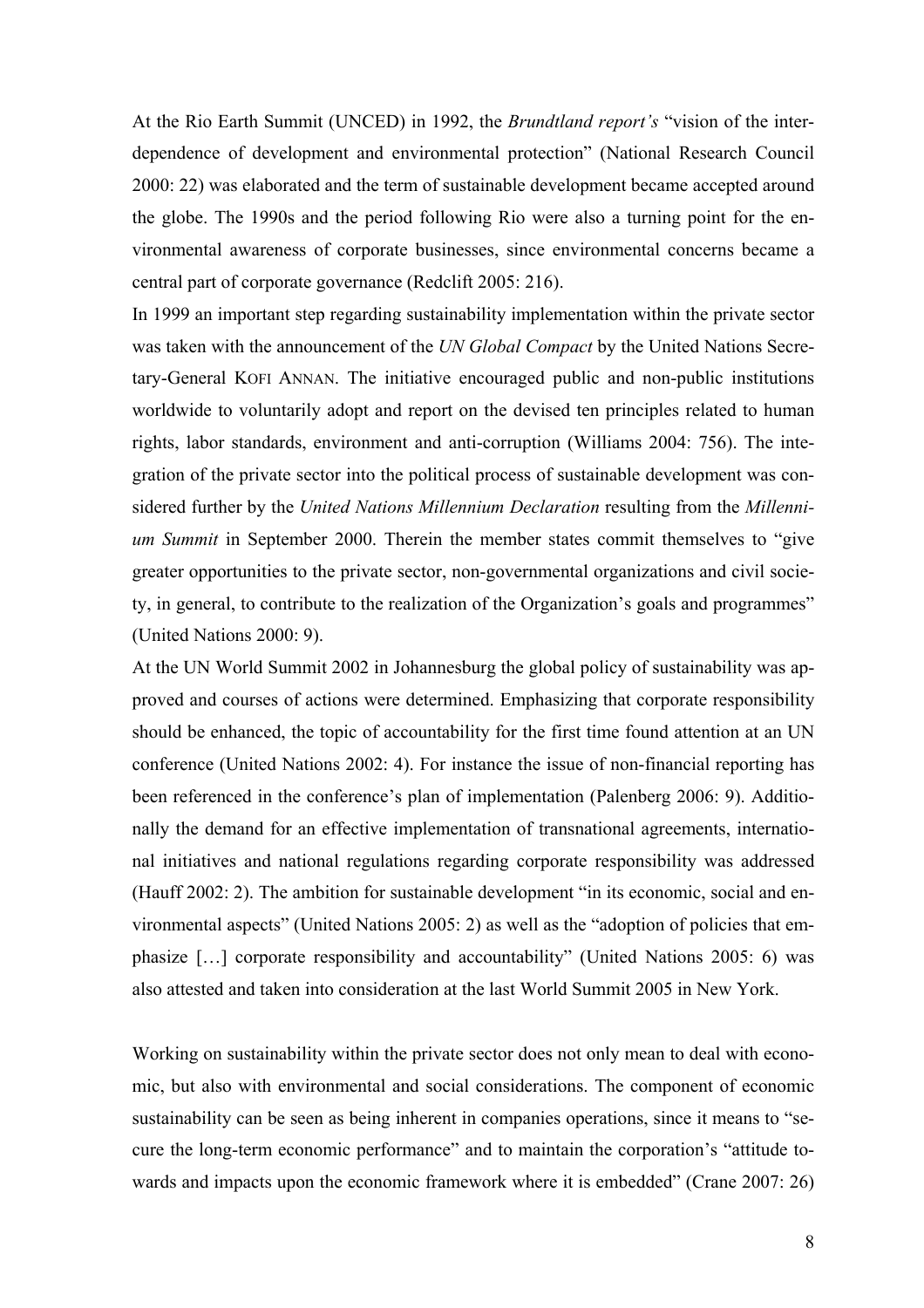The environmental perspective of sustainability refers to the influence of a corporation's activities on the physical environment and addresses a number of critical business problems such as waste production, the impacts on biodiversity, the use of non-renewable resources or the emission of greenhouse gases. The social aspect of sustainability, remaining a relatively new development<sup>2</sup>, claims for "social justice" (Crane 2007: 27) and considers aspects of human rights in general as well as several influences on employees, society and customers in particular (cf. GRI 2006: 30ff.) Although the consideration of social concerns into the concept of sustainability has occurred at last, the concept of corporate social responsibility can be traced back to the 1950s when the first publications on social responsibility (CSR) emerged in the US (Carroll 1999: 269). Regarding the integration of CSR and sustainability LOEW states an overlapping area of both concepts and classifies CSR, only covering ecological and social aspects, as an element of the concept of sustainability. (Loew 2004: 11ff.)

The business drivers for a sustainable management or the so called triple bottom line  $(TBL)^3$  are seen in economic benefits, new markets opportunities, improved relationship with stakeholders, external and internal reputation benefits, and cost and risk reduction (Kolk 2003: 288). For three fourths of the world's largest companies economic reasons are most important (see KPMG 2005: 18), since corporate responsibility performance is increasingly in the focus of the financial sector. The *Equator Principles* or Sustainability Indexes as *Dow Jones Sustainability Index (DJSI)* or *FTSE4Good* as well as the emergence of Socially Responsible Investment Funds are developments reflecting this phenomenon.

Corporate reporting is a widely adopted possibility for the presentation of the targets, efforts and achievements concerning the implementation of the sustainability idea within the company's operations. Separate corporate responsibility  $(CR)^4$  reports published voluntarily and regularly in addition to standard annual reports emerged first as environmental reports in the USA at the end of the 1980s. They were initiated mainly by public pressure and aimed at the presentation of the company's influence on environment. Since then reporting on sustainability issues has been widespread among diverse sectors and countries and evolved from pure environmental to a more comprehensive reporting that also provi-

 $2$  Whereas the maintenance of economic performance is inherent in the business operations and environmental sustainability concerns go back to the early 1980s, social concerns were integrated into the business concept of sustainability not until the 1990s in response to concerns with regard to the impacts on indigenous communities in less developed countr

The common term "triple bottom line" refers to the underlying social, environmental and economic components of sustainability, which are sometimes also described as "people, planet, profit" (Liebetruth 2005: 44)<br>
<sup>4</sup> Corporate responsibility reports are mentioned as CR reports in the following.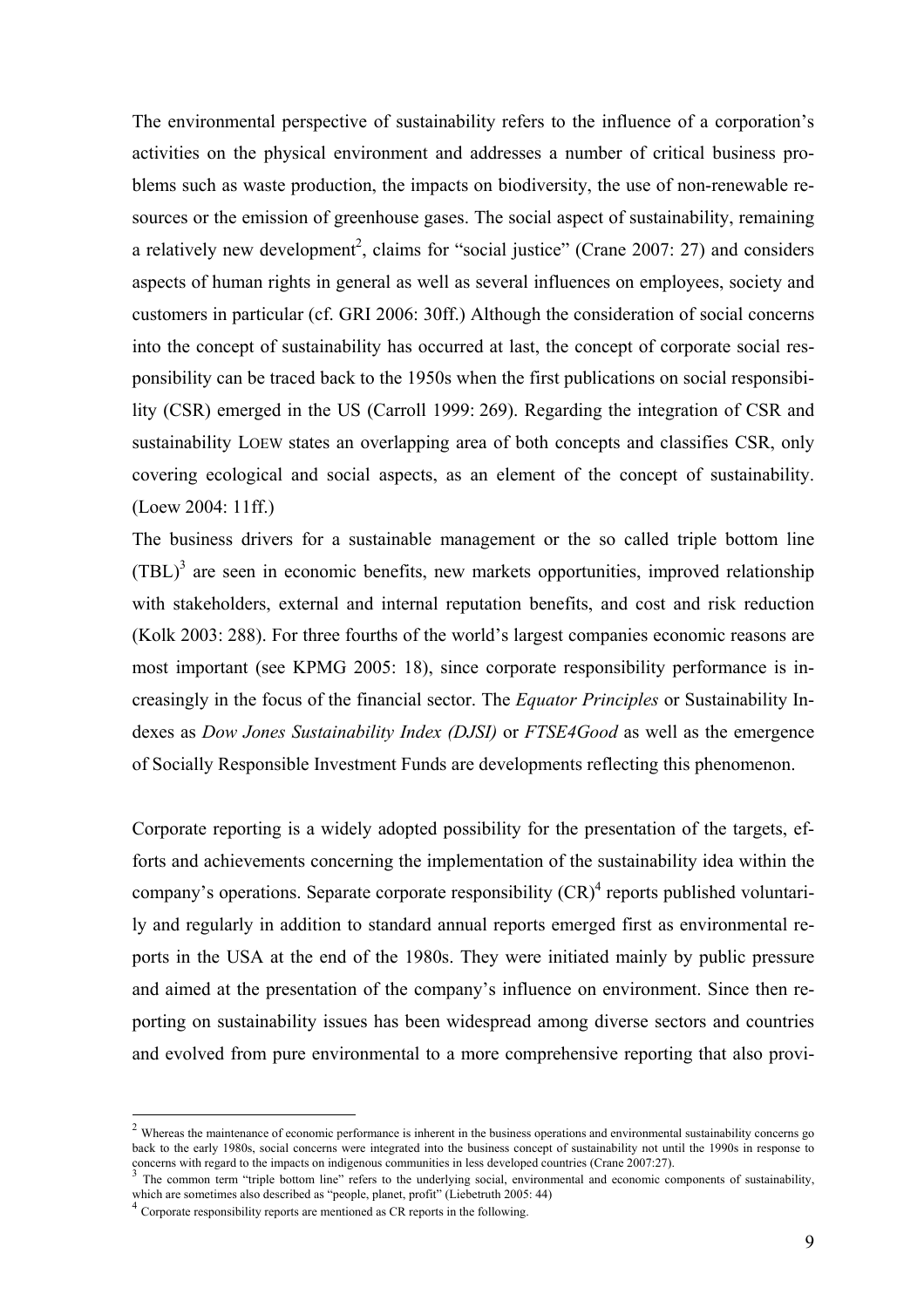des information on social as well as economic aspects of sustainability<sup>5</sup>. External verification as an essential for the preparation of annual reports as well as the use of widely accepted guidelines such as that of GRI led to an improvement of the quality of non-financial reports in the previous years. Nevertheless, the quality of reports is often referred to as still low since useful performance information is lacking and a number of reports do only include "statements of policies and intention, without real substance" (Kolk 2003: 290).

Meanwhile there is a steady increase in the publication of CR reports visible, research on sustainability reporting has increased simultaneously and is characterised by a large variety of objectives and methodological approaches. A number of studies was aimed at the examination of dependencies between reporting behaviour and country (e.g. Gamble 1996, Holland/Foo 2003, Kolk 2005c) but also took into consideration sector, company size, media exposure, performance or other factors (e.g. Hackstone/Milne 1996, Adams 1998, Bewley/Li 2000, Ho/Taylor 2007). Further research was conducted by focussing at a benchmarking of companies or a general examination of the status quo of corporate responsibility reporting at the global level (e.g. UNEP/SustainAbility 2006, KPMG 2005) within a country (e.g. Milne 2003, Stratos 2005, Clausen et al. 2005, Daub 2006, Langer 2006, Vuontisjärvi 2006) or for a sector (e.g. Hopkins/Whitaker 1999, Mak et al. 2006, Wijk/Person 2007) by an evaluation of the availability as well as the extent or quality of report contents. Studies were based not only on the evaluation of separate types of non-financial reports as environmental or sustainability reports but sometimes also considered published environmental or sustainability information within annual reports or at companies' websites

Research in the field of corporate responsibility reporting showed an increase in the publication of comprehensive separate sustainability reports and thus also a replacement of the release of corporate environmental reports in the very last few years (e.g. KPMG 2005). Companies of typically "more polluting" industrial sectors and the largest, most visible enterprises were identified as being most active in the publication of company-related sustainability information. Differences in the publication of reports as well as the quality and extent of content were found between several countries. European companies were thereby detected to provide a more complete environmental reporting than US American (e.g. Holland/Foo 2006.) or Asian ones (e.g. Mak 2006). The use of external measurements for an

<sup>5</sup> Regardless of the specific sustainability information included in extra-financial companies' reports, such publications are generally referred to as "non-financial reports" or "corporate responsibility (CR) reports" within this report. The term "sustainability report" is strictly used only for CR reports that include environmental, social and economic sustainability information.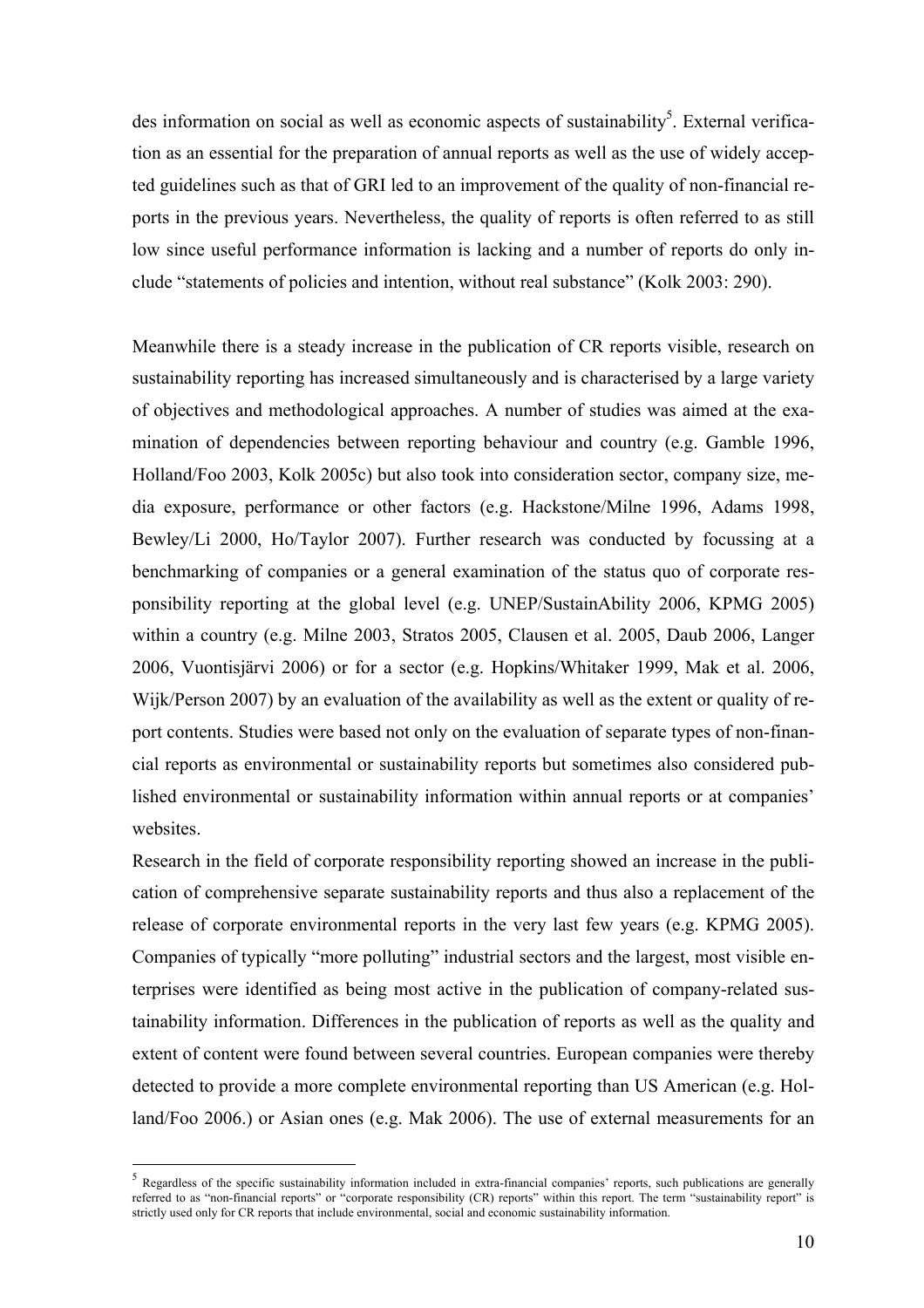improvement of the reliability of reports as the application of GRI guidelines or external verification was shown to have increased in the last years, whereas US American companies, however, used such measurements to a lower extent than enterprises from other countries (e.g. KPMG 2005). The quality of sustainability performance disclosure was generally described as low (e.g. Daub 2006, Quick 2006), whereby reporting on social issues often found least consideration (e.g. Stratos 2005, Clausen et al. 2005). Only very few studies were conducted on the corporate responsibility reporting of specific sectors and even less concerning forest and paper companies. A study concerning environmental reporting of the forest and paper sector was conducted by Sinclair and Walton (Sinclair/Walton 2003) who evaluated the breadth and depth of reporting on forest management and fibre procurement and found marked regional variations as well as a more prevalent reporting among larger companies. Further research on sustainability reporting extent and quality of the forest and paper sector was done in the cross-sectoral Canadian STRATOS study (Stratos 2005) that examined both the number of reporters and the detailedness of disclosure on sustainability performance in general as well as the three sustainability categories for ten sectors in total. A specific survey on the forest and paper sector's sustainability reporting conducted PwC (PwC 2007) at nearly the same time as this study evaluated the use of GRI guidelines and external verification and examined the extent of disclosure for a number of environmental, economic and social indicators for the largest and the smallest top 100 forest and paper companies. It furthermore analysed regional differences in corporate responsibility reporting. Except for the last mentioned PwC study no systematic research was made on forest and paper companies with different regional origins and sizes concerning the provision of sustainability performance information and quality or usefulness of CR reports in general.

It was thus found worthwhile to conduct a study within the limits of a master thesis that systematically evaluates the quality of CR reports published by enterprises of the forest and paper sector and to provide recommendations for quality improvements of such reports to enhance its usefulness for stakeholders and investors in particular. In doing so, the study at hand uses a sample of 18 of the global top 100 forest and paper enterprises and focuses on the detailedness and explicitness of disclosure and the use of external validation measures in non-financial reports (1) of the whole sector in comparison with other non-forestry sectors, (2) of "emerging sustainability reporters" meaning small forest and paper companies who recently published comprehensive sustainability reports for the first time or do still have only environmental reports available, and (3) of forest and paper companies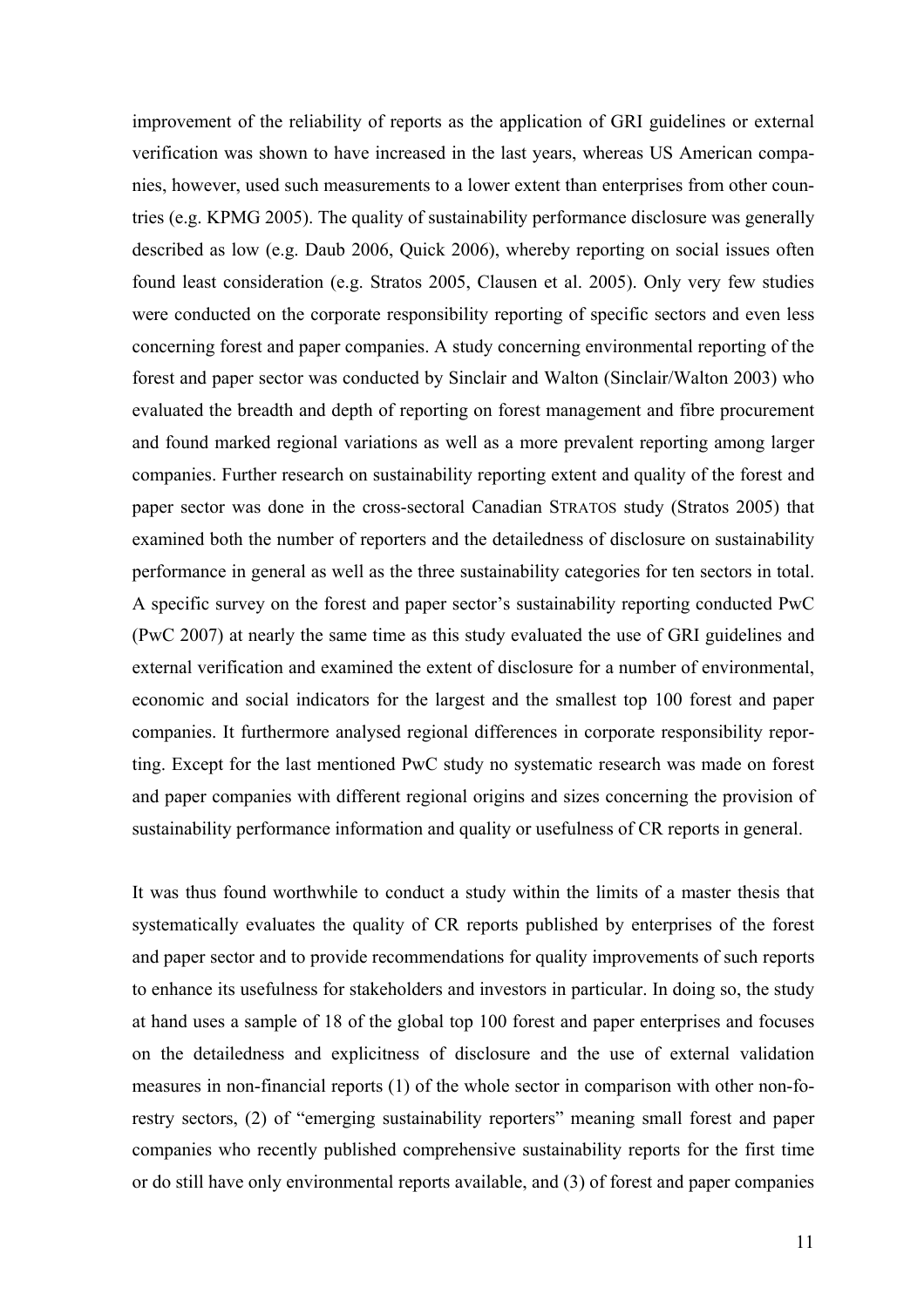headquartered in North America, Europe and the Asia-Pacific region. This means that not only the status quo of reporting on sustainability is examined for the specific sector, but that additionally size as well as regional effects are in the focus of the research.

In contrast to the PwC study that considered only few indicators and the extent of information<sup>6</sup>, the research of this master thesis is based on the evaluation of information quality on more than fifty sustainability performance indicators adapted from GRI G3 guidelines and additional six forestry-related indicators. The enterprises' use of GRI guidelines as well as third-party assurance statements as external measures for reports' quality is furthermore evaluated at the three levels of research. Additionally, the availability, the kinds and the timeliness of separate non-financial reports are examined under consideration of an extended sample of 27 forest and paper companies to assess the dependence between reporting activity and company's size or respectively its regional origin. Recommendations for an improvement of the reports' quality are based on the detection of generally sketchy consideration of specific sustainability performance issues as well as examined weaknesses in reporting in comparison with (1) other sectors, (2) the size-related "reporting leaders" and (3) the regional "reporting leaders".

The structure of the thesis is organized as the follows: Section 2 reviews the theoretical backgrounds concerning the practice of corporate responsibility reporting. In addition to a presentation of the development and today's status of non-financial reporting, the focus is furthermore on the factors that influence the company's selection of content issues. Detailed information is also given on specific previous research in the field of non-financial reporting. Section 3 provides a description of the study's methodology. Reference is made to the selection of companies, the evaluation of the availability, types and timeliness of nonfinancial reports, the assessment of the quality of CR reports and the recommendations for quality improvements. Section 4 represents the findings of the research in four subsections. In the first one, the results concerning the availability, types and timeliness of reports are presented and subsequently discussed. The three following subsections refer to the results, the discussion and the final recommendations concerning the quality of CR reports (1) of the whole forest and paper sector, (2) of "emerging sustainability reporting bodies" or small companies respectively, and (3) of forest and paper companies headquartered in North America, Europe and the Asia-Pacific region. Section 5 gives an overview of the final conclusions and reviews the study's limitations and requirements for further research.

<sup>&</sup>lt;sup>6</sup> The *extent* of reporting means that specific issues were either reported or not. An assessment of the detailedness or explicitness and thus *quality* of information was not made.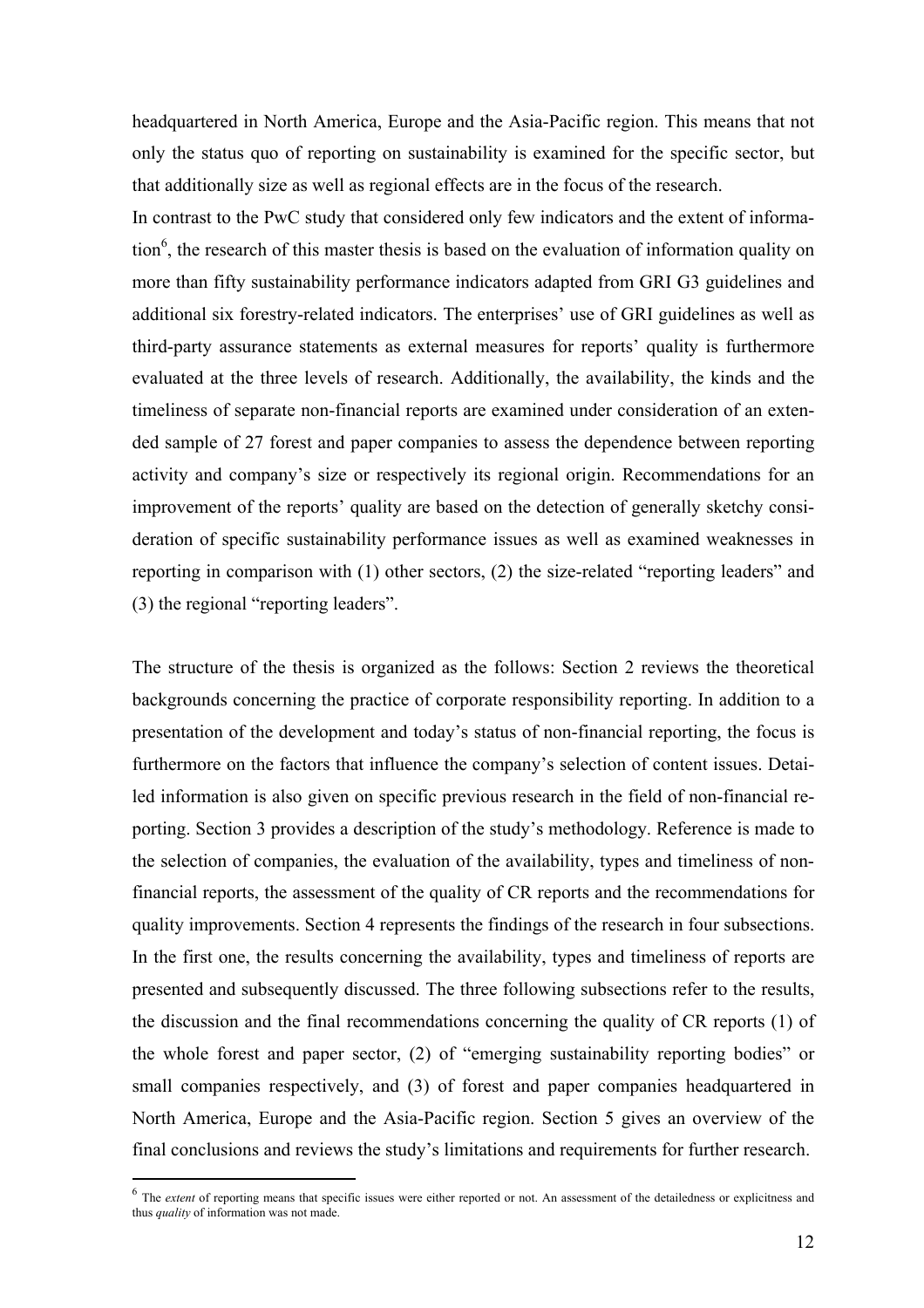### **2 Theoretical focus**

"Acting responsible can only happen if there is […] transparent reporting" states RAKE and thus emphasizes the importance of reporting on corporate responsibility issues of companies (Rake in KPMG 2005: 2). Adversely PALENBERG announced that serious and wellmanaged sustainability reporting can be a driver for more sustainable behaviour (Palenberg et al. 2006: 6). Regardless of the differences in their statements both authors nevertheless agree that operating in a sustainable manner and sustainability reporting are closely linked together.

In the following, the historical development of corporate responsibility reporting, today's status and expectations regarding its future development will be described. Further attention is given to the motivations of corporations and to the awareness of stakeholders regarding sustainability reports. The last section covers the main factors that influence the selection of reporting content.

#### **2.1 Development of CR reporting and its status today**

Reporting on corporate responsibility issues has not always been the same. Several developments have taken place in the last centuries regarding the addressed issues, the intention of the particular companies, the surrounding backgrounds and the users of information.

#### **2.1.1 Evolution of non-financial reporting**

Reporting related to corporate responsibility issues can be traced back to a "first wave" in the 1970s when companies in the US and Western Europe implemented social reporting and accounting in the meaning of "the identification, measurement, monitoring and reporting of the social and economic effects of an institution on society", "intended for both internal managerial and external accountability purposes" (Epstein et al. 1976, cited by Kolk 2005b: 35). Albeit the amount of information published on social issues was limited and did frequently not exceed a quarter of a page (Kolk 2005a: 393), this development can be seen as the first step towards a more comprehensive corporate responsibility reporting. However, as a consequence of the increasing attention regarding economic issues in the 1980s, the number of US American Fortune 500 companies reporting on social issues in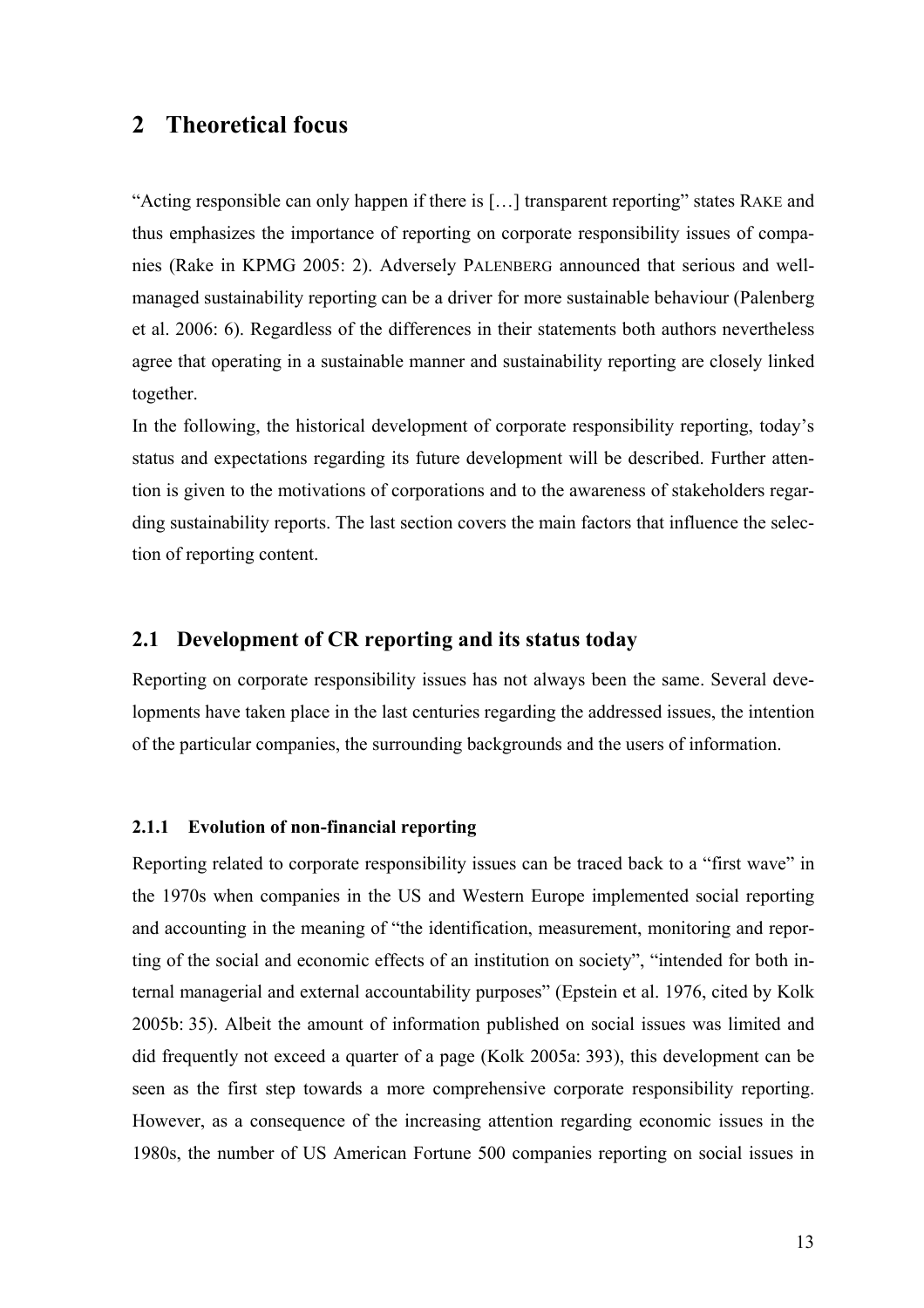their annual reports declined from 90 percent in  $1978<sup>7</sup>$  to only a few such companies that continued being active in this field (Kolk 2005b: 35). As a result of the consciousness of the impacts of globalization and emerging environmental problems, reporting on non-financial issues reappeared in the late 1980s due to the pressure from non-governmental organisations (NGOs). Consequently, the first separate environmental reports were published in 1989 (Kolk 2005c: 146). Since then, environmental reporting became rather common for many large multinational corporations and to a lesser extent also for smaller firms (Kolk 2005c: 146). Especially the last decade's growth of separate corporate responsibility reporting is mentioned as "strong or […] phenomenal" (Palenberg 2006: 9). Additionally, the reporting became increasingly more comprehensive in the last few years, visible by the publication of a large number of sustainability reports covering not only environmental but also social and economic issues (KPMG 2005: 4). Industrial sectors, with its relatively high environmental impact, always led the way in this development. Sectors with a lesser environmental impact, as for instance the financial or the communication and media sector, were lagging behind in the realisation of non-financial reporting till this day (KPMG 2005: 13).

#### **2.1.2 Today's reporting on corporate responsibility**

The following section describes the characteristics of today's non-financial reporting practice. Detailed information is given to the motivations of companies as well as the awareness and expectations of shareholders with regard to the publication of sustainability information.

#### Corporate responsibility reporting practice and influences

After a steady growth in the number of reporting bodies in the previous years, it is estimated today that more than 1,900 institutions worldwide publish non-financial reports $\delta$ . PA-LENBERG also states that nearly *all* companies in the industrialized world can be expected to publish information related to corporate responsibility due to legal requirements (Palenberg 2006: 9). The 2005 KPMG study found 52 percent of the world's largest companies<sup>9</sup> were publishing separate CR reports, which means an increase of seven percent absolute in

 $^7$  The survey was conducted from Ernst & Ernst in the US in 1978 (see Kolk 2005b: 35).

<sup>&</sup>lt;sup>8</sup> However, it is difficult to estimate an exact figure, since the responsibility reports can be scattered across various documents and

sometimes reports are not accessible for the public. (Palenberg 2006: 9)<br><sup>9</sup> The study of KPMG evaluated the reporting of the top 250 companies of the Fortune Global 500 and additionally the top 100 companies of 16 countries. Differently titled reports as "sustainability reports", "sustainable development reports", "CR reports" and "corporate social responsibility reports" are consolidated under the designation "corporate responsibility report". (KPMG 2005: 6).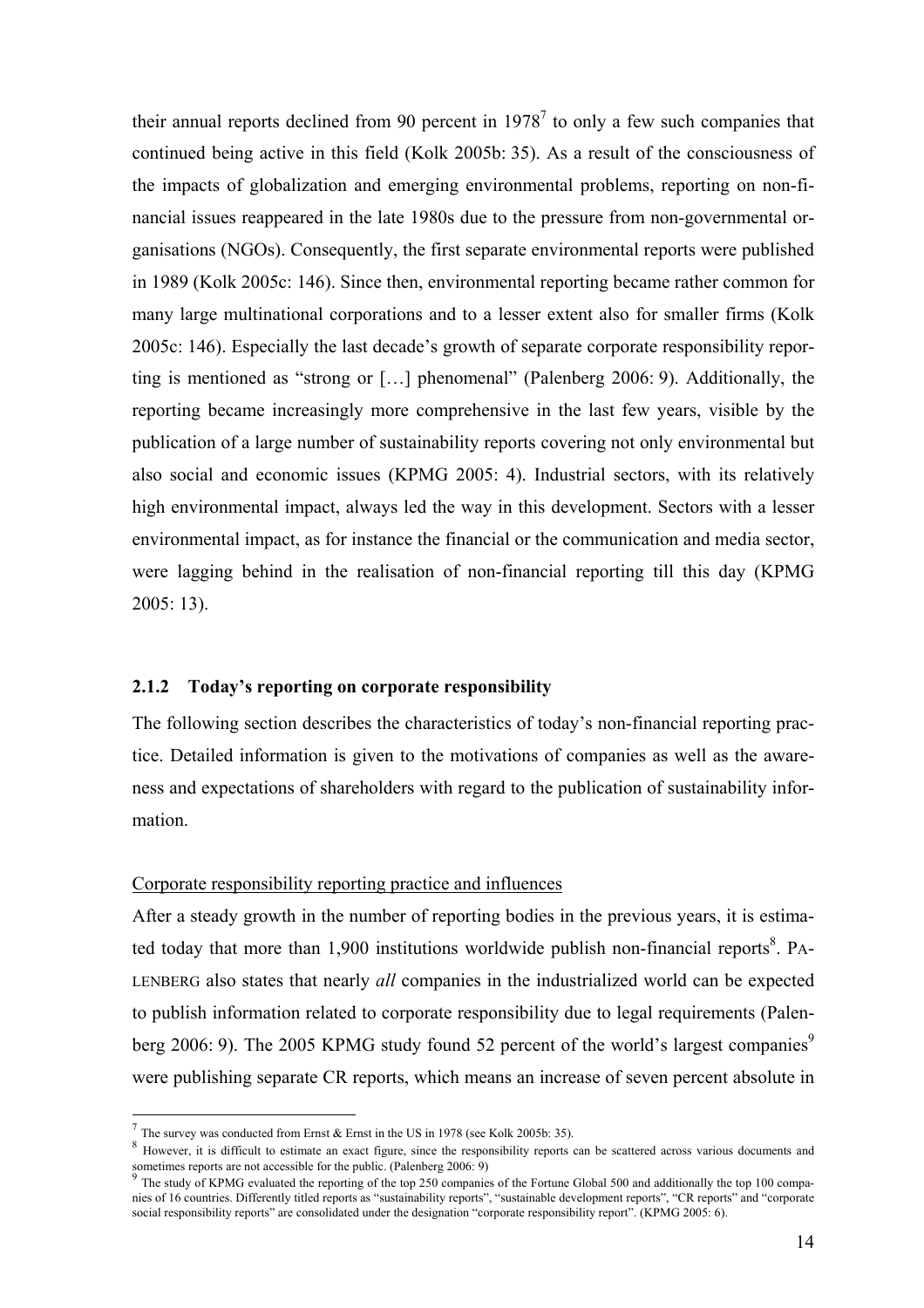comparison with 2002 (KPMG 2005: 9). Since the "links between the evolving sustainability agenda and the wider market opportunities are now better understood" (UNEP 2006: 2), there can also be seen an apparent "increasing professionalism" (Molenkamp in KPMG 2005: 3) in the reporting practice. Nevertheless, this professionalism does not mean any homogeneity in the field of corporate responsibility reporting. There rather exists a "wide variety of reports […] with substantial differences in length, approach, scope, and depth" (Kolk 2005a: 395), even if they are titled similarly. One highly important reason for this inhomogeneity and thus complicated comparability of non-financial reports is the voluntary practice (Palenberg 2006: 9). Neither exists there a global standing rule nor is there legislation for mandatory reporting in almost any countries. However, despite the voluntariness in the publication of CR reports, internationally accepted guidelines and standards ease the compilation and enhance the comparability of reports. More information on this topic is given later on.

Corporate environmental reports that were published separately from annual reports at the end of the 1980s for the first time can be seen as the "icebreaker" (Molenkamp in KPMG 2005: 3) for a more comprehensive form of corporate responsibility reporting that is common among the large multinational enterprises today. The terminology for this type of reporting, covering environmental as well as social and economic topics to a differing level of detail, varies; terms as "sustainability" -, "sustainable development" -, "corporate responsibility" -, and "corporate social responsibility" reporting are common (KPMG 2005: 6). The term "triple bottom line" reporting is also a synonym for sustainability reporting, but of minor importance in reports' titling. Despite the fact that corporate social responsibility (CSR) only covers the fields of environmental and social responsibility (see Loew 2004: 11ff.), CSR reports are also sometimes classified as sustainability reports<sup>10</sup>. Whereas environmental reports are still produced by a number of companies, the 2005 KPMG study found that comprehensive sustainability reporting "has […] become mainstream" (KPMG 2005: 4) among the worlds largest corporations. 68 percent of the biggest companies published reports including information on economic, environmental and social issues, whereas the remaining companies published "environmental and social", "environmental, health and safety" or pure "social" reports (KPMG 2005: 9).

The quality of CR reports has increased until today as the prevalence of sustainability reports as well as the number and proportion of reports with external assurance (verification)

<sup>&</sup>lt;sup>10</sup> For instance, in the German document of ENGEMANN "CSR Bericht" (CSR report) and "Nachhaltigkeitsbericht" (sustainability report) are mentioned synonymously (Engemann 2005). KPMG also summarized "sustainability", "sustainable development", "CSR" and "CR reports" under the designation "corporate responsibility report" (KPMG 2005: 6).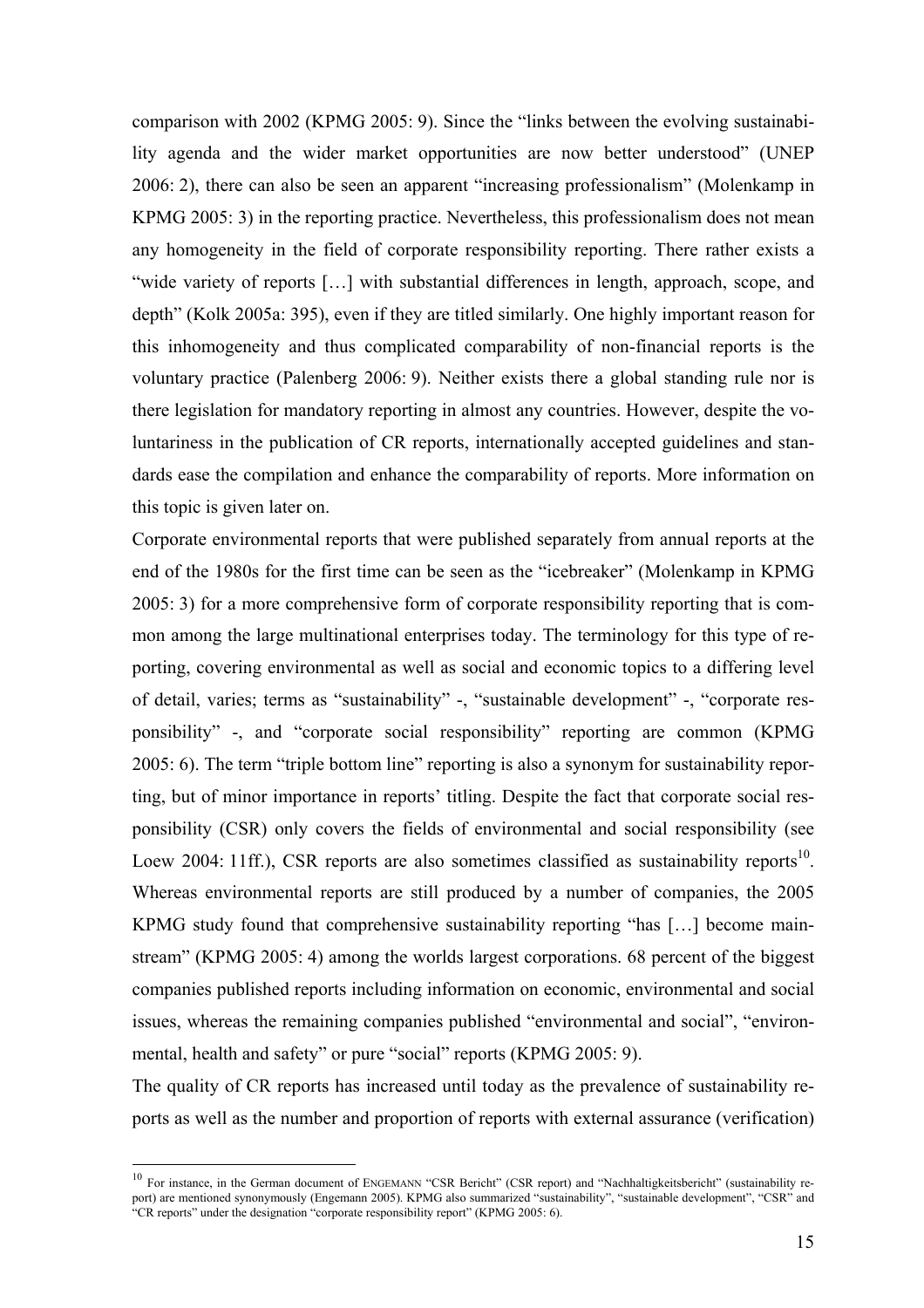among the largest companies show (Palenberg 2006: 14f.). Whereas sustainability reports cover not only environmental but also economic and social issues, third-party verification enhances the reliability of the published information. Another reason for the improvement of the reports' quality can be seen in the common use of the guidelines of the Global Reporting Initiative (GRI) (Kolk 2005b: 3). Nevertheless, and despite an "information overkill" (Pleon 2005: 7), the overall reporting quality is still low since many reports do not address relevant issues for stakeholders (Palenberg 2006: 15). The lack of useful performance information or respectively "hard" data that go beyond the formulation of general policies or intentions is criticised in several studies (e.g. UNEP et al. 2006: 9; Daub 2007: 84). Thus non-financial reports are rather often seen as PR instruments than as useful documents for stakeholders (KPMG 2005: 6; Pleon 2005: 6).

Traditionally, corporate responsibility reporting is highly concentrated in the OECD world and induced by pressure from NGOs regarding a greater accountability and responsible corporate behaviour (Palenberg 2006: 10f.). Within the OECD countries, Japan and the UK can be seen as leaders in the publication of CR reports. In 2005, 80 percent of the largest 100 Japanese companies published a separate non-financial report; whereas 71 percent of the 100 largest companies from United Kingdom did so as well<sup>11</sup>. In contrast only 32 percent of the largest 100 US American companies published a separate CR report (KPMG 2005: 10). However, non-financial reporting can be observed to increase also in developing countries due to market pressure and competitiveness. In the *Global Reporters* 2006 survey it is stated that the number as well as the quality of reports coming from non-OECD regions and countries improved considerably (UNEP et al. 2006: 32). South Africa and Brazil are in this connection seen as pioneers concerning the publication of non-financial reports. (Palenberg 2006: 9).

A number of studies found the respective sector as an important determinant for reporting on non-financial issues (e.g. Patten 1991, Hackstone/Milne 1996, Barth et al. 1997, Adams 1998) Thereby the industry effect is usually greater than the before mentioned country effect (Kolk 2005a: 396). Typical "pollution intensive" industrial sectors have always been most active in the publication of non-financial reports (KPMG 2005: 4; Kolk 2005b: 35). The 2005 KPMG study showed that the majority of companies with separate CR reports are part of either the "utilities", "oil and gas", "chemicals and synthetics", "mining" and "forest, pulp and paper" sector<sup>12</sup> (KPMG 2005: 12). However, "CSR reporting is moving

 $11$  For more information with regard to the performance of other countries see: KPMG 2005, page 10f.

 $12$  KPMG investigated the publication of CR reports among the 100 largest companies in 16 countries. 61 percent of corporations within the "utilities" sector published a separate CR report, which means the highest percentage in comparison with other sectors. 52 percent of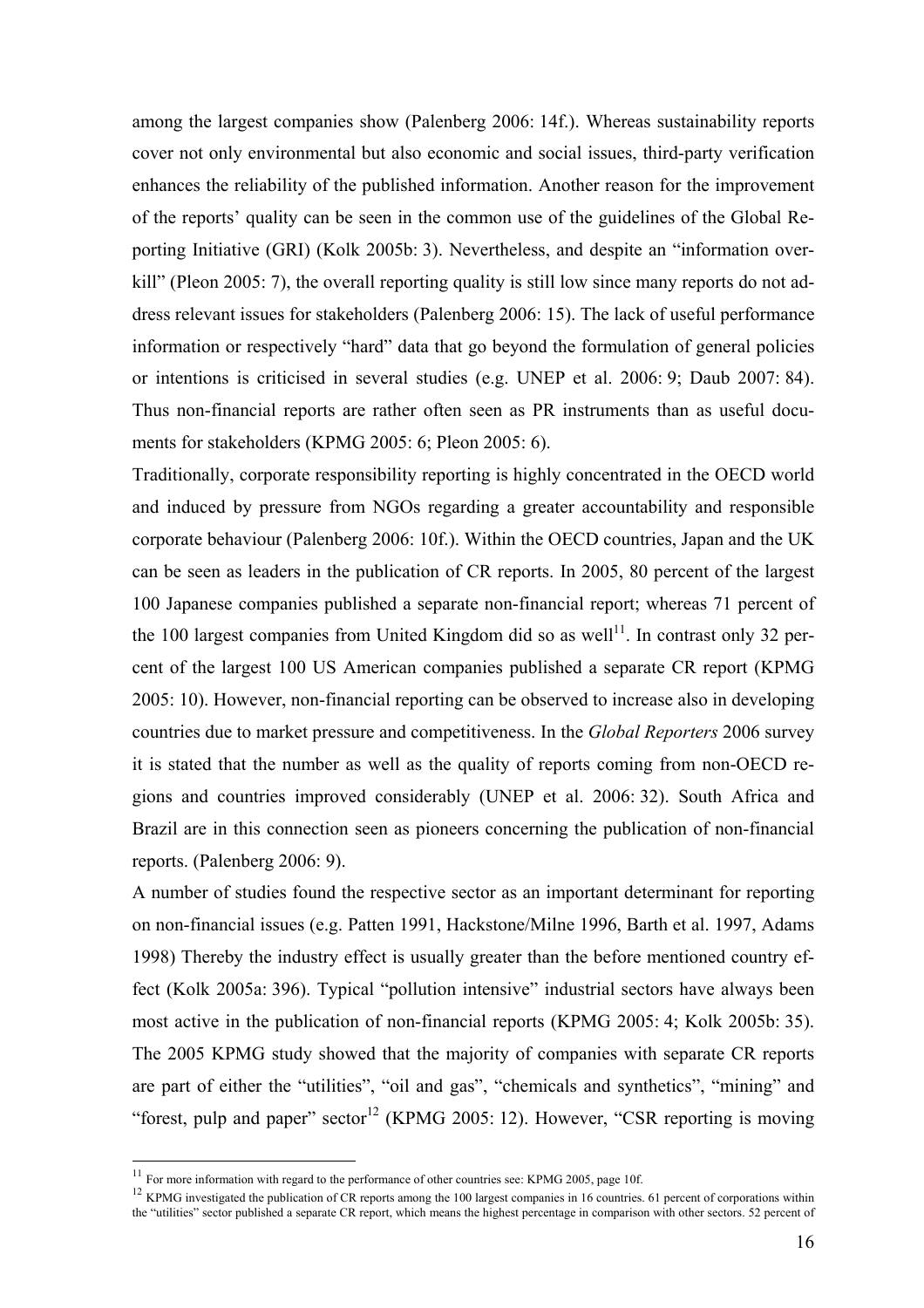away from the dirty and dangerous" (Pleon 2005: 7) and thus finds growing consideration also by companies of sectors with only slight environmental impact. For instance, the number of banks or insurance companies with separate CR reports has increased considerably in the previous few years (KPMG 2005: 12f.).

With regard to the companies' size reporting on corporate responsibility is common among the largest corporations, but exceptional for small and medium-sized enterprises (SMEs) (Palenberg 2006: 12). This phenomenon can be explained by four important factors at least: (1) the visibility of companies and thus the pressure from the public, (2) the pressure from competitors, (3) the capacity to produce reports, and (4) the return of the investment (production of a report). Pressure from the public mostly concentrates on the most visible and thus largest multinational corporations. Thus, primarily the largest companies are most active in disclosing information on their environmental and social performance. (Kolk 2003: 289). Pressure is also exerted on corporations due to the publication of non-financial reports by competing companies. This matter of fact already resulted in wide-spread reporting among the largest enterprises, caused by expected disadvantages in case of non-reporting and "clearly herding effects" (Palenberg 2006: 21). Due to the fact that only a very small number of SMEs is publishing non-financial reports (Palenberg 2006: 13), a bandwagon effect is hardly to expect. Furthermore it is assumed that only large companies have the capacity to produce non-financial reports, whereas resources are lacking for SMEs (Toal 2007: 4). Additionally the correlated investment of time and money for the production of CR reports would not produce a good an acceptable return for SMEs (Palenberg 2006: 13). A number of studies as those conducted by ADAMS (1998), ALNAJJAR (2000), BEWLEY/LI (2000), CORMIER/MAGNAN (2003) and HO/TAYLOR (2007) found an increase in voluntary disclosure with increasing firm size.

In addition to the pressure and expectations of stakeholders, the resource-limited ability to report and regardless of legal requirements, the perception of managers concerning the usefulness of reporting can furthermore be assumed as an important factor with regard to promotion and development of reports publication (Kolk 2005a: 396). On the other hand it is unclear, how far the performance of a company is influencing its reporting activity (Kolk 2005a: 396), since several studies arrived at different conclusions.

companies within the "oil and gas", the "chemicals and synthetics" as well as the "mining" sector and 50 percent of companies within the "forestry, pulp and paper" sector did so. For more information see KPMG 2005, page 12f.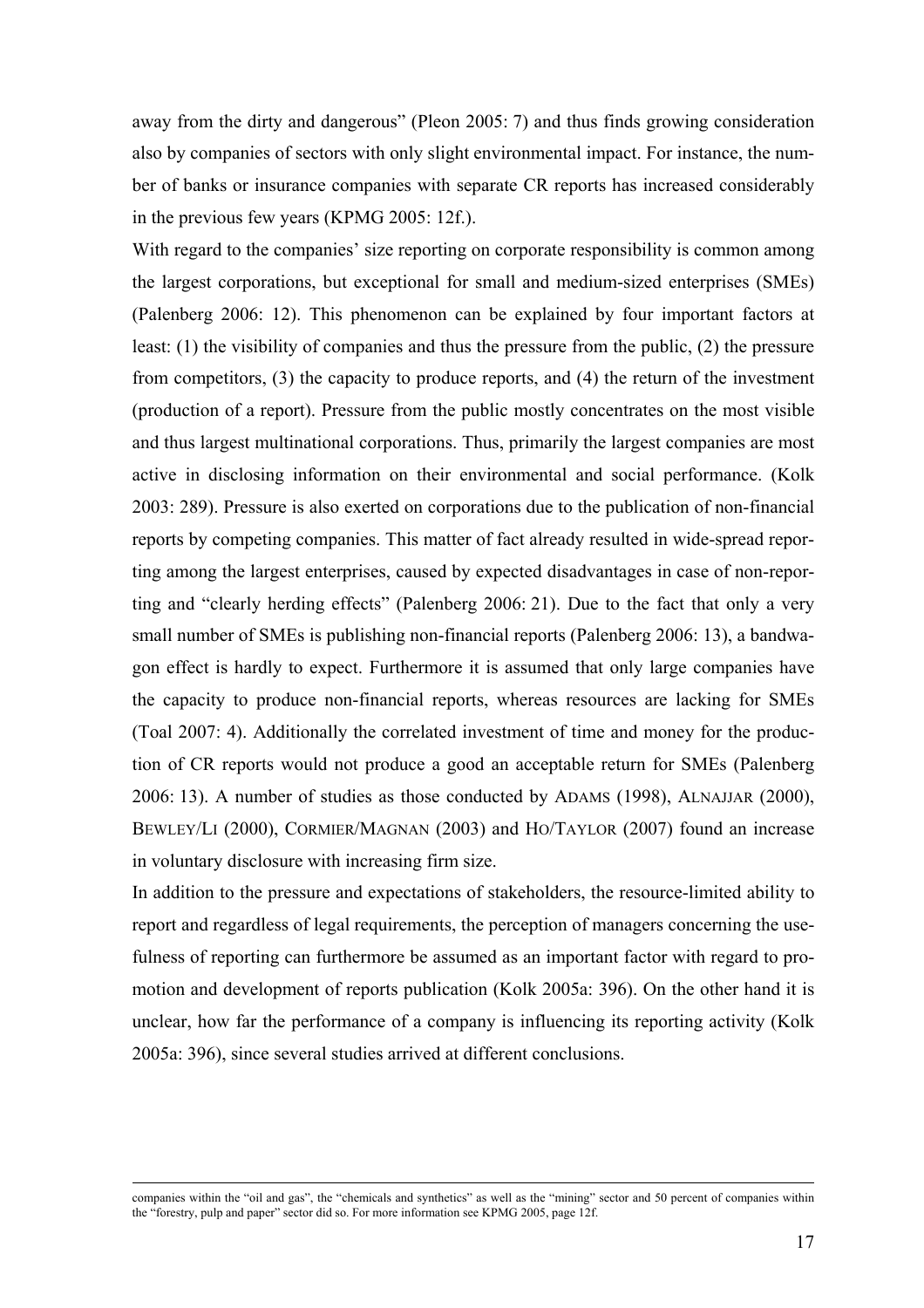#### The companies' view: Motivations for non-financial reporting

Except for regulatory requirements influencing the reporting practice, companies have various reasons to publish sustainability performance information. Following the legitimacy theory that was adopted and approved in several previous studies (e.g. Patten 1992, Neu et al. 1998, Milne/Patten 2002, O'Donovan 2002, Staaden/Hooks 2007), voluntary revelation of data legitimizes the companies management and prevents social and governmental sanctions (Berthelot et al. 2003: 17). It must thus be seen as the fundamental background of more specific drivers for corporate responsibility reporting belonging together. KOLK lists a number of specific reasons, e.g. the enhanced ability to track progress against specific targets, the ability to communicate efforts and standards as well as improved all-round credibility from greater transparency and reputational benefits, cost savings identification, increased efficiency, enhanced business development opportunities and enhanced staff moral (Kolk 2004b: 54). Taking the close relationship between sustainability implementation and reporting into account, the study results of the 2005 KPMG survey exploring the driving forces for corporate responsibility can be considered also as drivers for the analogous reporting. The results show that 74 percent of the surveyed companies have economic reasons for corporate responsibility behaviour, whereas 53 percent work on sustainability because of ethical considerations or accordingly because of innovation and learning. Other important drivers are seen in employee motivation, risk management or risk reduction, access to capital or increased shareholder value, reputation or brand, the company's market position, strengthened supplier relationships, cost saving and improved relationships with governmental authorities (KPMG 2005: 18). In a recent study PALENBERG et al. found that shareholder pressure is most important for companies to report. The "strategic management of brand and reputation" has top priority for the publication of non-financial reports, whereas the importance of pressure from competitors ("reporting because competitors are doing so") and pressure from NGOs ranked second and third (Palenberg 2006: 20f.). The 2005 PLEON study also shows that one third of interviewed company representatives see the motivation for reporting in the "creation of business value through CSR", whereas a further third mentioned "engagement and accountability" as key motivation. PR, on the other hand, is only mentioned by 10 percent of the respondents (Pleon 2005: 17). In summary it can be stated that economic interests are the key drivers for companies to publish voluntarily CR reports rather than ethical or political backgrounds.

On the other hand, companies also have several reasons for non-reporting. Managers may refrain from reporting if they assume shareholders do not need specific information or can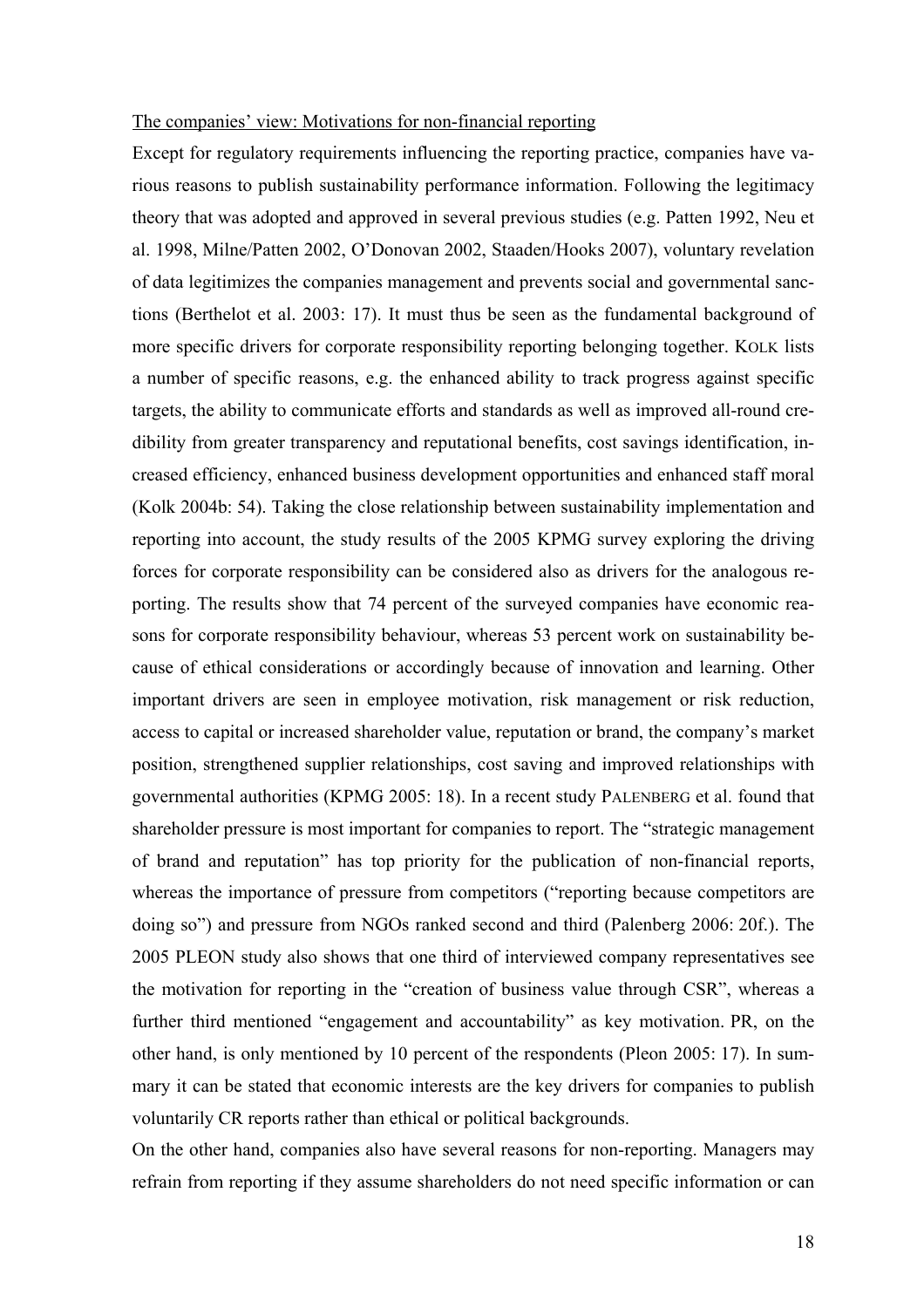find it easily from alternative sources (Berthelot et al. 2003: 6). Moreover, companies are expected not to disclose sustainability information if there are doubts concerning the advantages for the organisation, if customers are uninterested and information will thus not increase sales, in case it is too expensive or too difficult to gather consistent data and revelation of date could damage the reputation of the company, have legal implications or wake up "sleeping dogs" (Kolk 2004b: 54).

#### The shareholders' view: The usefulness of non-financial reports

Advocates of non-financial reporting suggest that this kind of reports can provide crucial information for consumers and financial markets (Palenberg 2006: 6). Nevertheless, consumers and financial markets are only two addressees of non-financial reports. Whereas conventional annual reports focus mainly on shareholders, investors and financial analysts; CR reports address a much wider range of interested parties as for instance employees, customers, governments, NGOs as well as investors, shareholders and financial analysts (UNEP et al. 2006: 22). Due to this broad circle of assumed interests, reports are commonly too long and too complex (Engemann 2005: 15). Consequently there is rising acceptance of the fact that such reports ask too much of their consumers. And it is a fact that the general public does not use non-financial reports (Pleon 2005: 53f.). However, as a study of GLOBE-SCAN in 2004 showed, at least half of the respondent customers in the US, in Germany, Australia and Canada have already read, skimmed through or heard about an environmental or sustainability report (Globescan 2004, cited by Engemann et al. 2005: 34). But, if the general public and the customers have low interest in CR reports, who should be in the focus of the companies? The 2005 PLEON study asked stakeholders for their expectations regarding CSR reporting and found the following: A majority of respondents sees "accountability and transparency" as main drivers for reporting (Pleon 2005: 53) and believes that shareholders and investors are the most important target groups (Pleon 2005: 14). Indeed, some parts of the financial community are more and more interested in non-financial reports to get detailed information about non-financial risks and opportunities "especially in such areas as climate change" (UNEP et al. 2006: 8f.). However, interested financial analysts and investors either do not or do only rarely find the information they are looking for and review CR reports often as "PR polemic rather than risk assessment reports" (UNEP et al. 2006: 12). There is further criticism regarding the reliability of information. While truthful reporting concerning mistakes and bad practice as well as the use of external reportting standards can lead to higher credibility (Pleon 2005: 7), external verification con-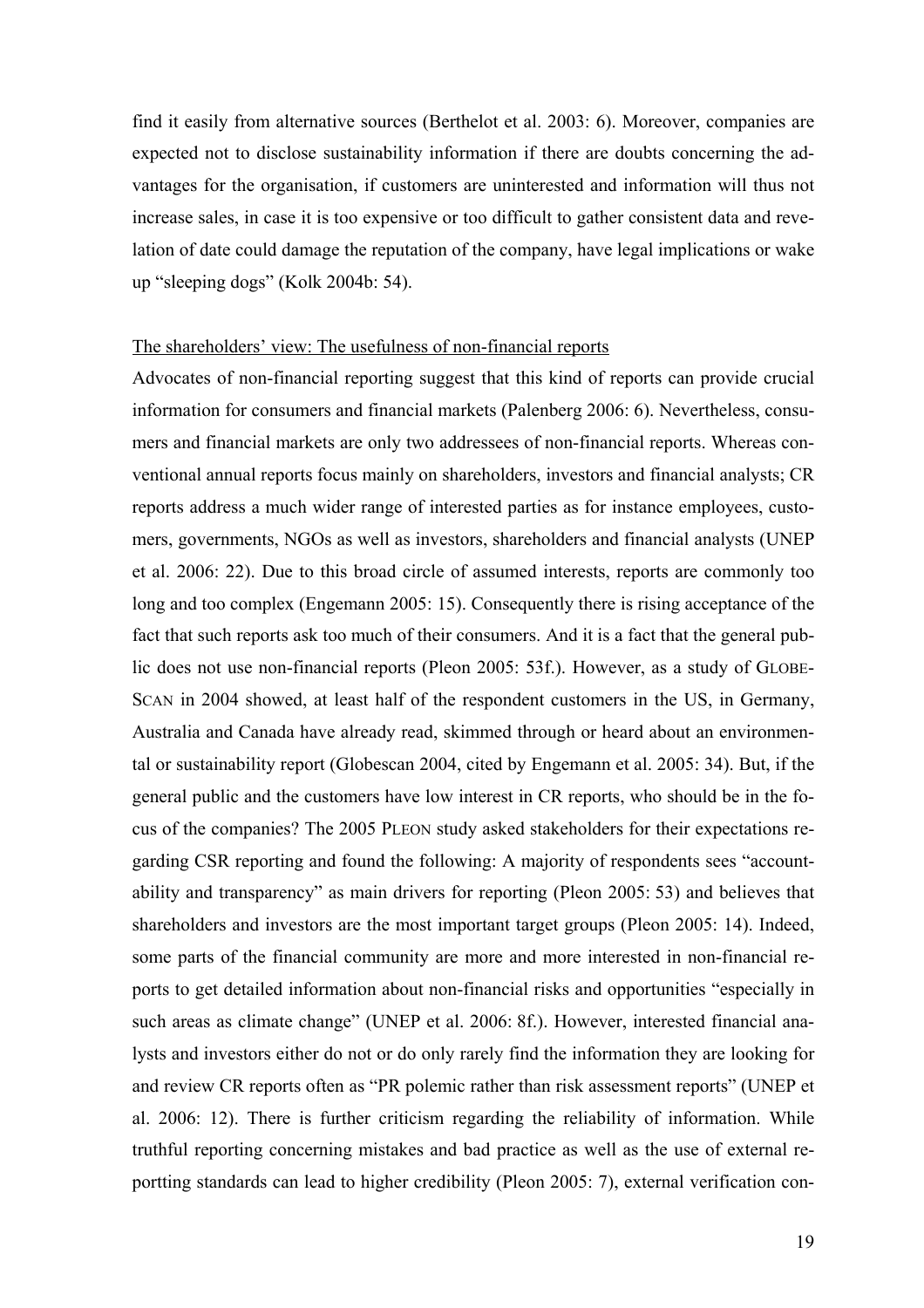ducted with the help of assurance standards<sup>13</sup> is seen as an important measure for the improvement of the reliability of CR reports. However, external assurance that is "an exclusively European phenomenon" (Kolk 2005b: 40) is also criticised due to a perceived lack of benefits for publishing enterprises and distrust towards assurance responsibilities (Palenberg 2006: 22). Other sources expect mandatory reporting as more credible and useful (KPMG et al. 2006: 4) especially for analysts and investors<sup>14</sup>. The activism of governments regarding sustainability reporting, however, "appears to be levelling off" as PALENBERG states (Palenberg 2006: 26). But not only the concern of governments is declining; NGOs seem also to lose interest in non-financial reports, label it as PR (Pleon 2005: 16) and rely increasingly on independent sources (Palenberg 2006: 22). The use and usefulness of nonfinancial reporting for employees as a further target group<sup>15</sup> in terms of staff motivation or for hiring purposes is difficult to assess due to a lack of data (Palenberg 2006: 23).

So today's non-financial reporting can be seen as the result of an attempt to integrate as much as possible information albeit non-specific for all sorts of stakeholders. This has finally led to dissatisfaction, criticism and a decreasing use of non-financial reports. Additionally, there is fundamental scepticism on non-financial reporting. COOPER for example states that CR reports do not contribute to stakeholder accountability (Cooper et al. 2007: 658), whereas GRAY criticize corporate sustainability reporting as "mission impossible" due to the complexity of organisation's interactions (Gray et al. 2002: 5). Nevertheless, "nobody really debates the need for reporting; […] the real debate is about how to achieve better reporting" (UNEP et al. 2006: 9). How corporate responsibility reporting could be structured in the future will be described in the following.

#### **2.1.3 Future expectations concerning reporting on sustainability**

With a "shift from compliance reporting to wider sustainability reporting" (UNEP et al.: 8) in the past, also a change of the addressees can be detected. Whereas the first non-financial (environmental) reports were published because of pressure from NGOs, today financial analysts and investors are increasingly focussed by companies. Current sustainability reporting is thus expected to come forth by disclosing information on value creation in the future (Palenberg 2006: 12; UNEP 2006: 8, 27ff.). This development would not only coun-

<sup>13</sup> Globally effective assurance standards are for instance the *AA 1000 Assurance Standard* issued by the UK-based *AccountAbility* or *the International Standard on Assurance Engagements (ISAE) 3000* developed by the *International Auditing and Assurance Standards* 

<sup>&</sup>lt;sup>14</sup> In the 2005 PLEON study the majority of respondent stakeholders, but mainly financial analysts and less employees, argued for mandatory reporting (Pleon 2005: 11f.).<br><sup>15</sup> In the 2005 PLEON study employees as target group are ranked second by the respondents (Pleon 2005: 22).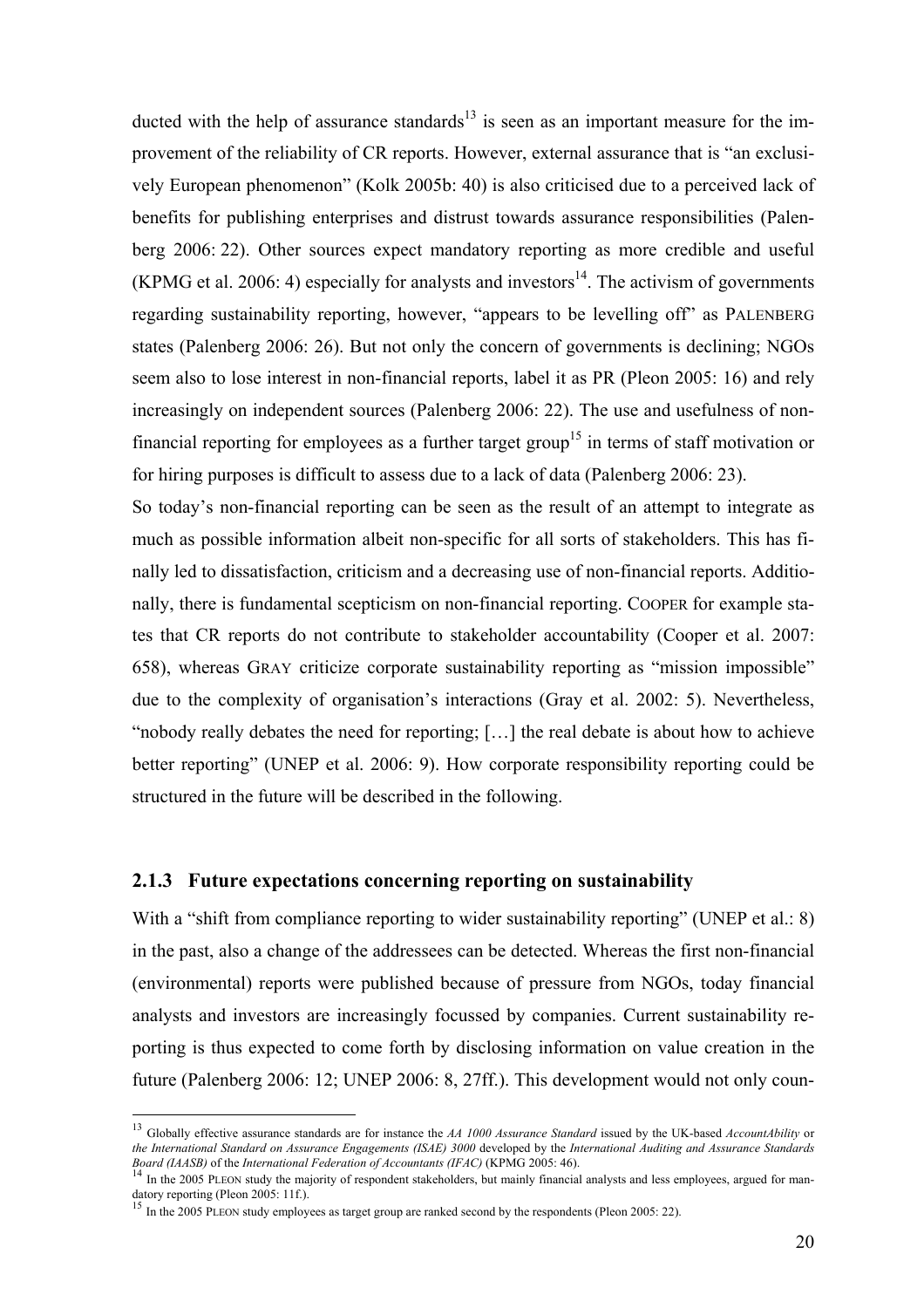ter the complaints regarding a "low quality of reporting" (Palenberg 2006: 34), but would also remove the "lack of benefits for companies" (Palenberg 2006: 34). But no only the quality of reporting for the financial community is expected to increase. The quantity of corporate responsibility reporting among companies is assumed to grow in the future in a linear way (Palenberg 2006: 34). However, due to today's CR reports' complexity, a more customized reporting for different groups of stakeholders can be assumed (UNEP et al. 2006: 21f.), as for instance the provision of sustainability information in annual reports for investors and financial analysts. The development from "encyclopaedias" towards prospectuses is one of the trends showed by the *Global Reporters* 2006 survey report. It furthermore predicts a trend from annual reporting to continuous, customized corporate communication, from company level to value chain reporting, from soft (CSR) to hard (boards and investors) issue consideration, from risk management to value and opportunity reporting and from focussing on the OECD world to the consideration of countries as Brasilia, Russia, India and China (UNEP et al. 2006: 30). To what extent these expectations will become reality will be shown by the reporting of the largest companies in the next few years.

## **2.2 From company's sustainability performance to corporate responsibility reports: Factors influencing the selection of content**

The 2005 KPMG survey based on the evaluation of the 250 largest global companies showed that 40 percent of the corporations used the GRI guidelines for the selection of report's content. Stakeholder consultation was used by only 21 percent of the reporters, whereas "others" as national standards and legal regulation provided the basis for content selection for 13 percent<sup>16</sup> (KPMG 2005: 20). In the following, detailed information is given on examples of voluntary standards, codes and guidelines, mandatory standards and on stakeholders' involvement as the main sources for content selection.

#### **2.2.1 Voluntary standards, codes and guidelines**

 $\overline{a}$ 

There exist several standards, codes and guidelines both at global and national level released by a number of organisations. Global reporting guidelines and standards are published for instance by *AccountAbility* (AA 1000 guidelines), by the *Association of Chartered Certified Accountants (ACCA)*, by the *International Standards Organisation (ISO)*, by *Social* 

<sup>&</sup>lt;sup>16</sup> Business principles as well as AA 1000 principles or risk assessment were only rarely mentioned. For more detailed information see: KPMG 2005: 20.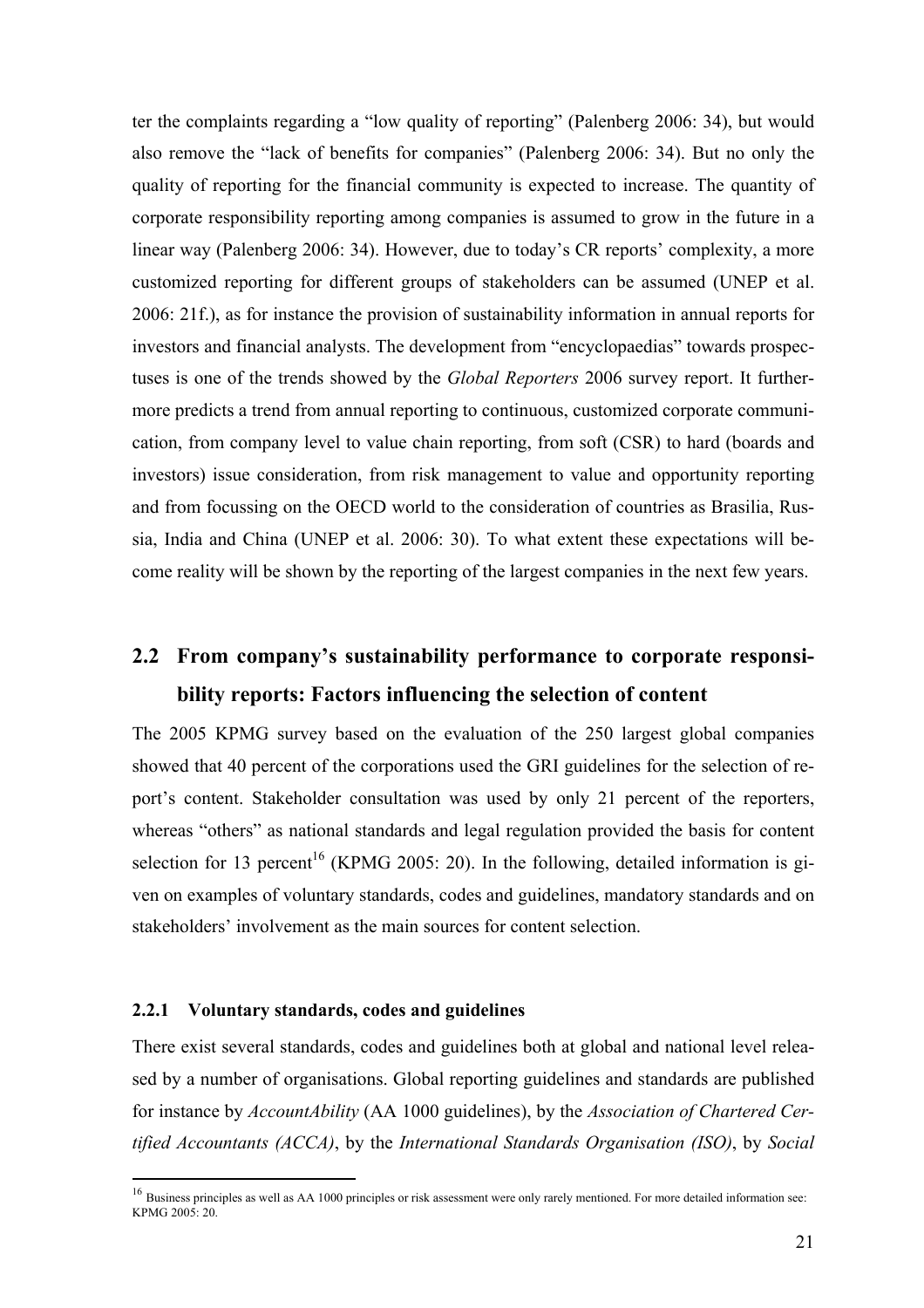*Accountability* (SA 8000), by the *Organisation for Economic Co-operation and Development (OECD)*, by the *UN Global Compact* (ten principles) or by *CERES*, to name just a  $f_{\text{ew}}^{17}$ . However, most popular for the selection of report content at least for the largest companies are the guidelines of the *Global Reporting Initiative (GRI)* which are described in the following. Examples of national standards are considered furthermore.

#### GRI guidelines

 $\overline{a}$ 

The *Global Reporting Initiative*, a multi-stakeholder organisation, was founded in 1997 by CERES and UNEP. The objective of the initiative is the provision of guidelines that lead to a "reporting on economic, environmental, and social performance by all organizations […] as routine and comparable as financial reporting" (GRI 2006: 39). The first GRI guidelines, as well as the following editions "agreed by a wide range of stakeholders around the world" (GRI 2006: 3), were released in 2000; the second version was published in 2002 and the third and last publication took place in October 2006. The *GRI Reporting Framework* is intended for voluntary use by organisations of any size, sector or location (GRI 2006: 3) and provides information with regard to a high quality corporate responsibility reporting. The guidelines include general reporting principles and guidance as well as specific indicators concerning the organisation's strategy and profile, its management approach as well as its economic, environmental and social sustainability performance. Additional sector supplements complement the guidelines by the provision of sector-specific performance indicators and by information how to apply the GRI guidelines in the specific sector (GRI 2006: 4)<sup>18</sup>. Reporters are requested to give information to what level (A, B or C) they have applied the GRI guidelines (GRI 2006: 5).

The GRI guidelines can be seen as the main reporting framework today (KPMG et al. 2006: 4) with a popularity that is high among both reporters and stakeholders. 660 organisations in 50 countries are using this document (KPMG 2005: 7) and especially the financial community as an increasingly frequent user of sustainability reports acclaims the application of the guidelines (Pleon 2005: 56).

#### Examples of national voluntary standards, codes and guidelines

In addition to national standards, the European Union's *Eco-Management and Audit Scheme (EMAS)* provides information regarding the evaluation, reporting and improvement

<sup>&</sup>lt;sup>17</sup> For further information on global and national standards, codes and guidelines see: KPMG/UNEP 2006: 16ff.

<sup>&</sup>lt;sup>18</sup> Sectors considered by the GRI with regard to supplementary information are: automotive, financial services, logistics and transportation, mining and metals, public agencies, telecommunications, tour operators and since 2007 also apparel and footwear as well as energy utilities. (Online: *www.globalreporting.org/AboutGRI/FAQs/SecSupAndG3FAQs.htm*; 26.10.2007)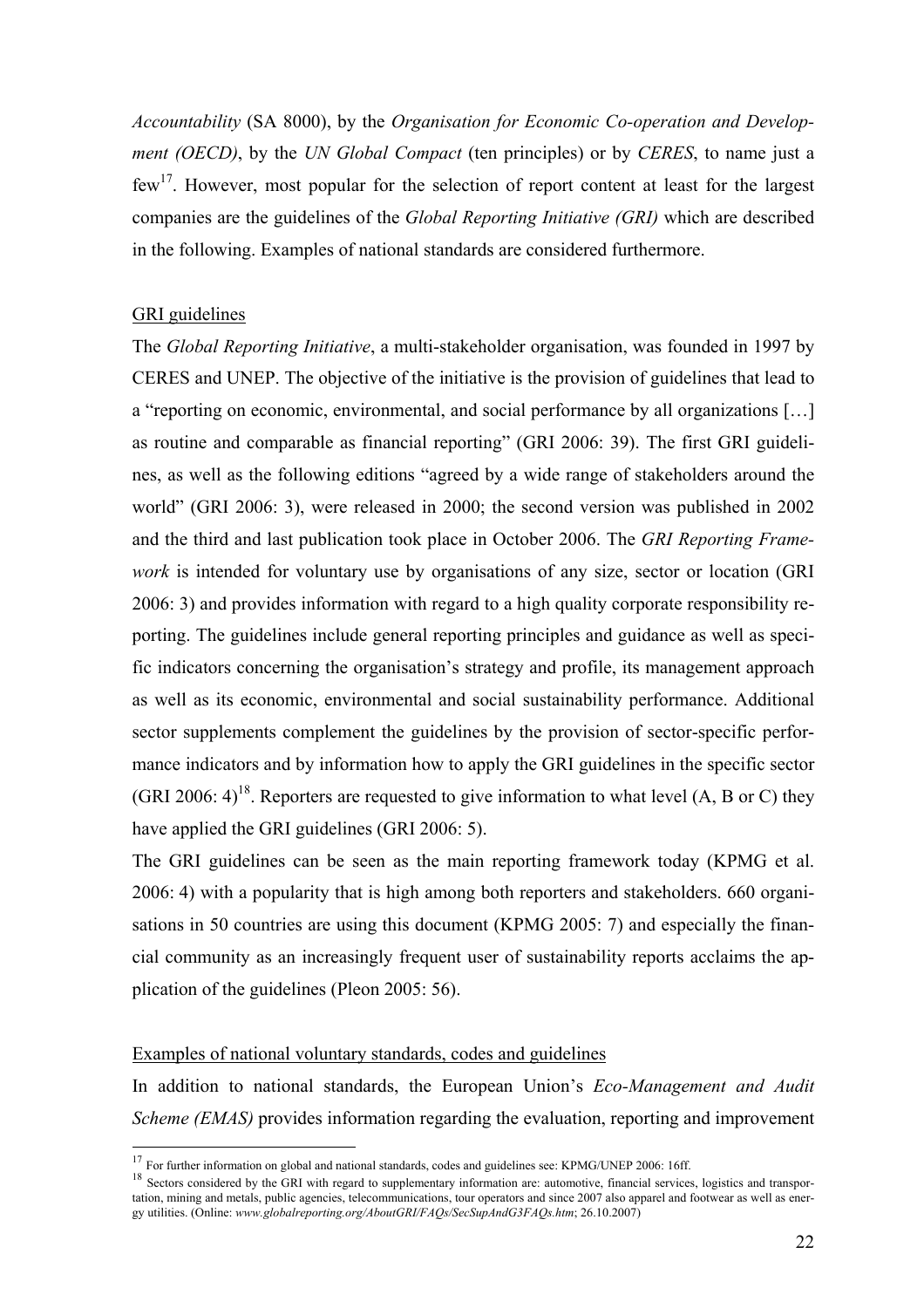of company's environmental performance (KPMG 2005: 43). EMAS is supported by the Austrian and especially the German government (Kolk 2005b: 37). Except for this standard there are no further guidelines or codes in Germany with regard to the reporting of companies. In contrast, several guidelines and standards related to the reporting on environmental and social issues are to find within the four Scandinavian countries and the Netherlands. For instance, the *Swedish Accounting Standards Board* provides guidelines for the integration of environmental information in the annual report, whereas released standards in Denmark refer also to social and ethical issues. Guidelines regarding the provision of environmental information are also to find in the UK (guidelines for the reporting on greenhouse gas emissions, waste and water published by the *Department for Environmental, Food and Rural Affairs*) and in Japan (Environmental Reporting Guidelines and Environmental Performance Indicator Guidelines for Business released by the *Ministry of Government*). In contrast, no guidelines, codes or standards at all are to find in Canada and the US (KPMG 2005: 44f.).

#### **2.2.2 Mandatory standards**

 $\overline{a}$ 

Legislator's influence can be expressed by mandatory regulations with an obligation to report, by incentives for reporters, by voluntary rules or guidelines related to performance or by the transfer of the regulatory power to self-regulating authorities as stock exchanges or stakeholder panels (KPMG et al. 2006: 8). There is no unique global mandatory standard. On the EU level, however, differently aimed directives with regard to responsibility reporting exist. The *EU Accountants Modernization Directive*, e.g., requires from all large and medium-sized companies the inclusion of information on environmental and employee matters related to the development and performance of the company's business in their annual reports<sup>19</sup>. The most comprehensive examples of national mandatory standards can be found in France *(Nouvelles Régulations Economiques)* and in the UK *(Companies Act*  2006)<sup>20</sup>. Both directives require detailed reporting on environmental matters as well as employee, social and community issues from listed companies. In Scandinavia, Germany and some other European countries companies are obligated to report at least briefly on environmental and employee issues in their annual reports. Specific enterprises in Japan have to publish annual environmental reports to satisfy the *Law of Promotion of Environmental-*

<sup>&</sup>lt;sup>19</sup> For more information on mandatory reporting standards at the EU level see: KPMG et al. 2006, page 22.<br><sup>20</sup> Whereas the French *Nouvelles Régulations Economiques* is operative since 2003 (KPMG et al. 2006: 24); the *C* quires compliance until October 2008 (One World Trust 2007).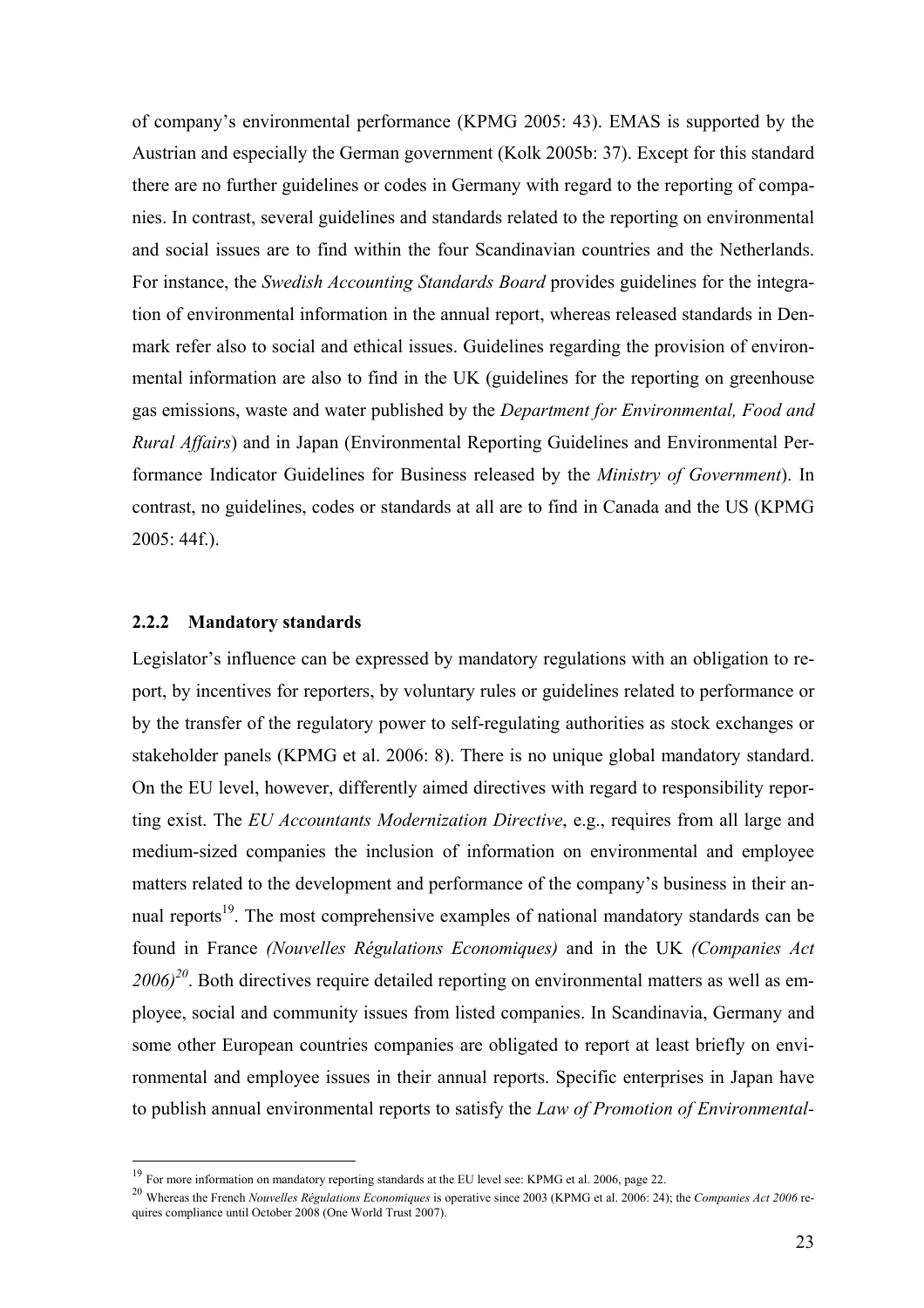*ly Conscious Business Activities*. Additionally reporting on releases of specific chemical substances and improvements of their management is required. In North America, Canadian companies are obligated to report on financial or operative effects of environmental protection requirements annually. In the US, the *Toxic Release Inventory* binds companies with more than ten employees to submit data on emissions of specified toxic chemicals to the *Environmental Protection Agency (EPA)*. Additionally the *Securities and Exchange Commission (SEC)* requires information on legislative compliance related to environment. Furthermore, employee records including gender and racial profiles have to be published annually.

The mentioned directives are considered to be the most important examples of mandatory standards of selected countries or regions respectively. A more comprehensive list of reporting legislation can be found in the 2006 KPMG publication "*Carrots and Sticks for Starters*" (KPMG et al. 2006).

#### **2.2.3 Expectations of stakeholders**

The engagement of stakeholders must be seen as essential in today's business strategy. Thus it is not only desirable regarding the selection of reporting content. Collaborations can help the company to satisfy the stakeholders' demands and enhance corporate accountability by the involvement of stakeholders in the corporate decision-making (Crane et al. 2007: 190). Three stages of stakeholder engagement are described in the 2006 *Global Reporters* survey: The first and lowest level of engagement is seen in stakeholder information; the medium level constitutes stakeholder involvement in issue identification and management; whereas a partnership with stakeholders delivering solutions to sustainability issues is considered the highest level (UNEP et al. 2006: 27). No legal standards exist concerning the involvement of stakeholders. The global (voluntary) standard *AA 1000* and specific GRI indicators, however, refer to the stakeholder engagement process (KPMG 2005: 21). GRI explicitly states that the company's sustainability report should be based on the expectations and interests of stakeholders with regard to its scope, boundary, application of indicators and assurance approach (GRI 2006: 10). "Stakeholder dialogue" (KPMG 2005: 5) is referred as generalized measure for determining stakeholders interests within the engagement process. More explicitly, the identification of reporting issues that stakeholders are interested in, can emerge from the evaluation of media reviews, website hits, reader surveys, socially responsible investment (SRI) reports, stakeholder interviews, peer benchmarks or external commitments (UNEP et al. 2006: 19). Nevertheless, stakeholders'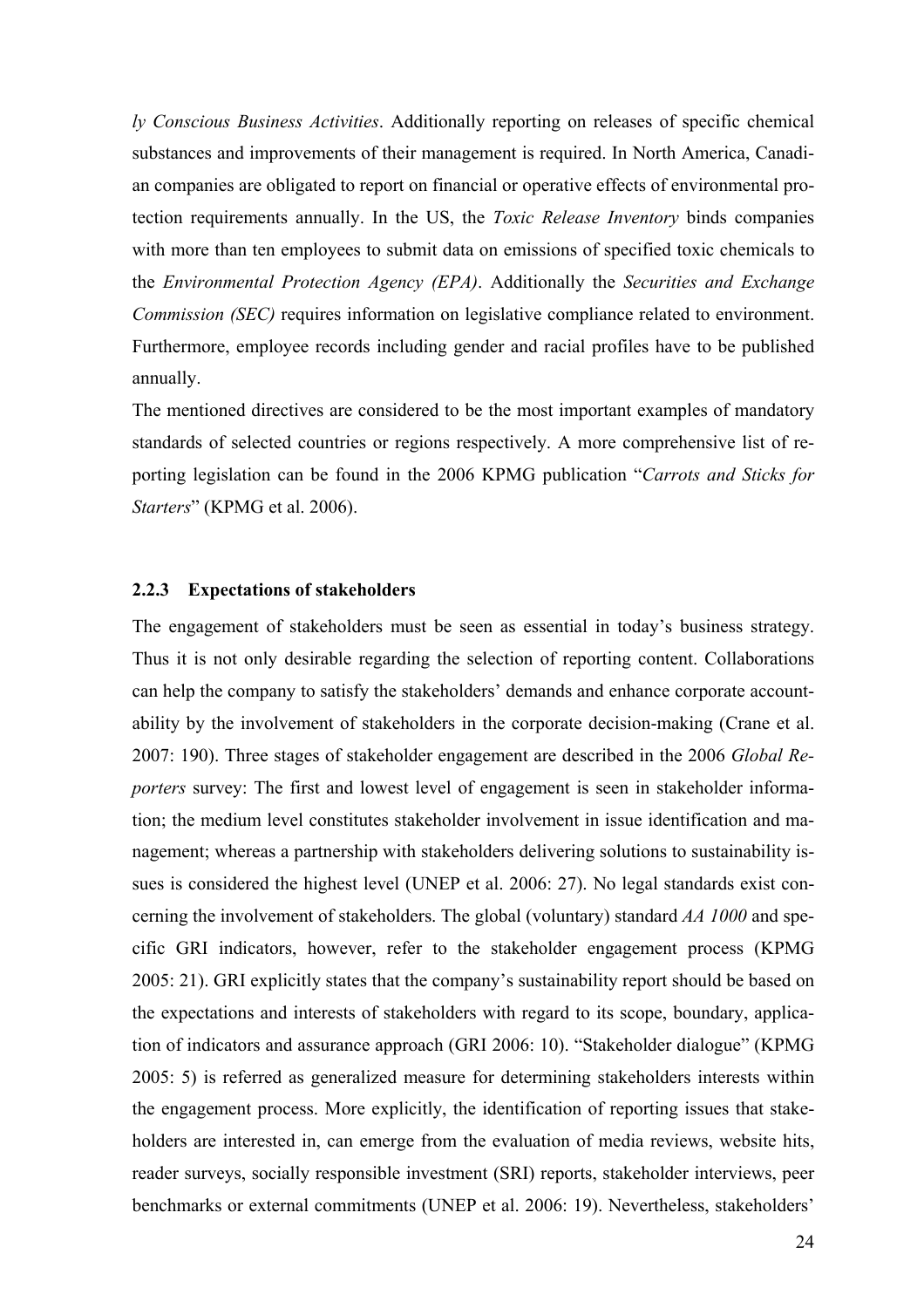involvement is not realized satisfactorily until today by most companies*.* For instance, only 21 percent of the 250 world's largest enterprises declare to undertake systematic engagement to identify the information needs of stakeholders and only 32 percent invited feedback from readers on their reports (KPMG 2005: 21).

To conclude, sustainability reporting as a whole is of importance in particular for large and visible companies, but also for smaller ones to obtain a competitive advantage. Nevertheless, there are two main challenges for enterprises with regard to sustainability and related reporting. Firstly, reporting should include hard facts and information useful for investors and financial analysts. Secondly, the implementation of the sustainability idea within the daily business should be of at least similar interest as reporting. In this context KPMG states that "reporting is only the tip of the iceberg"; whereas "the emphasis should be on performance" (KPMG et al. 2006: 5).

#### **2.3 Research on corporate responsibility reporting**

Not only is there a high awareness of sustainability reporting among companies and their environment. The research on the implementation and the reporting of sustainability has increased considerably in the last few years as well. As LANGER states there are presently about 450 projects dealing with corporate sustainable development, with most of them examining and ranking the quality of sustainability reports (Langer 2006: 582). According to the reporting practice and development, previous examinations referred mainly to environmental reports. Today's studies however use frameworks for the evaluation of the extent and quality of comprehensive sustainability reports. Despite the large number of studies evaluating the content of reports, however, few of them are related to the examination of sustainability reports from specific sectors and even less have examined non-financial disclosures from forest and paper industry companies. In the following an overview is given on previous studies related to corporate responsibility reporting in general and with respect to sectors as well as concerning the forest and paper industry sector.

#### **2.3.1 Previous research at international and national level**

The majority of surveys on corporate responsibility reporting are cross-sector and limited to the largest companies. Next to country-wide and cross-national surveys examining re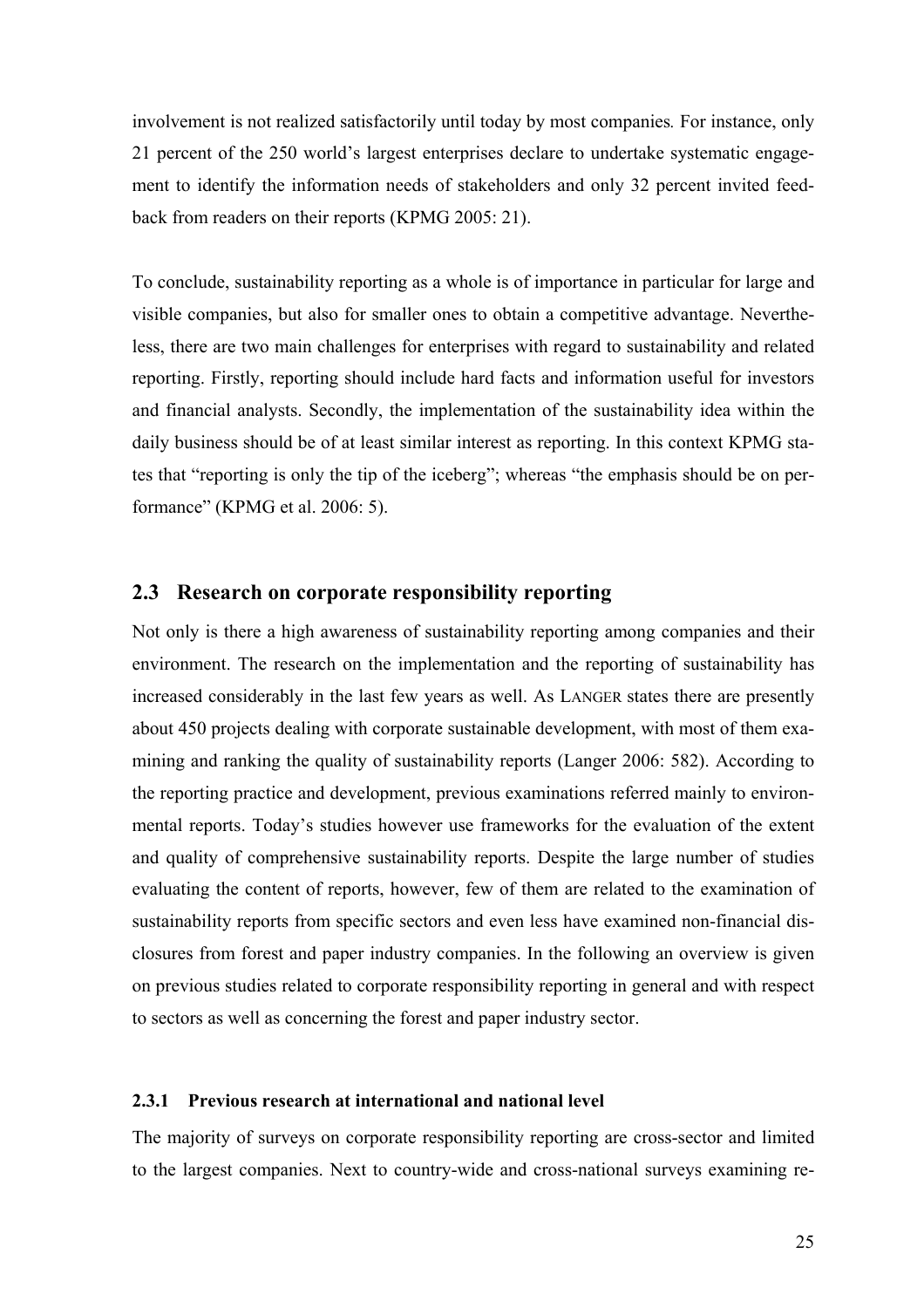porting practices or "status quo" of reporting, several studies are aimed at a companies' ranking.

An international benchmark survey is conducted by UNEP/SustainAbility every two years with the objective to present a ranking list of 50 global companies with the best quality CR reports. The results of the last sustainability benchmark survey showed an increased awareness of the link between the sustainability agenda and market opportunities (UNEP et al. 2006: 2). The three leading companies in the ranking list are in the UK's telecommunication services, financial services or oil & gas industry. No forest and paper company is among the best reporters. Further studies ranking companies with regard to the quality and extent of their sustainability reports are conducted at a national level among others by STRATOS for Canadian companies since 1999 every three years (last: 2005), by DAUB for Swiss enterprises (Daub 2006, 2007), by MILNE et al. for New Zealand's companies (2003) and by CLAUSEN et al. (2005) or QUICK and KNOCINSKI (2006) for German corporations. Mainly the largest national companies were considered; one exception is the Swiss study where also small and medium sized companies were included as far as they report on sustainability. Along with the companies' ranking, MILNE concludes that the quality and especially completeness of sustainability reporting of New Zealand's companies is weak in comparison with the reporting of SustainAbility's global leaders (Milne 2003: 12); whereas the other studies found considerable weaknesses regarding the general performance reporting. In the Swiss study of DAUB the performance reporting quality reached only 29 percent and thus scored lowest of the four reporting categories (Daub 2006: 571). STRATOS found the quality of social performance reporting of Canadian companies being weakest (reaching an average score of 36 percent), while economic performance reporting was examined as strongest, by a margin, by reaching an average score of 62 percent (Stratos 2005: ii). In the German companies' survey of CLAUSEN environmental performance issues led to a reporting fulfilment of 48 percent, whereas social reporting scored only 33 percent. Economic information was not considered (Clausen et al. 2005: 13). QUICK found weak reporting on social and environmental performance issues (each 40 percent average score) and a completely insufficient reporting on economic topics (average score < 15 percent) for German companies (Quick et al. 2006: 615).

Aside from these benchmark surveys, studies were conducted for the examination of the development and status quo of corporate responsibility reporting at national and international level. KPMG in cooperation with the University of Amsterdam is conducting international corporate responsibility reporting surveys every three years since 1993. The last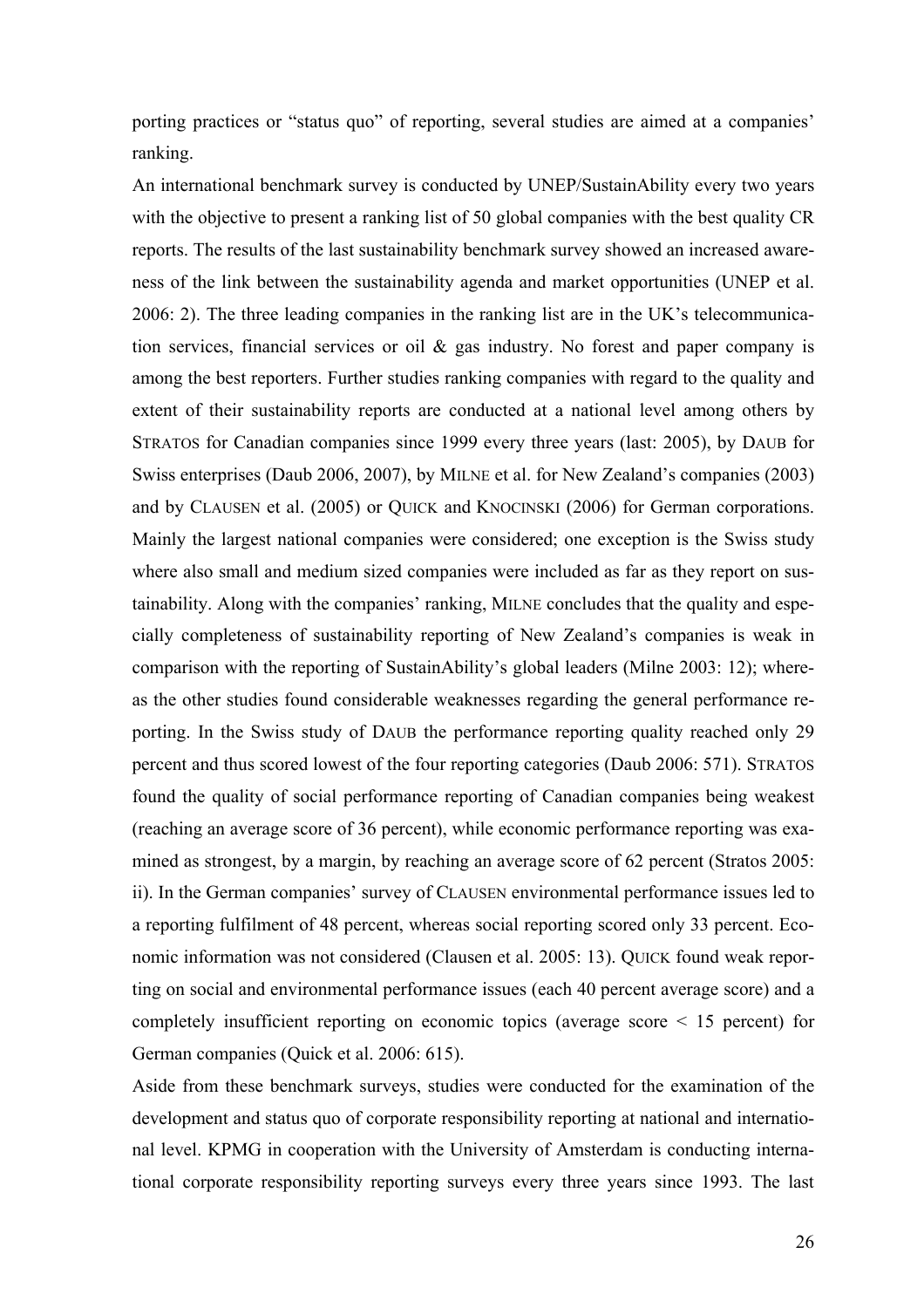survey of 2005 analysed trends in reporting practice of the world's largest companies including the top 250 companies of the Global Fortune 500 and additionally the top 100 companies from 16 countries with regard to the country, sector and assurance issues. Additionally a more detailed analysis of the reporting contents of the Global Fortune 250 companies was made using a checklist of topics. The survey showed a substantial increase in corporate responsibility reporting between 2002 and 2005 and a dramatic change from purely environmental reporting to a more comprehensive sustainability reporting. Japan and the UK had the highest share of separate responsibility reporting; whereas the highest increases were assessed for Italian, Spanish, Canadian and French companies. Regarding the sector, typical industrial sectors continued to lead in non-financial reporting. Assurance on reports was examined as relatively common for companies in Europe, Japan, Canada, Australia and South Africa, but unusual for US companies. Whereas the KPMG study can be seen as the most comprehensive one regarding global reporting trends; several studies conducted comparisons of non-financial reporting between specific countries.

ADAMS et al. (Adams et al. 1998) examined the disclosure of environmental, employee and ethical information within annual reports of six European countries and found German companies' reporting as the most comprehensive and Swiss reporting as the weakest one. He concluded size and sector as important determinants for reporting. GAMBLE (Gamble 1996) examined the environmental disclosure in annual reports of companies of 27 countries and nine sectors and found highest disclosure levels in reports from the US, the UK and Canada. CRAIG and DIGA (Craig/Diga 1998) examined non-financial disclosure practices in annual reports of Singapore, Malaysia, the Philippines, Indonesia and Thailand. They detected a publication of politically or socially sensitive information and a strong orientation towards the expectations of capital providers. HOLLAND and FOO (Holland/Foo 2003) compared environmental reporting practices within annual reports of companies in the UK and the USA and found a higher reporting extent of firms in the UK and different emphasis on environmental items. KOLK (Kolk 2005c) investigated differences in patterns and trends in environmental reporting by multinationals from the USA, Japan and Europe. The results showed that the regional effect of reporting practices had increased in importance and notable divergence was existent for both the disclosure in general as well as for the reporting content. HO and TAYLOR (Ho/Taylor 2007) examined annual, separate and website reports of the largest companies from Japan and the USA for the evaluation of the extent and dependence of TBL reporting by using a criteria framework based on GRI. They concluded that reporting was more intense for larger firm sizes, lower profitability,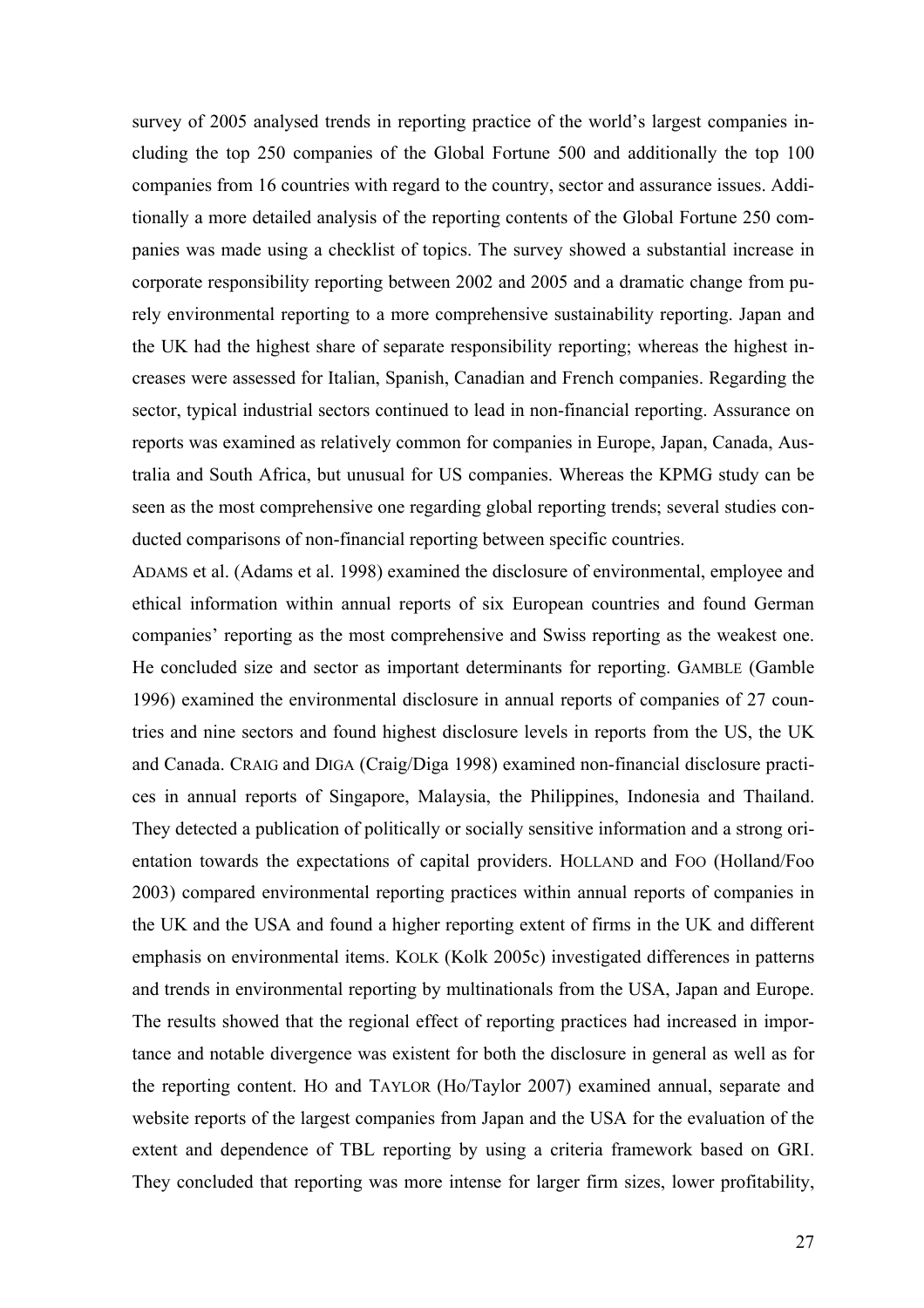and lower liquidity as well as for manufacturing industries and stated that the reporting extent of Japanese firms was higher than this of companies from the USA.

Beyond these examples of international or cross-country studies a number of national studies had been conducted to investigate the extent and quality of corporate responsibility reporting. HACKSTONE and MILNE (Hackstone/Milne 1996) conducted a study on the social and environmental disclosure in annual reports of companies in New Zealand and found that information was mostly declarative and good news and mainly on human resources issues. They concluded firm sector and firm size as important determinants for reporting. VUONTISJÄRVI (Vuontisjärvi 2006) investigated the extent of human resources information in annual reports of the largest Finnish companies. Besides an overall inconsistency and incomparability of reports, he detected a good reporting on training and staff development and a lack of reporting on equal opportunities that was going beyond a pure disclosure of age and gender structure. GREENALL and YACHMIN (Greenall/Yachmin 2001) examined the trends and patterns of CSR reporting of industrial companies in Canada and found that the issues, the scope and detail varied between the corporations. Additionally they concluded a weak social reporting in comparison with environmental reporting and a slower development of CR reporting in Canada than in Europe. LANGER (Langer 2006) investigated the quality of sustainability reports of Austrian companies using the reporting quality of multinational corporations as benchmark. The study showed a substantial heterogeneity among the Austrian reports and substantial differences between Austrian reports and those of large MNCs. LANGER noticed that a high level of standardization due to ISO 14001 or EMAS influenced the reporting on environmental sustainability performance.

A number of studies devoted to the evaluation of responsibility reports were also conducted with regard to specific research problems as for instance the linkages between sustainability reporting and corporate governance (Kolk 2006) or the interrelation between reporting quality and the implementation of sustainability (Kolk 2004a). Additional research on specific reports, several studies on the practice, expectations and influences on corporate responsibility reporting were conducted as interview studies or literature reviews (e.g. Munkelien/Gravlien 2003, Hedberg/Malmborg 2003, Hammond/Miles 2004, O'Dwyer 2005).

#### **2.3.2 Previous research on sector-specific corporate responsibility reports**

Sector-specific research concerning the examination of non-financial reports is scarce. STRATOS as well as KPMG examined sector effects and specifics within their surveys on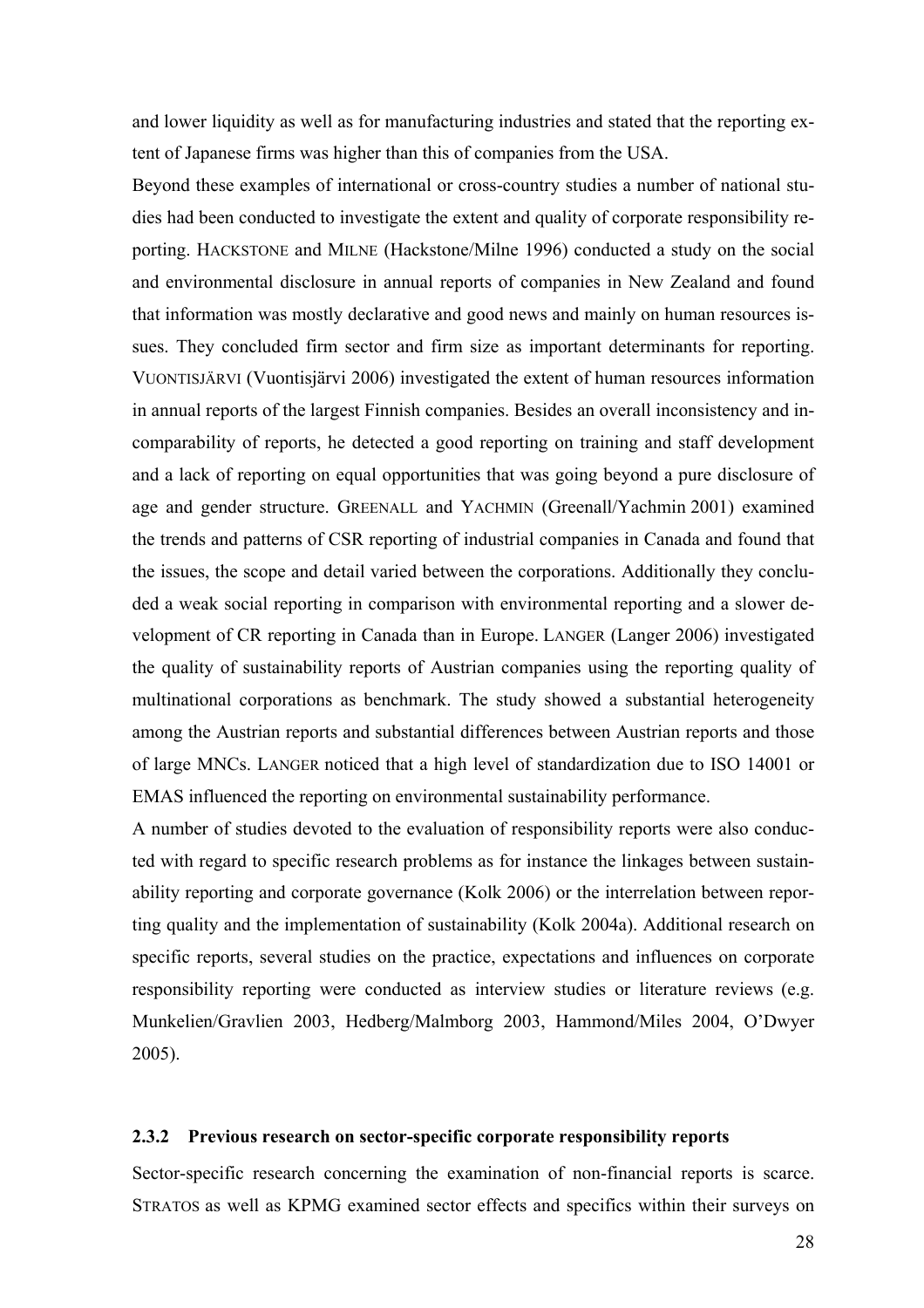sustainability reporting in Canada (Stratos 2005) or at an international level (KPMG 2005). STRATOS investigated the publication of sustainability reports among 13 sectors in Canada and assessed the reporting content with regard to sustainability performance information of ten sectors. The results show that the number of reporters was highest for the financial, mining and forest products sector; meanwhile the IT & telecommunication sector showed the best performance reporting in total as well as in each segment of the triple bottom line. With a research basis of the 250 largest global companies and the top 100 companies of 16 countries, KPMG determined the percentage of reporters and the incidence of assurance for 16 sectors and showed that the total number of separate responsibility reports was highest for the finance, securities and insurance sector. The highest reporting ratio was detected for industries with considerable impact on environment as the utilities, oil and gas, chemicals and synthetics, mining as well as for the forestry, pulp and paper sector. Assurance was most common for the utilities and mining sector with more than 50 percent of separate reports including an assurance statement. However, only two of 13 examined reports of the forestry, pulp and paper sector were verified. Some more examples of sectorspecific studies can be found for by HOPKINS and WHITAKER who examined environmental reports from the water sector. The authors found considerable variation in the extent and quality of environmental information (Hopkins/Whitaker 1999). A survey conducted by UNEP/SustainAbility arrived at a similar conclusion concerning the environmental reportting of oil companies (UNEP/SustainAbility 1999). MAK et al. (Mak et al. 2006) examined the status and progress of separate environmental reports of Asian and European airlines and found varying degrees of efforts and resources to produce stand-alone reports as well as a richer reporting of European companies. WIJK and PERSON (Wijk/Person 2007) conducted a survey on tour operators. They examined a weak reporting performance in comparison with other sectors, a better performance of large companies in comparison with small and medium sized ones and saw only minor differences between companies from the UK, Germany and the Netherlands.

#### **2.3.3 Previous research on reporting of the forest and paper sector**

Four research studies can be mentioned with respect to the corporate responsibility reporting of the forest and paper sector.

Based on their 2002 sustainability reporting survey (KPMG 2002a), KPMG determined that 43 percent of the largest 28 forest-related companies in 13 countries produced CR reports. They conducted further research on the sector (KPMG 2002b) with a sample of 43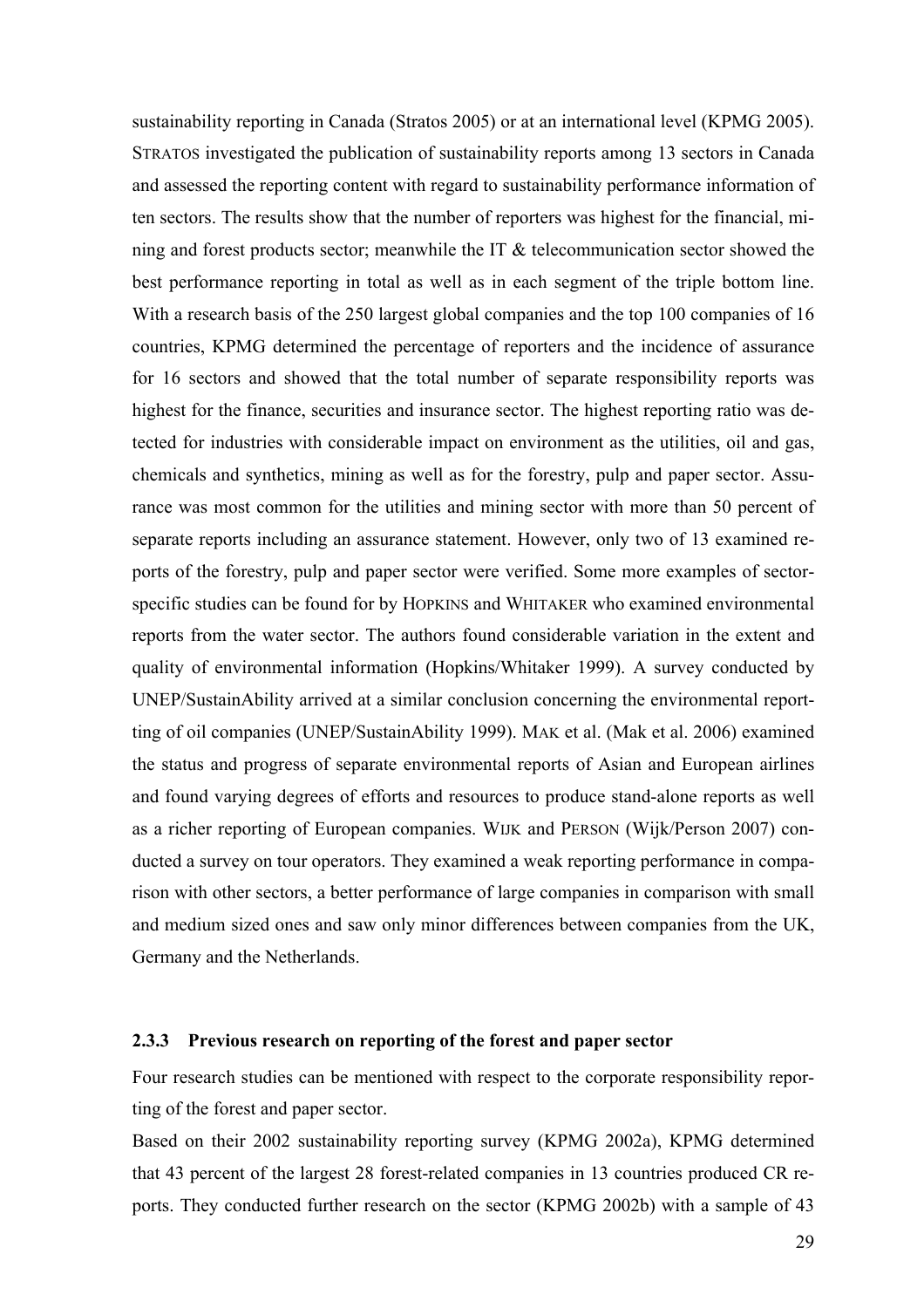forest, pulp and paper enterprises headquartered in the USA, Canada, Sweden, Finland and Japan and detected a considerable high share (78 percent) of reports on environment, health and safety (EHS). 94 percent of the sample companies were identified to report on environmental and sustainability certification programmes such as ISO 14001, FSC, AFPA, SFI, CSA Z809 or PEFC; whereas only US enterprises had reports without any certification statements. KPMG found less reporting on a code of conduct and verification of reports for forest and paper companies than the average of the previously examined Global Fortune 250 or the alternative top 100 companies. SINCLAIR and WALTON (Sinclair/Walton 2003) investigated the environmental reporting of the global top 100 forest and paper companies with particular consideration of information on forest management and fibre procurement. They concluded a more prevalent reporting among larger companies and marked regional variations. Markets and preferences for specific certification schemes were identified as potential influencing factors for these regional reporting variations. The STRATOS survey (Stratos 2005) examined the sustainability performance reporting of four Canadian forest products companies and identified the sustainability performance reporting quality of this sector as significantly below the average of surveyed ten sectors. Forest products companies showed the lowest average score of all sectors for social performance reporting, the second lowest average score for economic performance reporting and the fourth last average score for environmental performance reporting. The most recent survey conducted by PwC (PwC 2007) examined the sustainability reporting among the global top 100 forest, paper and packaging companies and follows a similar approach as the study at hand. The main findings are that (1) 61 percent of the companies had some kind of sustainability report<sup>21</sup>, (2) reporting on air emissions and energy usage and efficiency was most common among environmental sustainability information with more than 80 percent of companies included information on these issues. (3) Health and safety metrics were considered by 67 percent of the reporters and thus as the most important social sustainability performance, (4) the number of employees was the most reported issue within the field of economic sustainability, (5) over half of the companies reported on certified land or the percentage of certified fibre procured, whereas 46 percent indicate that companies have chain-of-custody certification, (6) 18 percent of the reports included external assurance statements, and (7) nearly half of the enterprises used GRI guidelines for the preparation of their reports. The

 $21$  In accordance with PwC the following different forms of reporting were considered as sustainability reports: a separate environmental or CSR reporting document, environmental or CSR reporting included within the company's annual report, and a web-based environmental or CSR report. Report titles that were examined included CSR reports, sustainability reports, environmental reports, environment, health and safety (EHS) reports, annual reports and reports by any other title that included discussion and/or quantitative analysis of the company's environmental or sustainability performance and initiatives.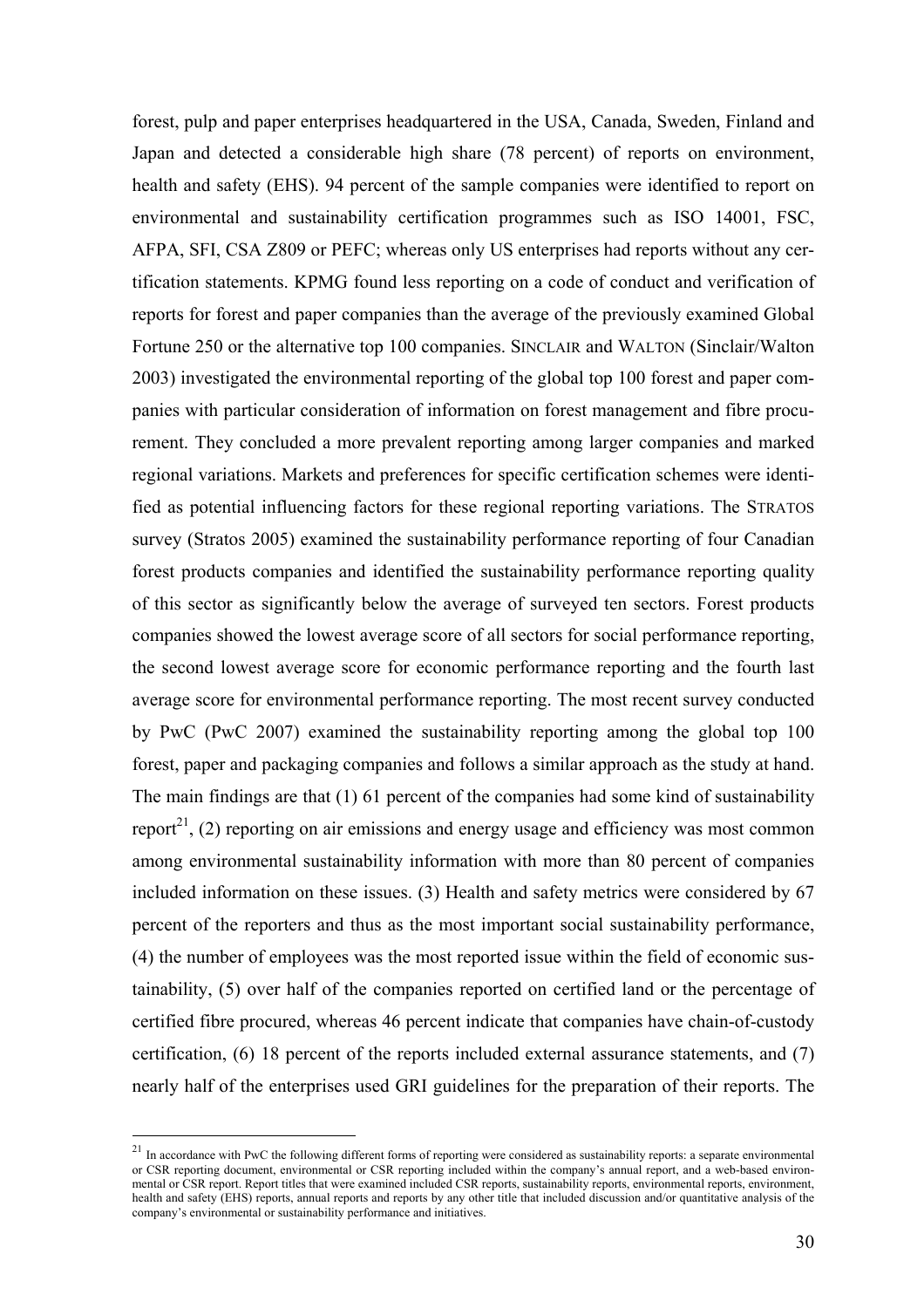regional results show North American companies having the lowest frequency of utilizing external validation either in the form of external assurance statements or use of the GRI standard. Data on health and safety performance and environmental regulatory compliance were very common among North American reports. European companies published the highest share of sustainability reports in comparison with other regions. They were more likely to obtain external verification of their sustainability reports, although they had the lowest frequency of presenting information related to environmental regulatory compliance. Asia-Pacific companies were strong users of GRI guidelines, but had the lowest frequency of reporting on social and economic sustainability issues compared to other regions. Companies from Latin America had a strong sustainability reporting both in terms of numbers of reports as well as metrics included. With regard to company size PwC found a higher reporting frequency for larger (higher ranked) companies. They also concluded, however, that financial ranking does not necessarily impact the scope or quality of reporting because of the finding that third-party assurance ratio as well as the frequency of reporting on environmental metrics was similar for the largest and smallest companies.

Overall it can be seen that the field of research concerning corporate responsibility reporting is large. Nevertheless, only few researches were done with regard to Asian companies or examining the differences in European, North American and Asian reporting practice. Examinations of the corporate responsibility reporting and its quality within the forest and paper industry sector are rare. The most comprehensive survey on the current status of sustainability reporting within the forest and paper sector was conducted almost simultaneous with this study by PwC (PwC 2007). Nevertheless, it considers only few indicators regarding sustainability performance, does only evaluate the mention of issues rather than the quality of disclosure and does not provide any recommendations for a higher quality of reports. It was thus found worthwhile to conduct a study on the assessment of CR reports published by forest and paper companies and focus particularly on the quality of such disclosures as well as on size and regional effects.

Seven hypotheses, formulated in context with previous researches, are to be tested:

(1) There are no differences in the availability, timeliness and kinds of CR reports with regard to the regional origin of forest and paper companies.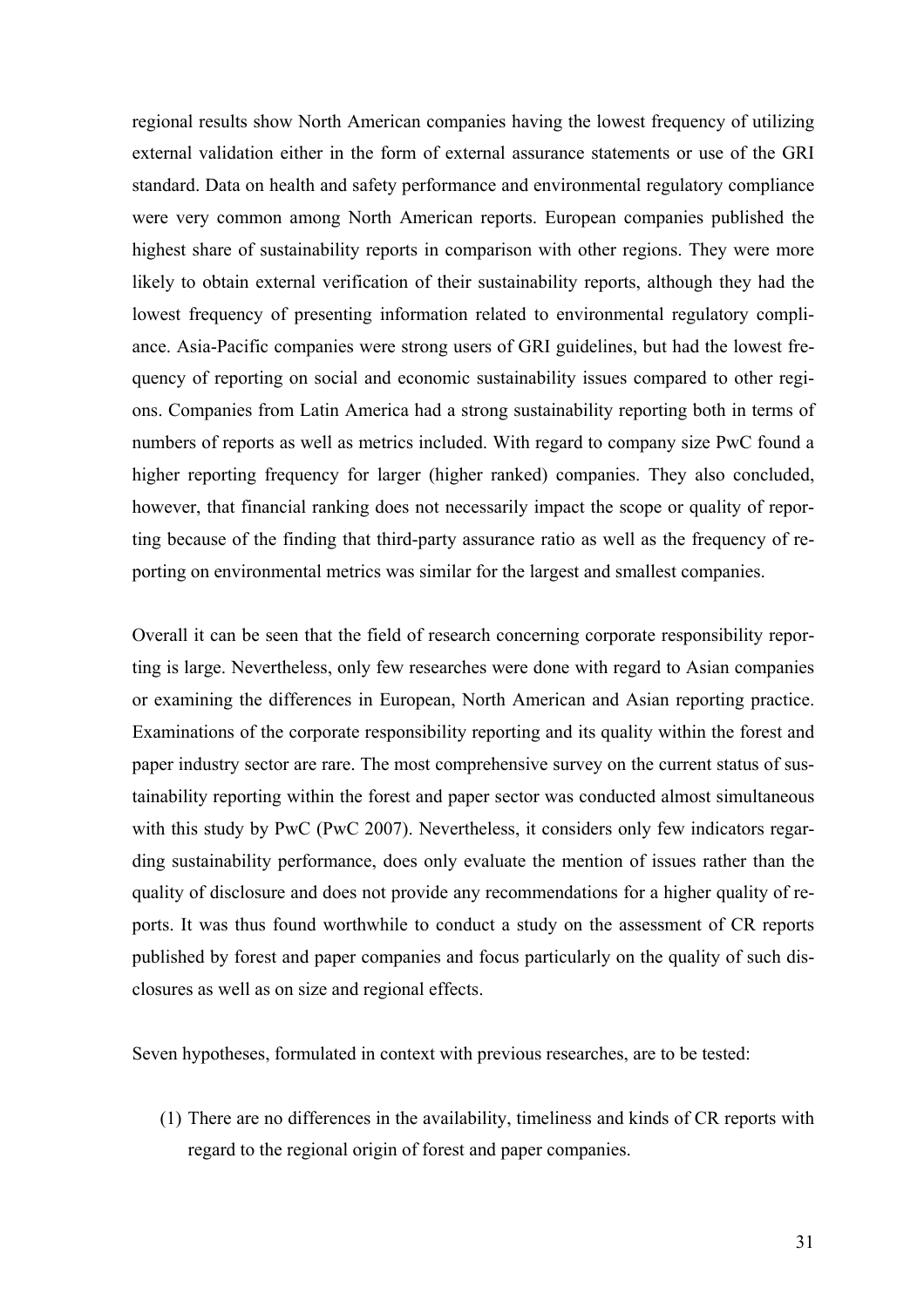- (2) Non-financial reports of smaller companies are less numerous, include outdated information and are referred to more often as environmental or social than comprehensive sustainability reports
- (3) No considerable differences in sustainability performance reporting are to be found for the forest and paper sector in comparison with other sectors, meaning a comprehensive environmental performance reporting and a lacking of detailed social performance reporting.
- (4) The use of GRI guidelines and third-party verification as external measures for an improvement of the quality of reports is higher among forest and paper companies of larger size.
- (5) Similarly, the quality or detailedness and explicitness of published economic, environmental and social sustainability performance information as well as forestry-related data is higher for larger than for smaller forest and paper enterprises. However, the difference in information quality is smallest for environmental performance reporting and largest regarding social performance disclosure.
- (6) The use of external measures for an improvement of report quality is inconsistent among the regions. Whereas North American companies use GRI guidelines and external assurance statements to the lowest extent, the use of GRI guidelines and external verification of reports is highest for European enterprises.
- (7) The detailedness and explicitness of sustainability performance information of forest and paper companies is regionally different. European companies provide the relatively highest level of quality of sustainability performance information. Regional differences are also existent with regard to the quality of forest-related information; with North American and European companies providing more comprehensive information on forest certification and Asian companies reporting better on illegal logging. Reporting on carbon sequestration and storage is similar between the regions.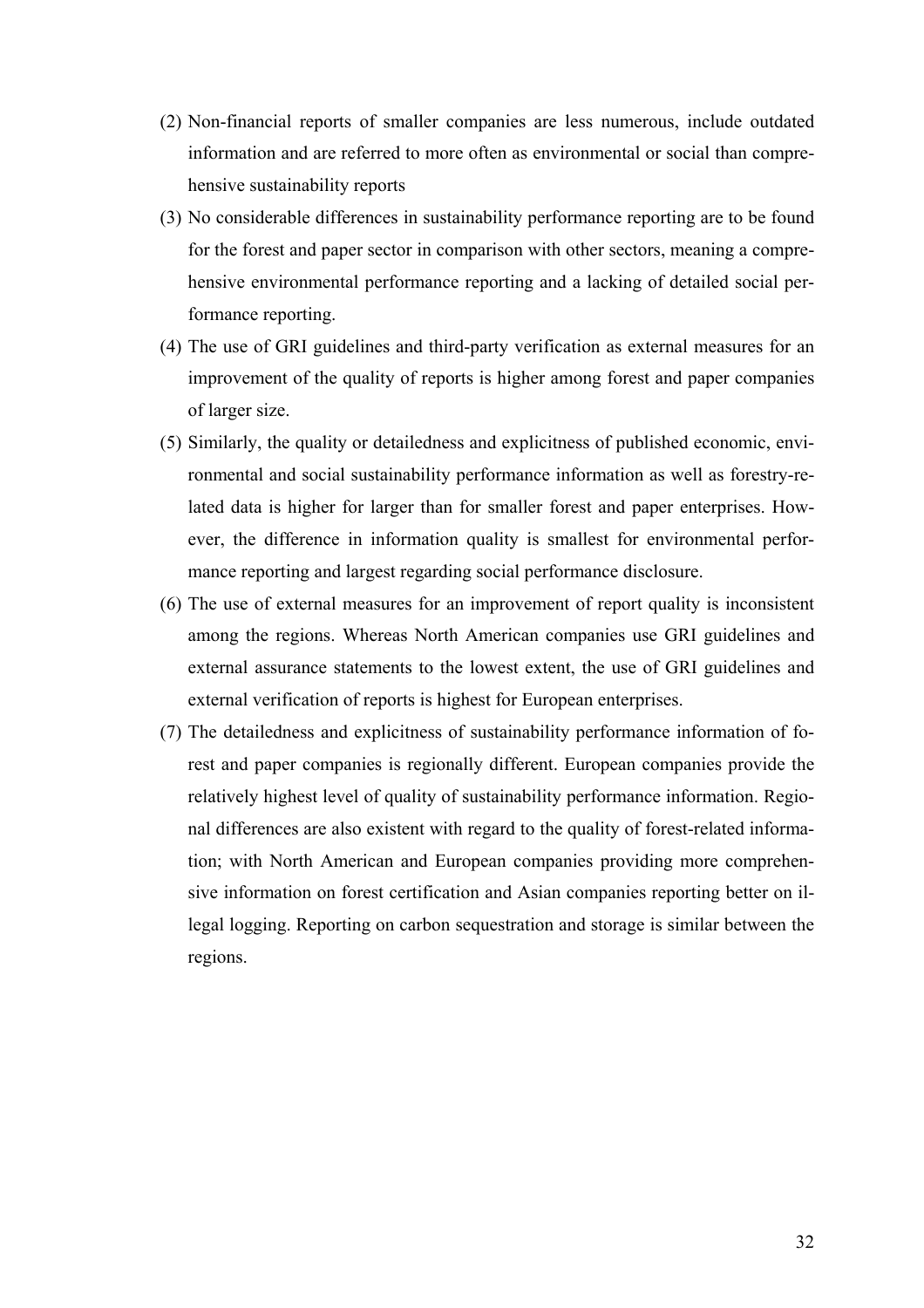### **3 Methodology**

 $\overline{a}$ 

#### **3.1 Selection of companies**

The study is conducted on a core sample of 18 companies and an extended sample of 27 companies selected from the PwC Top 100 list 2006 for the forest, paper and packaging sector<sup>22</sup>. The enterprises were selected considering their regional origin<sup>23</sup> and their size<sup>24</sup> or ranking. For a better homogeneity and thus comparability, only forest and paper companies were considered; meanwhile pure packaging companies were excluded<sup>25</sup>.

Respectively three North American, European and Asian forest and paper companies were selected from the top of the list (i.e.  $\geq$  rank 1; later on called "largest" companies) to represent the largest enterprises and thus supposed well-established sustainability reporters of the sector. Another three companies of each region were selected from the middle of the Top 100 PwC list (i.e. > rank 45; later on called "small" companies or "emerging sustainability reporters") to cover forest and paper enterprises whose sustainability reporting is expected to be emerging. It is important to note, that the used term of a "small" company used here is not identical with the definition of small and medium sized enterprises (SMEs) in terms of the EU Commission (EU Commission 2003: Annex)<sup>26</sup>. Additionally and exceptionally for the examination of size-related effects on the availability, the kinds and timelines of CR reports, nine companies were selected from the bottom of the list (i.e.  $\leq$ rank 100; later on called "smallest" forest and paper companies). An overview of the sample companies is provided by *table 1*.

 $^{22}$  The PwC Top 100 list includes "the 100 largest forest, paper and packaging companies in the world, ranked by sales revenue" (PwC 2006: 1)<br><sup>23</sup> Information given by PwC list was trusted; i.e. information regarding the regional origin and the sales volume (ranking) was not tested

separately.<br><sup>24</sup> "Size" is based on the annual sales revenue of the company and used simply as "size" throughout the whole study.

<sup>25</sup> Business segmentation was first checked by "www.corporateregister.com". If there was no company information available, "http://wrightreports.ecnext.com" was used for an evaluation by reading the business description and checking the categorization of "major industry" and "sub industry". If there was also no information available, the specific company website was checked and evaluated if fitting to the "paper & forest" sector (name with affix "paper"; products: paper, paperboard, tissue, lumber, logs; exclusion if "was considerably emphasized).<br>"packaging" was considerably emphasized).<br> $26 \mu$ 

<sup>&</sup>lt;sup>3</sup> A small enterprise in terms of the definition of the EU Commission employs fewer than 50 persons and has an annual turnover and/or annual balance sheet that does not exceed EUR 10 million.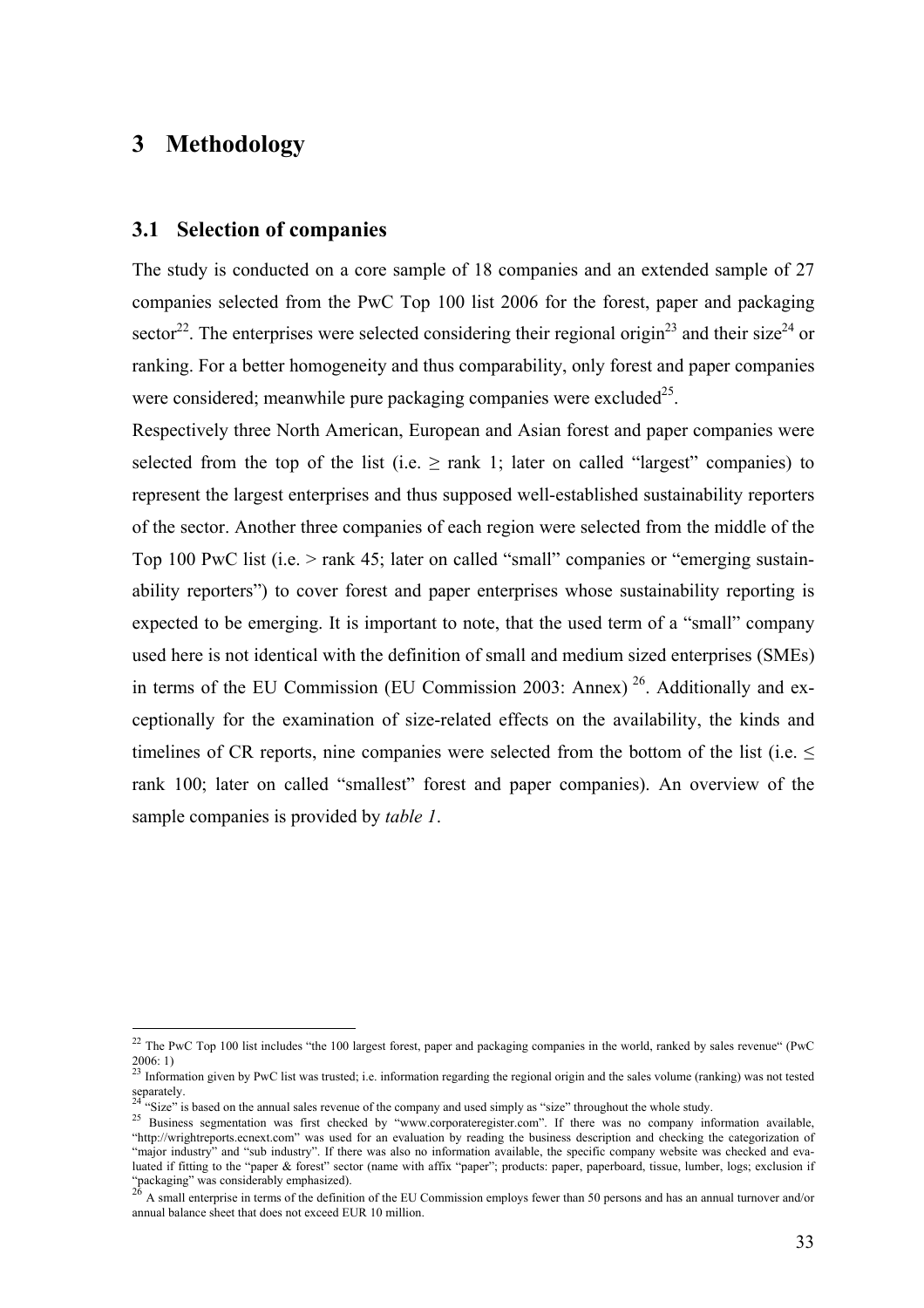|            | <b>North America</b>                 | Europe                                      | Asia                                                       |
|------------|--------------------------------------|---------------------------------------------|------------------------------------------------------------|
|            | <i>International Paper</i> $(1, US)$ | <i>Stora Enso</i> (3; Finland)              | <i>Oji Paper</i> $(8; Japan)$                              |
| "largest"  | <i>Weverhaeuser</i> $(2, US)$        | <i>Svenska Cellulosa</i> (5; Sweden)        | <i>Nippon Unipac</i> $(10; Japan)$                         |
|            | $MeadWestvac (13; US)$               | $UPM$ (7; Finland)                          | <b>Asia Pulp and Paper</b> (20; Singapore)                 |
|            | <b>Plum Creek</b> (56; US)           | <i>Lecta Group</i> $(46; UK)$               | Hansol Paper (54; Korea)                                   |
| "small"    | New Page $(57; US)$                  | <i>Myllykoski</i> (52; Finland)             | <b>APRIL</b> (58; Singapore)                               |
|            | <i>Catalyst</i> (59; Canada)         | <b>Portucel</b> (65; Portugal)              | <i>Hokuetsu Paper</i> (62; Japan)                          |
|            | <i>Interfor</i> (91; Canada)         | $\textit{ENCE } (89; \text{ Spain})$        | <i>Nine Dragons Paper</i> (96; China)                      |
| "smallest" | <i>Schweitzer-Mauduit</i> (92; US)   | <i>Mercer International</i> (93; Germany)   | <i>Yuen Foong Yu Paper</i> (98; Taiwan)                    |
|            | P.H. Glatfelter (97; US)             | <i>Excompta Clairefontaine</i> (94; France) | EN Paper (99; Korea)<br>former: Shinho Paper Manufacturing |

*Table 1: Size and regional origin of all companies selected for the study from the PwC TOP 100 list (2006). "Size" is determined by the annual sales volume. Information in brackets: rank and country of origin.*

Finally the core sample consisted of nine largest and nine small companies or respectively of six North American, six European and six Asian forest and paper enterprises. The extended sample comprised nine smallest enterprises following an equal regional distribution. Whereas the annual sales revenue of the largest companies ranges from US\$ 24.1 bn to US\$ 4.8 bn the same figure is ranging from US\$ 2.0 bn to US\$ 1.3 bn for the group of small forest and paper enterprises and from US\$ 0.71 bn to US\$ 0.57 bn for the smallest ones.

### **3.2 Evaluation of the availability, timeliness and kinds of CR reports**

Companies' websites of the extended sample were checked for the publication of CR reports<sup>27</sup> between April, the 13<sup>th</sup> and April 23<sup>rd</sup> 2007<sup>28</sup>. The most current corporate responsibility report as PDF document or exceptional online version was considered. The title was used for the determination of the kind of report, irrespective of the effective content. In case of more than one published non-financial report, only the one referring to corporate level was considered. The results were described with regard to the three groups of different sizes as well as for the three regions.

<sup>27</sup> The terms *corporate responsibility report* and *non-financial report* are used synonymously and instead of the common term *sustainability report* in this study since not all examined reports were sustainability reports in the strict sense covering information on economic, environmental as well as social issues, but were instead also environmental or social responsibility reports.<br><sup>28</sup> In case there could not be found a report or if the non-financial report was older than three years,

email and asked for their current corporate responsibility report. Feedback on these email requests was low. Eleven companies were contacted, only three of them answered. Nevertheless, none of them could provide the requested report, but referred to the published information on the homepage. That's why only companies' homepages were used for the collection of reports.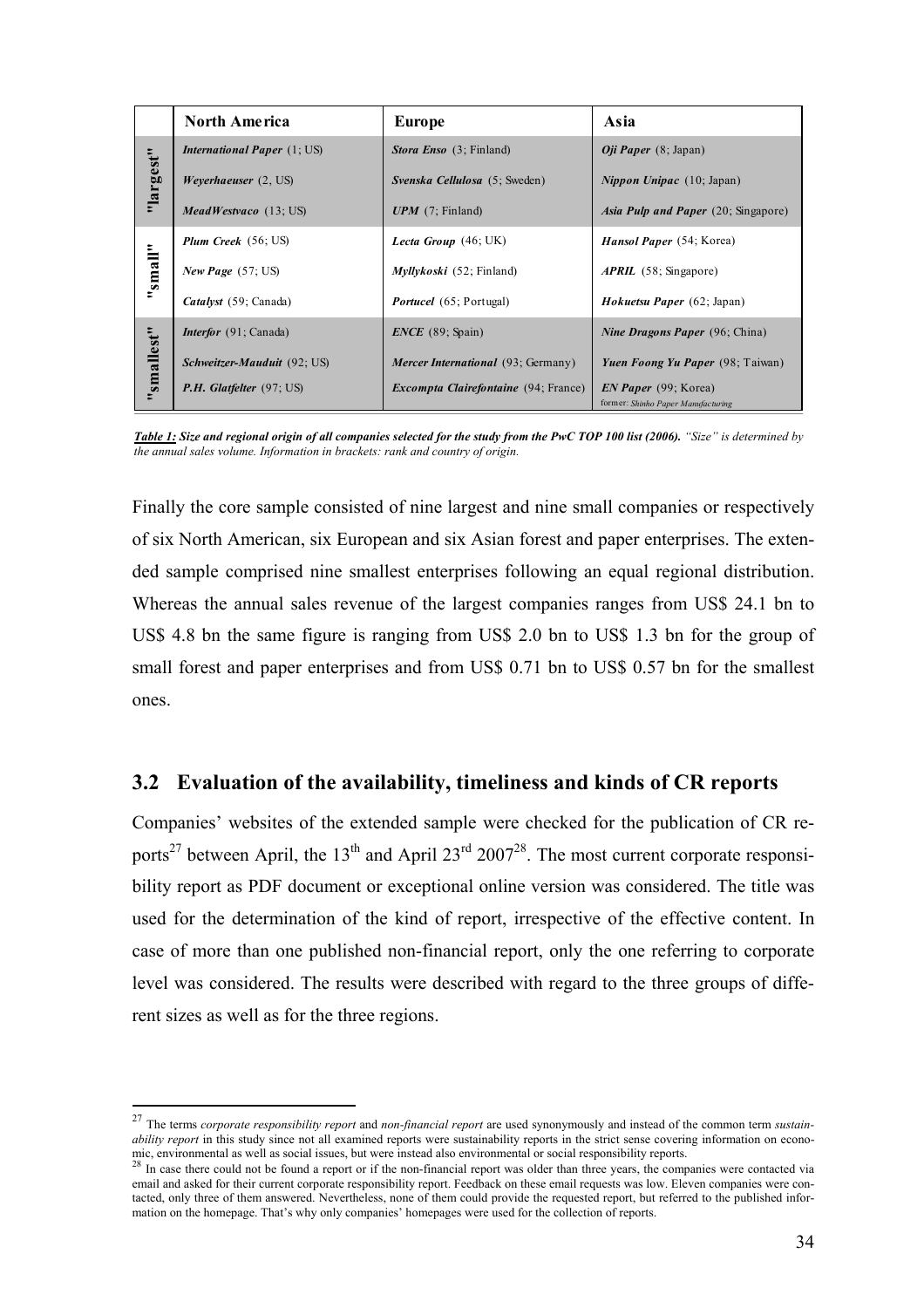### **3.3 Evaluation of the quality of CR reports**

High-quality CR reports were defined as to include top quality performance information in terms of detailed and explicit disclosure on specific sustainability issues. They are to be prepared on accepted standards as well as to be third-party verified. Following this definition, the use of GRI guidelines and the inclusion of third-party assurance statements are examined. Additionally the quality of published sustainability performance information and specific sector-related disclosure is evaluated by using disclosure indicators or respective issues that should be reported on. These assessments were conducted (1) for the nine "largest" forest and paper companies as shown in *table 1* to receive an overall picture of sustainability performance information disclosure of the forest and paper sector and thus results comparable with previous studies that considered other sectors, (2) for the core sample of 18 companies to examine the differences between the largest companies and the smaller ones as supposed emerging sustainability reporters; and (3) for the core sample of 18 companies to examine differences in reporting between companies headquartered in North America, Europe and the Asia-Pacific region.

Non-financial reports as selected for the evaluation of the availability, timeliness and kinds of reports of the core sample were used as data base. An annual report was considered and examined only in case that no other report was available. In case of an exceptional online report version, the related pages were copied and transformed into a PDF for further research.

#### **3.3.1 Development of indicators**

To assess the quality of information disclosure, the detailedness and explicitness of several reporting issues had to be examined. For this reason two main groups of such issues or respectively indicators were considered:

- General sustainability performance indicators; i.e. economic, environmental and social performance indicators.
- Forestry sector-specific indicators related to sustainability.

GRI G3 sustainability performance indicators served as the basis for the selection of economic, environmental and social indicators for the quality assessment. All GRI "core" performance indicators were selected; for the environmental reporting also "additional" performance indicators were considered. Adoptions were partly made with regard to environmental performance indicators. Some of them were summarized in case that similar infor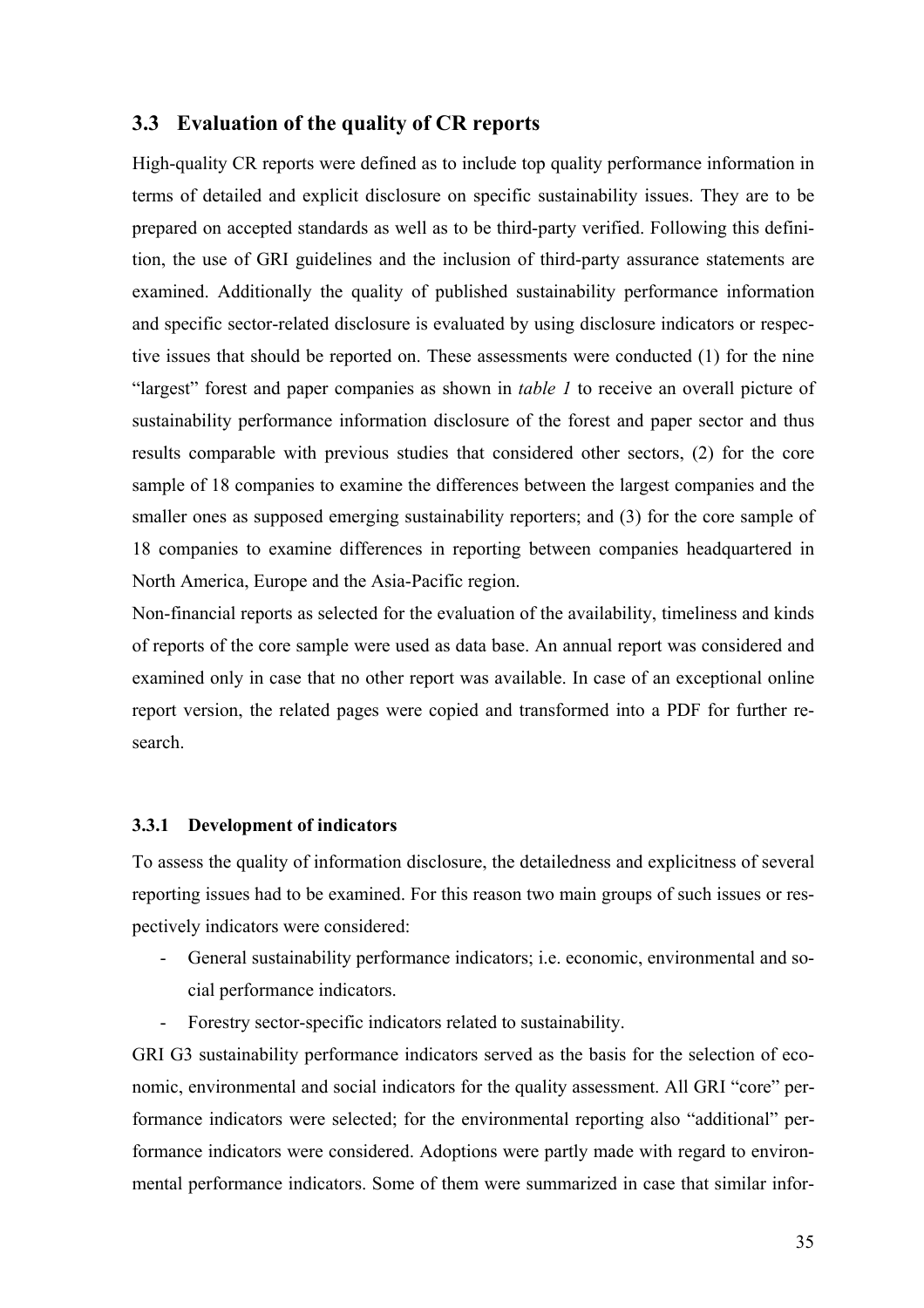mation was asked for repeatedly. Additionally indicators were summarized when there was no information at all for an indicator that was considered to be of low importance<sup>29</sup>. In two cases, indicators were newly formulated $30$  and used instead of related ones, since information on these new topics was considered to be more relevant.

| <b>Economic performance reporting</b>    |                    | <b>Environmental performance reporting</b> |                                                          | Social performance reporting  |                                                                              |  |  |
|------------------------------------------|--------------------|--------------------------------------------|----------------------------------------------------------|-------------------------------|------------------------------------------------------------------------------|--|--|
| Grouping                                 | Indicator          | Grouping                                   | Indicator                                                | Grouping                      | Indicator                                                                    |  |  |
| <b>Economic performance</b><br>reporting | EC1, EC2, EC3, EC4 | <b>Materials</b>                           | EN1, EN2                                                 | work                          | Labour practices and decent LA1, A2, LA4, LA5, LA7, LA8,<br>LA10, LA13, LA14 |  |  |
| Market presence                          | EC6, EC7           | <b>Energy</b>                              | EN3s, EN5s, EN6n                                         | Human rights                  | HR1, HR2, HR4, HR5, HR6, HR7                                                 |  |  |
| Indirect economic impact                 | EC8                | Water                                      | EN8s, EN10n                                              | <b>Society</b>                | SO1, SO2, SO3, SO4, SO5, SO8                                                 |  |  |
|                                          |                    | <b>Biodiversity</b>                        | EN11s, EN13, EN14, EN15                                  | <b>Product responsibility</b> | PR1, PR3, PR6, PR9                                                           |  |  |
|                                          |                    | <b>Emissions, effluents and</b><br>waste   | EN16, EN17, EN18, EN19, EN20,<br>EN21, EN22s, EN23, EN25 |                               |                                                                              |  |  |
|                                          |                    | <b>Products and services</b>               | EN26, EN27                                               |                               |                                                                              |  |  |
|                                          |                    | Compliance                                 | <b>EN28</b>                                              |                               |                                                                              |  |  |
|                                          |                    | <b>Transport</b>                           | <b>EN29</b>                                              |                               |                                                                              |  |  |
|                                          |                    | Overall                                    | <b>EN30</b>                                              |                               |                                                                              |  |  |

*Table 2: Content groupings of sustainability performance indicators used to evaluate the quality of information. The indicators as well as their initials are based on GRI G3 performance indicators. Suffixes "s" and "n" differentiate summarized or newly formulated indicators.* 

Each indicator was integrated into a specific grouping, summarizing the focus of underlying issues. These altogether 16 content groupings referring to economic, environmental and social sustainability performance can be taken from *table 2*. A detailed list and description of the underlying sustainability performance indicators can be found in the *appendix*.

The selection of forestry-related indicators is based on the idea of sustainability with regard to the specific source *forest*. Six indicators were developed under consideration of the ten key issues related the sustainable procurement of wood and paper-based products published by WBCSD<sup>31</sup> (WBCSD 2007: 4). As a result, three indicators refer to forestry-related certification (F1: "Share of certified owned or managed forests", F2: "Share of chainof-custody certification" and F3: "Amount of certified input material/fibre"). One indicator considers the problem of illegal logging (F4: "Policies, programmes and actions for the prevention of illegal logging"). Two further indicators refer to reporting on carbon sequestration (F5: "Carbon sequestration due to company's forests") and carbon storage (F6: "Carbon storage due to company's products").

 $\overline{a}$ 

<sup>&</sup>lt;sup>29</sup> For summarized environmental performance indicators suffix "s" was given.<br><sup>30</sup> For newly formulated environmental performance indicators suffix "n" was given.

<sup>31</sup> Referring to WBCSD key issues regarding sourcing and legality aspects are the **origin** of products, **information accuracy** concerning the credibility of product's information, and the **legality** of the production. Environment-related key issues in the procurement of wood and paper-based products are the **sustainability** of forest management, the protection of **special places**, the consideration of **climate change**, the application of controls for **environmental protection**, the appropriate use of **recycled fibre** and **other resources**. The social aspect of sustainable procurement listed by WBCSD refers to the needs of **local communities or indigenous peoples**.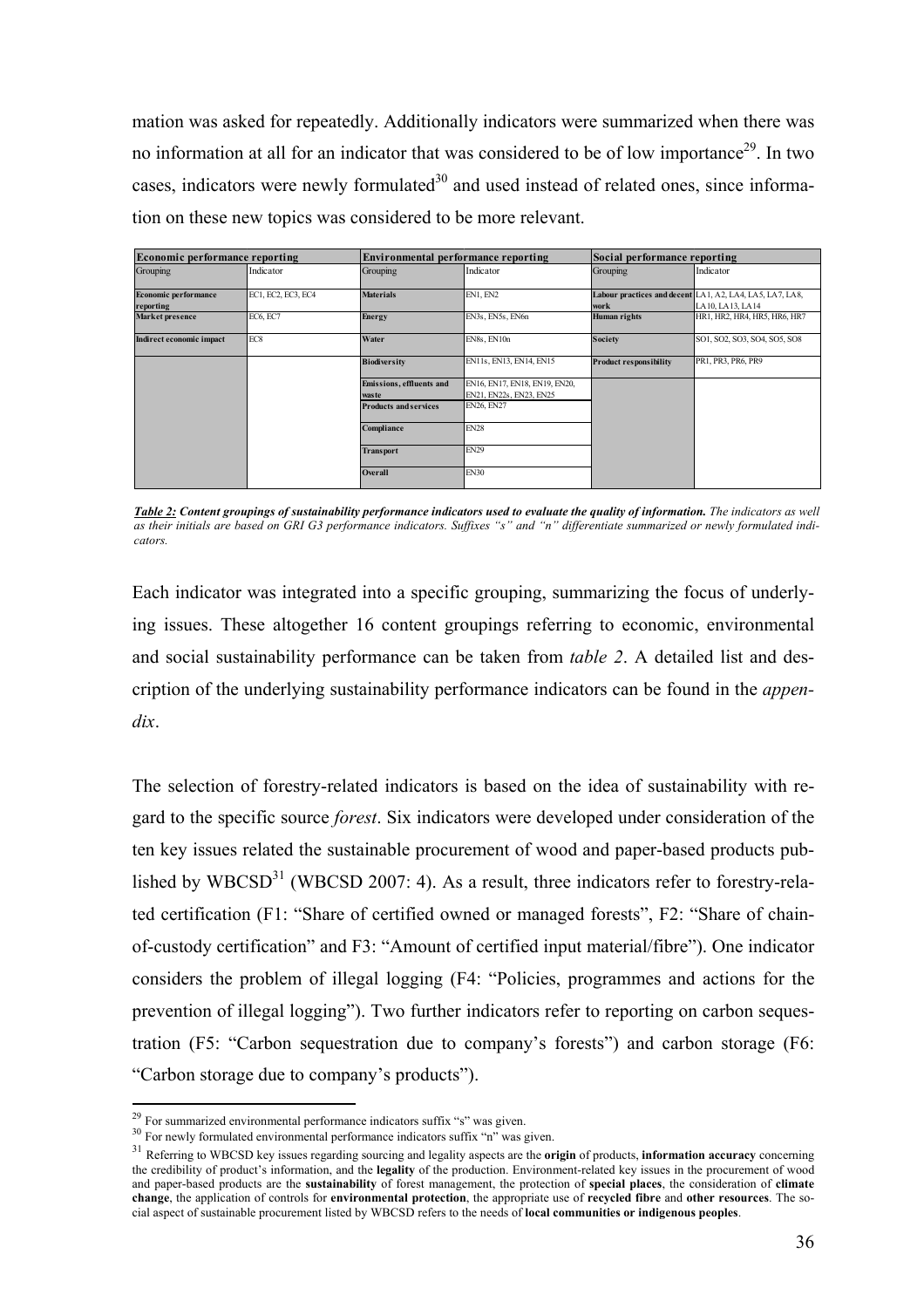# **3.3.2 Evaluation of the quality of information**

To evaluate the detailedness and explicitness and thus the quality of given information, a scoring system similar to the one of DAUB (Daub 2006, 2007) was used. Zero points were given for a report in case there was no information available for one indicator; meanwhile one point was given in case of patchy information, two points for good information and three points in case that the reporting on the indicator was detailed and explicitly. *Table 3* provides some examples for patchy, good and detailed information with regard to specific indicators. More information regarding the expectations related to patchy, good and detailed information is given in the table of indicators in the *appendix*.

|                                                                                                                                                                                                           | Patchy information (1)                                                                                                        | Good information (2)                                                                                                                | Detailed information (3)                                                                                        |
|-----------------------------------------------------------------------------------------------------------------------------------------------------------------------------------------------------------|-------------------------------------------------------------------------------------------------------------------------------|-------------------------------------------------------------------------------------------------------------------------------------|-----------------------------------------------------------------------------------------------------------------|
| Indirect economic impacts (EC8):<br>Development and impact of infrastructure<br>investments and services provided primarily<br>for public benefit through commercial, in-<br>kind, or pro bono engagement | specific projects for public<br>benefit mentioned in general or<br>general statements regarding<br>infrastructure investments | projects mentioed in general<br>and total amount of money<br>spent or detai-led description of<br>projects                          | projects, total amount spent<br>and development/impact of<br>infrastructure investments<br>mentioned explicitly |
| Emissions, effluents and waste (EN16):<br>Total direct and indirect greenhouse gas<br>emissions by weight                                                                                                 | general statements regarding<br>generated greenhouse gas<br>emissions                                                         | emissions by weight, but no<br>breakdown into "direct" or<br>"indirect" emissions or no<br>statement if fossil-derived<br>emissions | "direct", "indirect" and "fossil-<br>derived" green-house gas<br>emissions by weight mentioned<br>explicity     |
| Human rights: Non-Discrimination<br>(HR4): Total number of incidents of<br>discrimination and actions taken                                                                                               | general statements regarding<br>policies and/or intentions related<br>to non-discrimination                                   | actions taken: code of conduct<br>with statements regarding non-<br>discrimi-nation mentioned<br>explicity                          | explicit statements concerning<br>the number of incidents and<br>action taken                                   |

*Table 3: Examples for the assessment of information quality with regard to specific indicators*

The values reached for each company's report were then summarized among the different sizes and regional origins of enterprises and presented as a percentage ("reporting percentage"), taking the maximum receivable points as 100 percent. After the calculation of the reporting percentage per indicator for each size and regional origin of companies, the percentage for the defined economic, environmental and social indicator groupings was calculated as an average of the reporting percentages of the underlying indicators. Afterwards, the content groupings were summarized in the same manner to calculate the information quality percentages of the total economic or respectively environmental and social sustainability performance disclosure. The information quality percentage of the total sustainability performance reporting was finally calculated as an average of these three categories. This procedure as presented in *picture 1* guarantees an equal consideration of the "three pillars" of sustainability in the reporting of companies.

The similar procedure, except for the last summarisation of information quality percentages, was also applied for the evaluation of the information on the groupings of forest certification, illegal logging and carbon sequestration/storage.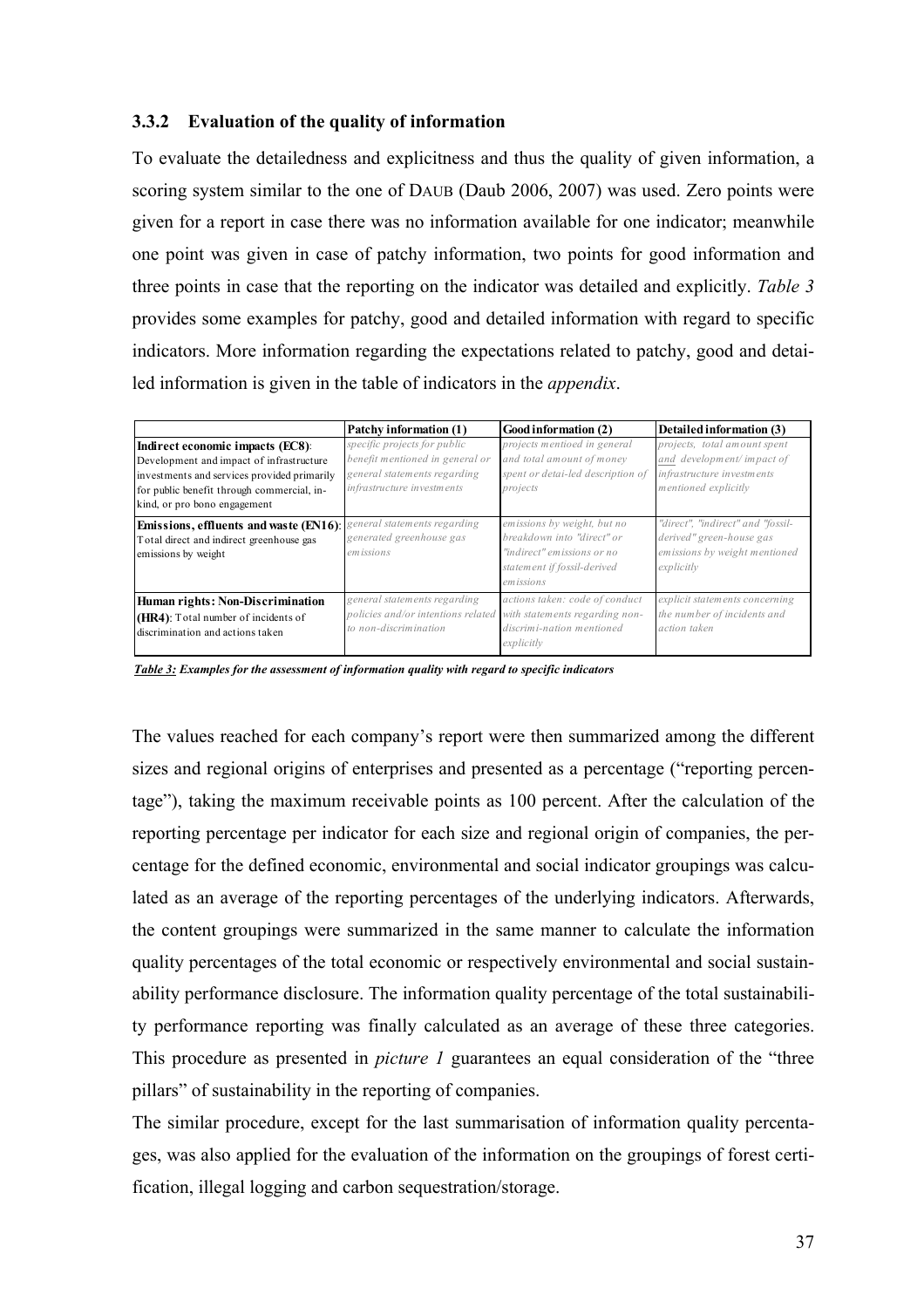| Methodology<br>concerning the quality assessment of sustainability performance information                                                                                                                                            |                                                   |  |  |  |  |  |
|---------------------------------------------------------------------------------------------------------------------------------------------------------------------------------------------------------------------------------------|---------------------------------------------------|--|--|--|--|--|
| Evaluation of the detailedness and explicitness of reporting                                                                                                                                                                          | e.g. "Direct and indirect"                        |  |  |  |  |  |
| on a specific indicator within a single report                                                                                                                                                                                        | greenhouse gas emissions                          |  |  |  |  |  |
| $\rightarrow$ Use of values 0, 1, 2, or 3                                                                                                                                                                                             | by weight" $(2)$                                  |  |  |  |  |  |
| Summarisation of the reporting quality values amongst largest and small companies or respectively                                                                                                                                     | e.g. "Direct and indirect"                        |  |  |  |  |  |
| North American, European and Asian companies of the sample                                                                                                                                                                            | greenhouse gas emissions                          |  |  |  |  |  |
| $\rightarrow$ Calculation of the reporting percentage of a specific indicator                                                                                                                                                         | by weight" $(62\%)$                               |  |  |  |  |  |
| Summarisation of the information quality percentages of each indicator<br>according to the economic, environmental or social performance grouping<br>$\rightarrow$ Calculation of the average reporting percentage of issue groupings | e.g. "Emissions, effluents<br>and waste" $(46\%)$ |  |  |  |  |  |
| Summarisation the reporting percentages of reporting groupings                                                                                                                                                                        | e.g. "Environmental"                              |  |  |  |  |  |
| according to the sustainability category                                                                                                                                                                                              | <i>performance reporting</i> "                    |  |  |  |  |  |
| $\rightarrow$ Calculation of the average reporting percentage of the sustainability category                                                                                                                                          | (36%)                                             |  |  |  |  |  |

*Picture 1: Procedure for the assessment of the quality of published economic, environmental and social sustainability performance information among companies of different sizes and regional origin.* 

As shown in *table 4*, the quality of information according to the received percentages is categorised as "high" when reaching 71 to 100 percent, "moderate" when reaching 41 to 70 percent and "low" when reaching 11 to 40 percent. "No" quality of information is present in case the reporting percentage was below 11 percent.

| <b>Information quality</b><br>percentage | <b>Quality</b><br>definition |
|------------------------------------------|------------------------------|
| $0 - 10$                                 | "no"                         |
| $11-40$                                  | "low"                        |
| 41-70                                    | "moderate"                   |
| 71-100                                   | "high"                       |

*Table 4: The definition of information quality according to the received percentage* 

| Relative difference in information quality | <b>Definition of quality</b> |
|--------------------------------------------|------------------------------|
| between two reports or groups of reports   | differences                  |
| 0%                                         | "identical" quality          |
| $> 0\% - 5\%$                              | "similar" quality            |
| $> 5\% - 25\%$                             | "minor" differences          |
| $>$ 25% - < 50%                            | "noticeable" differences     |
| $> 50\% - 50\%$                            | "considerable" differences   |
| $\geq 75\%$ - 100%                         | "fundamental" differences    |

*Table 5: Definitions of differences in information quality between two reports or groups of reports*

A further definition is made with regard to the similarity of disclosure quality among sizes and regional origins and presented in *table 5*. The quality of information for one element (indicator, grouping or sustainability category) is classified as

similar if the relative difference of the reporting percentages is lower than five percent. Additionally, the difference in information quality of reports is defined as "minor" in case that the relative difference of information quality between two groups of reports is six to 25 percent, the difference is "noticeable" when the relative difference lies between 26 and 50 percent and it is "considerable" when reaching 51 to 75 percent. If the relative difference of information quality percentages is 76 to 100 percent between two reports or groups of reports, it is categorised as "fundamental" difference. The relative difference thereby describes how much lower the information quality percentage of the group with the lower disclosure quality is.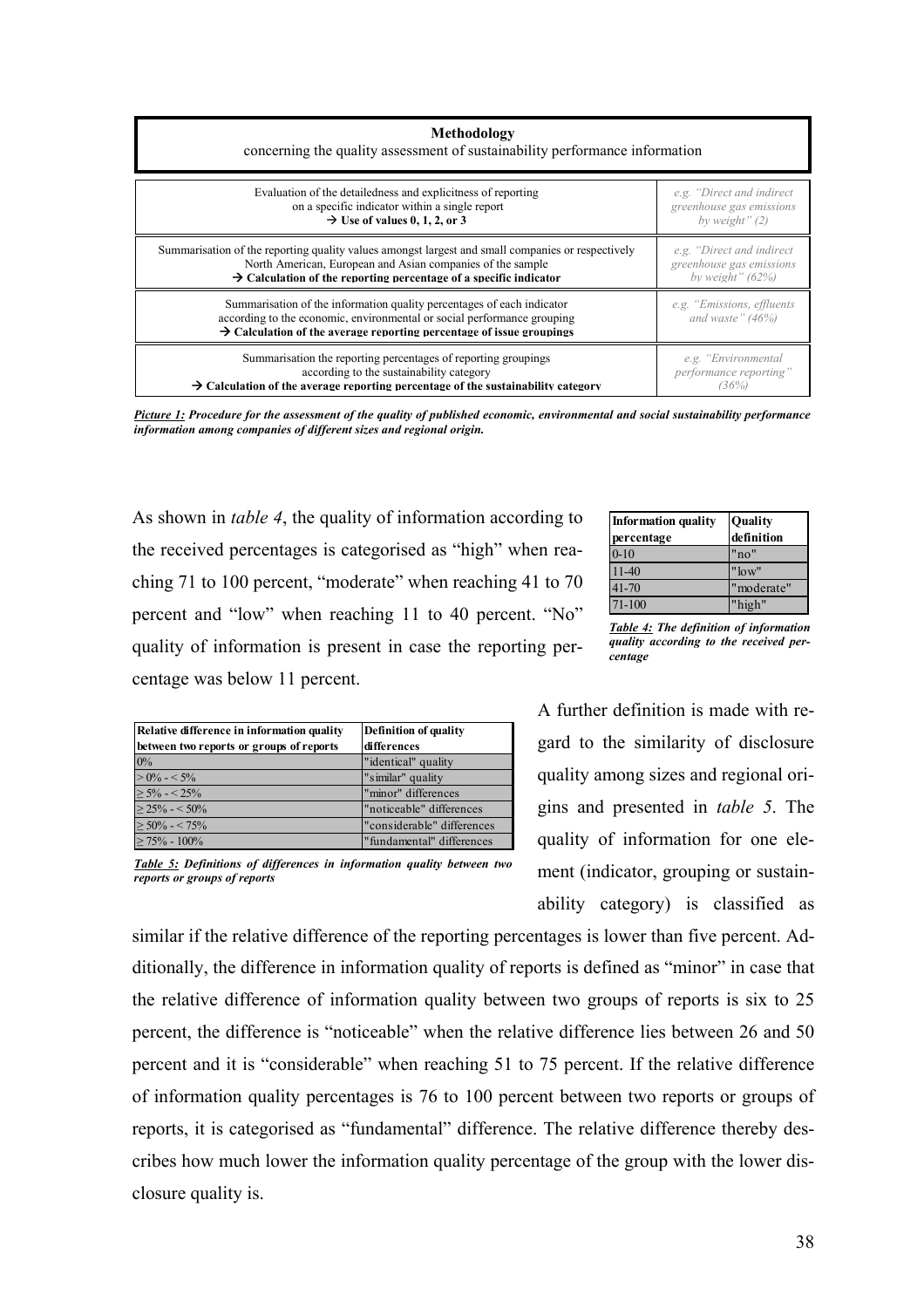# **3.4 Recommendations for quality improvements of CR reports**

Recommendations for improvements concerning reporting quality of the forest and paper sector in general are based on the identification of issues with low quality of information and the comparison of the results with previous studies' findings on other sectors.

Recommendations for the reporting of small forest and paper companies as emerging sustainability reporters are based on report's quality of the largest enterprises and thus a comparison of the use of quality measures and sustainability performance disclosure between the two different-sized companies groups. Recommendations concerning the provision of sustainability performance information are given in case of an examination of considerable and fundamental differences between the two different-sized groups. Additionally, an improvement of disclosure quality is recommended for specific sustainability indicators in case that at least two thirds of the companies do not provide any information at all on them. Recommendations for forest and paper companies with different regional origin are based on the idea of the provision of regionally independent sustainability performance information disclosure for stakeholders and thus on a regional comparison of the information quality results. Disclosure quality of the regional companies group that is performing best on sustainability performance issues is used as benchmark for the two remaining groups. Improvements in disclosure quality on specific sustainability issues are recommended for North American, European or Asia-Pacific forest and paper companies if considerable or even fundamental differences were examined and, furthermore, in case that at least two thirds of the companies within the regional group do not provide any information on them.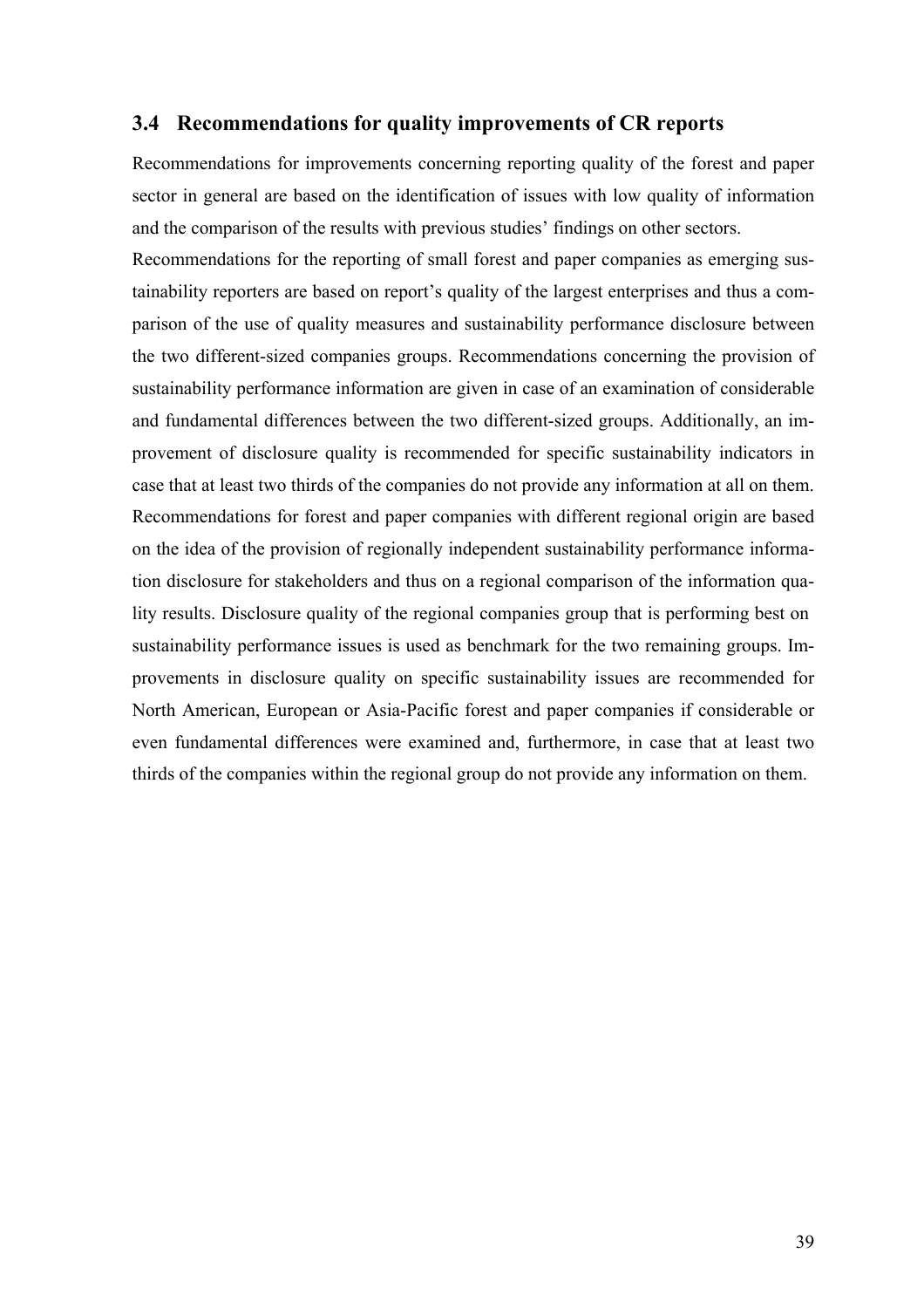# **4 Results and discussion**

# **4.1 Availability, types and timeliness of corporate responsibility reports**

19 of 27 or 71 percent of the examined forest and paper companies published a separate non-financial report at their website. Among them 13 were "sustainability" reports, two were "environmental and social responsibility" reports and four were "environmental" reports. Furthermore ten reports included data from 2006, six included data from 2005 and three reports referred to data before 2005.

#### **4.1.1 Companies' sizes and the availability, type and timeliness of CR reports**

A clear trend is visible for the dependence of the availability and type of non-financial reports on the corporate size. Whereas all of the largest and eight of nine small companies do publish a non-financial report via their websites, only two of the smallest do so. Similarly, *only* annual reports are available in case of one of the nine small and four of the nine smallest companies. Three of nine smallest companies publish neither a financial nor a non-financial report; all larger sized companies have at least an annual report available at their website.

With regard to the types of non-financial reports, comprehensive "sustainability reports" are most common among the largest companies with seven of nine enterprises publishing this type of report<sup>32</sup>, mean-

while five of the nine small and only one of the nine smallest companies do so. The largest companies that publish no "sustainability report" have an "environment and social responsibility report" available that include environmental and social sustainability information. One third of the reports

 $\overline{a}$ 



*Diagram 1: Size-related comparison of the availability and types of non-financial reports. The availability as well as the comprehensiveness of CR reports is decreasing with declining size of companies.* 

<sup>&</sup>lt;sup>32</sup> MeadWestvaco's "Stewardship and Sustainability Report" (online information), *Oji Paper*'s "Environmental and Sustainability Report" and *New Page*'s "Sustainable Development Report" are considered as "sustainability reports" only.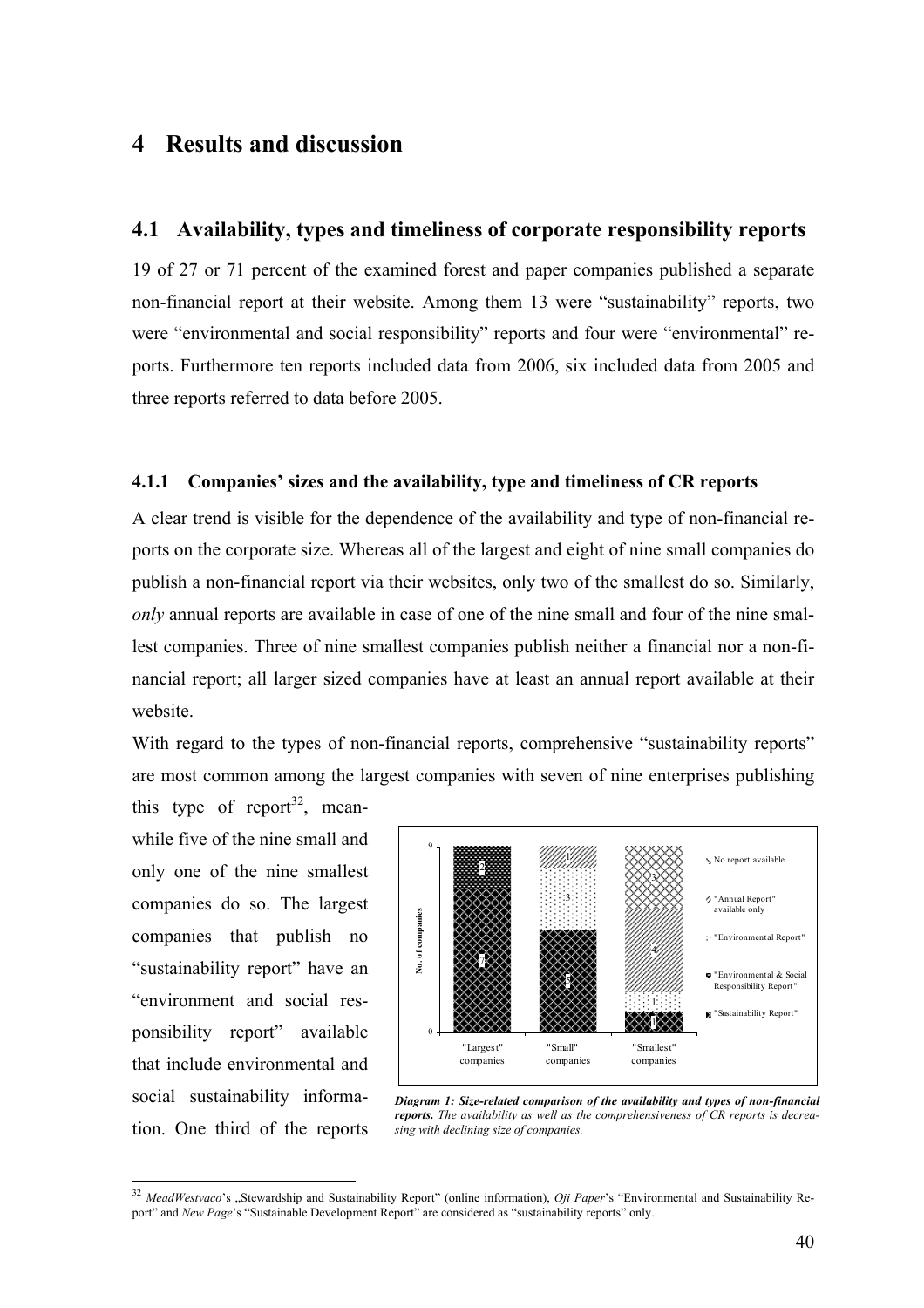published by small companies are "environmental reports", making this kind of report the one with the highest share among the three company-size segments and the second highest share of reporting types within the group of small companies. Among the smallest companies only one "environmental report" is published next to one "sustainability report". *Diagram 1* provides an overview of the results regarding the availability and types of reports.

The results also show a considerable higher timeliness of CR reports' data published by larger companies. Seven of the nine non-financial reports of the largest companies refer to data of year  $2006^{33}$ , while only three of the eight small companies' reports and none of the smallest ones do so. Similarly, no non-financial report of the largest company group, but 25



*Diagram 2: Size-related comparison of the timeliness of non-financial reports. The timeliness of published information of non-financial reports is decreasing with declining company size.* 

percent of the small and 50 percent of the smallest forest and paper companies' non-financial reports include data older than of year 2005. The results are represented in *diagram 2*.

#### **4.1.2 Regional comparison of the availability, types and timeliness of reports**

Seven of nine of both North American and European, but only five of nine Asia-Pacific companies have non-financial reports available at their websites. All North American companies do publish at least an annual report via their website, meanwhile one European and two of nine Asia-Pacific companies have no reports available at all.

Five and thus the majority of both

 $\overline{a}$ 



*Diagram 3: Regional comparison of the availability and types of non-financial reports. North American and European companies show a relatively similar availability and distribution of types of non-financial reports. Asia-Pacific enterprises, however, have a lower number of reports available at all as well as a lower share of non-financial reports and sustainability reports in particular than companies of the two other regions.* 

North American and European companies do publish a "sustainability report", meanwhile

<sup>&</sup>lt;sup>33</sup> Each report including data of year 2006 is classified as "non-financial report with data of year 2006" regardless of the fact that only a period of the whole year can be referred to. In case of reports that include data of more than one year only the latest year is considered, i.e. each report is considered only once.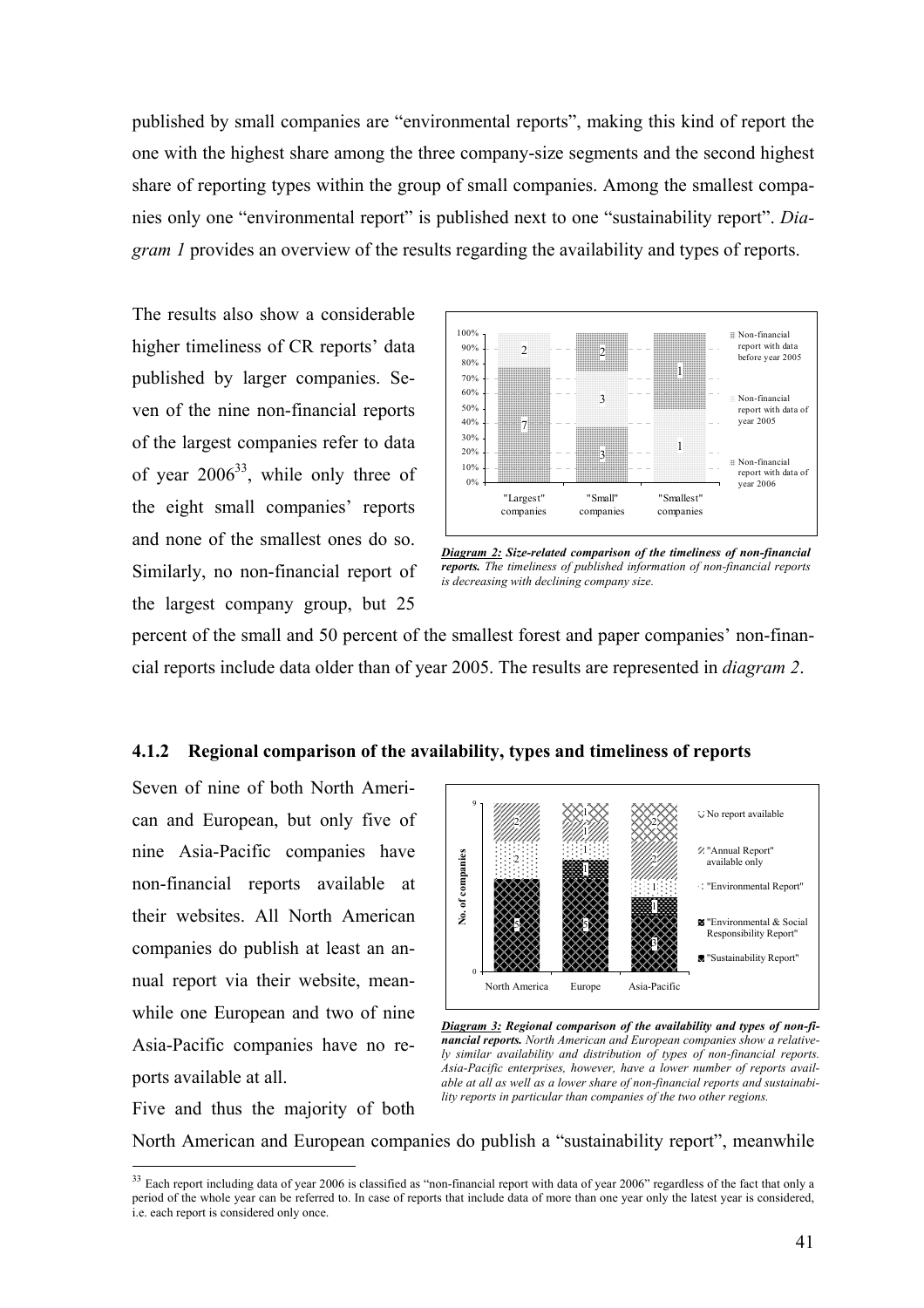only three out of nine Asia-Pacific companies have this type of report available. "Environmental and social responsibility reports" are available for one European and one Asia-Pacific company. "Environmental reports" are published by two North American companies and by both one European and one Asia-Pacific company. Whereas the availability and the distribution of types of North American and European non-financial reports is relatively similar, Asia-Pacific companies have the least reports available at all and published the lowest number of non-financial reports as well as comprehensive sustainability reports in particular. Please use *diagram 3* for an overview of the results.

The highest percentage of non-financial reports with most current information is to find for Asia-Pacific companies with 80 percent of the non-financial reports referring to data of 2006; meanwhile only 57 percent of the European and 25 percent of the North American non-financial reports do so. Notwithstanding this trend, data of available CR reports of European companies refer exceptionally to 2006 and 2005, whereas



*Diagram 4: Regional comparison of the timeliness of non-financial reports. Whereas the share of non-financial reports with data from 2006 is highest for Asia-Pacific companies, European non-financial reports provide data not older than of year 2005. North American companies' reports, however, include the lowest share of data from year 2006 and the highest share of data before year 2005.* 

one Asia-Pacific report and two North American reports include data from before 2005. At all, reports from North American companies include the lowest share of data from 2006 and the highest share of data older than from 2005, indicating a tendency of slender timeliness. *Diagram 4* provides an overview of the results.

#### **4.1.3 Discussion of the results**

71 percent of the sample companies that belong to the global top 100 have published a separate corporate responsibility report, mainly as a sustainability report. Compared to the results of the 2005 KPMG reporting survey (KPMG 2005) that found 33 percent of the top 100 companies of 16 countries have published separate non-financial reports, this new sector-specific results indicate forest and paper companies as being very active in the publication of CR reports. Compared to the sector-specific 2002 KPMG study (KPMG 2002) which found only 37 percent of 44 large forest and paper enterprises publishing non-finan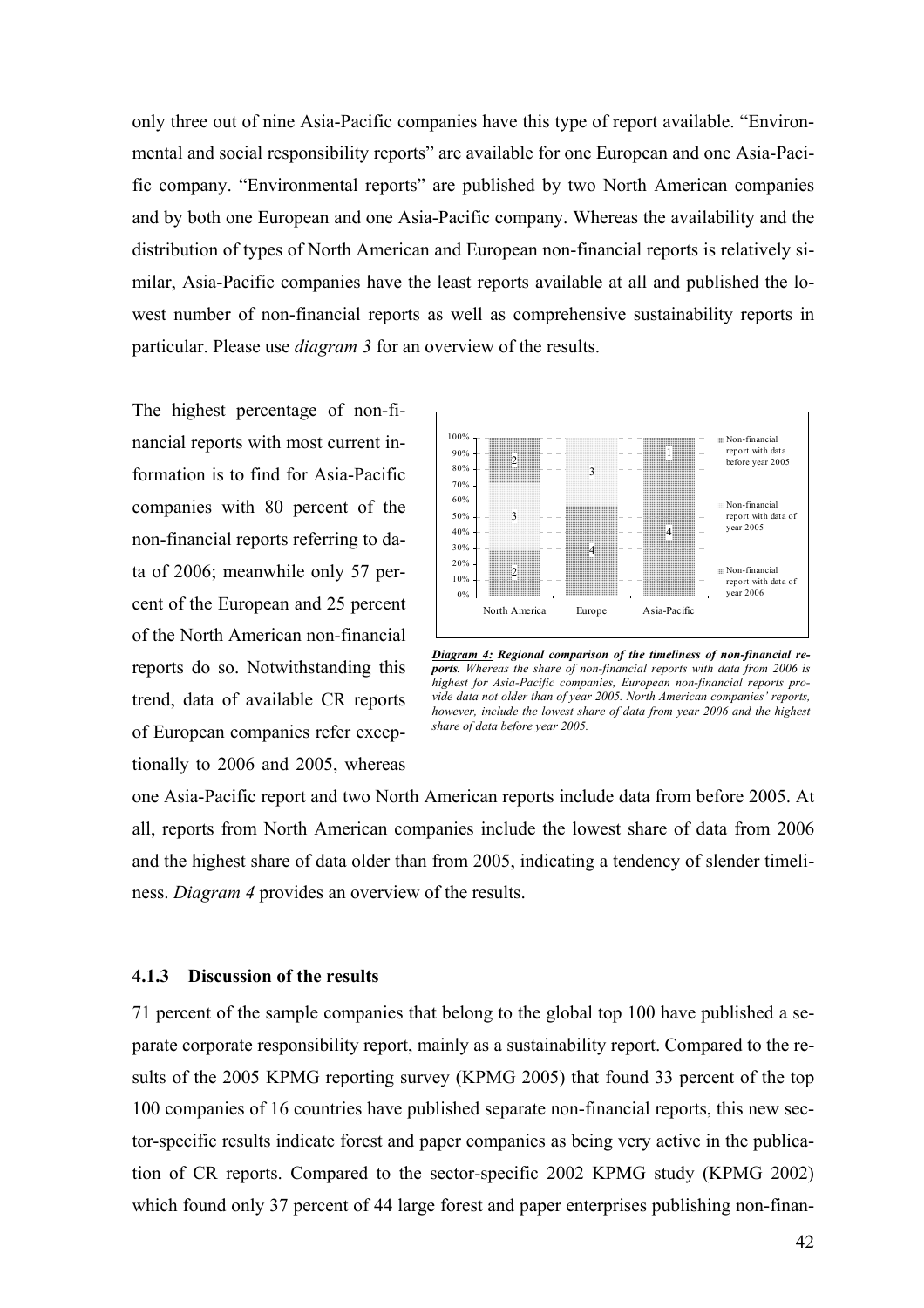cial reports, the results indicate considerable progress in the reporting practice of the forest and paper sector since year 2002.

There is a clear trend concerning a correlation between the company size and the availability, comprehensiveness and timeliness of CR reports. The availability and timeliness of non-financial reports as well as the share of sustainability reports as the most comprehensive form of CR reports is declining with decreasing company-sizes. These results are consistent with previous study results that determined reporting as being dependent on the firm size (e.g. Adams 1998, Ho/Taylor 2007 etc.). The often mentioned reason of limited resources of small and medium-sized enterprises for the preparation of CR reports as well as the fact that larger companies are much more in the focus of the public are assumed to be valid also for the forest and paper sector.

Concerning the regional influence on availability, comprehensiveness and timeliness of reports trends become less clear. However, there is a tendency that Asia-Pacific companies are less active in the publication of CR reports and sustainability reports in particular. This could be due to a more internal environmental accounting orientation of included Japanese companies in comparison with the more external, broader sustainability orientation of enterprises from the US or Europe (see Kolk 2005c: 158f.). Additionally, the result can be influenced by the inclusion of companies from countries as China and Taiwan where a reporting tradition on corporate responsibility is still developing and thus not widespread. Another problematic area could be related to the fact of language barriers, meaning that a nonfinancial report could indeed exist but is either not available in English or not to find due to a limited English version of the website.

Another tendency is obvious with regard to lower timeliness of North American CR reports in comparison with Asia-Pacific or European ones. The availability of reports, however, can be influenced by the examination period in April 2007. As a repeated website check in November 2007 showed, two 2005 North American reports have indeed been updated and refer now to data of 2006. However, also a 2005 European report has been replaced by a 2006 version, meaning that the percentage of reports with data of 2006 is still lowest for North American companies. Nevertheless, a limitation is given concerning the high percentage of Asia-Pacific non-financial reports referring to data of 2006. Due to the reporting period ending at March, the  $31<sup>st</sup>$  each year, Asia-Pacific reports are called 2006 versions, albeit they do not include data of the whole year as North American or European companies' reports do. Considering this fact, European non-financial reports can be assumed as the ones with the highest timeliness.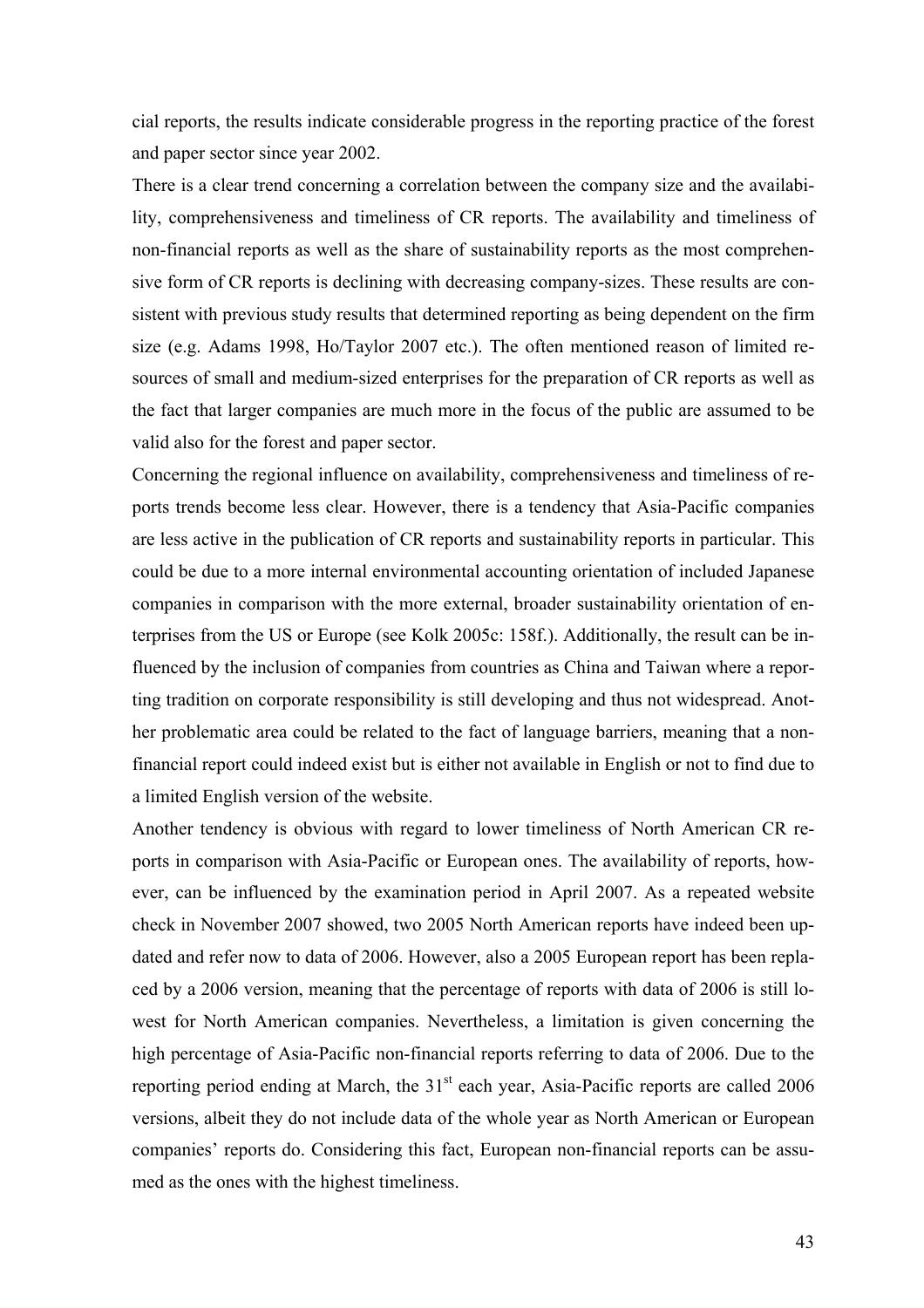To conclude, the first hypothesis can be fully supported. Non-financial reports are less frequently available, less up to date and less comprehensive the smaller a forest and paper company is. However, the second hypothesis is dissented since regional uniformity is not given. Whereas Asia-Pacific companies' CR reports tend to be less frequently available, reports from North American companies show a tendency of lowest timeliness. In contrast, the timeliness of European non-financial reports tends to outperform the other two regions.

# **4.2 Corporate responsibility reporting quality of the forest and paper sector in general and in comparison with other sectors**

Due to the fact that most previous studies refer only to the largest companies of several sectors, the assessment of the overall reporting quality of forest and paper sector is also based on the examination of the largest enterprises. The results are presented in the following.



#### **4.2.1 The use of GRI guidelines and external report verification**

*Diagram 5: The share of GRI use and thirdparty verification among the largest forest and paper companies. Almost all of the largest forest and paper companies referred to GRI guidelines, whereas less than half of them included an assurance statement.* 

As shown in *diagram 5*, eight of nine or 89 percent of the largest forest and paper companies referred to GRI guidelines in their CR reports. Six of nine or 67 percent of the examined reports included a GRI content index pointing out issues reported and not reported on. External verification as a further measure for the improvement of report quality is used to much lower extent. Only four of nine or 44 percent of CR reports included an assurance statement.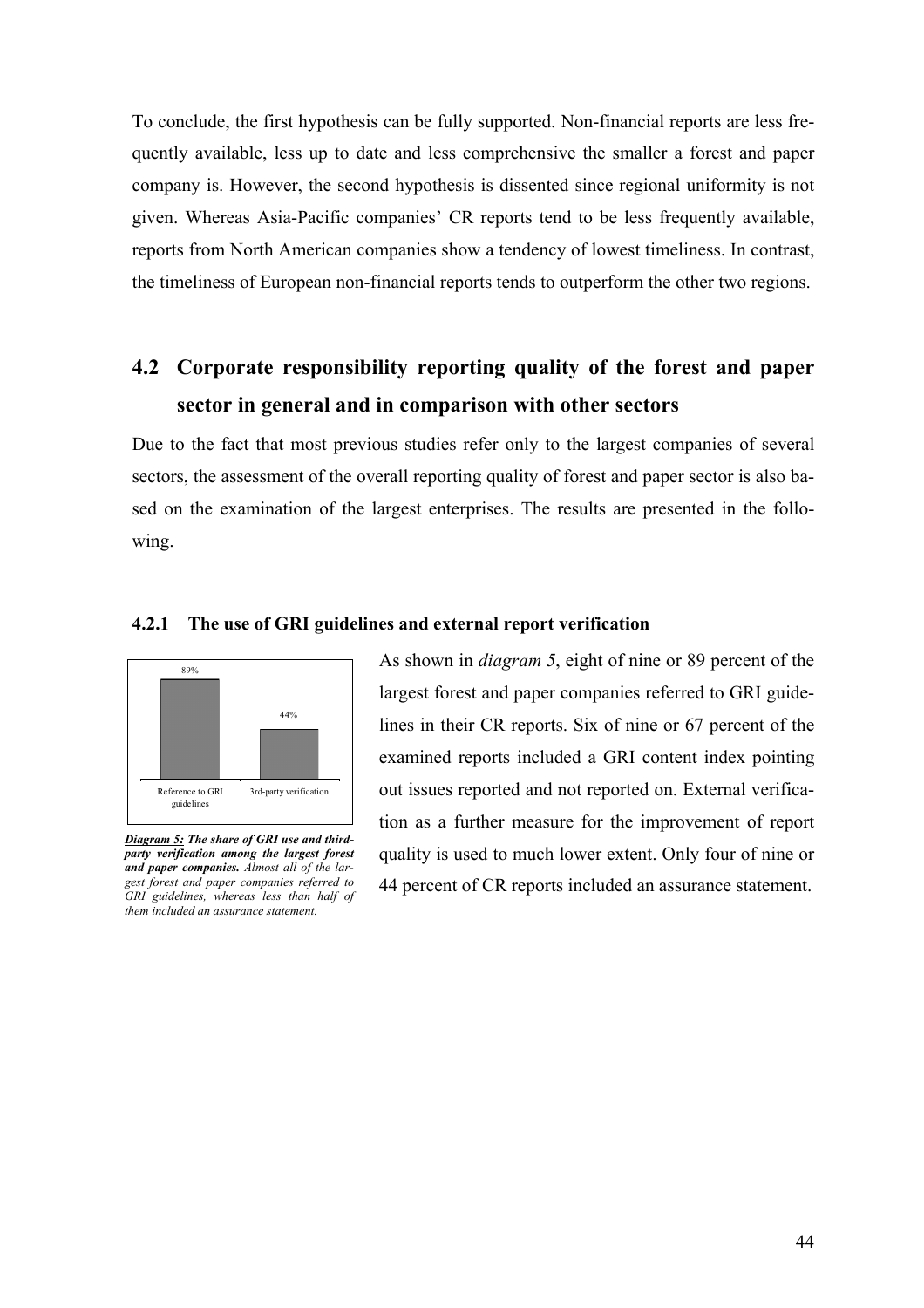#### **4.2.2 The quality of published sustainability performance information**

The total sustainability reporting quality in terms of detailed and explicit disclosure on sustainability performance of the largest forest and paper companies is relatively low, reaching only 41 percent in total, which scantily meets the definition of moderate information

| <b>Sustainability performance</b><br>reporting          | Quality<br>percentage | <b>Information</b><br>quality |
|---------------------------------------------------------|-----------------------|-------------------------------|
| Social sustainability<br>performance information        | 32%                   | low                           |
| Economic sustainability<br>performance information      | 36%                   | low                           |
| Environmental sustainability<br>performance information | 56%                   | moderate                      |
| <b>Total sustainability</b><br>performance information  | 41%                   | moderate                      |

*Table 6: The quality of sustainability performance information published by the largest forest and paper companies. The quality of performance information is defined relatively low, especially with regard to social and economic performance data.* 

quality. Among the three sustainability reporting categories, environmental performance information reaches 56 percent and is most detailed and explicit in comparison with social and economic performance reporting. The quality of social as well as economic performance information is low and amounts for only 32 or respectively 36 percent. Please use *table 6* for an overview of the results.

Information quality is highest for reporting on environmental investments and expenditures (grouping: "overall") as well as for reporting on materials where 74 or respectively 72 percent are reached. In both cases detailed information is given by five of nine companies on average. The quality of information on the content groupings of energy and water consumption also ranked highest, although it is defined only as moderate due to 68 or respectively 65 percent. *Table 7* provides an overview of the information quality results of all groupings.

|                                            |                                      |          | No.                       | <b>Detailed</b>         |
|--------------------------------------------|--------------------------------------|----------|---------------------------|-------------------------|
|                                            | <b>Information</b><br><b>Ouality</b> |          | information               | information             |
| Content / indicator groupings              | percentage                           | quality  | is given by $\varnothing$ | is given by $O$         |
|                                            |                                      |          | $x/9$ largest             | $x/9$ largest           |
|                                            |                                      |          | companies                 | companies               |
| <b>Economic performance groupings</b>      |                                      |          |                           |                         |
| Economic performance                       | 22%                                  | low      | 6                         | 1                       |
| Market presence                            | 26%                                  | low      | $\overline{4}$            | $\bf{0}$                |
| Indirect economic impacts                  | 59%                                  | moderate | $\theta$                  |                         |
| <b>Environmental performance groupings</b> |                                      |          |                           |                         |
| <b>Materials</b>                           | 72%                                  | high     | 1                         | 5                       |
| Energy                                     | 68%                                  | moderate |                           | $\overline{\mathbf{3}}$ |
| Water consumption                          | 65%                                  | moderate |                           | $\overline{4}$          |
| <b>Biodiversity</b>                        | 37%                                  | low      | 3                         |                         |
| Emissions, effluents and waste             | 45%                                  | moderate | $\overline{\mathcal{E}}$  | $\overline{2}$          |
| Products and services                      | 43%                                  | moderate |                           |                         |
| Compliance                                 | 59%                                  | moderate | $\overline{2}$            | $\overline{4}$          |
| Transport                                  | 41%                                  | moderate | $\overline{\mathbf{3}}$   | $\overline{2}$          |
| Environmental investments (Overall)        | 74%                                  | high     | $\theta$                  | 5                       |
| Social performance groupings               |                                      |          |                           |                         |
| Labour practices and decent work           | 41%                                  | moderate | 3                         | $\overline{2}$          |
| Human rights                               | 19%                                  | low      | 5                         | $\theta$                |
| Society                                    | 35%                                  | low      | $\overline{4}$            |                         |
| Product responsibility                     | 31%                                  | low      | 3                         | 0                       |

*Table 7: Information quality of all sustainability performance content groupings provided by the largest forest and paper companies. The quality of reporting is high for only two environment-related groupings and low especially for social as well as economic performance issues.*

High information quality was examined among the largest forest and paper companies' reports for only seven of the underlying indicators. This is shown in *table 8*. Only one of the indicators is not an environmental one, but refers to rates of injury, occupational diseases,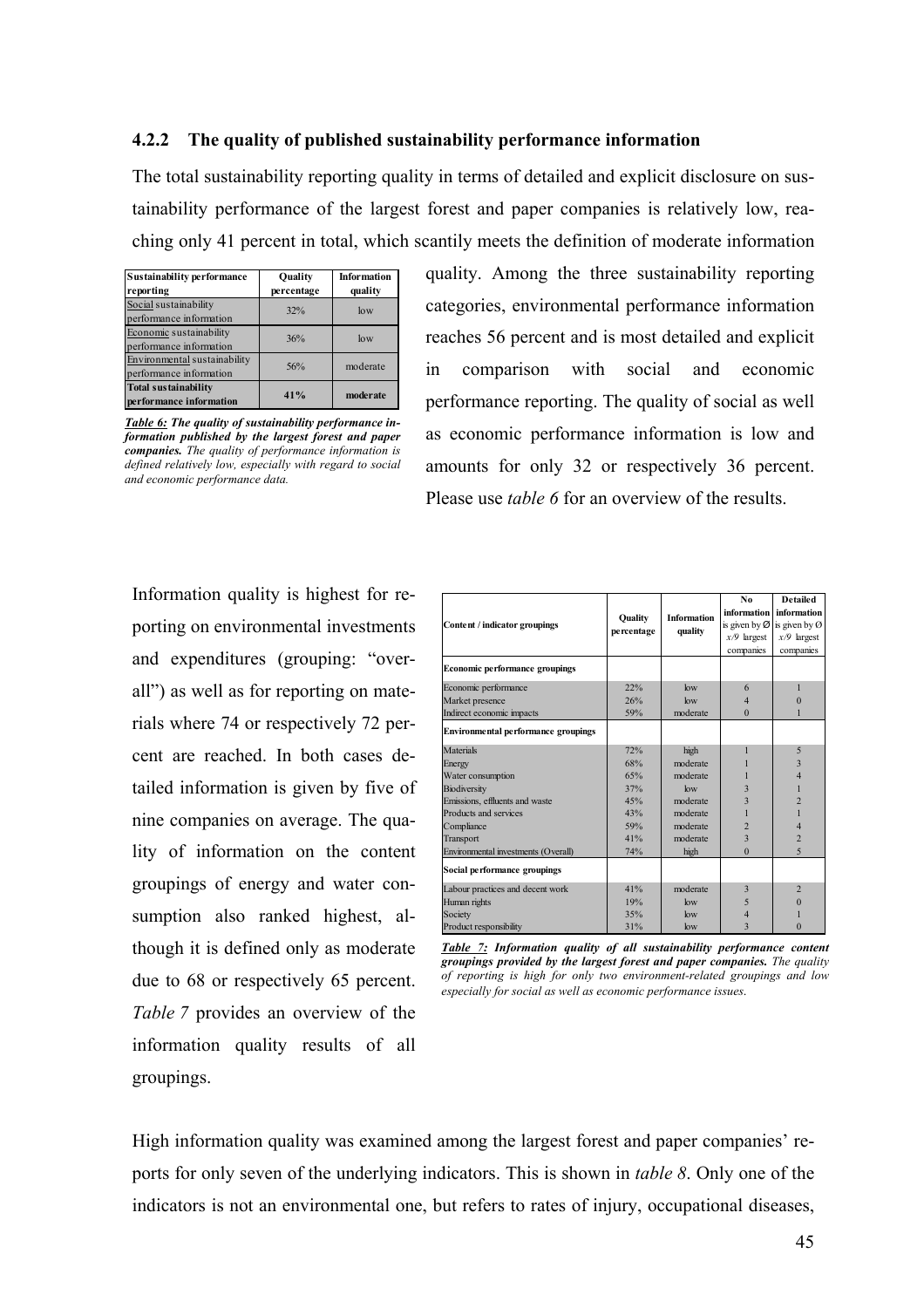| Performance indicators with<br>high information quality                                                                              | Quality<br>Category<br>percentage |     | No.<br>given by $x/9$<br>largest<br>companies | <b>Detailed</b><br>information is information is<br>given by $x/9$<br>largest<br>companies |  |
|--------------------------------------------------------------------------------------------------------------------------------------|-----------------------------------|-----|-----------------------------------------------|--------------------------------------------------------------------------------------------|--|
| LA7: Rates of injury,<br>occupational diseases, lost<br>days, and absenteeism, and<br>number of work-related<br>fatalities by region | Social                            | 85% | $\overline{0}$                                | 5                                                                                          |  |
| EN14: Strategies, current<br>actions, and future plans for<br>managing impacts on<br>biodiversity                                    | Environment                       | 85% | $\Omega$                                      | 5                                                                                          |  |
| EN20: NOx, SOx, and other<br>significant air emissions by<br>type and weight                                                         | Environment                       | 85% | $\theta$                                      | 5                                                                                          |  |
| EN22s: Total weight of waste<br>by type and disposal method                                                                          | Environment                       | 82% | $\Omega$                                      | 5                                                                                          |  |
| EN2: Percentage of materials<br>used that are recycled input<br>materials                                                            | Environment                       | 78% | 1                                             | 5                                                                                          |  |
| <b>EN16</b> : Total direct and<br>indirect greenhouse gas<br>emissions by weight                                                     | Environment                       | 74% | 1                                             | $\overline{4}$                                                                             |  |
| <b>FN30</b> : Total environmental<br>protection expenditures and<br>investments by type                                              | Environment                       | 74% | $\theta$                                      | 5                                                                                          |  |

*Table 8: Sustainability performance indicators for which high quality disclosure is provided by the largest forest and paper companies. The vast majority of indicators for which high information quality is reached by the largest forest and paper companies refer to environmental performance.* 

lost days, absenteeism and the number of fatalities. High reporting quality is furthermore given concerning the management of the impacts on biodiversity,  $SO_x$ ,  $NO_x$  and greenhouse gas emissions, waste, recycled input materials as well as environmental expenditures and investments. In contrast, reporting on three out of

total four social, two out of total three economic and one out of total nine environmental groupings is characterized by low quality information as shown in *table 7.* Information quality of the content groupings human rights

and economic performance is especially low. More than half of the largest companies do not provide any information for these issues. Among the sub-groupings concerning human rights, information quality concerning freedom of association and collective bargaining is lowest of all with only seven percent, whereas information quality on child and forced/compulsory labour is highest with 30 percent. With regard to the grouping of economic performance, the quality of information is moderate related to basic information as revenues, operating costs and employee compensation (indicator EC1; reaching 44 percent), somewhat lower concerning reporting on climate change and expected financial risks and opportunities (indicator EC2) and considerably low for reporting on the coverage of defined benefit plan obligations (EC3) and financial assistance received from governments (EC4).

Low quality of information must be stated as well concerning the economic content grouping of market presence, the social groupings product responsibility and society as well as the environmental grouping of biodiversity. Whereas the society-related content sub-grouping and indicator of community (SO1) scores well with 70 percent, information quality on sub-groupings corruption and public policy participation is low with 16 or respectively 19 percent. With regard to the social grouping of product responsibility there is almost no information available concerning the sub-grouping and indicator of market communication (PR6), but moderate quality of information regarding customer health and safety (PR1) as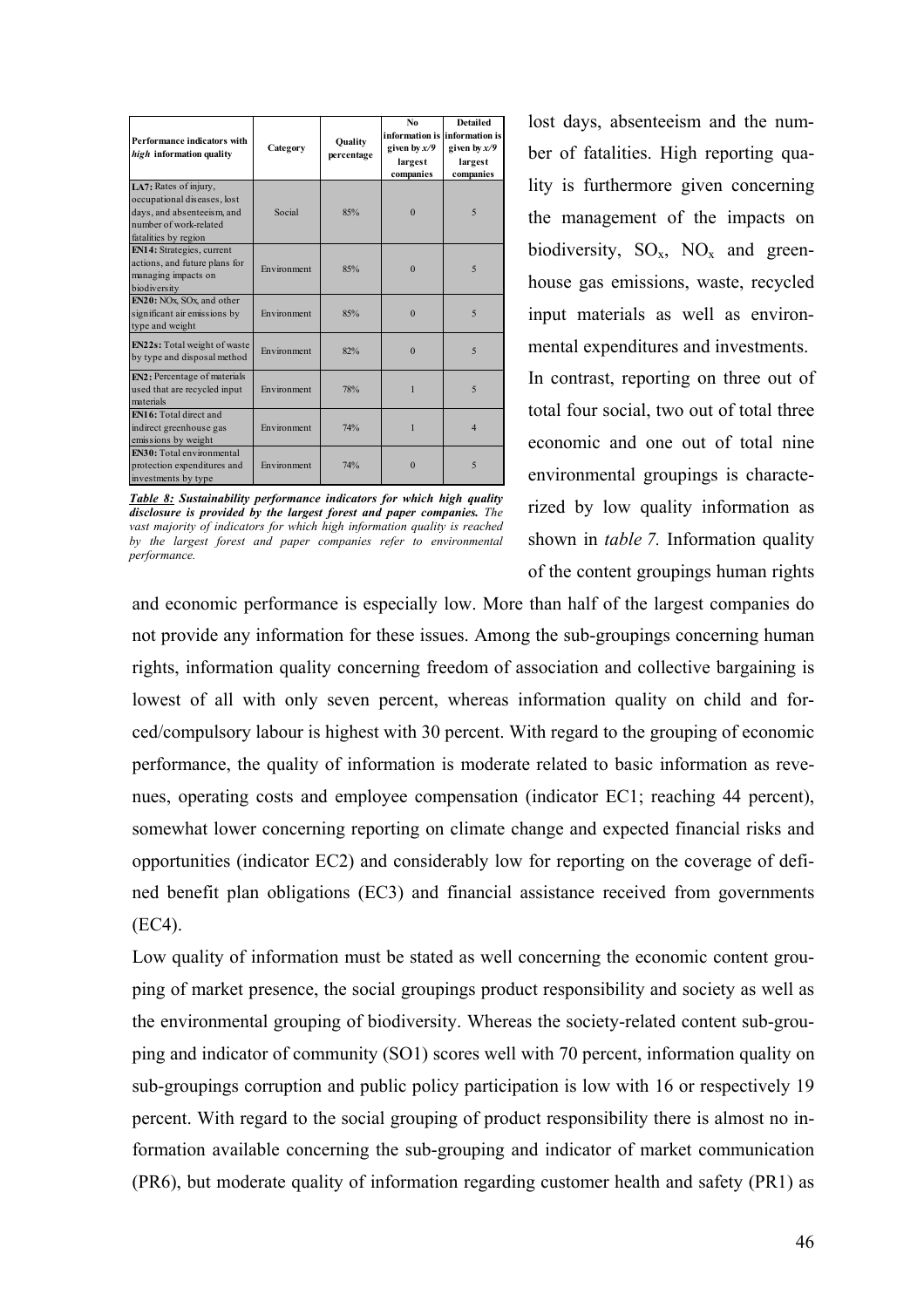well as product and service labelling (PR3). A detailed overview of the results is given in the *appendix*.

No information at all is given by the largest forest and paper companies for underlying indicators referring to the coverage of benefit plan obligations, the ratio of basic salary of men to women and the percentage of investment agreements with human rights clauses as

shown in *table 9*. Additionally, the quality of information on further seven specific underlying indicators is defined as being "no" quality, due to a received quality score of only seven percent. Among them there are three environ-

| Performance indicators with no information available at all      | Category    |
|------------------------------------------------------------------|-------------|
| <b>EC3</b> : Coverage of the organization's defined benefit plan | Economic    |
| obligations                                                      | performance |
| LA14: Ratio of basic salary of men to women by employee          | Social      |
| category                                                         | performance |
| HR1: Percentage/number of significant investment agreements      | Social      |
| with human rights clauses or human rights screening              | performance |

*Table 9: Sustainability performance indicators for which no information at all is published by the largest forest and paper companies*

mental indicators (EN17, EN19, EN25) related to other greenhouse gas emissions, emissions of ozone-depleting sub-stances and the biodiversity value of waterbodies that are affected by water discharge. The three social indicators among them (HR5, SO2, PR6) are related to reporting on the risk for collective bargaining and freedom of association, the percentage/number of business units analysed for risks related to corruption and market communications. The economic indicator with "no" information quality refers to significant financial assistance received from government (EC4) and was already mentioned before.

Next to the best and the worst reported issues, moderate reporting quality is examined for the economic content grouping of indirect economic impacts considering information on commercial, in-kind and pro bono engagement, as well as for the social content grouping of labour practices and decent work. With regard to the labour and work grouping, information quality of the underlying indicators is highly inhomogeneous. Whereas information quality is highest for reporting on occupational health and safety data (LA7; reaching 85 percent), for data on total workforce (LA1; reaching 70 percent) and for workforce diversity measurements (LA13; reaching 70 percent), there is no reporting at all on the ratio of basic salary of men to women (LA14) as mentioned before and low information quality concerning minimum notice periods regarding significant operational changes (LA5; reaching 15 percent), employee turnover (LA2; reaching 22 percent) and the percentage of employees covered by collective bargaining agreements (LA4; reaching 26 percent).

Moderate information quality must be stated as well for the environmental groupings referring to transport, the environmental impact of products and services, compliance with environmental laws and regulations as well as emissions, effluents and waste. The final score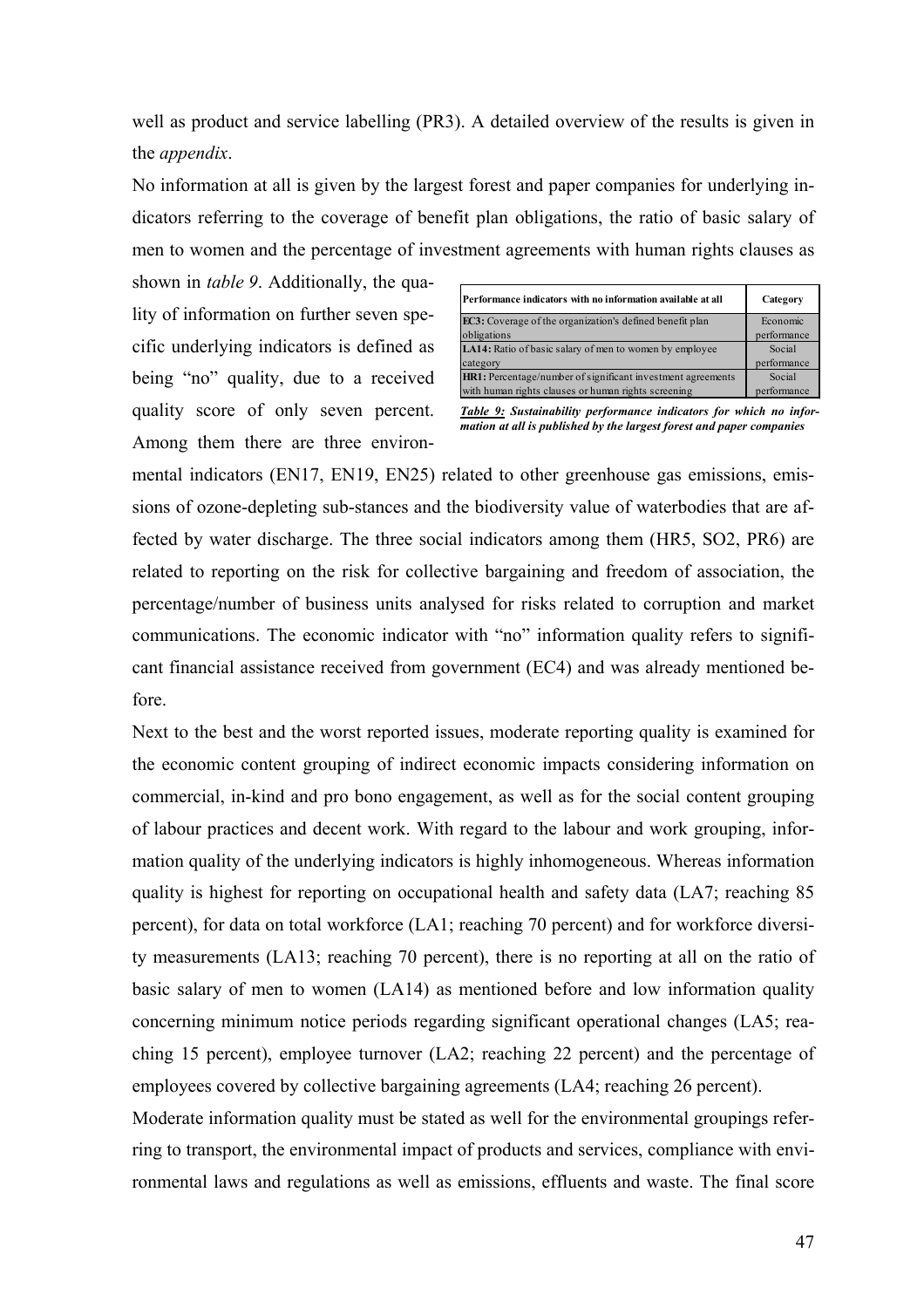of the last mentioned grouping is a result of highly variable scores of underlying indicators. Whereas three of the indicators of the content grouping of emissions, effluents and waste are among the best reported ones at all (EN16, EN20, EN22s), three others (EN17, EN19, EN25) belong to the ones with "no" quality. Low information quality is also examined for the reporting on spills (EN23; reaching 11 percent).

An overview of all information quality results of indicators, social sub-groupings and sustainability performance information groupings for the largest forest and paper companies is to find in the *appendix.*

#### **4.2.3 Discussion of the results**

The use of GRI guidelines among the largest forest and paper companies is considerably high with all except one companies referring to the guidelines. In the 2005 Canadian STRA-TOS study (Stratos 2005) as well as the 2005 global KPMG study (KPMG 2005) only 40 percent of the examined companies mentioned GRI guidelines for the selection of content. Nevertheless, in the KPMG study 100 percent of the reporters of the oil and gas as well as the chemicals and pharmaceutical sector referred to GRI. Since sectors with high environmental impact have always been forerunners in corporate responsibility reporting due to higher pressure from NGOs and other stakeholders, the common use of GRI guidelines as measure for the quality improvement among the two before mentioned sectors seems to be corollary. It is also the relatively high impact on environment of the forest and paper companies that can serve as an explanation for the high use of GRI guidelines among forest and paper companies.

The share of forest and paper companies' reports with external verification is also relatively high in comparison with other studies. Whereas 45 percent of the non-financial reports include a third-party assurance statement, only 18 percent of the reports examined by STRATOS (Stratos 2005) had shown such statements. The share of verified reports of the largest forest and paper companies would be even higher if the *OJI Paper*'s report presenting a professor's independent opinion on the report would have been referred as external verification. In the 2005 KPMG study the share of verified reports for all sectors except mining and utilities was below 50 percent. The reason for the relatively high number of externally verified reports among the largest forest and paper companies is thus again to be seen in relation to the sector's environmental impact and its efforts towards reliable highquality reports.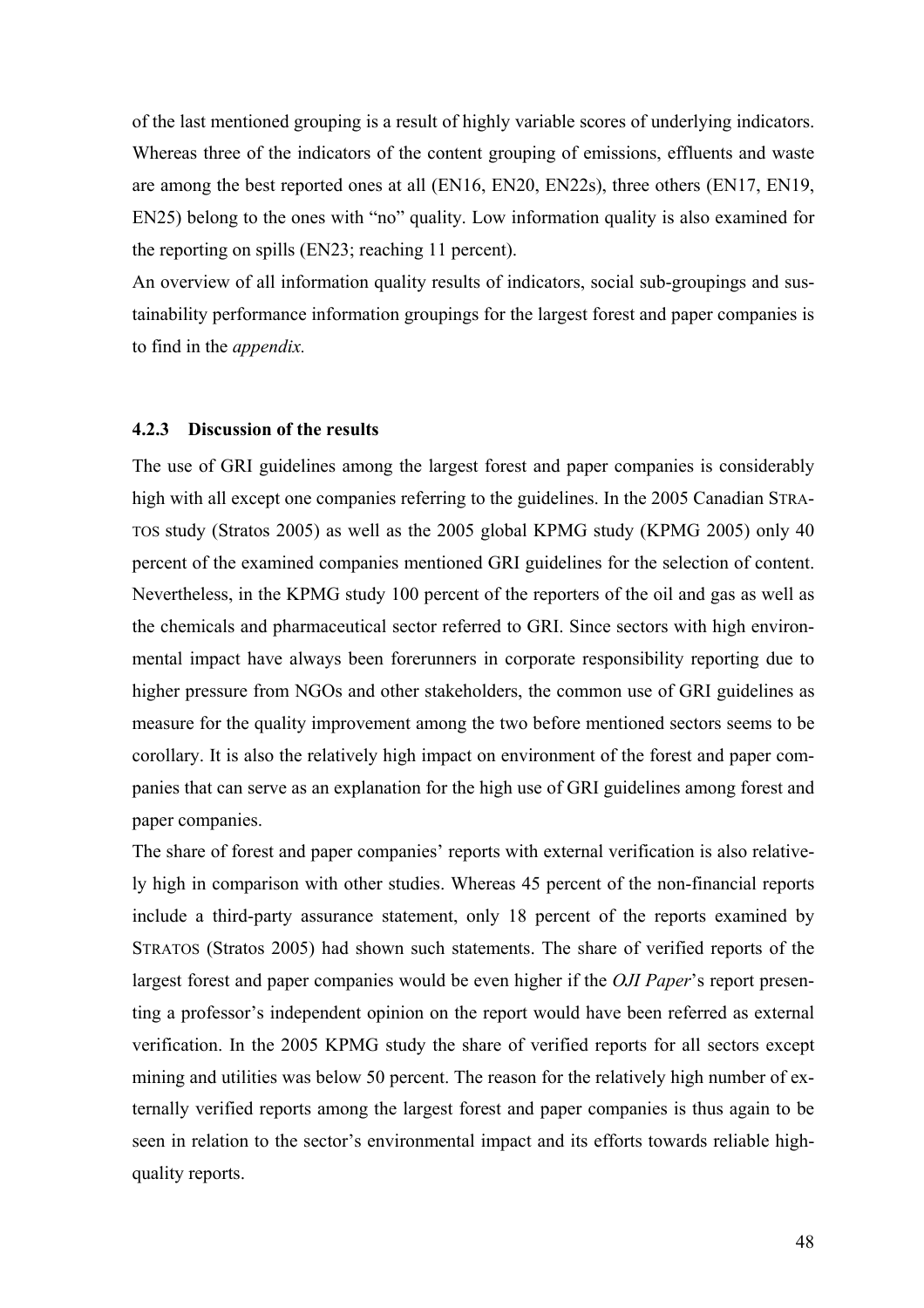Albeit defined as moderate, the total sustainability performance disclosure quality of the largest forest and paper companies' CR reports is relatively low, reaching only 41 percent. This is consistent with other studies that found weaknesses in reporting on sustainability performance information or "hard" facts (e.g. Daub 2006, Quick 2006). A further similarity to previous studies is the higher degree of reporting on environmental performance in comparison with published economic and social performance information (e.g. KPMG 2005, Perrini 2005, Greenall 2001). Several reasons are supposable for the better reporting quality of environmental issues. As LANGER states, widespread ISO 14001 and EMAS certification has considerable influence on the comprehensiveness of environmental reporting (Langer 2006: 594), meaning that specific environmental data must be published anyway and are not only measured for the preparation of the sustainability report. Legal requirements as for example the US *Toxic Release Inventory* or the Japanese *Pollutant Release and Transfer Register Law* are also drivers for a higher environmental performance information quality since they require specific data measurements. Another reason for the better reporting on environment-related issues could be the longer history of this type of reporting as well as in the easier measurability and description of data due to quantity units. Considering the content groupings and specific underlying indicators for which the quality of reporting is highest, the last mentioned reason of an easy measurability seems to be evident. Data on environmental investments, materials, water consumption, and energy input as well as waste disposal,  $SO_x/NO_x$  and greenhouse gas emissions are easy to quantify and thus to present.

Whereas previous research data concerning the comparison of reporting quality on environmental investments and expenditures are lacking, a strong emphasis on emissions, especially greenhouse gas emissions, is also to find in other studies having evaluated the reports of non-forest and paper sectors (e.g. KPMG 2005, Perrini 2005, Stratos 205, Langer 2006). Similarly, information quality on energy issues and wastes is also identified as high in other studies (see Stratos 2005, Perrini 2005). However, there is a tendency that the extent and quality of reporting on raw materials as well as water consumption is somewhat lower by non-forest and paper companies (see Perrini 2005, Stratos 2005). The higher reporting of forest and paper companies on these issues seems to be logical since this industry is synonymous with considerably high water consumption as well as raw material input. High quality reporting is also present in this study concerning indicator EN14 referring to strategies, actions and future plans to manage impacts on biodiversity. In contrast, the total information quality of biodiversity reporting, however, performed lowest among the envi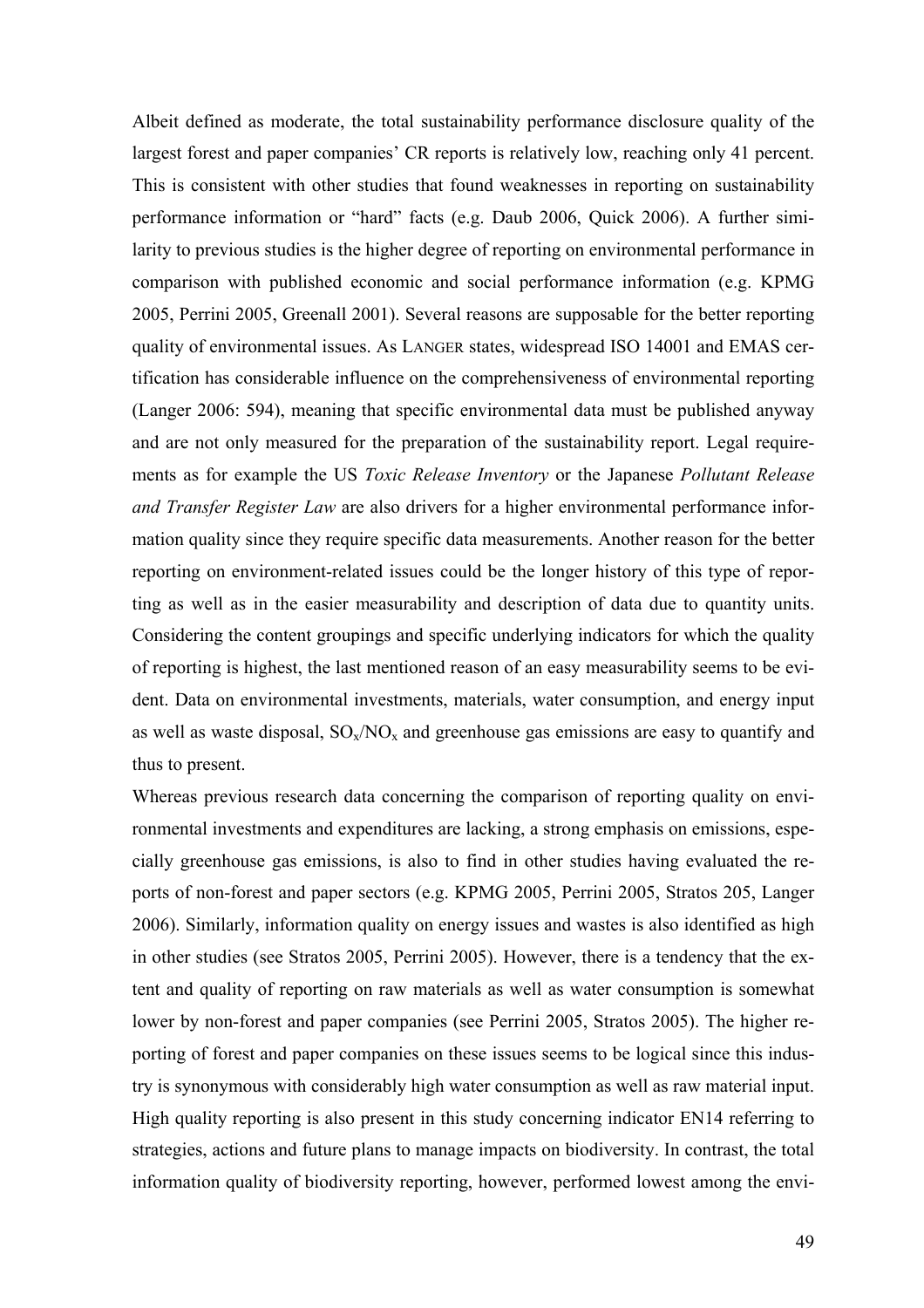ronment-related groupings. The reason for this disaccord may be that most companies represent projects for the protection of specific sites/species or environment in general, but do not provide any detailed information on the location and size of specific areas or habitats with high biodiversity value or the number of red-listed species affected by operations. Comparisons of the reporting quality on biodiversity to other studies are difficult due to lacking information. However, in the 2005 STRATOS study the average score of reporting on land use, biodiversity, habitat and species also ranked next to last among the environmental performance criteria (Stratos 2005). A main reason for low reporting quality on biodiversity in general could lie in the fact that necessary performance measurements are complex and based on many determinants. In case that detailed data on biodiversity are not required by laws or certification schemes or influenced by pressure from the public, companies are most likely not willing to pay for such efforts.

Similarly, complicated measurements or difficult presentation of most social performance information could also be the reason for unsatisfying results regarding the quality of social reporting. The overall social performance reporting of the largest forest and paper companies is, albeit only slightly, lower than the total economic performance reporting. Social performance reporting is also weakest in previous studies on other sectors as this of STRA-TOS (Stratos 2005) or GREENALL (Greenall/Yachmin 2001). However, other studies found a relatively good social performance reporting compared to the economic one (e.g. KPMG 2005, Langer 2006, Quick 2006), meaning that there is no generally admitted trend concerning the ranking of social and economic information provided by companies' responsibility reports. An analogue result of all studies, however, is the concentration on traditional social reporting issues as workforce numbers, diversity and especially health and safety measures. This is also the case in the present study and visible by the fact that the only one of the four social performance groupings with moderate and therefore best information quality is the one referring to labour practices and decent work. The only social indicator with high quality of information available refers to health and safety measures as the number of injuries, lost days and fatalities (LA7). Information on occupational health and safety also received highest scores among social issues in previous non-forest-related studies (e.g. KPMG 2005, Stratos 2005, Perrini 2005). As mentioned before in results of previous studies reporting quality on social indicators referring to workforce numbers and its regional distribution (LA1) as well as to its diversity according to gender or age (LA13) is also considerably higher than reporting on other social indicators in the study at hand. This again supports the assumption that reporting quality is especially high for issues that are easy to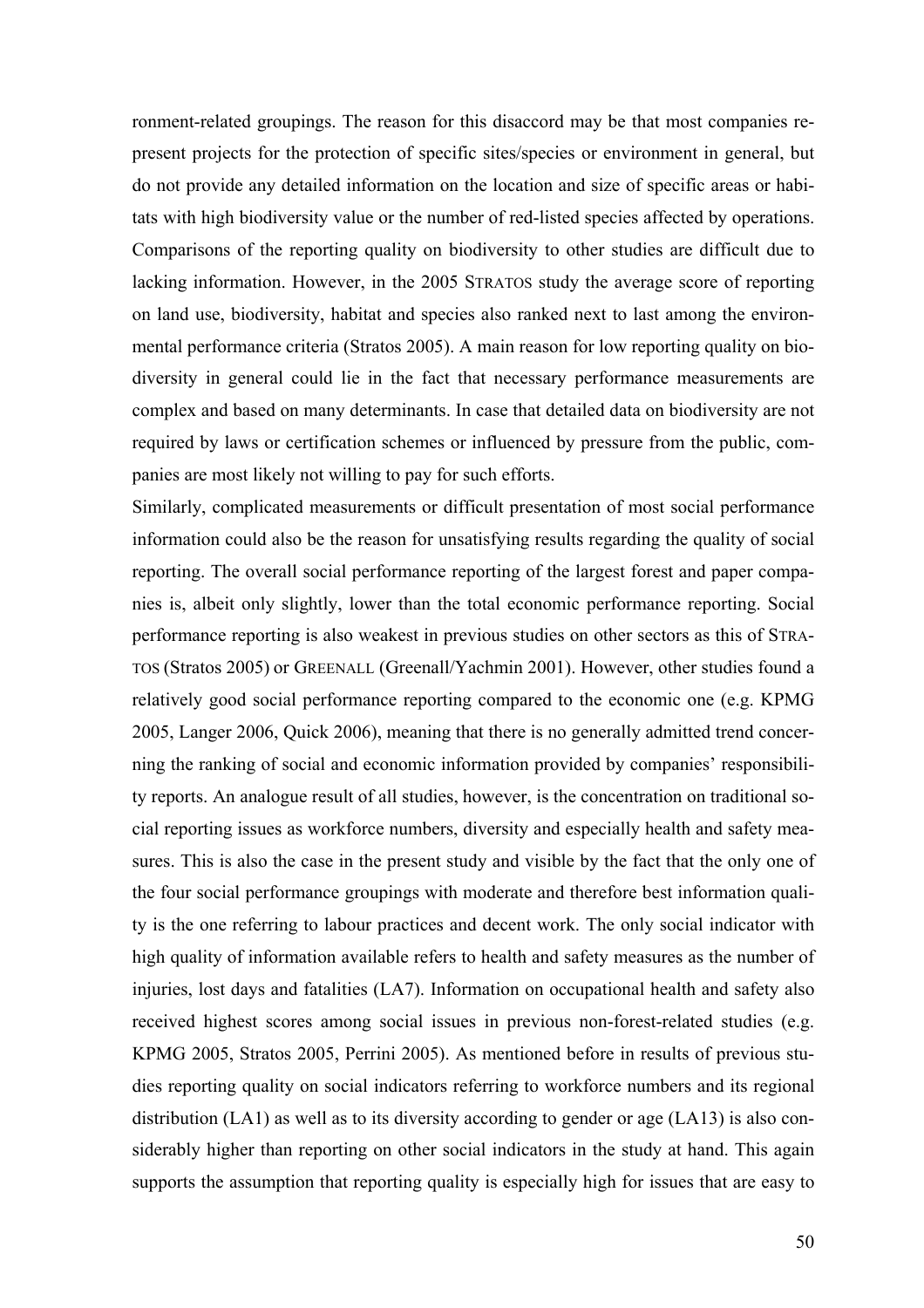measure and relevant not only for the preparation of CR reports. Information on training hours per employee, however, is albeit relatively easy to measure, but only of moderate quality. This is contradictory to the results of previous studies where good information on employee training was found (see KPMG 2005, Perrini 2005, Vuontisjärvi 2006). With regard to the low quality of information concerning employee turnover (LA2) or minimum notice periods regarding significant operational changes (LA5) no data are available in previous studies. A reason for the low reporting quality on these issues, however, could be that employee turnover and notifications could be understood slightly negative and are thus not reported to prevent damages of the reputation of the company.

For three fourths of the social performance information groupings as well as for the majority of underlying social indicators, reporting quality is low or even defined as having "no" quality. Information quality on human rights including issues of child or forced/compulsory labour, discrimination as well as freedom of association and collective bargaining is particularly low. This is consistent with previous report surveys (e.g. KPMG 2005, Stratos 2005, Kolk 2004a). Albeit there are commonly general statements with regard to the prevention of child and forced labour, non-discrimination and freedom of association as well as its anchorage in the code of conduct, detailed information on human rights is lacking. Several reasons can be assumed for this lack of information or non-reporting in general. One reason, as mentioned before, is that the measuring and presentation of data would be too difficult or too expensive. Another reason could be that indicators are simply irrelevant for the sector or do not emerge within the operations of the specific company. The lack of information on investment agreements with human rights clauses (HR1) for instance could be due to irrelevance for forest and paper companies. The relatively low information quality of reporting concerning compliance with laws and regulations (environmental grouping "compliance" and social performance indicators SO8, PR9) could also be the result of the fact that companies that did not have to pay fines or were affected by non-monetary sanctions do not report about it. Other examples of indicators whose low information quality is most likely due to the fact that they do not emerge at companies, is the reporting on financial assistance from governments (EC4), the emissions of other greenhouse gases (EN17) or emissions on ozone-depleting substances (EN19). Additionally, also exceptional events as fatalities or spills (EN23) are most likely to be not reported if they do not occur. The low reporting on details concerning human rights could be also a result of the non-emergence of events. If companies and their suppliers are not faced with incidents of child or forced labour or risks regarding the freedom of association and collective bargaining, they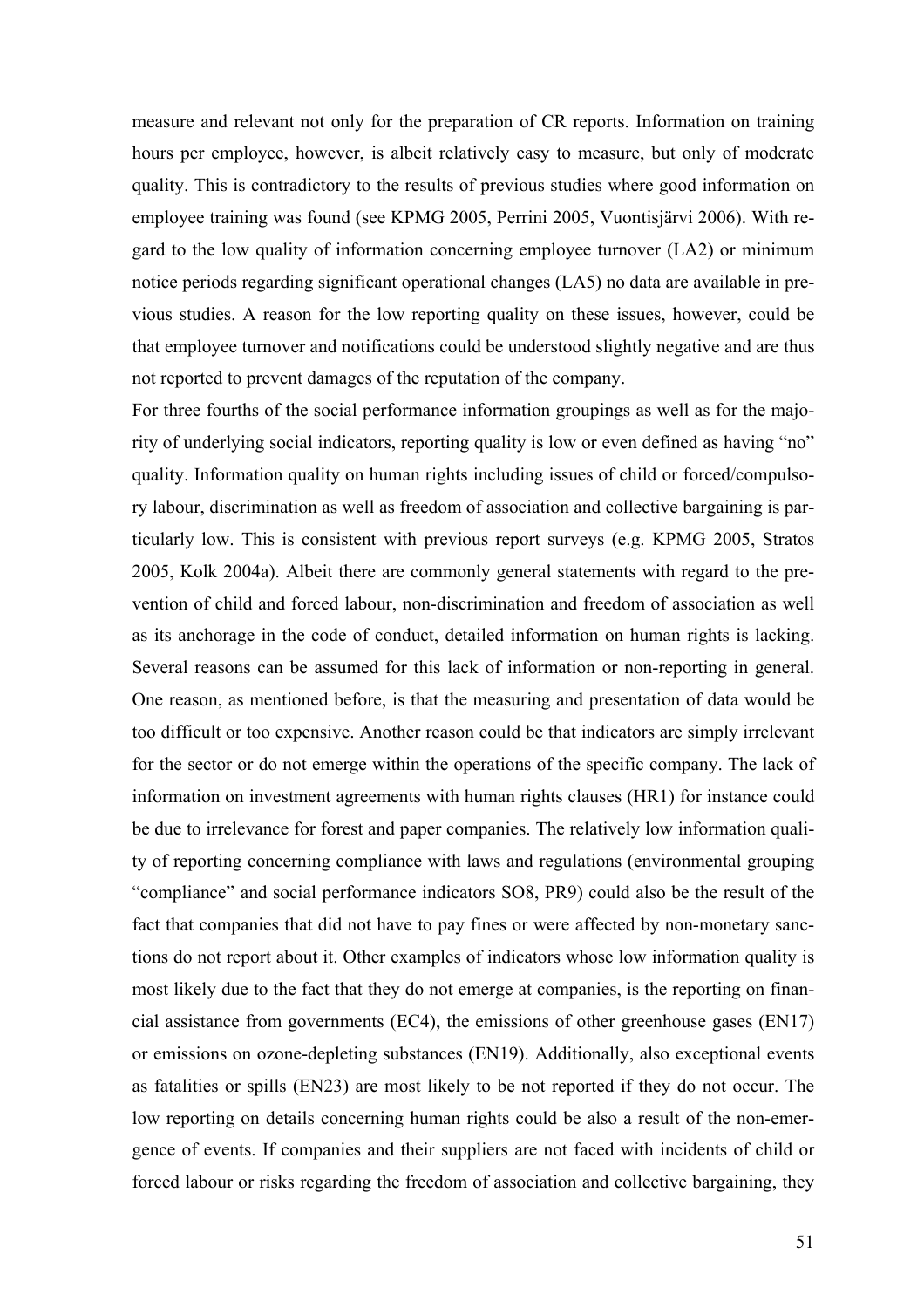will most likely not report about this in detail. On the other hand, it is also supposable that reporting on specific performance issues is intentionally ignored to cover up bad performance, since it could lead to an decrease in cash flows (see Verrecchia (1983), cited by Berthelot 2003: 3). This could also lead to low information quality of human rights indicators among the largest forest and paper companies and is supposable especially for reporting on the incidents of discrimination. The total lack of information on indicator LA14 could additionally be attributed to the reason of covering up bad performance. Albeit it is not uncommon that salaries of women are lower than the ones of men, there is no reporting at all on this issue. Irrespective of this assumption, a lack of reporting on equal opportunity that goes beyond data related to age and gender is also found in the previous study of VU-ONTISJÄRVI (Vuontisjärvi 2006). Reporting on specific issues can also be intentionally ignored to prevent competitors from receiving important information. It is possible that the low reporting quality of the economic grouping of market presence and thus information on locally-based suppliers and local hiring is due to concerns about competitors.

The second-lowest quality score is received for the content grouping of economic performance. Again most detailed information is provided for an indicator (EC1) whose database is relatively easy to measure and not singularly prepared for the corporate responsibility report, information quality of other related indicators is low. Relatively good reporting on key financials can be found in other studies (e.g. KPMG 2005, Stratos 2005, Langer 2006). However, information quality given on expected financial risks and opportunities due to climate change is, albeit low, relatively high in comparison with other indicators. Unfortunately, comparably detailed results of other studies are not available. The only study examining the awareness of climate change is the one of KPMG that found 85 percent of examined companies addressing climate change in general (KPMG 2005).

The quality of information on the social content groupings product responsibility as well as society is also low among the largest forest and paper companies. Comparable information of other studies is hardly available especially with regard to product responsibility. However, as the quality of information on the sub-groupings customer health and safety as well as product labelling is highest within the product responsibility content grouping, the extent of information on product labelling is also relatively high in the study of PERRINI (Perrini 2005). CLAUSEN, however, found a low reporting quality for the social aspects of products and services (Clausen 2005).

Regarding reporting on society, information quality is especially low for reporting on corruption and public policy participation. Information on public policy participation was also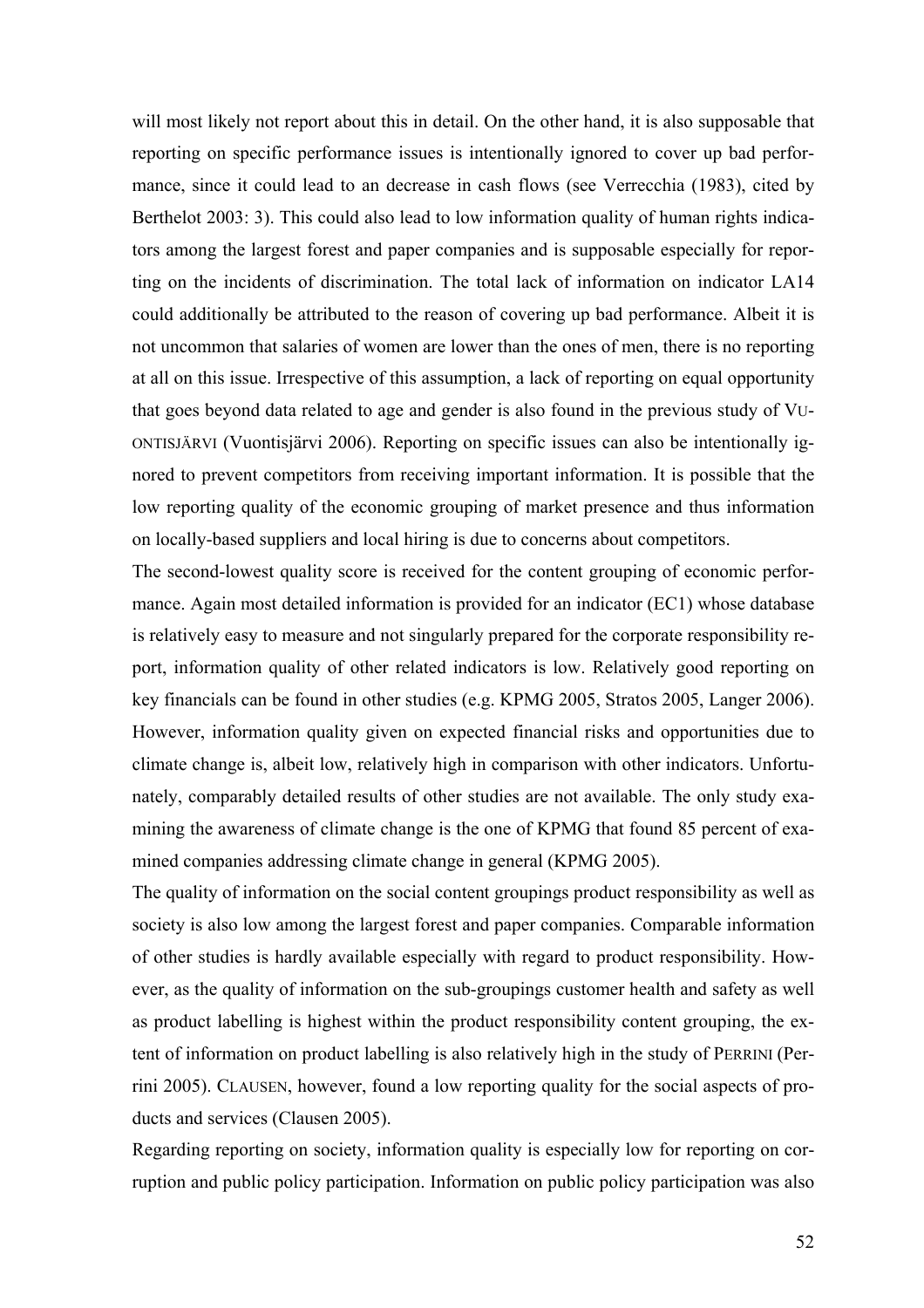hardly to find in the survey of UNEP/SustainAbility (UNEP et al. 2006). One reason for the low information quality on public policy participation could be seen in the fact that a candid reporting would mean a public political positioning which could influence the behaviour of stakeholders towards the company. The problem of corruption was addressed relatively frequently among the examined European reports studied by PERRINI (Perrini 2005), but KPMG, on the other hand, found relatively low information on policies for corruption. Low reporting on corruption could be due to the fact that the companies are not aware of the risk of corruption, feel confident that corruption does not appear or want to cover up bad performance to prevent a damage of the company's reputation. The quality of information on the sub-grouping community is however relatively high, reaching 70 percent. This is surprising, since the measurability of community impact and involvement is more difficult than gathering data on workforce. Nevertheless many companies refer to programmes and actions with regard to community involvement in their CR reports. Other studies also found relatively good reporting on community related issues. A number of them, however, examined not the involvement of or collaboration with communities but the issue of community spending/philanthropy (KPMG 2005: 25). This specific kind of information is collected in this study as economic performance information. Since reporting on commercial, in-kind and pro-bono engagement is also common in the CR reports of the largest forest and paper companies, the content grouping of indirect economic impacts shows highest information quality among the three economic ones.

With regard to the environmental content grouping of transport, it is surprising that information quality for this issue is only at 41 percent and is thus among the environmental groupings with lowest information quality. Other studies do unfortunately not present any data regarding environmental impacts of transportation. A reason for low quality reporting, however, could be that transportation of raw material as well as products is carried out by external contractors whereby forest and paper companies do not feel responsible for generated environmental impacts. The likewise relatively low reporting of environmental impacts of products and services could be due to inappropriate underlying indicators whose applicability to forest and paper products is limited. Comparisons to other studies are impossible due to lacking data.

Overall comparing the information quality results of the study at hand with results of previous studies on other sectors is very difficult due to differing methodological approaches. Whereas some studies considered only separate CR reports (KPMG 2005,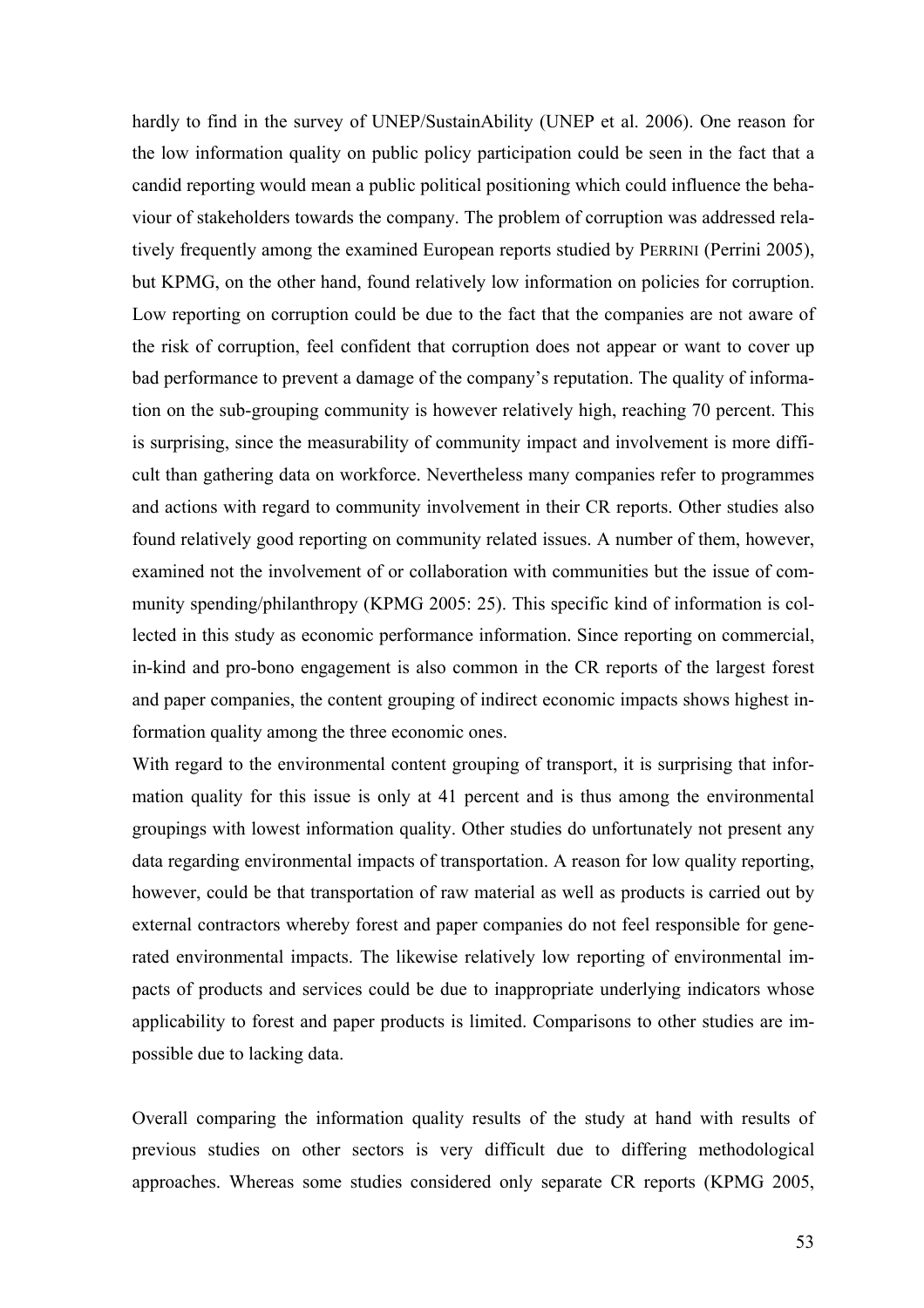Stratos 2005), others also referred to sustainability information in annual reports (e.g. Daub 2006). Additionally, the selection of indicators and the elaboration of scoring systems are varying, meaning that specific reporting issues can be summarized with others or even left out. Also the regional focus is differing. The only global cross-sector study was conducted by KPMG. Unfortunately it only examined the extent of reporting, i.e. if issues are mentioned or not, and did not consider the quality (detailedness) of information. Information quality was only assessed by studies with national focus (i.e. Stratos 2005, Daub 2006, Langer 2006, Quick 2006), whereby country effects could largely have influenced the results. In addition to divergent methodological frameworks and restrictions due to regional limitations, the comparability between studies on reporting is hindered or even impossible because of varying effects of sector compilations and company sizes which interfere with each other. Finally and irrespective of the methodological approaches, the information published in CR reports is subject to time effects, which means that study results found few years earlier are hardly comparable to present-day results. Due to these mentioned difficulties, comparisons with other sector results are only roughly possible and can not go into detail.

Another problem with regard to the overall information quality of CR reports emerges due to the use of the 2006 GRI performance indicators as basis for the evaluation framework. Because a number of selected forest and paper companies still used 2002 GRI guidelines for the preparation of their non-financial reports, the low information quality on some indicators can also be related to the revision of guidelines and thus adding of completely new indicators in 2006. This is the case e.g. for indicator EC3 referring to the coverage of defined benefit plan obligations for which no information was available at all.

Nevertheless, the general picture shows that information provided by CR reports of forest and paper companies is relatively similar to those of other sectors. Rather good information is to find concerning environmental issues, whereas detailed economic and social information is lacking. That's why the third hypothesis can be fully supported. Small differences in the provision of information, however, exist due to sector-specific operations as for instance the information on water consumption and raw material input.

#### **4.2.4 Recommendations**

The use of GRI guidelines and external verification among the CR reports of the largest forest and paper companies is relatively intense; nevertheless third-party assurance of reports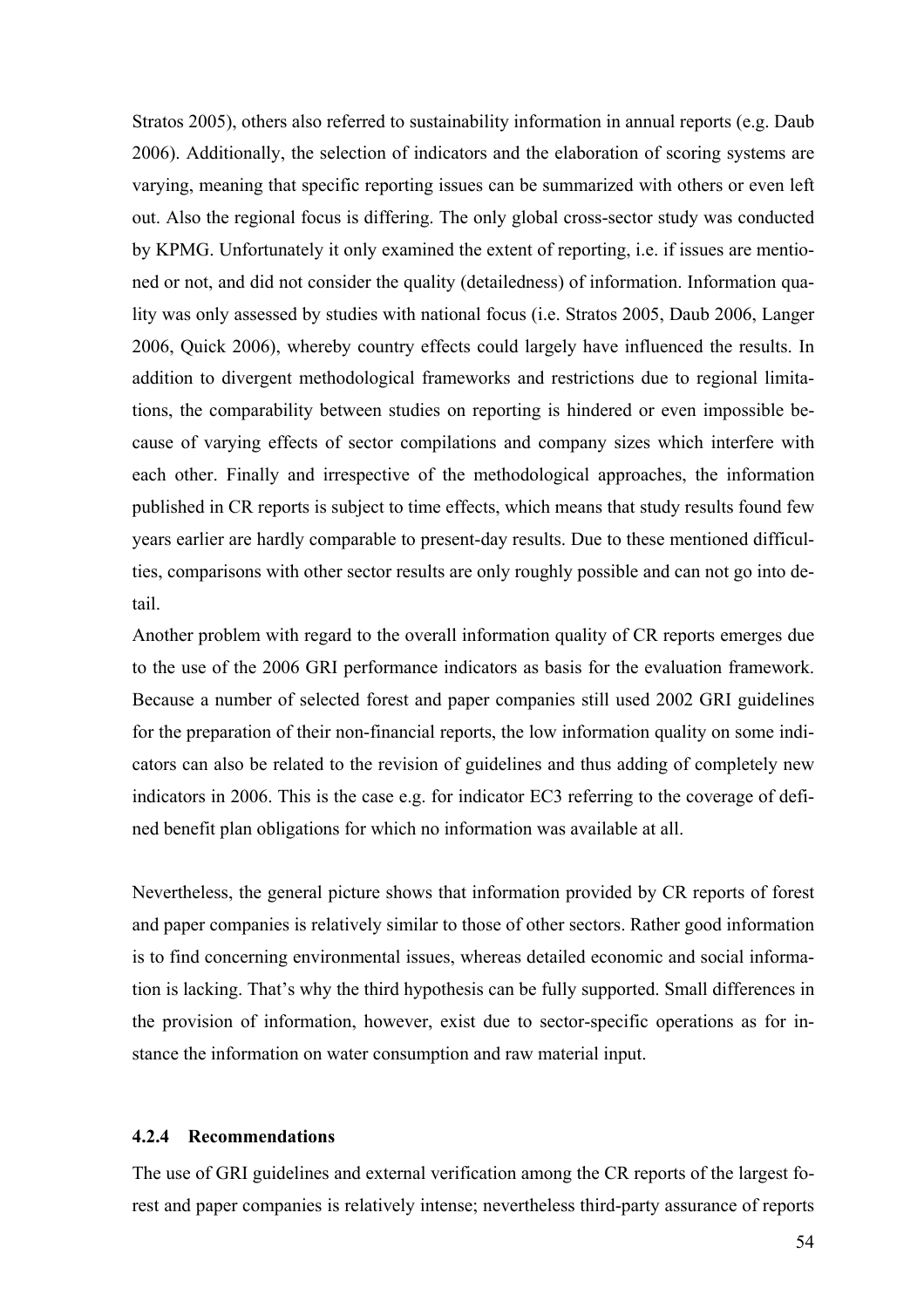should be advanced for a higher quality of reports. The main focus, however, should be on the improvement of the disclosure of sustainability performance information.

Most efforts should be made with regard to the disclosure of economic and social sustainability performance information. However, more detailed reporting is also desirable with concerning the topic of biodiversity and the environmental impacts of transportation. Forest and paper companies should report not only on specific projects for the protection of specific areas or species, but also on the location and amount or respectively share of protected forest areas, sites and habitats with high biodiversity value and red-listed or protected species that are influenced by the company's operations. Detailed information should also be available on the fuel consumption and emissions related to the transportation of raw materials as well as products.

More detailed information is necessary regarding economic performance data exceeding that of annual reports. In particular, information on financial implications due to risks and opportunities of climate change should find further emphasis. Additionally, forest and paper companies should report more extensively on their market presence, meaning that explicit and detailed information should be provided concerning the company's spending on locally-based suppliers and with regard to local hiring procedures at least for the most important locations of operations.

Regarding social performance reporting almost all reporting issues except the traditional ones as the number and diversity of workforce and data on occupational health and safety as well as community involvement should be taken into consideration more extensively. The most important fields for quality improvements of social performance information are related to human rights, to corruption, public policy participation and market communication. Better information disclosure on human rights can be achieved by the publication of detailed information concerning human rights screening of suppliers and by explicit statements regarding incidents of discrimination and actions taken against. Furthermore, higher quality of human rights reporting can be achieved by more extensive disclosure of information on the identification of operations having a risk for the freedom of association and collective bargaining as well as the incidence of child labour and forced/compulsory labour. The description of actions against child and forced/compulsory labour and for the support of the freedom of association and collective bargaining should also be considered more extensively within the CR reports of forest and paper companies. In the same way, information quality on corruption can be improved by more explicit disclosure concerning the risks of corruption within the company, training of employees for the prevention of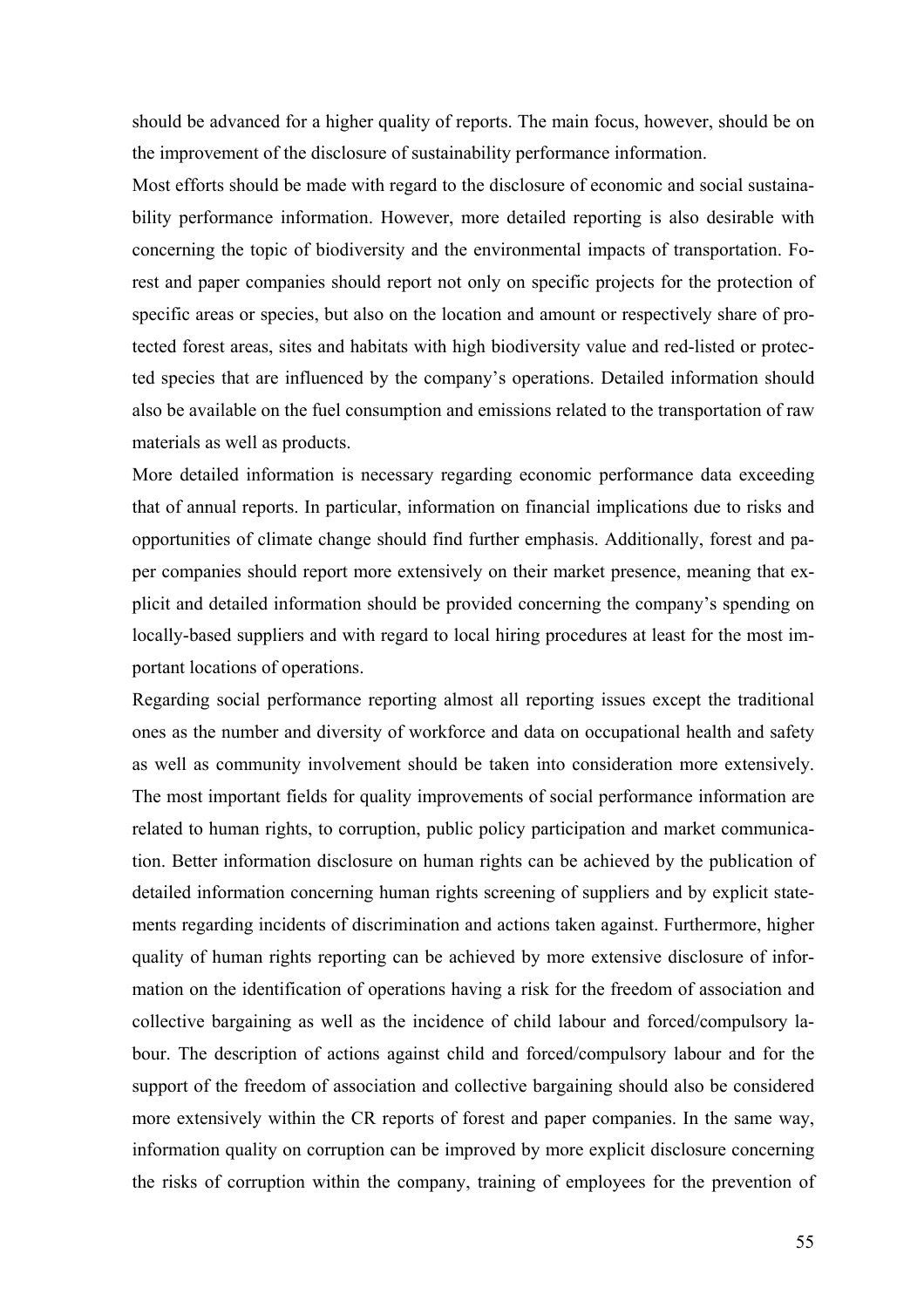corruption and actions taken in response of. More explicit reporting is additionally desirable with regard to public policy positions and participation in public policy development and lobbying. The quality of information should also be improved considerably with regard to market communications, which means more detailed statements concerning the company's adherence of laws, standards and voluntary codes related to advertising, promotion and sponsorship. Irrespective of the fact that the information quality regarding labour practices and decent work is relatively good, the provision of information should be improved concerning data on employee turnover, employee coverage by collective bargaining agreements and differing salaries of women and men. Reporting on training of employees should also receive more attention in the forest and paper sector.

The guidelines of GRI should definitely be used for the preparation of sustainability reports in the forest and paper sector further on. A considerable improvement with regard to higher transparency and thus reporting quality, however, is seen if information is provided for each listed performance indicator, irrespective of the fact that it is of irrelevance for the specific company. Instead of discount information on specific issues, explicit statements should be given in cases that specific incidents did not take place. This is desirable for instance with regard to reporting on financial assistance from governments, concerning fines and sanctions for non-compliance with environmental or social-related laws and regulations, the occurrence of spills and incidents of discrimination, since it would avoid assumptions of concealed bad sustainability performance. This recommendation is consistent with the studies of GROSSMAN (1981) and MILGROM (1981) and their argumentation that if investors believe managers are withholding information, they will consider the undisclosed information as negative (Grossman 1981/Milgrom 1981, cited by Berthelot 2003: 3)

# **4.3 Corporate responsibility reporting quality of emerging sustainability reporters of the forest and paper sector**

In the following section the results concerning the quality of reports of small forest and paper companies whose corporate responsibility reporting activity is expected to be a relatively new phenomenon caused by bandwagon effects are presented and discussed in comparison with the quality of reports provided by the largest forest and paper enterprises. At the end of the section, recommendations are given for improvements of the quality of reports and sustainability performance disclosure in particular.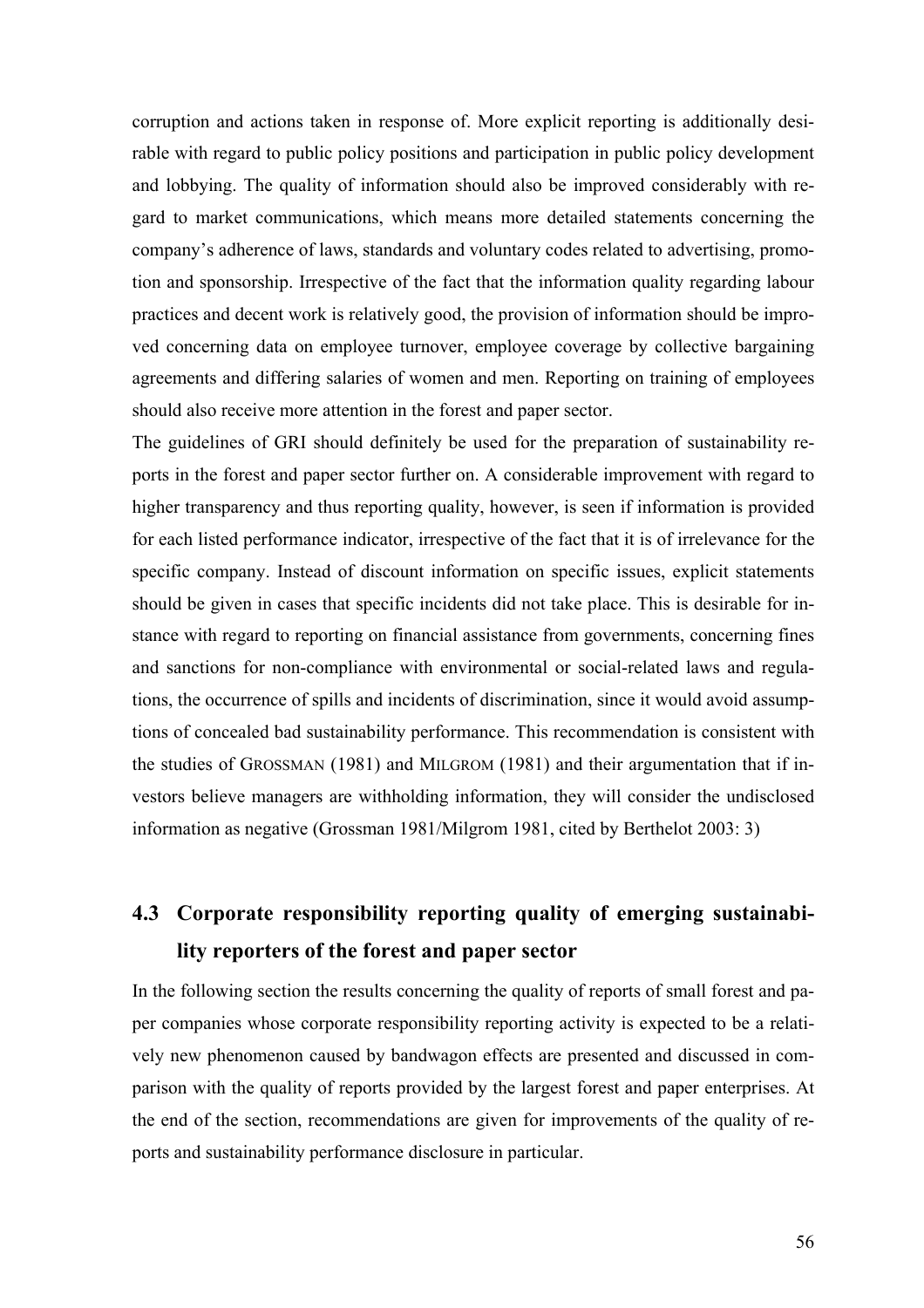#### **4.3.1 The use of GRI guidelines and external report verification**



*Diagram 6: The reference to GRI reporting guidelines and the availability of a GRI content index of the largest forest and paper companies in comparison with small companies*

Similarly and as presented in *diagram 7* only two of the small, but four of the largest companies' reports include an external assurance statement. Whereas both full and partial verification is received by two of the largest forest and paper enterprises, only one report of the small enterprises is fully verified.

As shown in *diagram 6* only four of the nine small and thus half the amount of the largest examined forest and paper companies refer to GRI guidelines within their CR reports. A GRI content index is to find in only two of the nine small companies' non-financial reports, but in six reports of the largest enterprises.



*Diagram 7: External verification of corporate responsibility reports of the largest and small forest and paper companies*

### **4.3.2 The quality of published sustainability performance information**

Whereas the total sustainability performance information quality of the largest forest and paper companies amounts for 41 percent, small companies report's quality reach only 25 percent. It means that information quality of small companies is 40 percent lower than the quality of information provided by the largest companies. The difference between largest and small companies' reports is thus noticeable. The quality of reports of small companies is worse for all categories of sustainability than the information quality of the largest enterprises. Minor differences are examined concerning the quality of economic performance information, whereas the difference with regard to social performance reporting is considerable. The environmental performance quality of reporting between the two different sized groups is noticeably different. *Diagram 8* and *table 10* provide more detailed information regarding the received quality percentages and differences between largest and small companies' reports.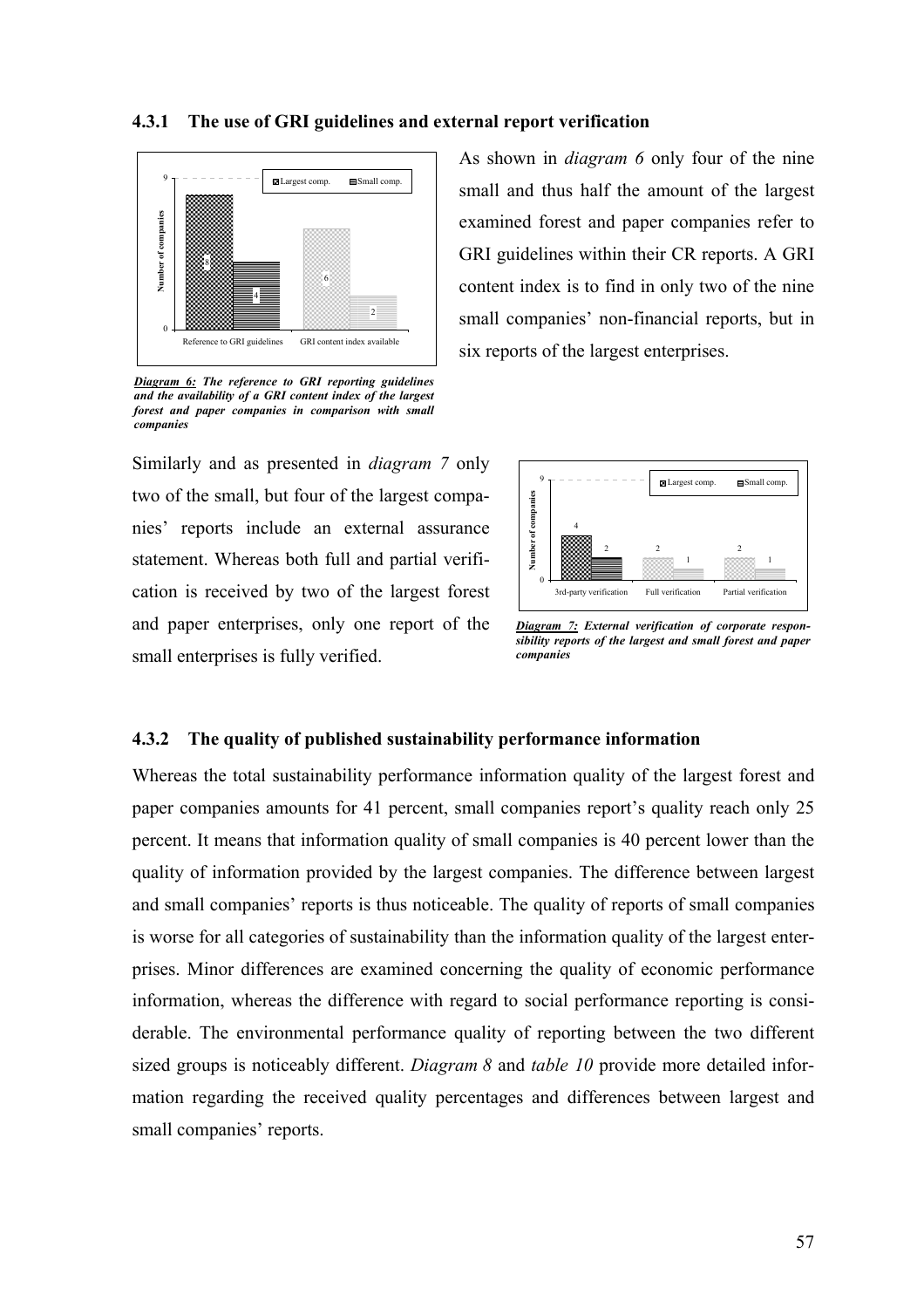

*Diagram 8: Total sustainability performance information quality of the largest and small forest and paper companies. The quality of performance information provided by the largest companies in total as well as for the three categories is markedly better than the one of small companies.* 

| Sustainability performance information       | Absolute | Relative<br>difference difference | <b>Reporting quality</b><br>differences are |
|----------------------------------------------|----------|-----------------------------------|---------------------------------------------|
| Economic performance information             | 9%       | 24%                               | minor                                       |
| Environmental performance information        | 24%      | 43%                               | noticeable                                  |
| Social performance information               | 16%      | 50%                               | considerable                                |
| Total sustainability performance information | 16%      | 40%                               | noticeable                                  |

*Table 10: Differences in performance information quality between the largest and small forest and paper companies. The quality of total sustainability performance information provided by small companies is absolutely 16 percent and thus relatively 40 percent lower than the quality of information provided by the largest companies, which means noticeable differences between the two groups. The differences are minor with regard to economic performance reporting, noticeable concerning environmental information and considerable regarding social performance reporting.* 

As presented in *table 11* the difference in information quality is noticeable for the majority of the sustainability performance information content groupings, meaning that reporting quality of small companies is one fourth up to a half lower than the quality of largest com-

panies' reports. Identical quality of information of the different sized groups of companies is to find for reporting on economic performance. There is no further content grouping for which the information quality is identical, similar or with only

minor differences. However, the reporting quality of underlying indicators is not identical except for one single indicator (EC4) referring to financial assistance from governments.

Instead, for two of the four indicators of the grouping, i.e. these considering financial basic data (EC1) and the coverage of benefit plan obligations (EC3), the quality of information provided by small companies is even better than those of the largest ones. Information quality for the remaining content groupings of market presence and indirect economic impacts is better for the largest enterprises with noticeable differences. *Diagram 9* provides an overview of the received information quality percentages concerning economic performance information.

| Content / indicator groupings              | <b>Relative</b><br>difference | Difference of<br>information<br>quality is |
|--------------------------------------------|-------------------------------|--------------------------------------------|
| <b>Economic performance groupings</b>      |                               |                                            |
| Economic performance                       | $0\%$                         |                                            |
| Market presence                            | 29%                           | noticeable                                 |
| Indirect economic impacts                  | 31%                           | noticeable                                 |
| <b>Environmental performance groupings</b> |                               |                                            |
| Materials                                  | 38%                           | noticeable                                 |
| Energy                                     | 25%                           | noticeable                                 |
| Water consumption                          | 49%                           | noticeable                                 |
| <b>Biodiversity</b>                        | 35%                           | noticeable                                 |
| Emissions, effluents and waste             | 33%                           | noticeable                                 |
| Products and services                      | 43%                           | noticeable                                 |
| Compliance                                 | 75%                           | fundamental                                |
| Transport                                  | 82%                           | fundamental                                |
| Environmental investments (Overall)        | 25%                           | noticeable                                 |
| Social performance groupings               |                               |                                            |
| Labour practices and decent work           | 41%                           | noticeable                                 |
| Human rights                               | 44%                           | noticeable                                 |
| Society                                    | 65%                           | considerable                               |
| Product responsibility                     | 50%                           | considerable                               |

*Table 11: The differences in information quality of the largest and small forest and paper companies. Relative percentages describe how much lower the quality of sustainability information provided by small companies' reports is. For the most issues, the difference in reporting quality is noticeable.*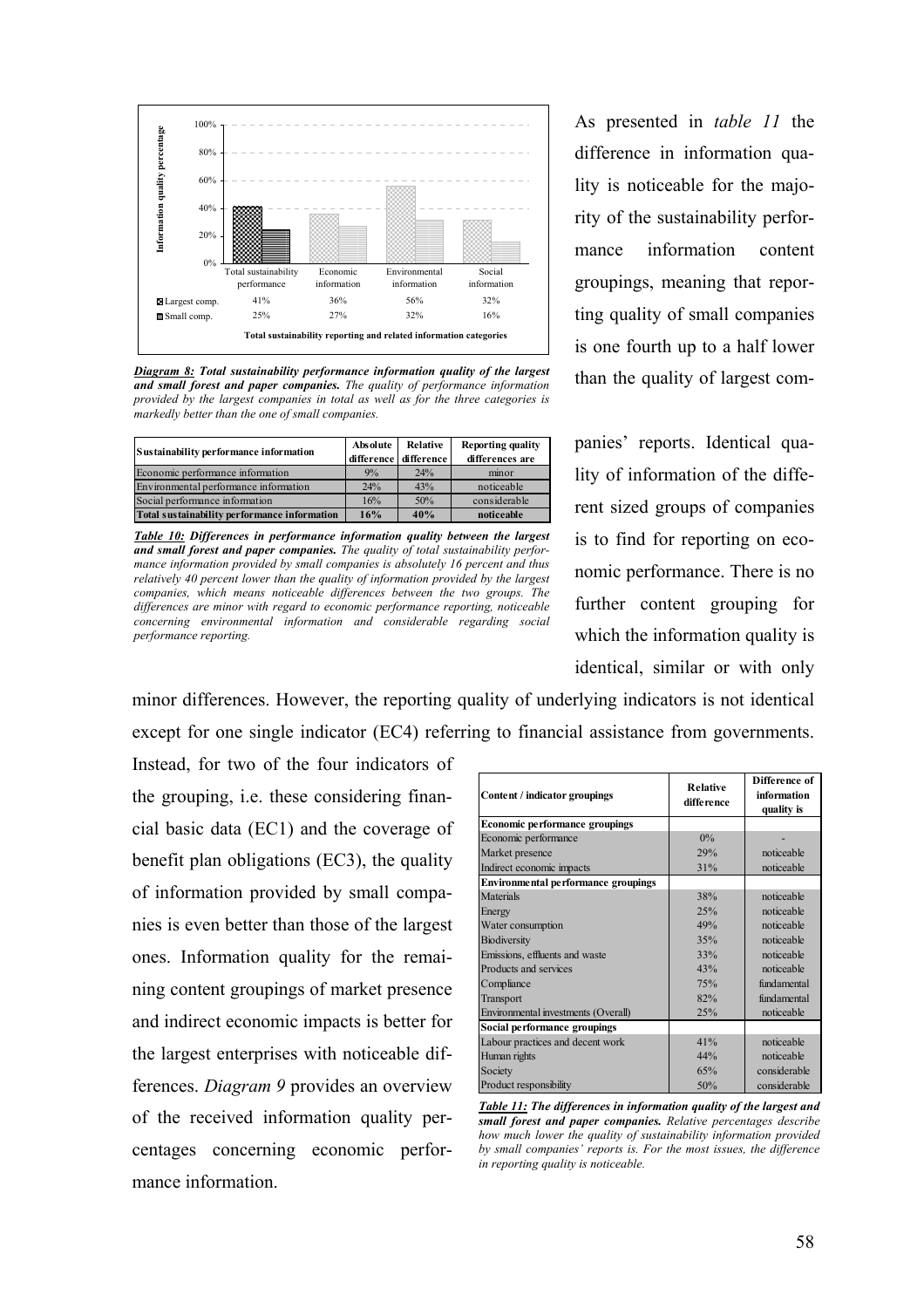

*Diagram 9: The quality of economic sustainability performance information disclosed by the largest and small forest and paper companies. Largest companies perform better than the small ones in total as well as for the two content groupings of market presence and indirect economic impacts. Disclosure quality for the grouping of economic performance, however, is identical for the different sized groups of enterprises.*

For two environmental content groupings, namely compliance and transport, the information quality provided by small forest and paper companies is very low and thus fundamentally different of that of the largest ones. Similarly, the two underlying indicators (EN28, EN29) are the only ones for which the difference in disclosure quality is that high. The differences between the two

company groups are examined as noticeable for the remaining seven environmental content groupings. As shown in *table 11* before, the smallest differences among these groupings are examined for reporting on energy and environmental investments with each 25 percent lower reporting of the small companies group. The largest differences exist for reporting on water consumption as well as concerning products and services. *Diagram 10* provides an overview of the information quality of small companies in comparison with the largest ones.



*Diagram 10: The quality of environmental sustainability performance information disclosed by the largest and small forest and paper companies. The information quality provided by reports of small companies is moderate for the content groupings of environmental investments, energy and materials. The differences between the quality of reporting of the largest and small companies, however, are smallest for reporting on environmental investments and energy, and largest with regard to water consumption, materials and the grouping of products and services.*

With regard to the underlying environmental performance indicators, moderate and thus best information quality of small enterprises is examined for only eight of the 25 reporting issues. For three of them (EN19, EN25, EN29) the information quality percentage achieved is below ten percent.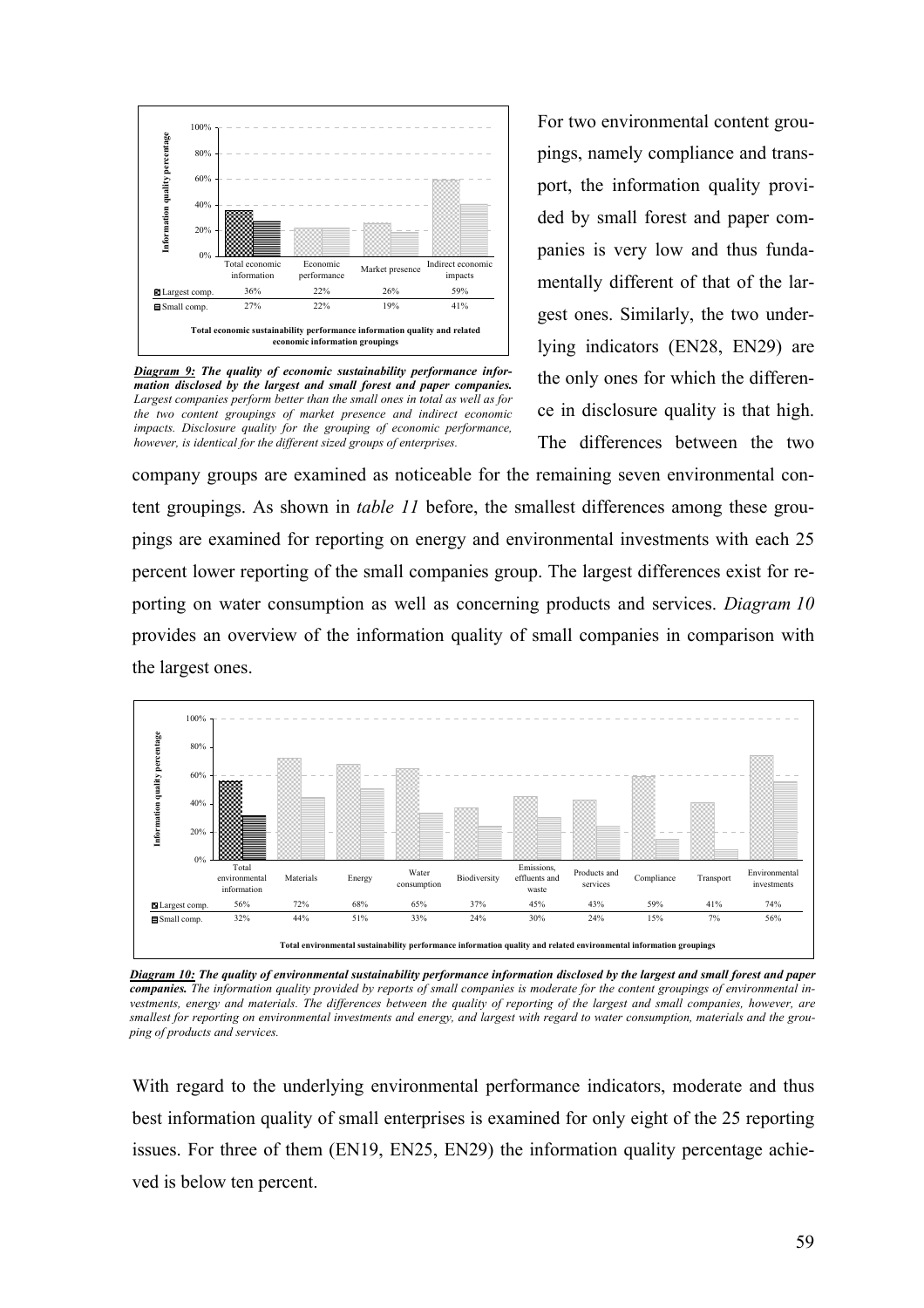The quality of reporting of small companies is better than those of the largest ones for indicators related to the size and location of land with high biodiversity value (EN11s), the emissions of other greenhouse gases (EN17) and to the number of spills (EN23). Regarding the last mentioned indicator, the information quality of small companies is moderate and thus fundamentally different to the quality of the largest ones, whereas the differences are smaller and the quality of disclosed information is only low or even defined as being "no" quality concerning the two other indicators. Identical information quality is found for environmental indicator EN25 related to the discharge of water and effected water bodies. Information given on this indicator, however, is also very low for both the largest and small companies. Minor differences are detected for only three indicators. Two of them refer to energy consumption and energy conservation (EN3s, EN5s), whereas the third one refers to reporting on the number of red listed and protected species (EN15).

For nine environmental indicators, noticeable differences were identified between the largest and small companies. Within this group of indicators, the reporting quality is still equal at the most for information on material input (EN1),  $SO_x$ ,  $NO_x$  and other air emissions (EN20), waste disposal (EN22s) and the percentage of products that are reclaimed (EN27). For seven of the underlying environmental indicators the differences between the companies groups are considerably big. This is the case for the disclosure on greenhouse gas emissions (EN16) and initiatives to reduce greenhouse gases (EN18), water withdrawal (EN8s) and water discharge (EN21), environmental impacts of products and services (EN26), the increasing use of renewable energy (EN6n) and emissions on ozone-depleting

substances (EN19), though reporting on the last mentioned indicator is very low for both the largest and the small companies. As mentioned before, the differences in reporting are fundamental with regard to the indicators related to compliance and transport.

The quality of information on social performance in reports of small companies is generally very low for all content groupings as presented in *diagram 11*. It is also



*Diagram 11: The quality of social sustainability performance information disclosed by the largest and small forest and paper companies. The quality of information provided by small companies is very low in total as well as for three of the underlying content groupings. The difference in disclosure in comparison with the largest companies' reporting is considerable and thus highest concerning the content groupings of product responsibility and especially concerning society.*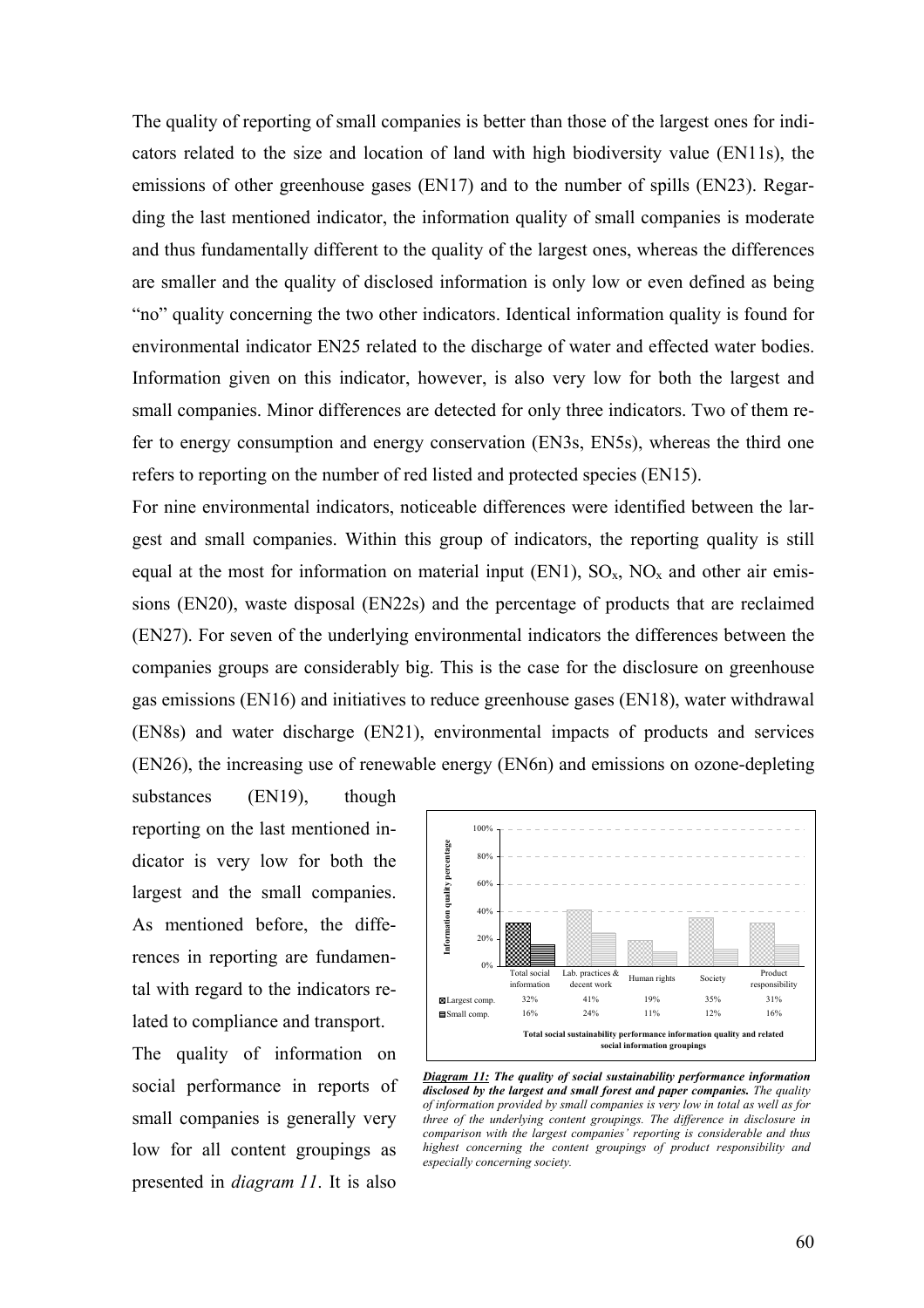low for all underlying indicators except the one related to workforce (LA1) and data on occupational health and safety (LA7). Similarly to the quality of information provided by the largest companies, the quality is highest for the content grouping of labour practices and decent work, whereas it is lowest for reporting on human rights. The quality difference between the largest and the small companies is noticeable for reporting on labour practices/decent work and also human rights and considerable concerning the information quality on society and product responsibility (see *table 11*).

Small companies provide more detailed disclosure and thus better information quality than the largest ones for the sub-grouping and synchronous indicator related to the freedom of association and collective bargaining (HR5) and for indicator LA14 considering the ratio of salary of men to women. Identical information quality is to find for disclosure concerning the sub-grouping and indicator of market communications (PR6), and indicators related to data on employees' turnover (LA2) and investment agreements with human rights clauses (HR1). However, general information disclosure quality for the before mentioned indicators is very low or even not existent. Minor differences for the information quality are examined for the content sub-grouping of employment due to identical reporting quality on the indicators of employee turnover and workforce. Noticeable differences are detected for the three sub-groupings and synchronous indicators of training and education (LA10), product and service labelling (PR6) and compliance with laws and regulations related to product responsibility (PR9).

For the majority of social performance information sub-groupings the differences in quality between the largest and small companies' reports are considerably big. Information quality percentages received by small companies are at best only half of that of the largest companies for eight of 14 content social sub-groupings. Labour/management relations, occupational health and safety as well as diversity and equal opportunity are sub-groupings with considerably different reporting quality related to the social content grouping of labour practices and decent work. Furthermore, reporting on human rights issues of non-discrimination as well as child and forced/compulsory labour is considerably different. Additionally, society-related disclosure quality is considerably different between the companies' groups concerning information on community, corruption and compliance with laws and regulations. Similarly, considerable differences were examined for ten of the underlying 25 social performance indicators. A detailed list is to find in the *appendix*.

Fundamental differences in information quality are found for three social sub-groupings and five of the underlying indicators. Among these sub-groupings with fundamental diffe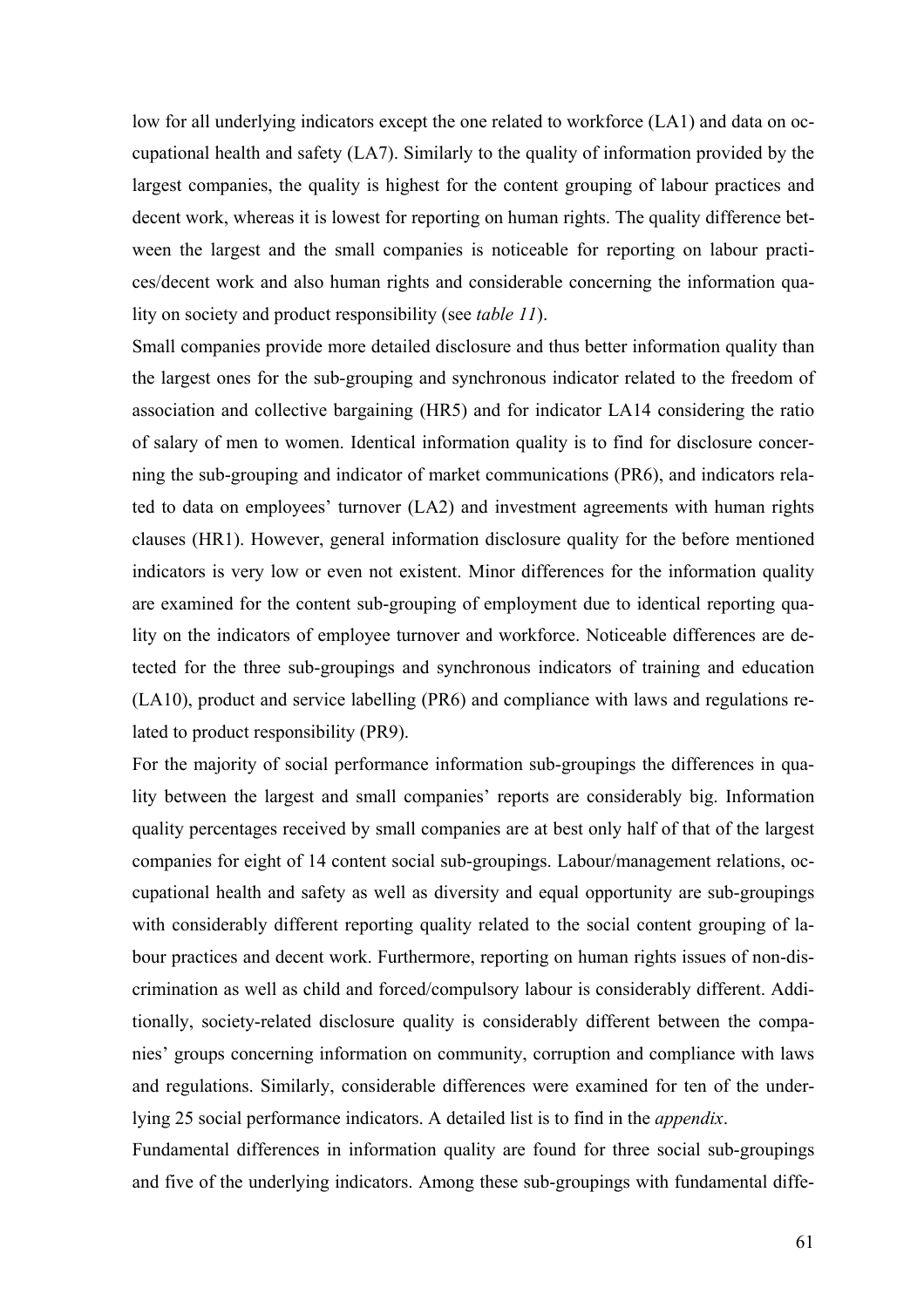rences in information quality one is related to the grouping of human rights and refers to investment and procurement practices. The two others are indicators and sub-groupings at the same time and refer to public policy positions and participation (SO5) and to health and safety impacts of products and services (PR1). Additionally fundamental differences are detected concerning disclosure on human rights screening of suppliers and contractors (HR2), the analysis of business units for the risk of corruption (SO2) and training in anticorruption practices and procedures (SO3). However, even the largest companies provide very low quality of information concerning indicators SO2, SO3, SO5 and HR2, whereas moderate disclosure quality is only given by them with regard to indicator PR1.

#### **4.3.3 The quality of published forestry-related information**

The information quality for forestry issues amounts for 63 percent for the largest forest and paper companies and for only 24 percent for the small ones. This means a moderate disclosure quality of the largest and a low quality of the small enterprises and again considerable differences between the two companies groups. High information quality is to find for re-

porting on certification and the prevention of illegal logging in the reports of the group of largest companies. Moderate quality is to find concerning disclosure on carbon sequestration and storage. The information quality provided in the reports of



*Diagram 12: The quality of forestry-related information disclosed by the largest and small forest and paper companies. Whereas the total information quality in reports of the largest companies is moderate and even high for the content groupings of certification and illegal logging, it is only low for the group of small enterprises. The differences in quality between the largest and the small enterprises are considerable in total as well as for all forestryrelated content groupings.* 

the small enterprises is low for all forestry-related content groupings and considerably different in comparison with the quality of the largest enterprises in total as well as for all content groupings. Detailed information concerning the percentages of information quality is to find in *diagram 12*.

With regard to the related indicators, the quality of information provided by the largest companies is highest for reporting on certification of owned or managed forests, certified input material and the prevention of illegal logging. Highest quality of information in small companies' reports is to find for disclosure on chain-of-custody certification. As a result, the quality difference between disclosure of the largest enterprises and the small ones is so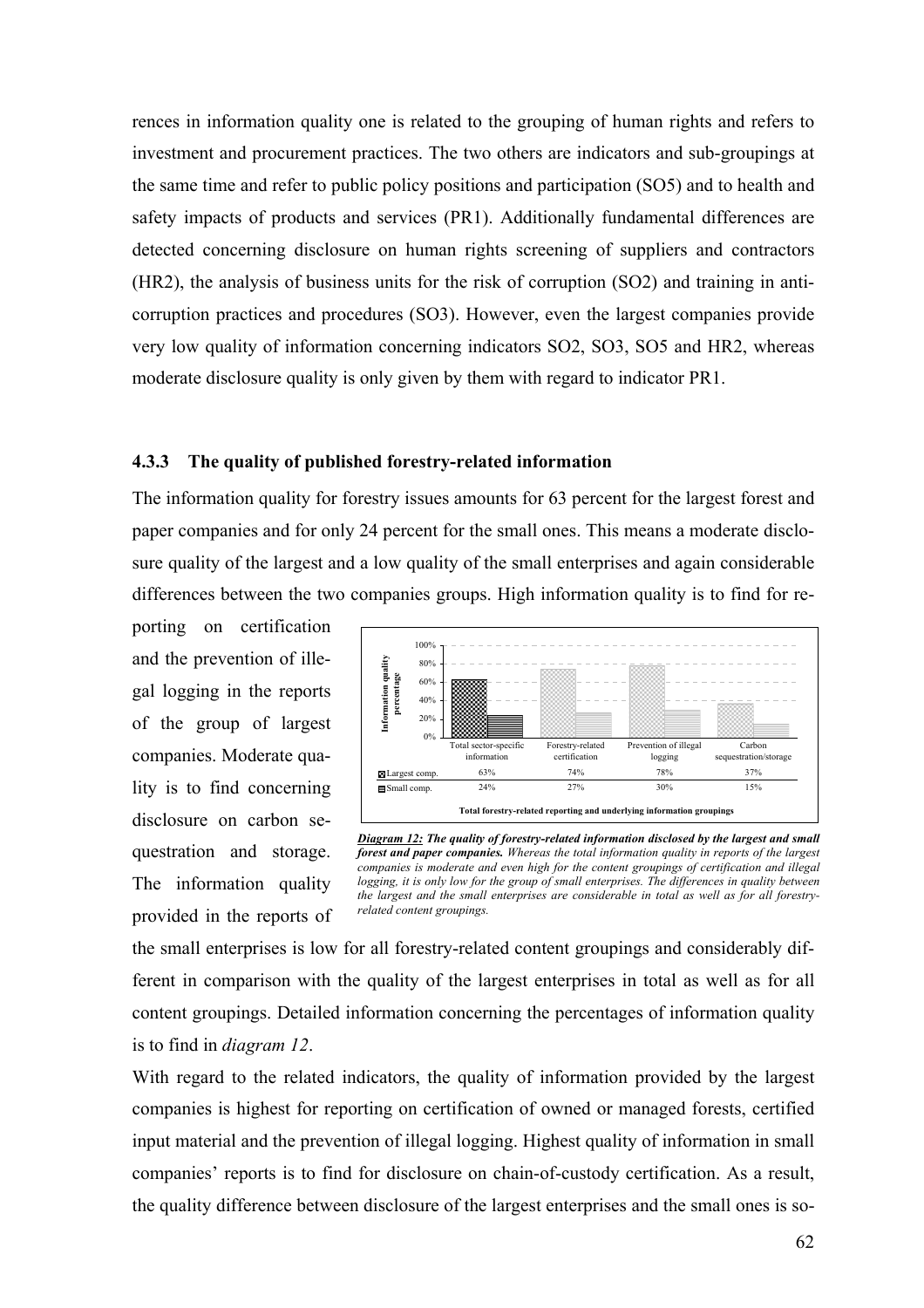lely noticeable, whereas the quality difference for the other forestry-related indicators is considerable. The most important quality differences are to find for reporting on certification of forests and certified input material. The information quality on carbon storage due to products is markedly low for both the largest and small companies. *Table 12* presents an overview of the information quality of disclosure by the largest and small forest and paper enterprises.

Information on certification issues was evaluated as being detailed and thus scored highest if the company's report included statements with regard to the certification scheme and fi-

|                                               | <b>LARGEST</b> forest and paper companies |                                 |          | <b>Difference</b>          | <b>SMALL</b> forest and paper companies |     |             |                                 |                 |
|-----------------------------------------------|-------------------------------------------|---------------------------------|----------|----------------------------|-----------------------------------------|-----|-------------|---------------------------------|-----------------|
| Forestry-related indicators and the number of | N <sub>0</sub>                            | <b>Detailed</b>                 |          |                            |                                         |     |             | N <sub>0</sub>                  | <b>Detailed</b> |
| companies with no or detailed information     |                                           | information is information is   |          | <b>Information quality</b> |                                         |     |             | information is information is   |                 |
|                                               | provided by                               | provided by                     |          |                            |                                         |     | provided by | provided by                     |                 |
|                                               |                                           | $x/9$ companies $x/9$ companies |          |                            |                                         |     |             | $x/9$ companies $x/9$ companies |                 |
| Certification of owned or managed forests     |                                           |                                 | high     | 85%                        | considerable                            | 22% | low         |                                 |                 |
| Chain-of-custody certification                |                                           |                                 | moderate | 56%                        | noticeable                              | 37% | low         |                                 |                 |
| Certified input material                      |                                           |                                 | high     | 81%                        | considerable                            | 22% | low         |                                 |                 |
| Prevention of illegal logging                 |                                           |                                 | high     | 78%                        | considerable                            | 30% | low         |                                 |                 |
| Carbon sequestration due to company's forests |                                           |                                 | moderate | 56%                        | considerable                            | 22% | low         |                                 |                 |
| Carbon storage due to company's products      |                                           |                                 | low      | 19%                        | considerable                            | 7%  | "no"        |                                 |                 |

*Table 12: The information quality of the underlying forestry-related indicators in comparison of the largest and small forest and paper companies***.** *The differences in disclosure quality are largest for reporting on the certification of owned or managed forests as well as for reporting on the amount of certified input material. The differences are smallest regarding chain-of-custody certification.* 

gures by which the share of certified forests, facilities or input material was comprehensible. Six of the nine largest and one of the small forest and paper companies' reports include such information for the certification of owned or managed forests. No information on the certification of forests at all is to find in six reports published by small companies. Scores for patchy and good information were given in case of three of the largest and two small companies due to inexplicit statements regarding the share of certified forests or respectively the publication of targets rather than achieved states concerning forest certification. Whereas all of the largest companies published any information on forest certification and referred to at least one certification scheme, only three of the small ones did so. FSC, SFI, CSA, CERFLOR, SGEC, AFS and LEI are the certification schemes that were mentioned by at least two of the largest companies. Small companies mentioned PEFC, FSC, SFI and LEI as forest certification schemes.

Explicit information concerning chain-of-custody certification is provided by only three of the largest and one small company. Other reports do not give information on chain-of-custody explicitly or did not provide data on certified facilities systematically. This is the case for four of the largest and five of the small companies. Among the companies that mentioned chain-of-custody certification, the certification schemes PEFC, FSC, SFI and CSA are mentioned by the largest as well as small enterprises, whereas AFS is only mentioned by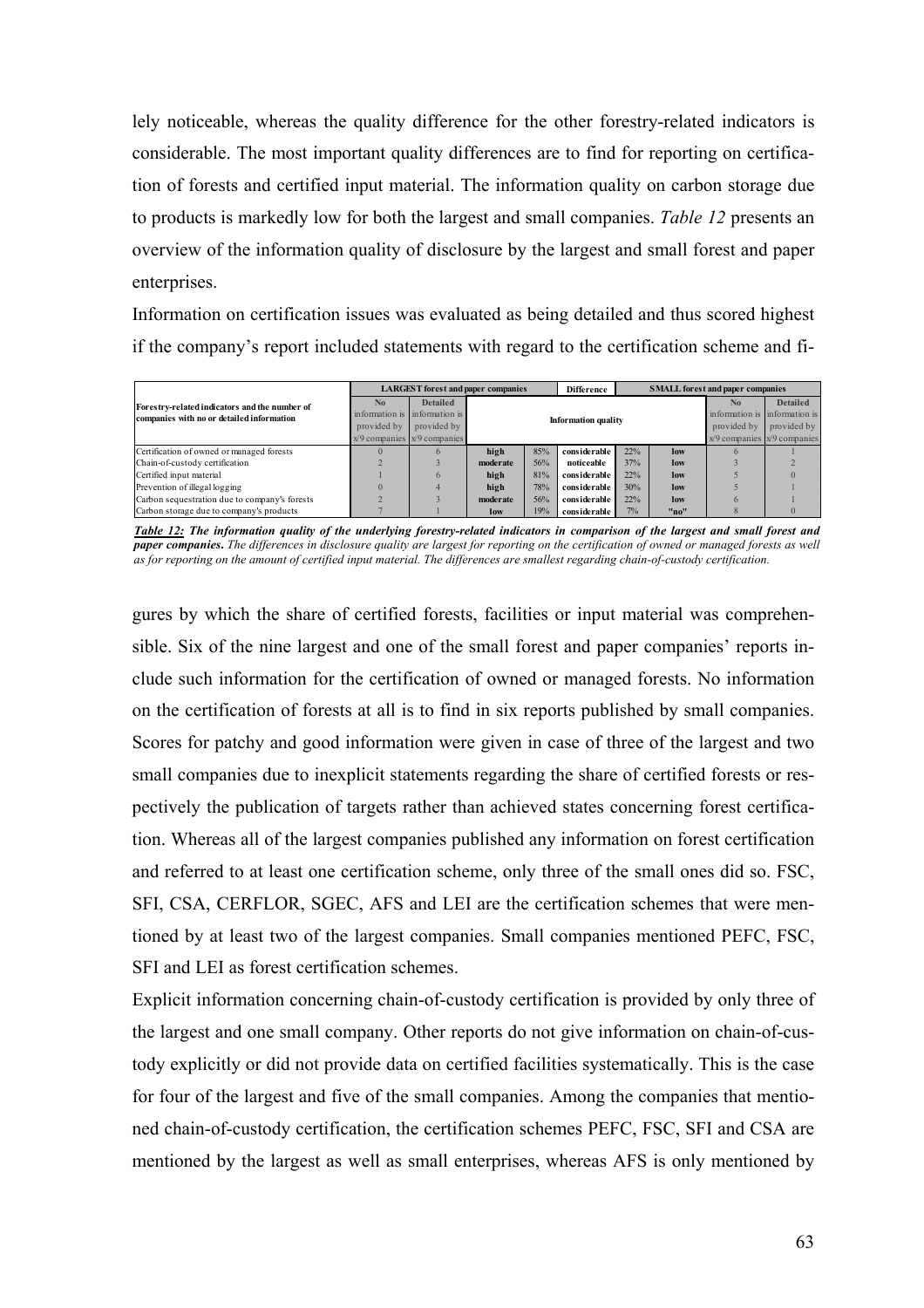one of the largest. Two reports of the largest and three reports of the small companies did not include any information on chain-of-custody certification at all.

With regard to the amount of certified raw material, highest scores were reached by six of the largest companies that published the percentage of certified fibre input explicitly. No detailed information is to find for any of the small enterprises. Patchy and good information, meaning regionally restricted data or figures that are represented not systematically, is provided by two of the largest and four small forest and paper companies. No information at all is to find in five reports of the small companies, but in only one of the largest ones. Three of the largest companies referred to certification schemes PEFC, FSC, SFI and CER-FLOR concerning their input material, whereas FSC, SFI, CSA and ATFS is mentioned in reports of small enterprises.

The information quality concerning the prevention of illegal logging is high for the largest companies' reports and low for those of the small ones. Highest scores were reached in case that specific actions and programmes were mentioned besides policies against the purchase of illegally logged timber. Four of the largest and one small company provide such detailed information. General statements or specific policies regarding the prevention of illegal logging were identified as patchy or respectively good information and are to find in reports of five of the largest and three small enterprises. Not any information on this issue at all is published by five small companies.

Carbon sequestration and the amount of  $CO<sub>2</sub>$  retained by own forests is mentioned explicitly by three largest and one of the small companies. Both two of the largest and two of the small enterprises provide general information on carbon sequestration in their reports. For two further companies of the largest group information on carbon sequestration due to forests is to find only in the glossary. Not any information on carbon sequestration at all is to find in two reports of the largest and six reports of the small forest and paper companies.

The quality of information concerning carbon storage in company's products is even lower. Explicit statements regarding the amount of  $CO<sub>2</sub>$  fixed in wood-based products are to find in only one report of the largest companies. The storage of carbon in manufactured products is mentioned in general in the reports of one of the largest and one small company. The majority of companies do not provide any information on this issue.

#### **4.3.4 Discussion of the results**

The number of small companies' reports with reference to GRI guidelines as well as with external assurance statements is only half of that of the largest ones. Whereas on the one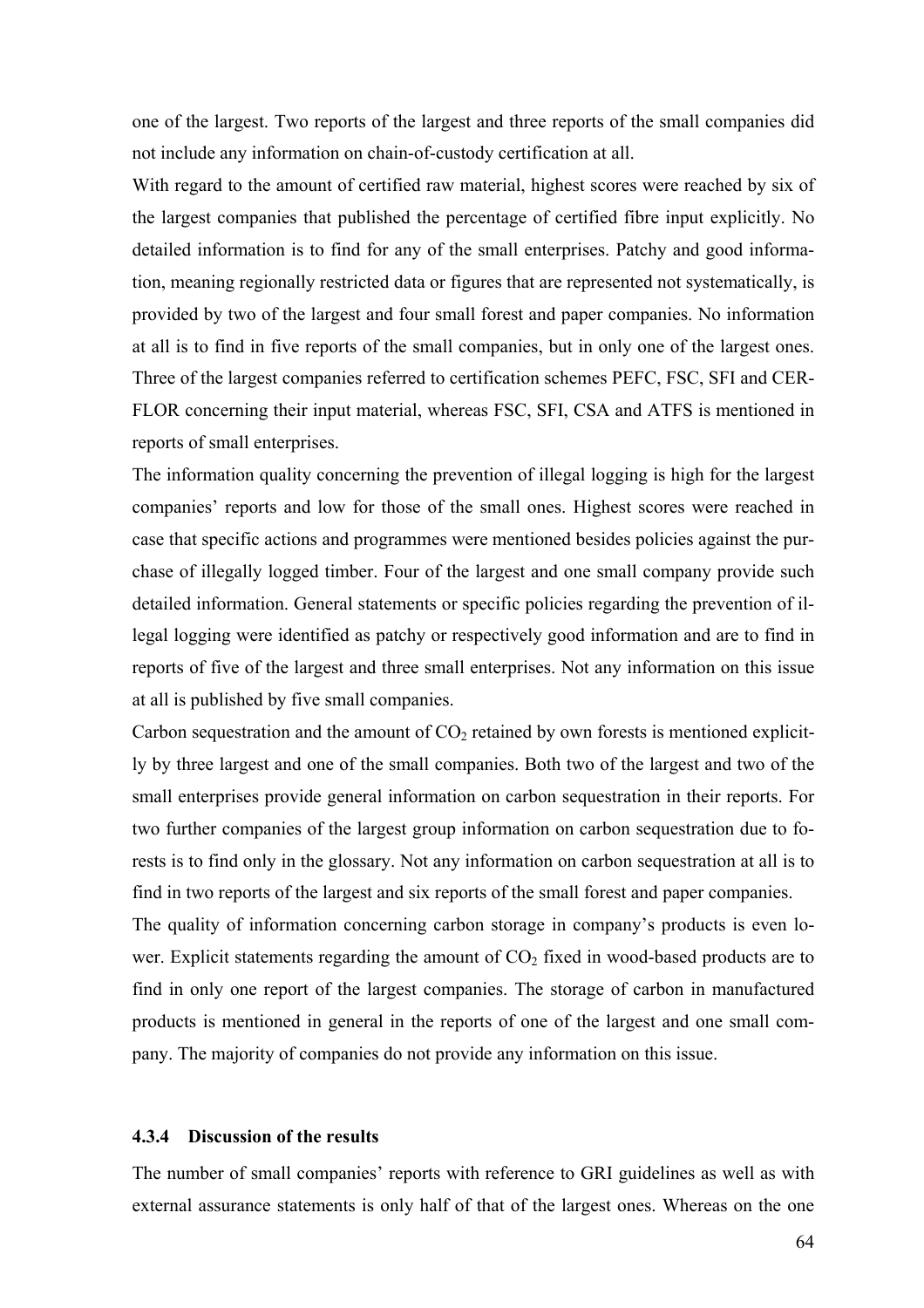hand the nature of examined reports could have influenced these results, it is assumed that mainly size-effects are important for these differences. The kinds of examined reports are more diverse among the small companies that can thus be indeed characterized as emerging sustainability reporters. GRI guidelines are generally not used for the preparation of annual reports; nevertheless one report of this type is included in the sample. Furthermore, this report was excluded concerning the examination of third-party verification of sustainability information, which is also influencing the result. Additionally, two reports of small companies are reports of year 2000 and 2003 and therefore derive from periods where the use of GRI guidelines was not as common as in the last very few years. Irrespective of these influencing factors, GRI guidelines were probably not used due to lower awareness of such guidelines among small companies or lower public interest in their responsibility reports and thus lower ambition for improvements of quality and comparability. Additionally, GRI guidelines could be assessed as inapplicable by companies of smaller size. Financial expenditures for third-party verification in conjunction with lower public interest for smaller enterprises are seen as the main reason for the low number of assurance statements within the group of small companies' CR reports.

Concerning the sustainability performance reporting of emerging sustainability reporters, the reasons for a lack of information in corporate reports are assumed to be identical to these mentioned before in relation with the sector-specific reporting in general. Issues could not be considered if the company is not conscious of it. The likelihood of this fact is especially prominent in case that no common guidelines are used and issues are simply "overlooked". Another reason for a lack of information is that specific incidents do not emerge within a company or in the sector in general or if they are evaluated as being of unimportance for stakeholders. Additionally, reporting on issues can be lacking due to intentional cover-up caused due to bad performance, competition-related cautiousness and difficult and expensive measurability of data.

As the results clearly show, the quality of sustainability performance information given by the group of the largest companies is markedly higher than the quality of information provided by small ones. This is consistent with findings of previous studies that concluded reporting as dependent on firm size (e.g. Adams 1998, Bewley/Li 2000, Ho/Taylor 2007).

Several reasons are assumed to be relevant for these differences as for instance the higher heterogeneity of reports among the group of small companies. Aside from the comprehensive focus of the five sustainability reports of the group, the examined annual report includes almost only economic information, whereas the three environmental reports refer to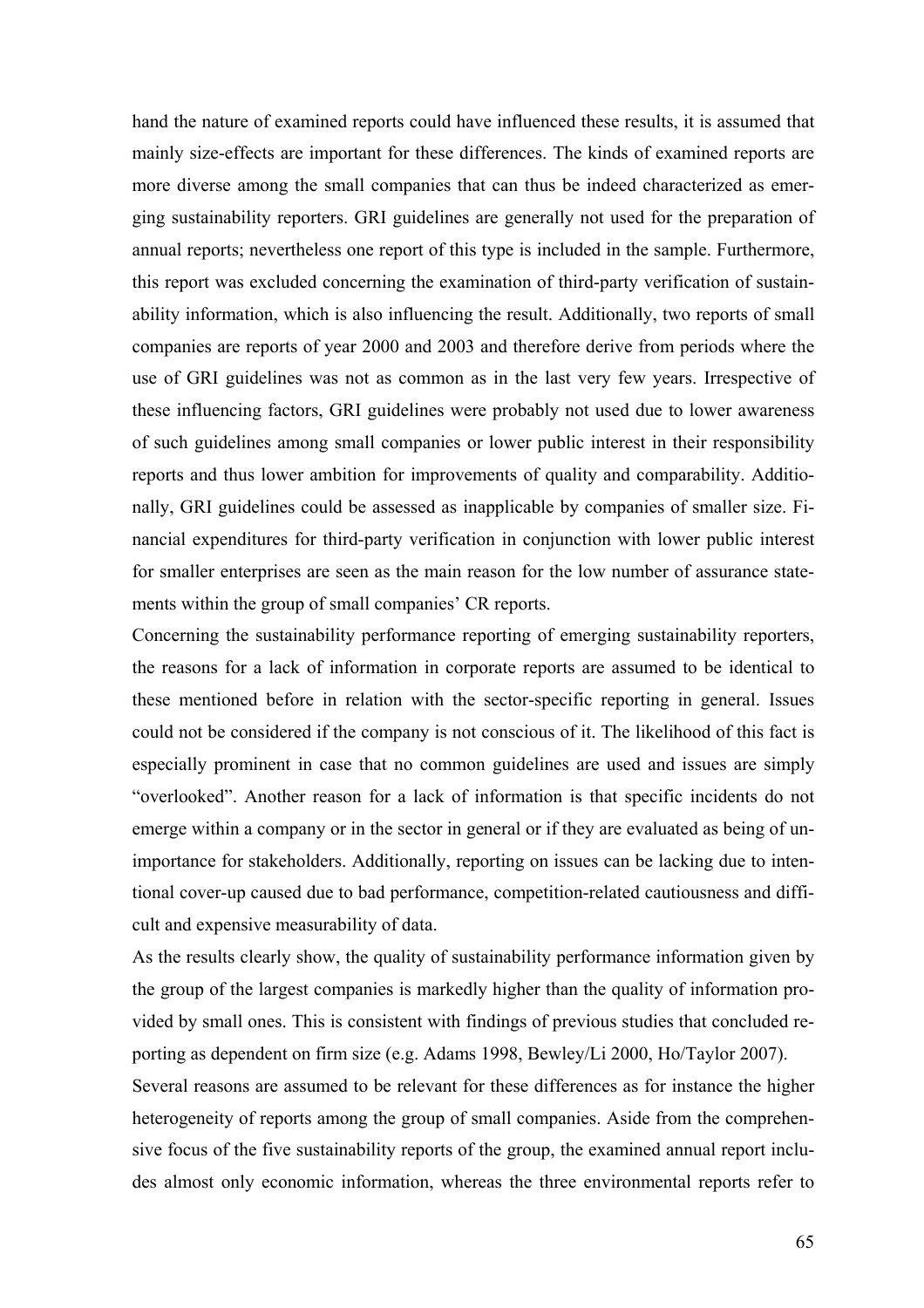economic issues partly in combination with social information. This most likely leads to a lack of specific performance information from the outset. The considerable difference in the quality of social performance information between the reports of the largest and the small companies can be ascribed to this fact among other things. Another reason for differences in the provision and thus quality of information between the two groups of differently sized companies is the inclusion of a small forest management enterprise within the sample. In contrast to the other companies this enterprise does not have to face the environmental problems emerging by the production of paper and is thus not reporting in the same manner as the others. This might contribute to the considerable differences in information quality concerning water consumption, water discharge, greenhouse gas emissions, greenhouse gas reduction initiatives or the increasing use of biofuels. Nevertheless, information on these issues is also not disclosed by other small companies that are actually expected to publish this kind of information in their environmental or sustainability reports. This is surprisingly due to the expectation that this kind of information is relatively easy available for the company, meaning that other reasons as for instance bad performance must be decisive for the differences in information quality. However, limited resources of small enterprises and relatively lower public pressure compared with the one on the largest companies of a sector could lead to simplified responsibility reporting that is using mainly data which are readily available, usable for other documents and not necessarily to measure only for the non-financial report. This is assumed to be another reason for the considerable differences in social performance information between the largest and small enterprises. The differences in information quality are particularly high concerning issues of society and products responsibility, meaning information that is not easily presentable in figures or considered as data which are anyway registered due to company's operations. However, with regard to other social performance information, the difference in quality is lower with regard to information on labour practices and decent work, including easily measurable basic social information as workforce (LA1) or employee training (LA10). For both of these indicators, for which disclosure is generally high, the differences are indeed lowest among the social indicators. Surprisingly, the quality of information on health and safety data (LA7) as well as workforce diversity (LA13) is considerably different to the quality of the largest companies' reports albeit these issues are assumed to be relatively easy measurable and available. The quality of reporting of small companies on both indicators, however, is high in comparison with other social indicators, which means that the considerable difference could be mainly due to especially detailed and explicit reporting of the largest enterprises. A further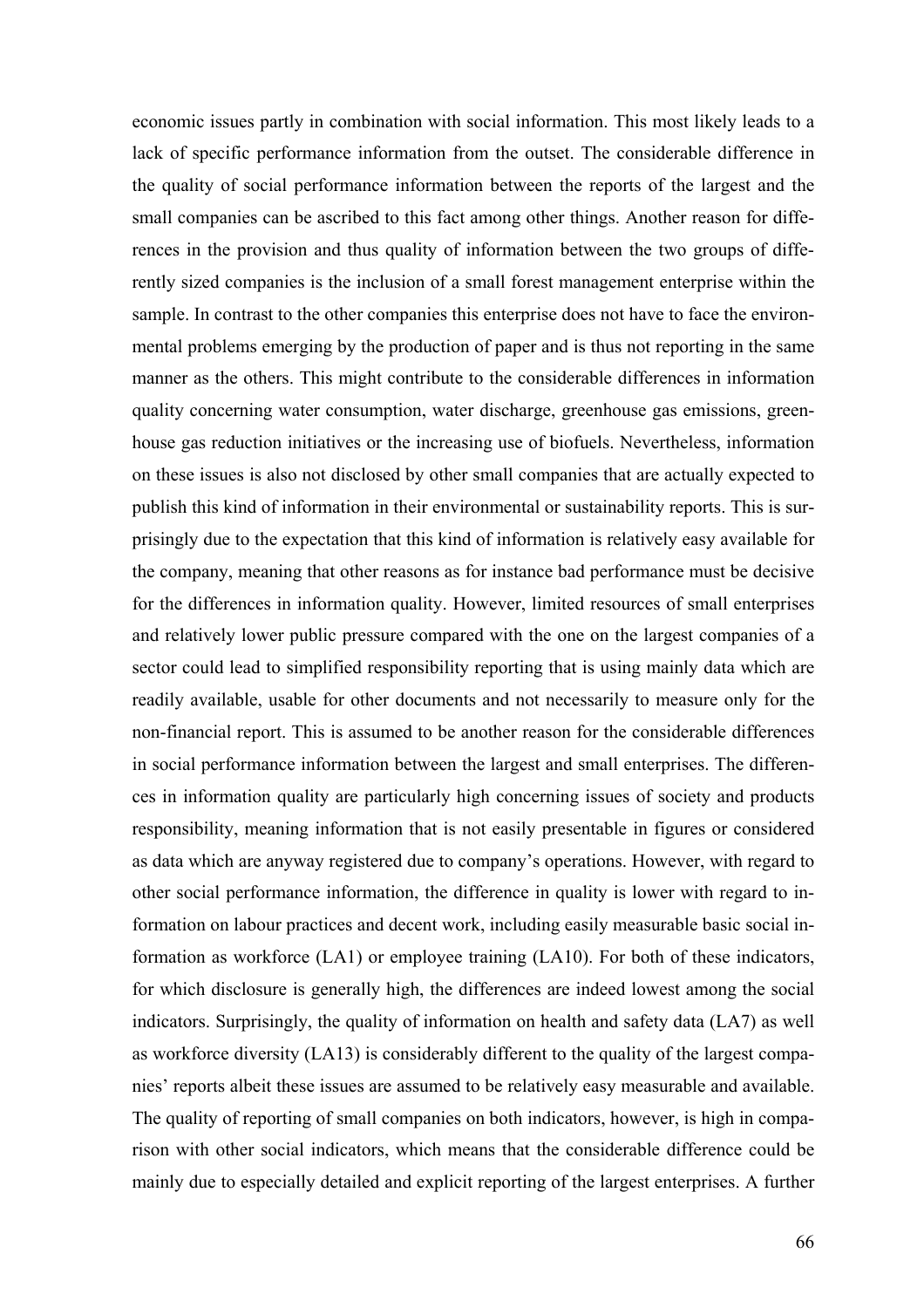reason for differing reporting quality could lie in the regionally more restricted operations of small forest and paper enterprises. This could lead to the neglect of performance information with a more international focus as for instance concerning human rights. Actually, the differences in information quality with regard to child or forced/compulsory labour are considerable, whereas the difference of the grouping of human rights is only noticeable in total. The more national focus of small companies could also explain the relatively low differences concerning the economic indicators of spending on local suppliers (EC5) and especially local hiring (EC6). Finally, also the limited use of GRI guidelines of the group of emerging sustainability reporters is considered to result in marked differences in the performance information quality between the two different sized groups, since specific issues that are considered by the largest companies due to the use of the guidelines are likely to be "overlooked" by small ones.

For seven of the underlying indicators, information quality is examined as better for small forest and paper enterprises. Additionally, the quality of information is almost equal for five performance indicators. For the majority of these issues, however, the information quality is lower than 25 percent for small companies and even lower for the group of the largest ones. Due to the fact that these issues are generally scarcely considered, the better performance could be caused rather accidentally than systematically, since information provided by one single report can determine the group of small companies as the better performing one. A higher disclosure of information and thus effective better reporting quality of the emerging sustainability reporters is only to find with regard to the indicators concerning the economic value (EC1) and the occurrence of spills (EN23). The reporting on the economic value which is better with minor differences for small companies could be influenced by the fact that all companies have their basic financial data available for the preparation of their annual reports making separate measurements unnecessary. The fundamentally better disclosure of small companies on the occurrence of spills must be seen in context with the company's efforts concerning a good and feasible responsibility reporting. Whereas the largest enterprises report on negative environmental incidents mainly by disclosing information on environment-related fines and non-monetary sanctions, it is assumed that these measurements of compliance are negligible for the small ones, which thus restrict their disclosure to information on the occurrence of significant spills.

Furthermore, there are eight indicators for which the quality of information is better of the largest companies' reports with fundamental differences. However, for half of the issues information quality provided by both different sized groups is also very low. Due to infor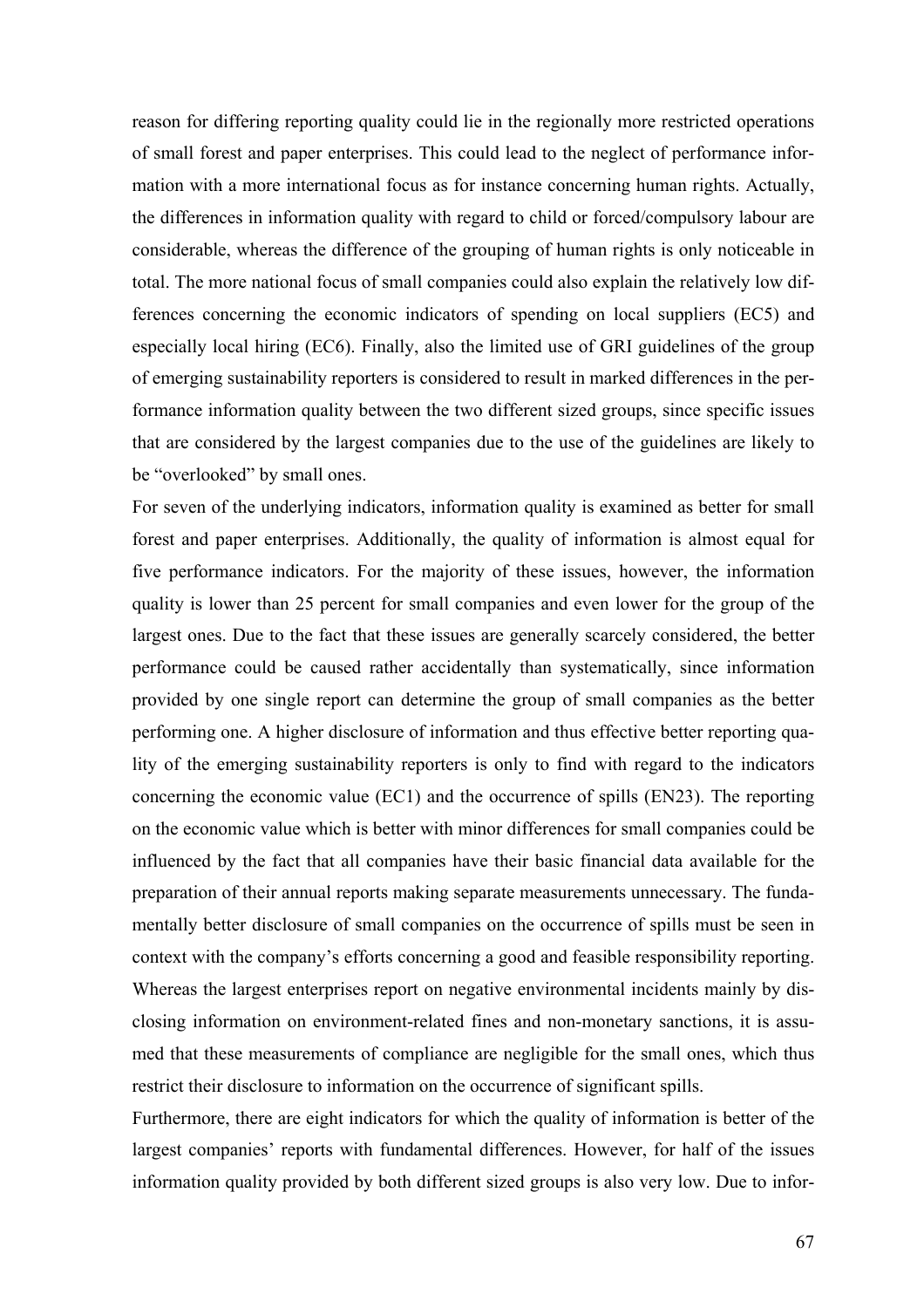mation quality percentages higher than 25 of the best reporting group, the differences in quality of the remaining four indicators concerning reporting on human rights screening of suppliers and contractors (HR2), health and safety impacts of products (PR1), transport (EN29) as well as fines/non-monetary sanctions for non-compliance with environmental laws and regulations (EN28) are more substantiated. The reasons for that fundamentally different disclosure quality are manifold. The availability or difficult measurement of data in context with limited resources of small companies as well as restricted operations and the lower use of GRI guidelines among them are seen as most important for these fundamental information quality differences.

With regard to forestry-related reporting, considerable differences are examined between the information quality of the largest companies and the emerging sustainability reporters. The provision of information quality related especially to certification and illegal logging by the largest enterprises and the difference to the disclosure of the small companies is markedly higher than for the vast majority of examined sustainability performance information. Public pressure is seen as the main reason for this, since forest and paper companies and especially the largest and most visible ones are occasionally accused to manage forests unsustainable or to use illegally logged timber. Consequently, since public pressure mainly concentrates on the sustainable use of forests and wood and the legality of raw material, reporting on chain-of-custody certification as well as the sequestration and storage of carbon is relatively lower. Irrespective of the assumed lower public pressure on smaller forest and paper companies, the large difference in disclosure quality is also seen in the inclusion of a small company's annual report within the sample. Additionally, there is also an environmental report of a small company that includes no information at all on forestrelated issues and is thus influencing the disclosure quality performance of the group of emerging sustainability reporters.

Regarding the content grouping of forest-related certification given information is often provided not very systematically, making it difficult for the reader to grasp the effective amount or share of certified forests, raw material input or chain-of-custody certification. Information partly refers to specific forest areas, kinds of raw material or facilities without any statement regarding further areas, kinds of wood input or mills that are not certified. This is especially the case for the reporting of small forest and paper companies. The problem, nevertheless, occurs as well among the largest ones and was also examined in the previous study of SINCLAIR with regard to the issue of forest certification (Sinclair 2003: 333). Another important reason for the considerable difference in information quality bet-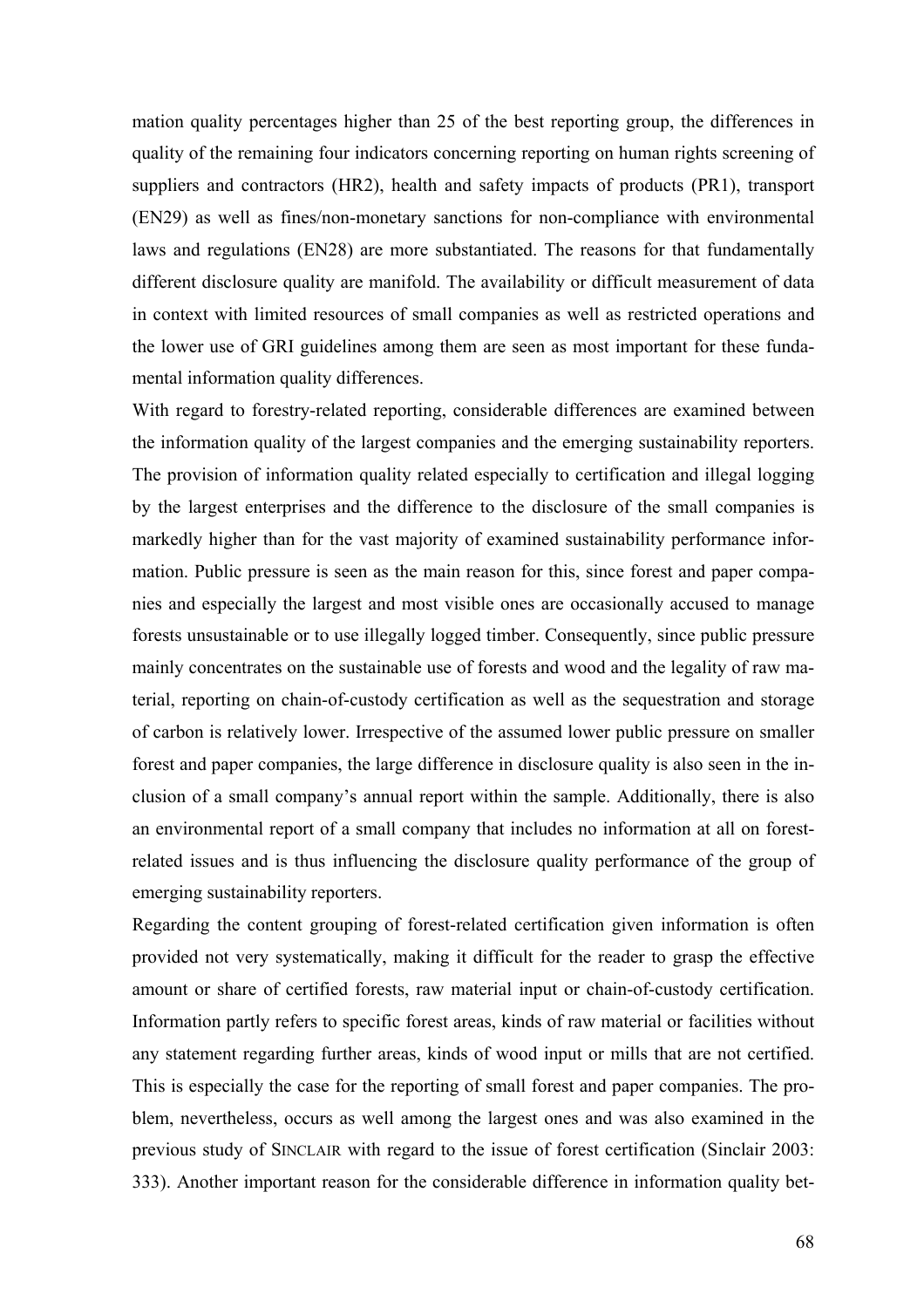ween the largest and small companies is seen in the fact that at least three of the nine small enterprises do not own any forests<sup>34</sup>, whereas all of the largest companies do so. This is influencing not only the information quality result concerning the certification of forests (F1), but also the quality of disclosure on carbon sequestration due to company's forests (F5). However, whereas all forest-owning companies refer to forest certification to some extent, reporting on carbon sequestration is considered by only some of them. This could be due to lacking public interest and the necessity of additional measurements for the forest and paper companies. Disclosure quality on carbon storage due to wood-based products is even lower among all forest and paper companies and is also ascribed to the low interest of the public and low awareness among the companies. The considerable difference between the largest and small companies' information quality concerning the prevention of illegal logging is mainly seen as a result of lower visibility of small companies and thus lower public pressure. The same reason might be valid for the considerably different reporting on the amount certified input material. The difference could nevertheless also originate from intentionally non-disclosure of information in case that the company does not or only marginally use certified raw material and wants thus prevent criticism. The smallest difference concerning the disclosure on chain-of-custody certification is seen as a result of lower reporting quality mainly due to inexplicitness by the largest and relatively higher quality of disclosure by small companies probably caused by a good availability of data on certified facilities.

To conclude, the fourth hypothesis is fully supported by the results of the study. The use of external measures for the improvement of the reports' quality as GRI guidelines or thirdparty verification is more frequently among the largest companies or well-established sustainability reporters than among the smaller forest and paper enterprises. The fifth hypothesis, in contrast, is approved only partly. Whereas the disclosure quality of the largest forest and paper companies is indeed higher than the quality provided by the smaller ones that are characterized by an emerging sustainability reporting practice, the difference in information quality is not smallest regarding environmental sustainability performance disclosure but with regard to economic information. In contrast, most different disclosure quality is found for forestry-related reporting.

Irrespective of the affirmation of the hypotheses, the results found in this study contradict the conclusion made by the researchers of the recent research concerning sustainability re-

 $\overline{a}$ 

<sup>&</sup>lt;sup>34</sup> Statements regarding forest ownership or management are lacking for two of the nine small companies. Only three of the small enterprises state explicitly that they own forests or at least small plantations.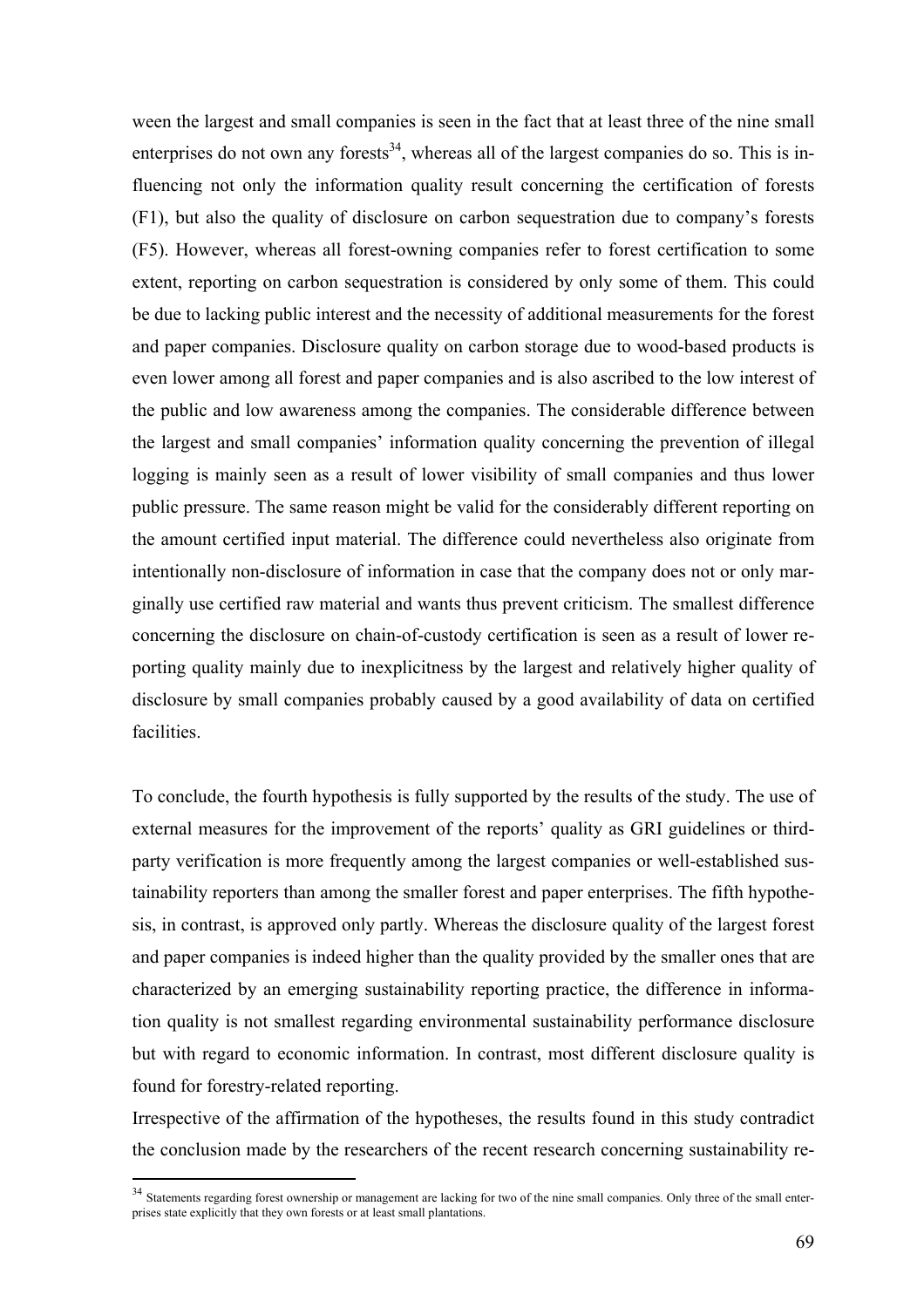porting of the forest and paper sector conducted by PwC (PwC 2007). They concluded that financial ranking does not necessarily impact the quality of sustainability reporting as they found a similar ratio of GRI reference, third-party verification and frequency of reporting on environmental metrics for the largest and smallest top 100 companies. Neither GRI reference nor external assurance is found as being similar for the two different sized companies groups in the study at hand. Additionally, the quality of provided sustainability performance information is noticeably or even considerably higher for the largest companies in comparison with the small ones.

#### **4.3.5 Recommendations**

Much can be done by emerging sustainability reporters of the forest and paper sector to improve the quality of their CR reports. In general, small companies should press ahead with the publication of CR reports at regular intervals to provide stakeholders with sustainability information related to the company's operations and comply with the requirements of accountability. The publication of comprehensive sustainability reports including economic, environmental as well as social performance information should be given special attention. GRI guidelines should be used to much higher extent by small forest and paper companies. This would not only result in disclosure of more relevant sustainability performance information and thus in higher quality of reporting, but would also lead to a better comparability of reports. A more widespread application of external assurance would also enhance the quality of reports of the emerging sustainability reporters. It is, however, questionable, if the improvement of quality achieved would justify the costs of third-party verification. As a basic principle, CR reports should be externally verified if stakeholders are seen as very discerning regarding the company's operations to enhance the reliability of the responsibility disclosure.

With regard to the provision of sustainability performance information, more detailed and explicit reporting is desirable concerning all issues. The following specific recommendations are on the one hand based on detected lacks of disclosure quality in general and on the other hand based on considerable and fundamental differences to the quality of information of the largest companies of the sector. The recommendations, however, do not consider the financial efforts concerning the measurements of data and information that small forest and paper enterprises would be faced with.

Considerable quality improvements are especially possible within the field of social reporting. Concerning the issue of labour practices and decent work, the main focus for im-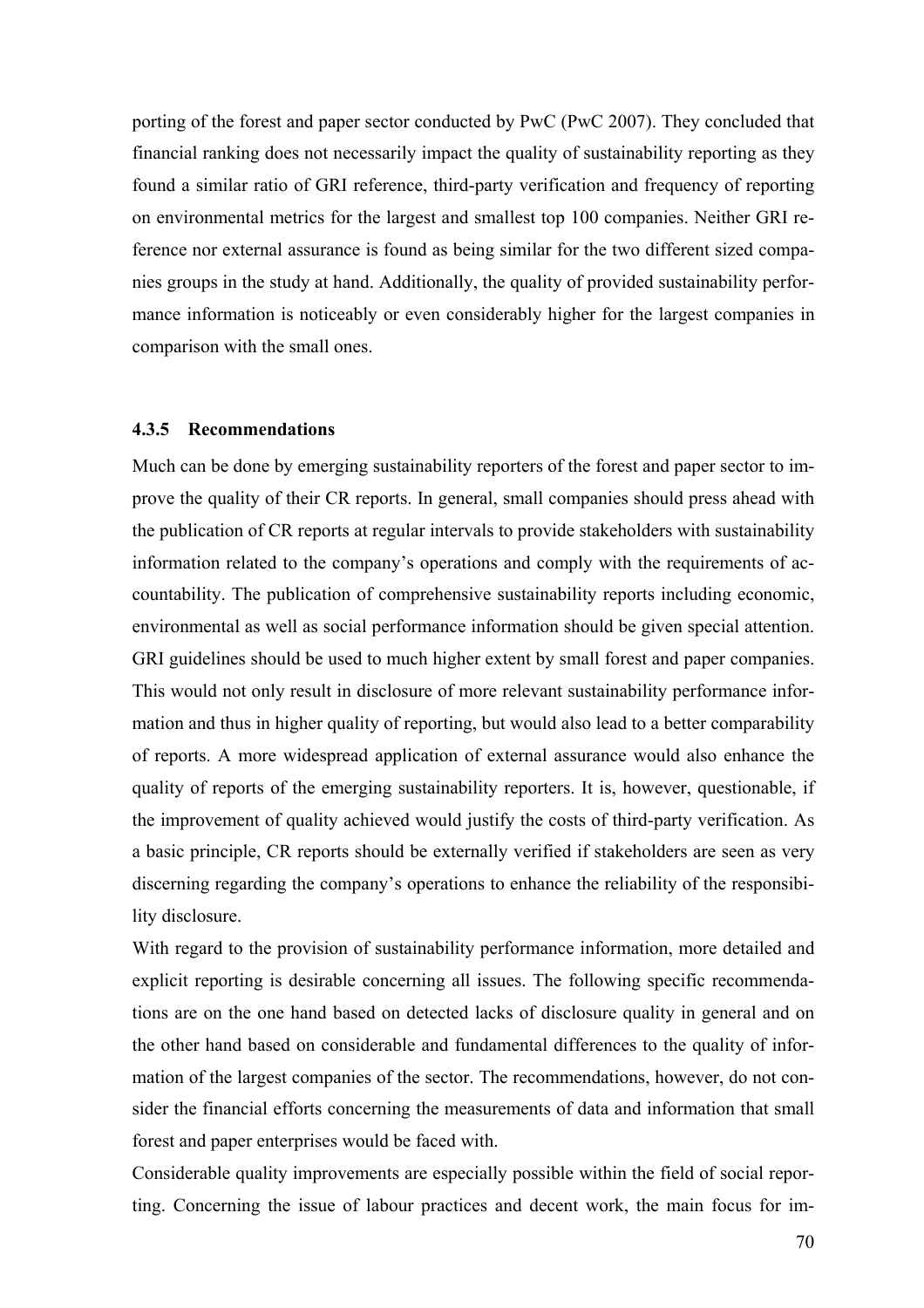provements of information quality should lie on the topics of labour/management relations, occupational health and safety as well as diversity and equal opportunity. Information on human rights and society should also considerably be improved by small forest and paper companies. With regard to human rights more detailed disclosure is desirable concerning investment and procurement practices with regard to human rights clauses in contracts and screening of contractors, incidents of and actions against discrimination, child and forced/compulsory labour as well as support of the freedom of association and collective bargaining. Information should furthermore be provided more extensively on community effects and involvement, incidents of corruption and anti-corruption practices, on public policy participation and development as well as on compliance with society-related laws and regulations. Finally, disclosure on health and safety impacts of products and services should also be enhanced by the emerging sustainability reporters of the forest and paper sector.

The issues of transport and compliance with environmental laws and regulations should furthermore be considered for an improvement of information quality in the field of environmental sustainability reporting. Additionally, disclosure of information on the amount of greenhouse gas emissions and reductions, water discharge and water efficiency improvements, the increasing use of renewable energy as well as environmental impacts of products and services should be enhanced.

With regard to economic performance disclosure more detailed information is desirable especially in respect of financial assistance from governments, the coverage of benefit plan obligations and spending on local suppliers.

Forest-related issues should also find much more consideration within the reports of small forest and paper companies. Especially disclosure on forest certification certified input material, illegal logging, and carbon sequestration and storage should be enhanced. In general, more systematically statements are necessary regarding the certification of forest areas, facilities or input material, meaning that explicit percentages or lists that show the number or amount of uncertified areas or facilities should be provided by emerging sustainability reporters of the sector.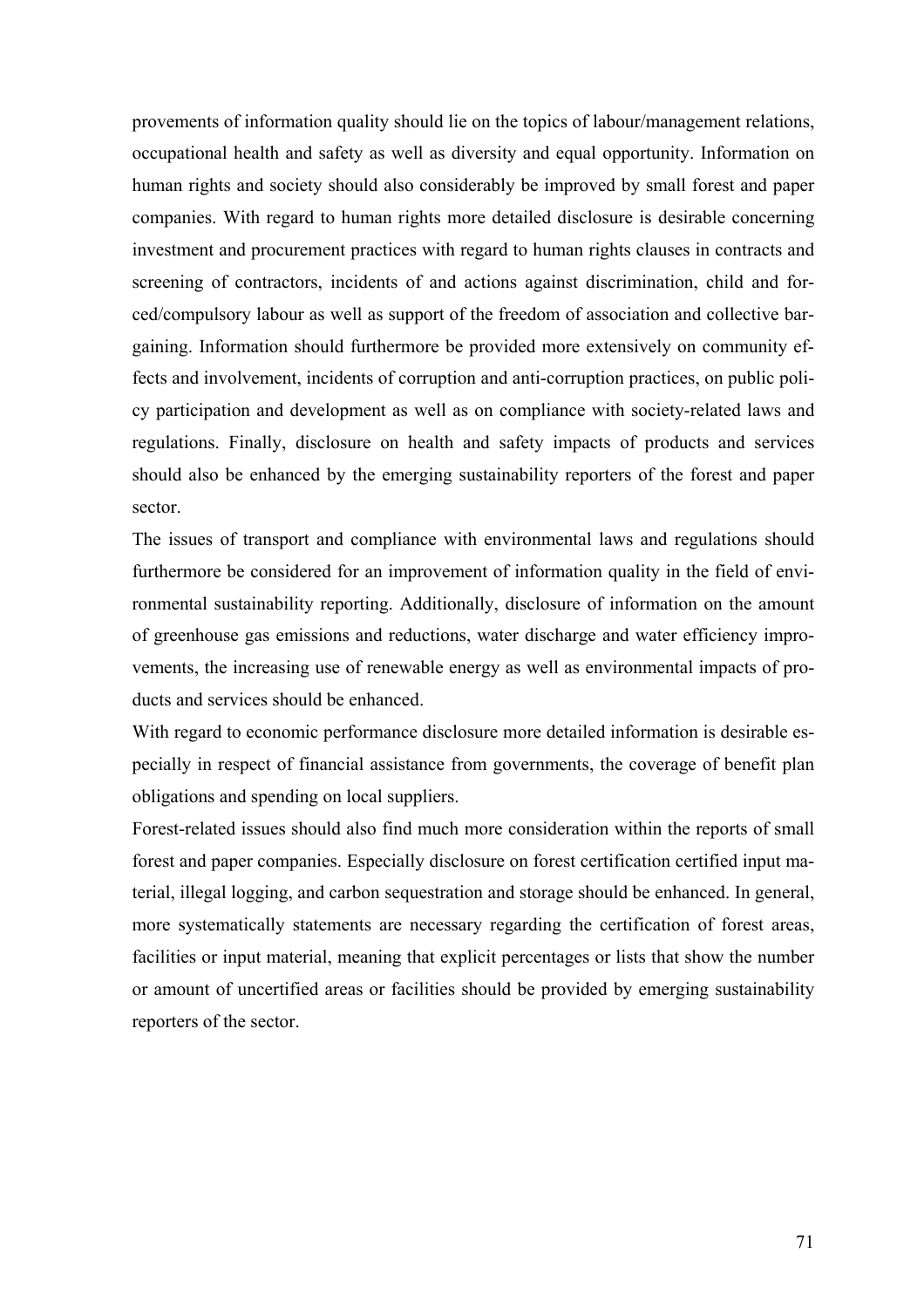# **4.4 Corporate responsibility reporting quality in comparison of North American, European and Asian forest and paper companies**

In the following section the results concerning the quality of reporting of forest and paper companies headquartered in North America, Europe and the Asia-Pacific region are represented and discussed. At the end of the section, recommendations are given for improvements of the quality of reports and disclosure in particular for companies of each region.

#### **4.4.1 The use of GRI guidelines and external report verification**

As shown in *diagram 13* five out of six European, four out of six Asian-Pacific and three out of six North American forest and paper companies refer to GRI guidelines for the preparation of their non-financial reports. A GRI content index is included in four of the North American and the European companies respectively, but only by two of the Asian-Pacific ones.



*Diagram 14: Third-party verification of reports of North American, European and Asia-Pacific forest and paper companies* 



*Diagram 13: The use of GRI guidelines and the availability of a GRI content index among CR reports of North American, European and Asia-Pacific forest and paper companies* 

As presented in *diagram 14* none of the North American reports is externally verified, whereas three of the six European as well as three of the Asian ones do so. The highest share of full verification is achieved by Asia-Pacific enterprises, whereas only one of the European reports includes an assurance statement covering the whole report content.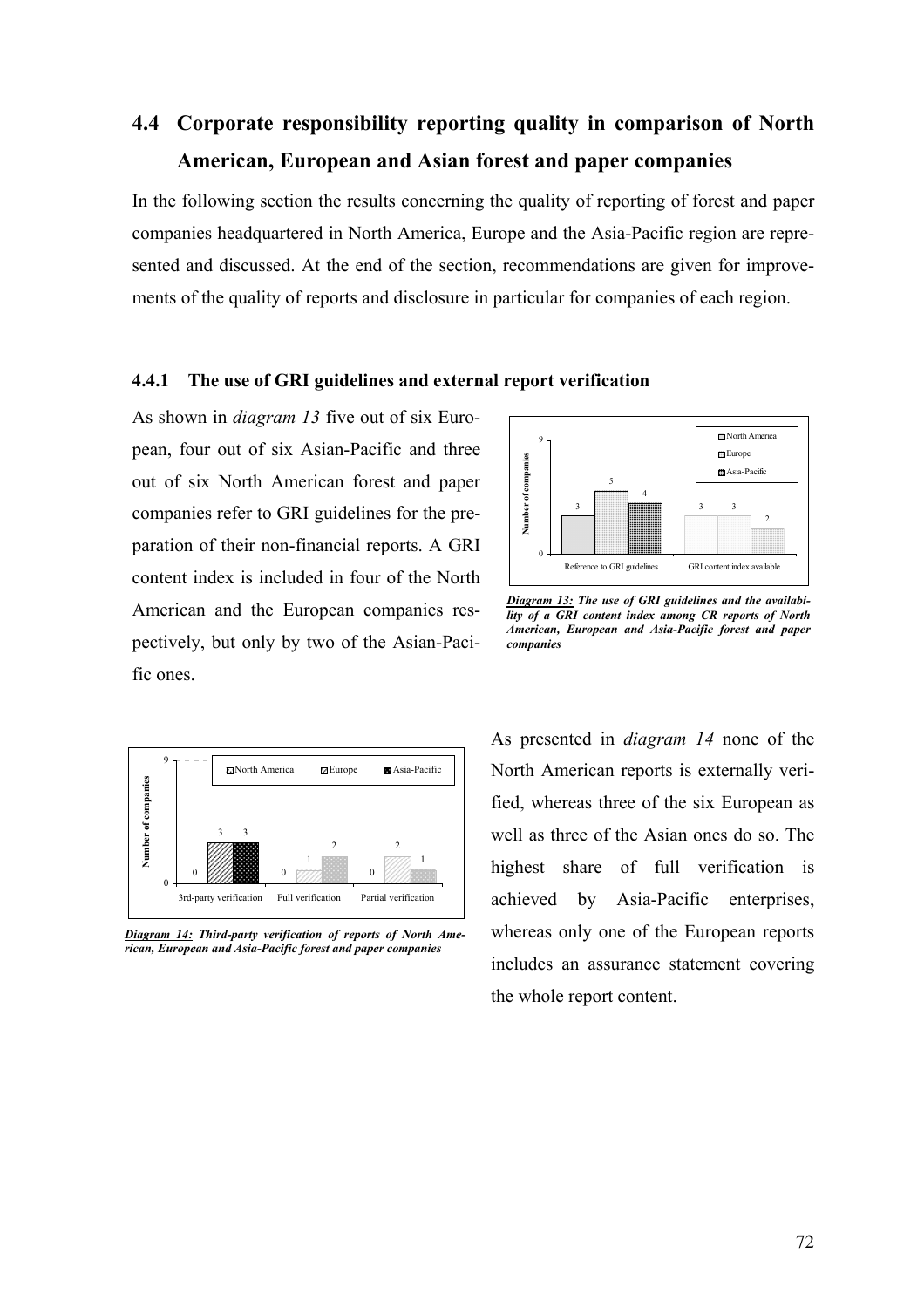#### **4.4.2 The quality of published sustainability performance information**

The total quality of sustainability performance information provided by the companies of all three regions is low. Whereas North American reports' quality amounts to 36.6 percent, the information quality percentage of European reports accounts for 36.8, which means a similar disclosure quality. Companies' re-



*Diagram 15: Total sustainability performance information quality of the largest and small forest and paper companies. The quality of performance information provided by North American and European companies is identical, whereas Asian-Pacific companies perform worst.*

ports from Asia-Pacific provide a quality that is noticeably lower and amounts to only 27 percent. Whereas North American companies provide relatively highest quality of disclosure on economic issues, European reports score highest in the provision of information on environmental as well as on social topics. The quality of disclosure of Asia-Pacific enterprises is lowest for all of the three sustainability categories. *Diagram 15* gives more detailed information regarding the received percentages for all regions and sustainability categories. The difference in information quality between the regions is relatively lowest concerning social and highest with regard to economic performance disclosure. *Table 13* provides an overview of the differences in sustainability performance information quality between the regions taking the best scoring one as basis for comparison.

| Sustainability performance information       | Best reporting of<br>companies from | Information<br>quality<br>percentage | <b>Ouality difference to</b><br><b>NORTH AMERICAN</b><br>reports | Relative<br>difference | <b>Ouality difference to</b><br><b>EUROPEAN</b><br>reports | Relative<br>difference | <b>Ouality difference to</b><br><b>ASIA-PACIFIC</b><br>reports | <b>Relative</b><br>difference |
|----------------------------------------------|-------------------------------------|--------------------------------------|------------------------------------------------------------------|------------------------|------------------------------------------------------------|------------------------|----------------------------------------------------------------|-------------------------------|
| Economic performance information             | North America                       | 41%                                  |                                                                  |                        | noticeable                                                 | 36%                    | noticeable                                                     | 43%                           |
| Environmental performance information        | Europe                              | 52%                                  | minor                                                            | 18%                    |                                                            |                        | noticeable                                                     | 31%                           |
| Social performance information               | Europe                              | 28%                                  | minor                                                            | 7%                     |                                                            |                        | noticeable                                                     | 36%                           |
| Total sustainability performance information | <b>Europe</b>                       | 37%                                  | similar quality                                                  | 1%                     |                                                            |                        | noticeable                                                     | 36%                           |

*Table 13: Differences in sustainability performance information quality between forest and paper companies from North America, Europe and the Asia-Pacific region. Whereas European companies provide highest quality in environmental and social performance reporting, North American ones have the most detailed and explicit reporting with regard to economic topics. Asia-Pacific enterprises report worst in total as well as in all of the three sustainability categories.* 

Albeit the differences between the regions are largest for the category of economic sustainability disclosure, the underlying content grouping of economic performance is the one with the most similar information quality among the companies. Additionally, the differences of quality in information are also minor for the content grouping related to the environmental impacts of products and services. They are also relatively low for reporting on indirect economic impacts and the social grouping of product responsibility. In contrast, the differences between at least two of the three examined regions are considerable with regard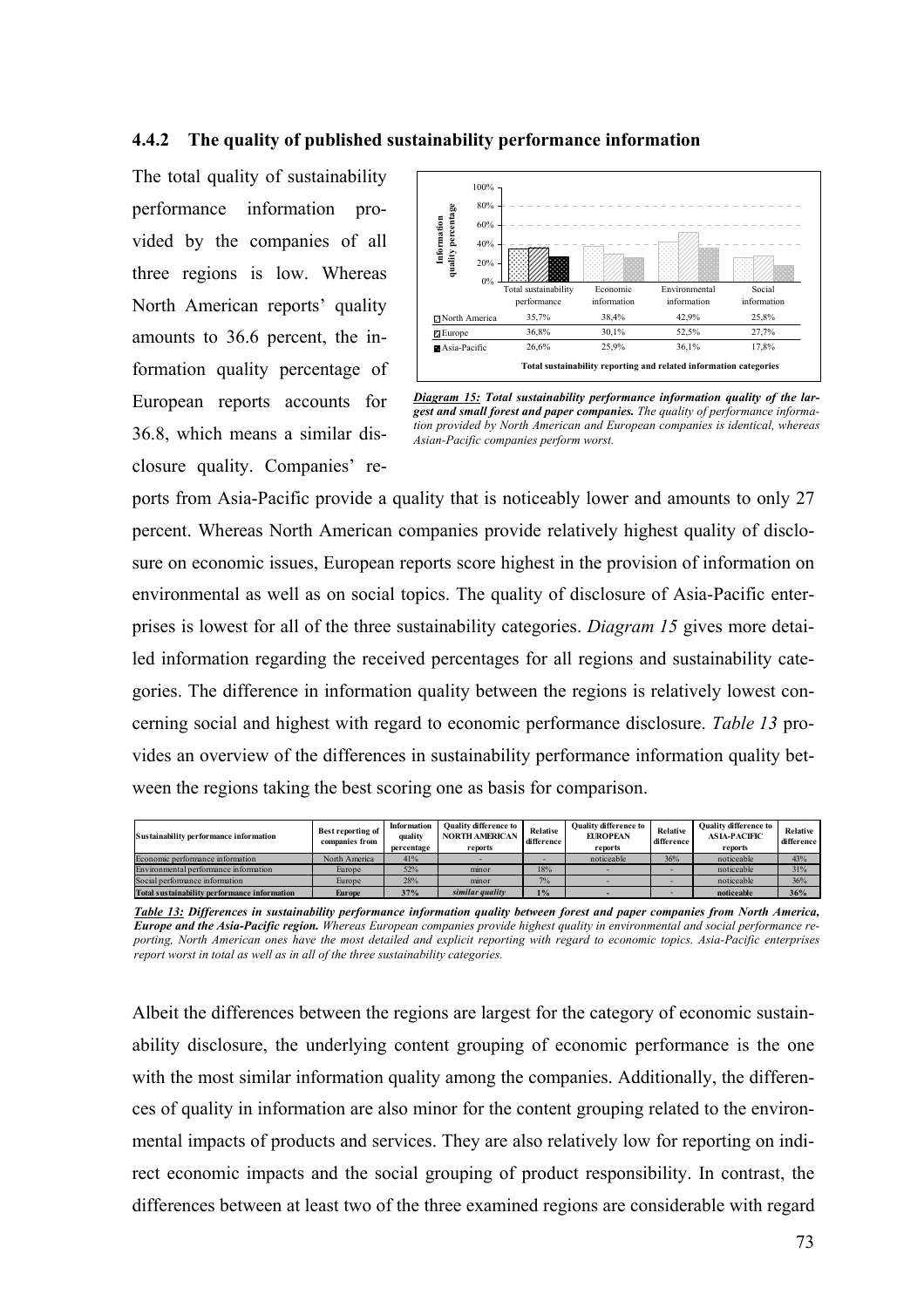to the environmental groupings of compliance and transport. *Table 14* shows the differences in disclosure quality for each sustainability content grouping based on the companies' group with best information quality.

| Content / indicator groupings              | <b>Best reporting of</b><br>companies from | <b>Information</b><br>quality<br>percentage | <b>Quality difference to</b><br><b>NORTH AMERICAN</b><br>reports | Relative<br>difference | <b>Quality difference to</b><br><b>EUROPEAN</b><br>reports | Relative<br>difference | <b>Quality difference to</b><br><b>ASIA-PACIFIC</b><br>reports | Relative<br>difference |
|--------------------------------------------|--------------------------------------------|---------------------------------------------|------------------------------------------------------------------|------------------------|------------------------------------------------------------|------------------------|----------------------------------------------------------------|------------------------|
| Economic performance groupings             |                                            |                                             |                                                                  |                        |                                                            |                        |                                                                |                        |
|                                            | Europe and                                 |                                             |                                                                  |                        |                                                            |                        |                                                                |                        |
| Economic performance                       | North America                              | 24%                                         |                                                                  |                        |                                                            |                        | minor                                                          | 18%                    |
| Market presence                            | North America                              | 31%                                         |                                                                  |                        | noticeable                                                 | 27%                    | considerable                                                   | 55%                    |
| Indirect economic impacts                  | North America                              | 61%                                         |                                                                  |                        | noticeable                                                 | 27%                    | noticeable                                                     | 27%                    |
| <b>Environmental performance groupings</b> |                                            |                                             |                                                                  |                        |                                                            |                        |                                                                |                        |
| Materials                                  | Europe                                     | 72%                                         | noticeable                                                       | 38%                    |                                                            |                        | minor                                                          | 19%                    |
| Energy                                     | Europe                                     | 72%                                         | minor                                                            | 15%                    |                                                            |                        | noticeable                                                     | 38%                    |
| Water consumption                          | Europe                                     | 64%                                         | minor                                                            | 22%                    |                                                            |                        | noticeable                                                     | 48%                    |
| <b>Biodiversity</b>                        | North America                              | 36%                                         |                                                                  |                        | noticeable                                                 | 31%                    | minor                                                          | 15%                    |
| Emissions, effluents and waste             | Europe                                     | 44%                                         | minor                                                            | 7%                     |                                                            |                        | noticeable                                                     | 38%                    |
| Products and services                      | Europe                                     | 39%                                         | minor                                                            | 21%                    |                                                            |                        | minor                                                          | 21%                    |
| Compliance                                 | North America                              | 67%                                         |                                                                  |                        | considerable                                               | 58%                    | fundamental                                                    | 75%                    |
| Transport                                  | Europe                                     | 39%                                         | fundamental                                                      | 86%                    |                                                            |                        | noticeable                                                     | 29%                    |
| Environmental investments (Overall)        | Europe                                     | 89%                                         | noticeable                                                       | 44%                    |                                                            | ۰                      | noticeable                                                     | 38%                    |
| Social performance groupings               |                                            |                                             |                                                                  |                        |                                                            |                        |                                                                |                        |
| Labour practices and decent work           | Europe                                     | 39%                                         | minor                                                            | 8%                     |                                                            |                        | noticeable                                                     | 42%                    |
| Human rights                               | Europe                                     | 17%                                         | minor                                                            | 8%                     |                                                            |                        | noticeable                                                     | 36%                    |
| Society                                    | North America                              | 30%                                         |                                                                  |                        | minor                                                      | 12%                    | noticeable                                                     | 49%                    |
| Product responsibility                     | Europe                                     | 28%                                         | noticeable                                                       | 25%                    |                                                            |                        | minor                                                          | 20%                    |

*Table 14: Differences in quality of sustainability performance information content groupings between forest and paper companies from North America, Europe and the Asia-Pacific region. The differences are lowest for the grouping of economic performance, followed by the environment-related grouping of products and services. The differences are highest for the groupings related to transport and environment-related compliance.* 

Concerning the disclosure on economic sustainability performance, reporting is most alike for the content grouping of economic performance and most different with regard to reporting on market presence *(cf. table 14)*.

Regarding the underlying indicators, the differences in disclosure quality between the regions are minor concerning the generated economic value (EC1) and they are fundamental concerning disclosure on financial assistance from governments  $(EC4)^{35}$ . As *diagram 16* presents, North American companies provide the highest information quality in total, on

the three related content groupings and all underlying indicators except the one related to financial assistance from governments for which no information is provided at all. The quality of information given by Asia-Pacific companies, in contrast, is lowest in total as well as for all of the three economic

 $\overline{a}$ 



*Diagram 16: The quality of economic sustainability performance information in reports published by North American, European and Asia-Pacific companies. The quality of economic disclosure in total as well as for all content groupings is highest for North American companies and lowest for Asia-Pacific ones. The published economicrelated information is generally low for all regions and moderate only with regard to reporting on indirect economic impacts.* 

<sup>&</sup>lt;sup>35</sup> The differences between the regions are also fundamental for indicator EC3, for which, however, the general information quality is very low since the information quality of the best performing group is below 20.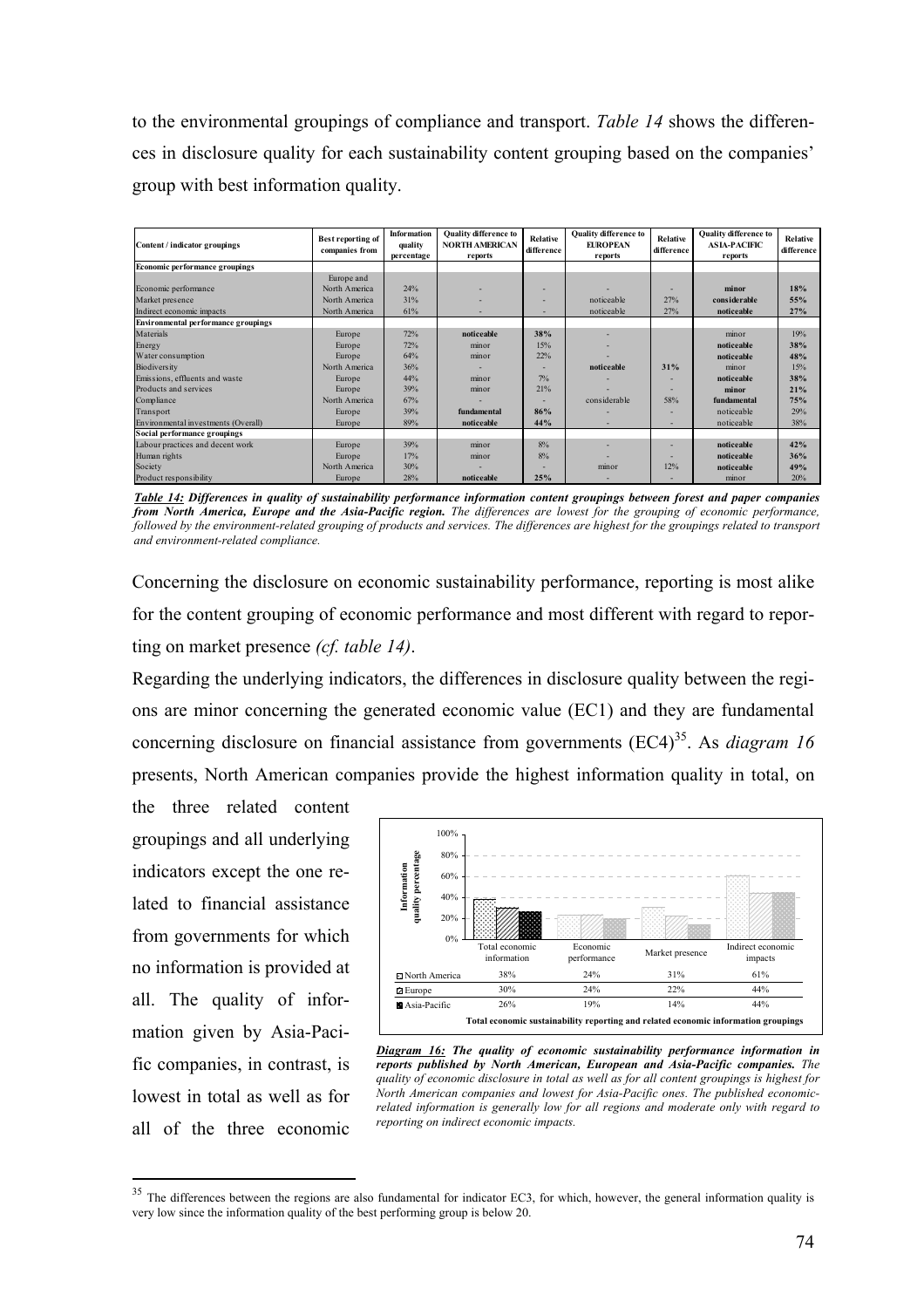content groupings. The received information quality percentages of Asia-Pacific companies are below 25 and thus very low for the grouping related to economic performance and market presence. Similarly, no information at all is provided by Asia-Pacific enterprises with regard to financial assistance from governments (EC4), leading to fundamental differences in comparison with European disclosure quality. Information quality percentages below 25 are also received by Asia-Pacific enterprises for disclosure on financial risks and opportunities due to climate change (EC2), the coverage of benefit plan obligations (EC3), spending on local suppliers (EC6) and local hiring (EC7). Considerable differences related to the relatively best disclosure of North American companies are thus detected for Asia-Pacific ones for the content grouping of market presence and underlying indicators EC3 and EC6. European companies deliver an information quality that is between those of North American and Asia-Pacific enterprises. They perform also best on the grouping of economic performance, between the two other regions with regard to market presence and similarly worst as the Asia-Pacific companies on indirect economic impacts. No information is provided concerning indicator EC3 referring to benefit plan obligations. Disclosure on the generated economic value is also lowest for European companies among the regions, albeit the differences are only minor. However, information quality is highest for disclosure on financial assistance from governments in comparison with the other regions. All results concerning the received information quality percentages and the regional differences are shown systematically in the *appendix*.

With regard to environmental disclosure, European companies provide relatively highest information quality for all of the nine content groupings except the one of biodiversity and compliance for which the group of North American enterprises scored best. *Diagram 17*



*Diagram 17: The quality of environmental sustainability performance information in reports published by North American, European and Asia-Pacific companies. The quality of environmental disclosure in total and for seven of the nine content groupings is highest for European companies. The group of enterprises from Asia-Pacific performs worst in total relatively and for five content groupings. Moderate information quality is provided by each regional group concerning materials, energy and environmental investments; whereas low disclosure quality of all regions is to find with regard to biodiversity, products and services and transport.*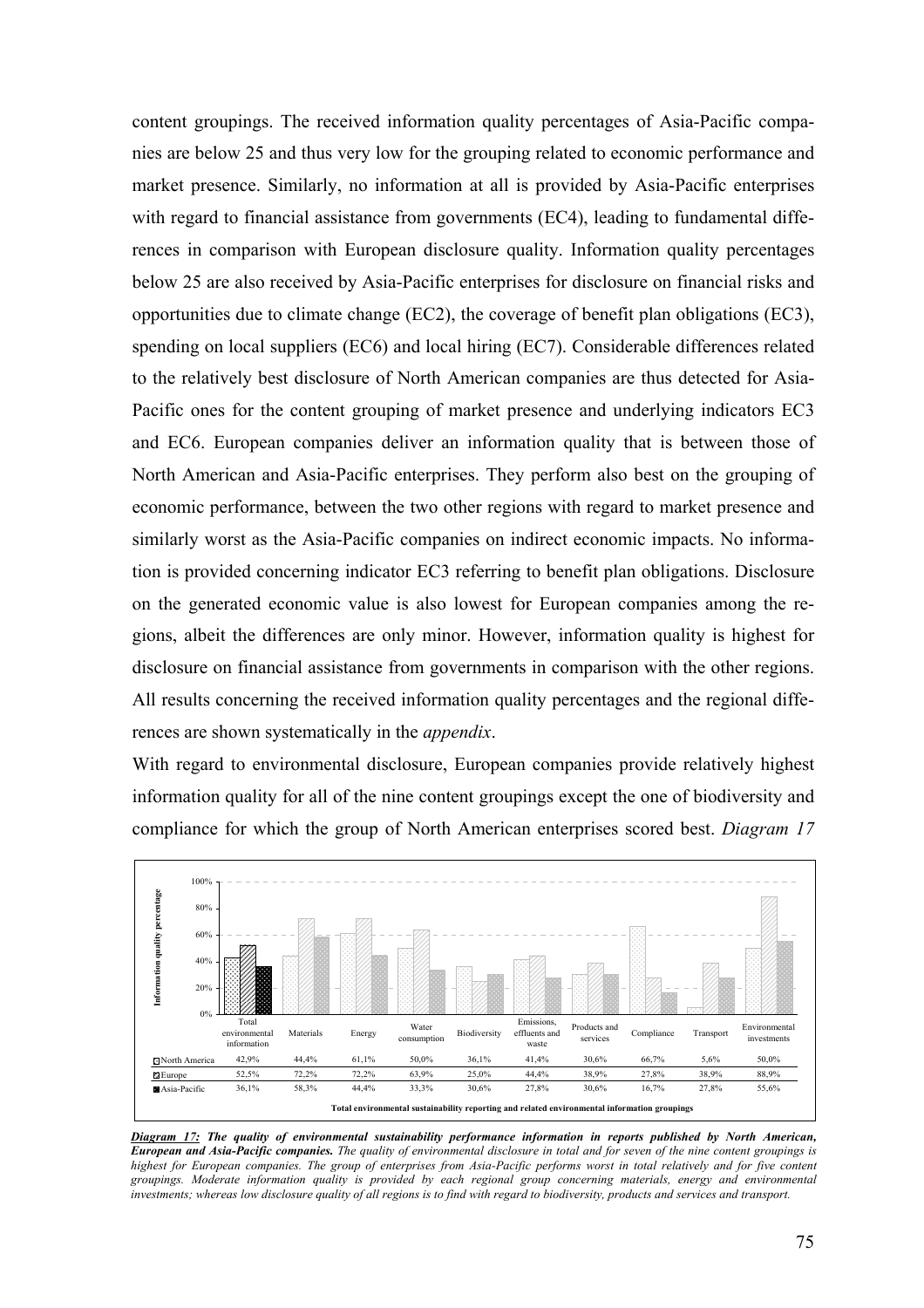provides an overview of the results.

 $\overline{a}$ 

As shown in *table 14* the most similar reporting quality is given for the grouping of products and services, whereas the quality is fundamentally different with regard to disclosure on transport and compliance. Asian companies provide only little information on compliance, whereas North American ones do so with regard to transport. The differences in quality are minor for underlying indicators EN5s referring to energy conservation, EN8s considering water withdrawal, EN14 referring to strategies and actions for managing the impacts on biodiversity and EN27 considering the percentage of reclaimed products. The differences are fundamental with regard to disclosure on water conservation (EN10n), protected habitats (EN13), transport (EN28) and compliance (EN29) $^{36}$ .

North American companies perform best on disclosure quality for ten of the underlying 25 environmental indicators<sup>37</sup> and provide lowest information quality in comparison with the other regions on eight of them. The indicators for which lowest disclosure quality is provided are related to material input (EN1, EN2), energy consumption (EN3s), water withdrawal (EN8s), the location and size of land in or adjacent to protected areas (EN11s), environmental impacts of products and services (EN26), transport (EN29) and environmental investments (EN30). The difference of disclosure quality in comparison with the regional group with highest information quality percentages is considerable for indicators EN1, EN11s and EN26 and fundamental for indicator EN29.

European enterprises report best of all regions on 14 of the 25 environmental indicators<sup>38</sup> and worst on seven. The indicators for which relatively lowest quality percentages are achieved refer to water withdrawal  $(EN8s)^{39}$ , biodiversity related issues  $(EN13, EN14,$ EN15) and the percentage of reclaimed products (EN27). Additionally, there is no information at all on the part of European companies for the two indicators EN19 and EN25 related to emissions of ozone-depleting substances and waterbodies that are affected by company's water discharge for which very low quality of information is provided in general. Disclosure quality is considerably different concerning indicators EN15 and EN27 and fundamentally different regarding indicators EN13, EN19 and EN25.

<sup>&</sup>lt;sup>36</sup> The differences are also fundamental for reporting on indicators EN19 and EN25. However, the general disclosure quality is very low, meaning that the best performing group received information quality percentages below 25.<br>37 North American companies provide best information quality on environmental indicators EN6n, EN13, EN14, EN15, EN16, EN18,

EN20, EN25, EN27 and EN28.<br><sup>38</sup> The group of European companies received highest information quality percentages for environmental indicators EN1, EN2, EN3s,

EN5s, EN10n, EN11s, EN16, EN17, EN21, EN22s, EN23, EN26, EN29 and EN30.

<sup>&</sup>lt;sup>39</sup> Disclosure quality percentages received for indicator EN8s are identical and lowest for the groups of North American and European companies. Multiple lowest percentages are also the case for indicator EN3s for the group of North American and Asia-Pacific enterprises and indicator EN27 for the European and Asia-Pacific companies. Similarly, identical highest percentages are received by European and Asia-Pacific companies for indicator EN2, for North American and European companies for indicator EN16 and for North American and Asia-Pacific companies for indicator EN25.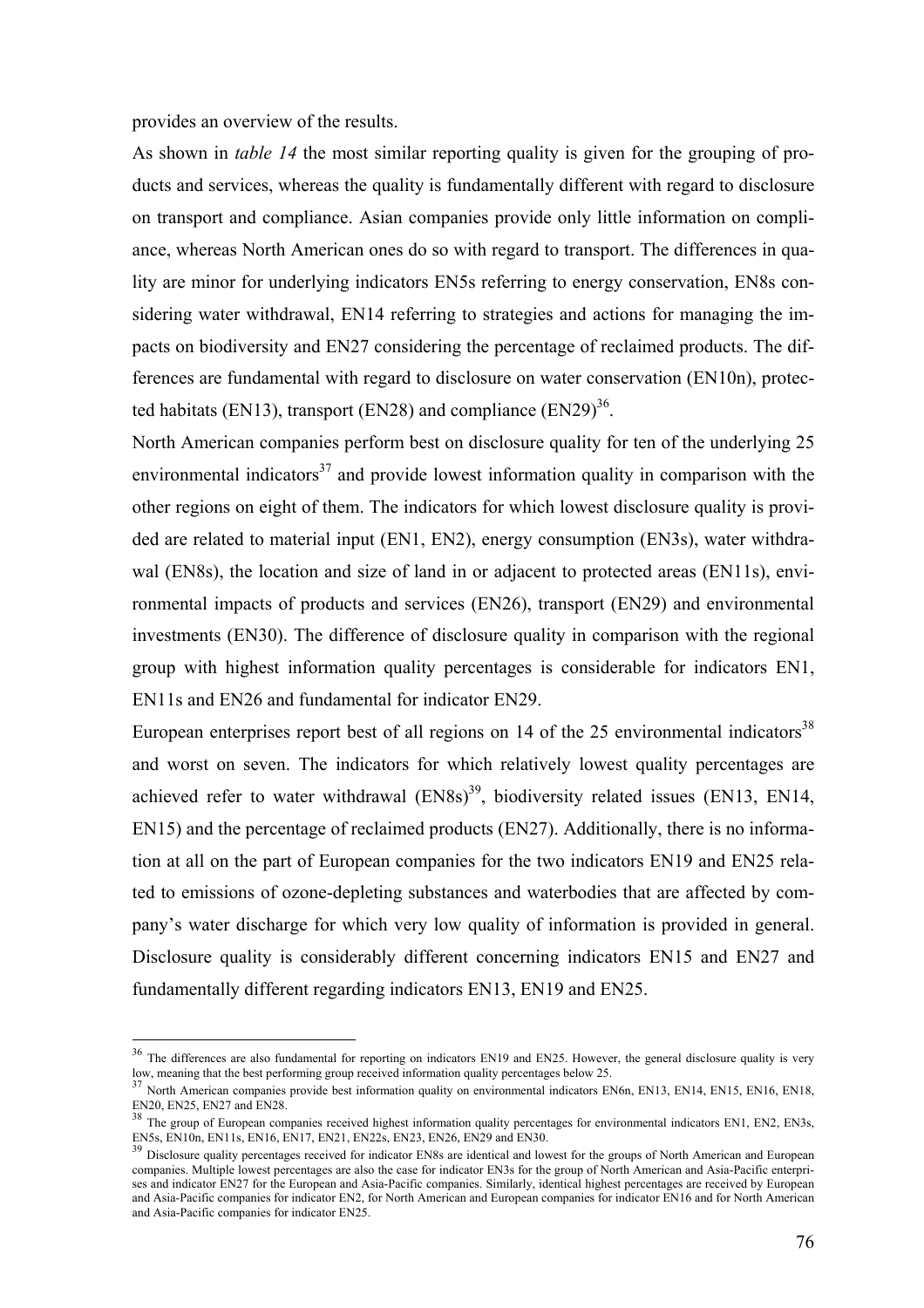Asia-Pacific enterprises report worst on five of the nine environment-related content groupings and medium for the remaining ones. Concerning the underlying indicators, disclosure quality is best for only four indicators<sup>40</sup> and worst of all regions for 14 indicators. The indicators for which lowest information quality percentages are achieved by the Asia-Pacific group refer to energy consumption, conservation and the increasing use of biofuels (EN3s, EN5s, EN6n), the conservation of water (EN10n), greenhouse gas emissions (EN16) and initiatives to reduce greenhouse gas emissions (EN18), emissions of  $NO<sub>x</sub>$  and  $SO<sub>x</sub>$  (EN20), water discharge (EN21), waste disposal (EN22), the number of spills (EN23), environmental impacts of products and services (EN27) and compliance (EN28). In comparison with the best-performing region the differences are considerable with regard to indicators EN6n, EN16, EN18, EN22s and EN23 and fundamental concerning indicators EN10n and EN28.

With regard to social sustainability performance information, European companies deliver the highest level of information quality in total as well as of three of the four content groupings referring to labour practices, human rights and product responsibility as shown in *diagram 18*. The group of North American companies performs best concerning content grouping of society. Dif-

 $\overline{a}$ 



*Diagram 18: The quality of social sustainability performance information in reports published by North American, European and Asia-Pacific companies. European enterprises provide information quality in total as well as on three of the four content groupings. Whereas a generally low quality of information is available, the differences in disclosure quality between the regions are noticeable for all groupings.*

ferences in disclosure quality are noticeable for all groupings; however, they are smallest for reporting on product responsibility and highest with regard to society. Disclosure quality is lowest for Asia-Pacific companies with noticeable differences in total as well as for the three content groupings of labour practices and decent work, human rights, and society, whereas the differences between North American and European information quality are only minor in total as well as for the three groupings at the same time *(see table 13 and table 14).* This means most different reporting for Asia-Pacific companies in comparison with the two other regions among the three sustainability performance categories.

<sup>&</sup>lt;sup>40</sup> Asia-Pacific companies provide relatively best information quality on indicators EN2, EN8s, EN19 and EN25.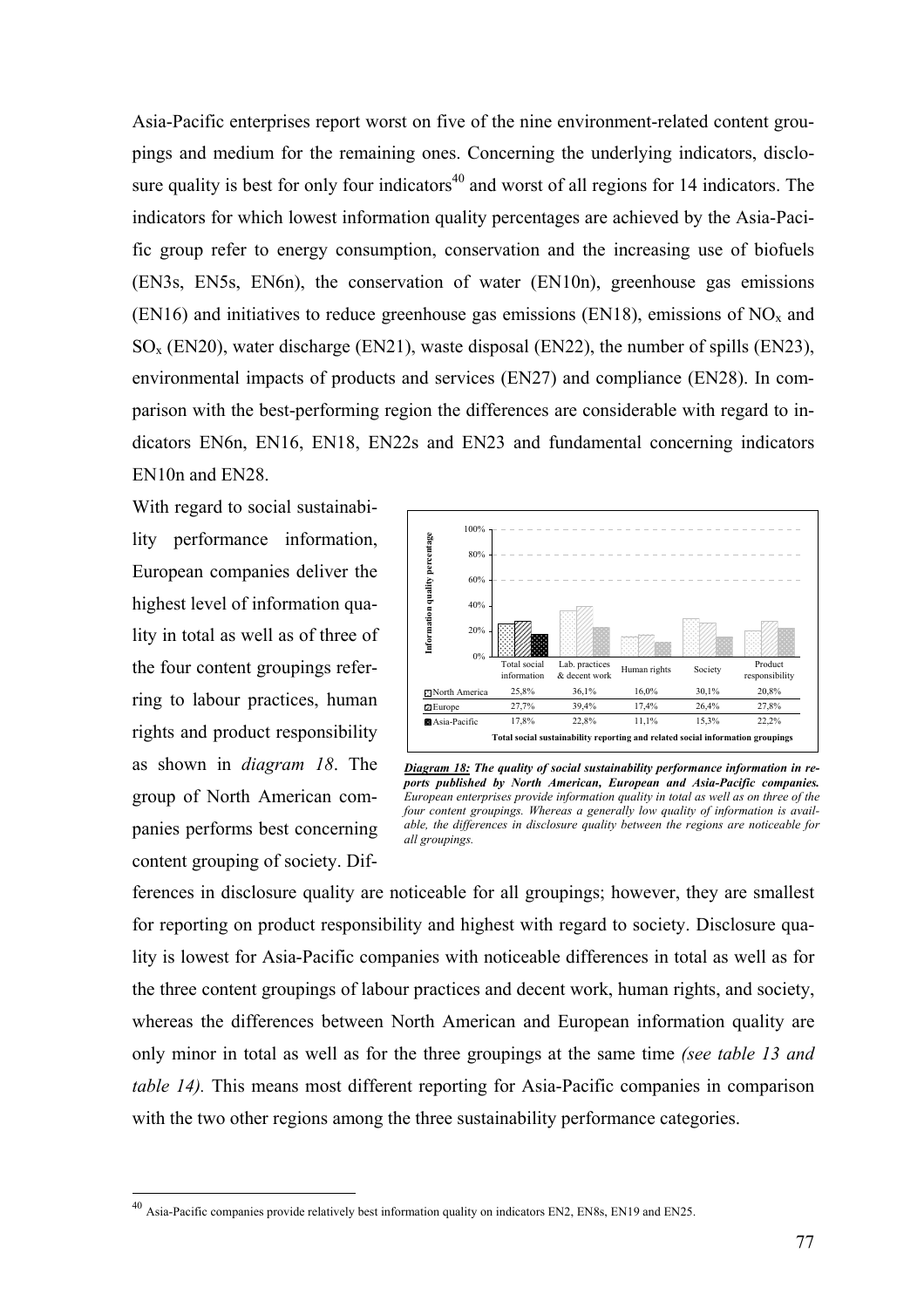The general provision of social performance information is low; there is no regional group that provide at least moderate information quality in total or for one of the content groupings. For ten of the 25 underlying indicators and seven of the 17 social sub-groupings no region provides an information quality percentage higher than 25, meaning a generally very low quality of disclosure<sup>41</sup>. High quality of information is only given for European companies' reporting on workforce data (LA1). Moderate information quality is not to find for indicators of the content groupings of human rights and product responsibility, but is given by all regional groupings for indicators LA7 and LA13 referring to occupational health and safety and diversity data. For these two indicators and the sub-grouping of diversity and equal opportunity, the differences in quality between the regions are only minor and thus smallest. Additionally, North American companies provide moderate quality on indicator LA1 and, together with European ones, on the indicator related to community impacts and involvement (SO1).

North American enterprises perform relatively best on 13 of the underlying 25 social performance indicators and nine sub-groupings<sup>42</sup> and worst of all regions on ten indicators and six sub-groupings. Information quality is lowest for the issues of diversity (LA13), human rights clauses in investment agreements  $(HR1)^{43}$ , human rights screening of contractors (HR2) and thus the sub-grouping of investment and procurement practices, on indicator and sub-grouping referring to non-discrimination (HR4), on all indicators and the subgrouping of corruption (SO2, SO3, SO4) as well as on the indicators and sub-groupings of customer health and safety (PR1), products and service labelling (PR3) and market communication  $(PR6)^{44}$ . The differences are fundamental for the sub-grouping of corruption and considerable with regard to indicator HR4 and thus sub-grouping of non-discrimination and for indicator SO445.

The group of European companies performs best of all regions on 19 social indicators and eleven sub-groupings<sup>46</sup> and worst on only three indicators and one sub-grouping. Lowest

 $\overline{a}$ 

<sup>&</sup>lt;sup>41</sup> Very low information quality is given for sub-groupings of labour/management relations, freedom of association and collective bargaining, non-discrimination, corruption, public policy and market communication. Indicators for which the information quality percentage is below 25 even for the best performing regional group are LA5, LA14, HR1, HR2, HR4, HR5, SO2, SO3, SO5 and PR6.<br><sup>42</sup> The group of North American enterprises provide information quality that is highest among of all r

LA4, LA5, LA7, LA10, LA14, HR5, HR6, HR7, SO1, SO5, SO8 and PR9. Disclosure quality is also highest for European companies for indicators LA4, LA5, LA7, LA10, HR6, SO5 and PR9 at the same time. Sub-groupings for which North American enterprises provide relatively best information quality are related to labour/management relations, training and education, diversity and equal opportunity, freedom of association and collective bargaining, child and forced/compulsory labour, community, public policy, compliance with society-related laws and regulations and compliance with product responsibility related laws and regulations.<br><sup>43</sup> No information at all is provided by any company of any region for indicator HR1.

<sup>44&</sup>lt;br>This process are also fundamental for indicators SO2, SO3 and considerable for indicators LA13, SO2, SO3 and PR6.<br><sup>45</sup> The differences are also fundamental for indicators SO2, SO3 and considerable for indicator and subtion. However, the general provision of information is very low for these issues.<br>
<sup>46</sup> European disclosure quality is best among the regions for indicators LA1, LA4, LA5, LA7, LA8, LA10, LA13, HR2, HR4, HR6,

SO2, SO3, SO4, SO5, PR1, PR3, PR6 and PR9 and sub-groupings employment, labour/management relations, occupational health and safety, training and education, diversity and equal opportunity, investment and procurement practices, non-discrimination, corruption,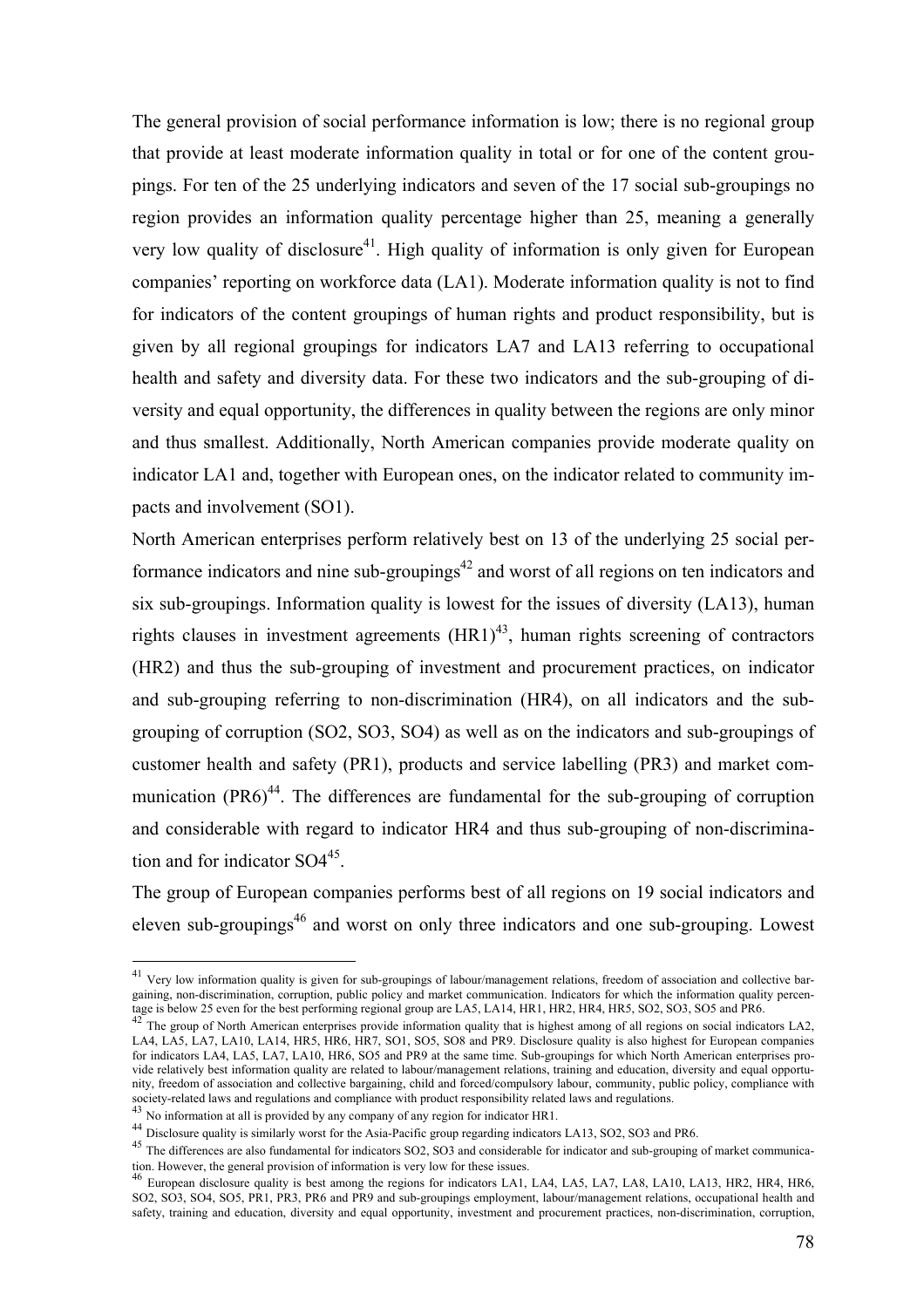report quality by the European group is given for indicators LA14 considering the ratio of salary of men to women, HR1 referring to human rights clauses in investment agreements and indicator and sub-grouping of compliance with society-related laws and regulations (SO8). Fundamental differences are only to find for indicator LA14. However, the general provision of information on this indicator is very low for all regions.

Asia-Pacific companies show highest disclosure quality for two social indicators and two sub-groupings, whereas however, for each indicator and sub-grouping another region received identical highest quality percentages<sup>47</sup>. The Asia-Pacific group performs worst on 18 of the 25 social indicators and on 12 of the 17 sub-groupings. Information quality percentages are relatively lowest for disclosure on all sub-groupings and underlying indicators referring to the content grouping of labour practices and decent work. They are furthermore lowest concerning indicator HR1, the sub-grouping and indicator related to freedom of association and collective bargaining (HR5) and sub-grouping of child and forced/compulsory labour and underlying indicators HR6 and HR7. Lowest quality is also given for indicators SO2 and SO3 considering reporting on the identification of business units related to the risk of corruption and employee training concerning corruption and the remaining society-related sub-groupings and indicators of public policy participation (SO5) and compliance (SO8). With regard to product responsibility, information quality percentages are also lowest for sub-groupings and related indicators of market communication (PR6) and compliance with laws and regulations (PR9). The differences in quality in comparison with the best performing region are considerable with regard to sub-grouping of employment and related indicator LA1, sub-grouping of child and forced/compulsory labour and underlying indicators HR6 and HR7, sub-grouping of community and related indicator SO1 and indicator LA $8^{48}$ .

public policy, customer health and safety, products and service labelling, and compliance with product responsibility related laws and regulations. Identical relatively best disclosure quality is provided by North American companies for indicators LA4, LA5, LA7, LA10,

HR6, SO5 and PR9 and by Asia-Pacific companies for indicators HR2 and PR3 at the same time.<br> $^{47}$  Information quality of Asia-Pacific companies is relatively best for indicators HR2 and PR3 and for sub-groupings of inves procurement practices and products and service labelling.<br><sup>48</sup> Besides considerable different disclosure quality, the differences are fundamental for indicators LA5, LA14, HR5, SO2, SO3, SO5

and sub-groupings of labour/management relations, freedom of association and collective bargaining, corruption ,and public-policy However, the general provision of information is very low for these issues. Similarly, there is considerably different but generally very low disclosure quality concerning the indicator and sub-grouping of market communication.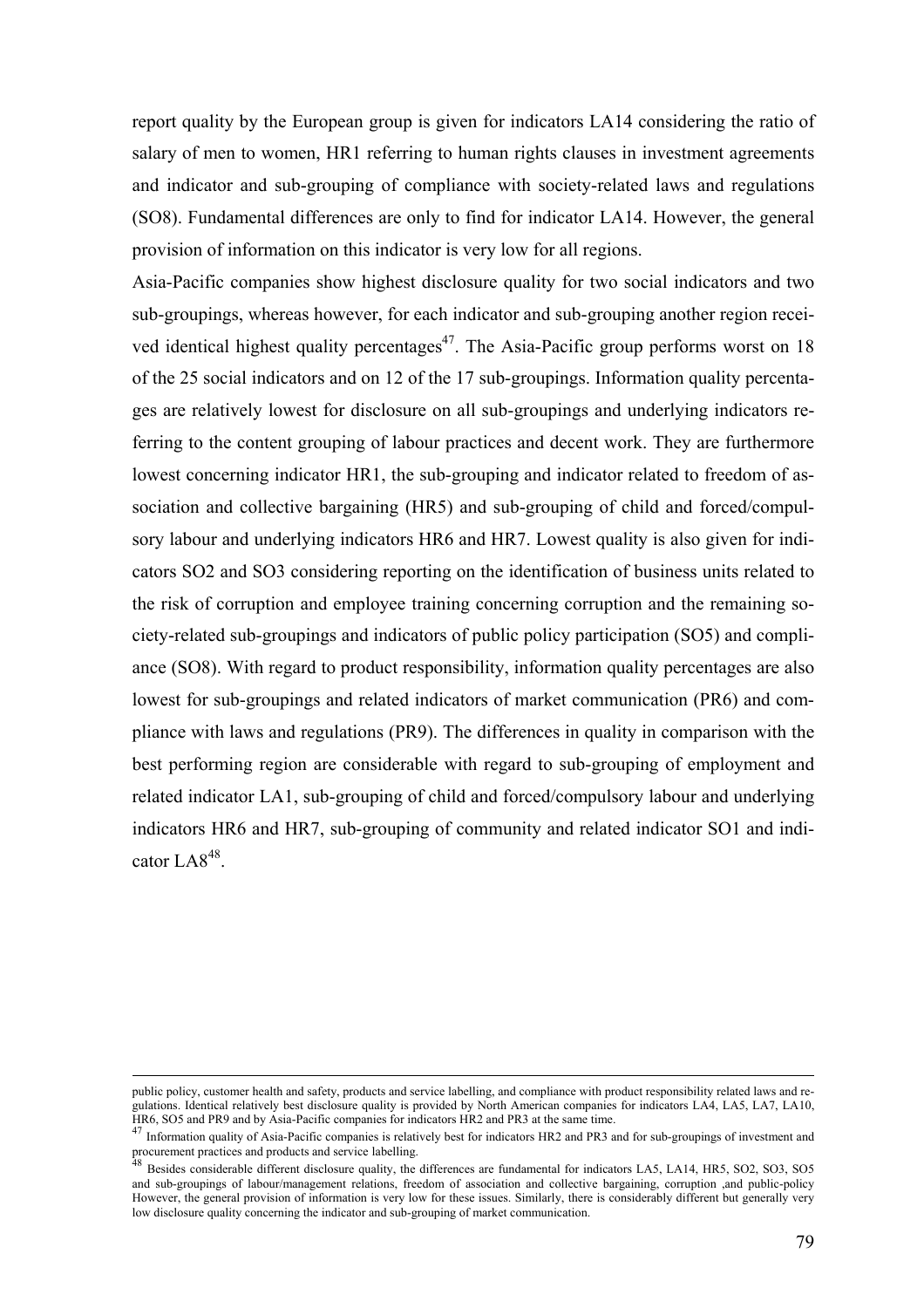#### **4.4.3 The quality of published forestry-related information**

As presented in *diagram 19* the total information quality for forestry issues is moderate for European and Asia-Pacific forest and paper companies, but low for North American ones. European companies reached highest scores for disclosure quality in total as well as for reporting on forestry-



*Diagram 19: The quality of forestry-related information disclosed by forest and paper companies from North America, Europe and the Asia-Pacific region. European companies perform best in total as well as on the two content groupings of forest-related certification and carbon sequestration/storage, whereas the group of enterprises from Asia-Pacific reached highest quality percentages for disclosure on illegal logging.*

related certification and carbon sequestration/storage. Enterprises from Asia-Pacific perform best on reporting on illegal logging, but worst on the grouping of forestry-related certification. The quality of information published by the group of North American companies is lowest of all regions for reporting on illegal logging and carbon sequestration. The differences in disclosure quality between the regions are highest concerning the grouping of forestry-related certification and smallest with regard to carbon sequestration/storage. The quality reached for most of the content groupings by each region is low, exceptions with moderate quality, however, are due to European and Asia-Pacific reporting on illegal logging and European and North American reporting on the forest-related certification.

With regard to the underlying indicators, moderate information quality is provided by all regions concerning the indicators related to certification. However, there are two exceptions: European companies provide even high and companies from Asia-Pacific only low quality on chain-of-custody certification (F2), meaning a fundamentally different disclosure quality for this indicator between the regions. Moderate quality is also given by European and Asia-Pacific enterprises regarding the indicator of illegal logging (F4) and by Asia-Pacific ones for the indicator of carbon sequestration (F5). However, no information at all is to find in Asia-Pacific reports concerning carbon storage (F6), which also leads to fundamental differences in disclosure quality. In contrast, the differences in information quality between the regions are smallest, albeit noticeable, concerning indicator F1 referring to the certification of owned and managed forests. *Diagram 20* provides an overview of the received information quality percentages and the differences in disclosure quality between the regions.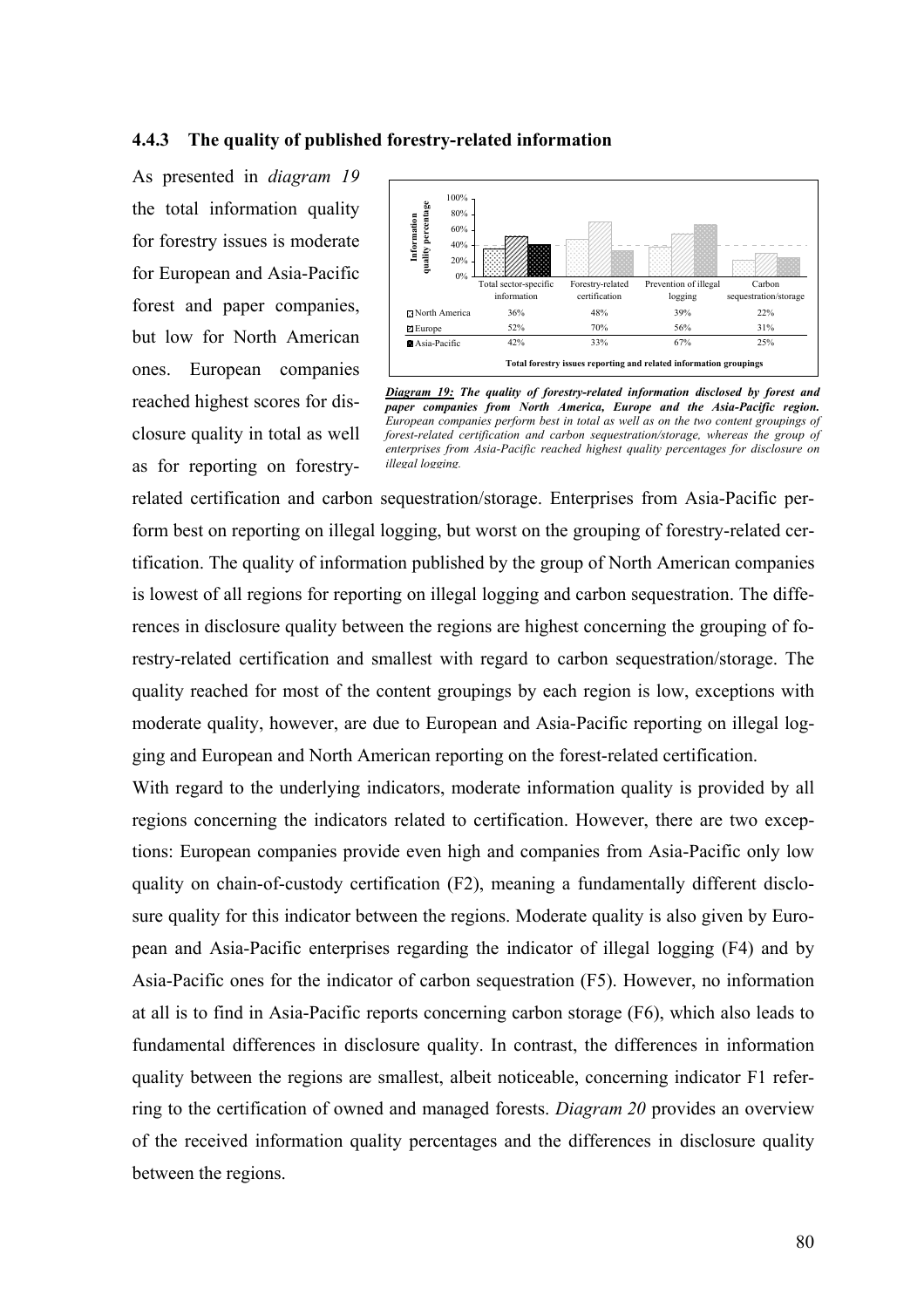

*Diagram 20: The quality of disclosure on forestry-related indicators in the regional comparison. The differences in quality are smallest for reporting on the certification of owned or managed forests (F1) and largest for disclosure on chain-of-custody certification (F2) and carbon storage in wood-based products (F6).* 

Information on forest certification (F1) was evaluated as being detailed and scored thus highest in case the corporate responsibility report included statements concerning the certification scheme and the exact amount of certified forests. Three of the six European and two of both North American and Asian companies provide such explicit information. Two of the European companies provide a list with certified and uncertified units, whereas the third European enterprise state that all owned forests would be certified. The Asia-Pacific companies mention explicit percentages, whereas the North American ones present a percentage or alternatively refer to the totality of certification of own forests. Less explicit information is given by two North American and two Asia-Pacific reports and by one European. No information on forest certification at all is provided by two North American, two European and two Asia-Pacific enterprises. A number of certification schemes are mentio-



*Diagram 21: Forest management certification schemes mentioned with regard to certification of owned or managed forests. FSC and SFI are the certification schemes that were mostly mentioned by the examined forest and paper companies.* 

ned in the reports. Whereas at least two North American companies referred to PEFC, SFI and CERFLOR, FSC and SFI is also mentioned by at least two European ones. FSC, SGEC, AFS and LEI are mentioned in at least two reports of Asia-Pacific enterprises. *Diagram 21* represents all certification schemes that were referred to regarding forest certification.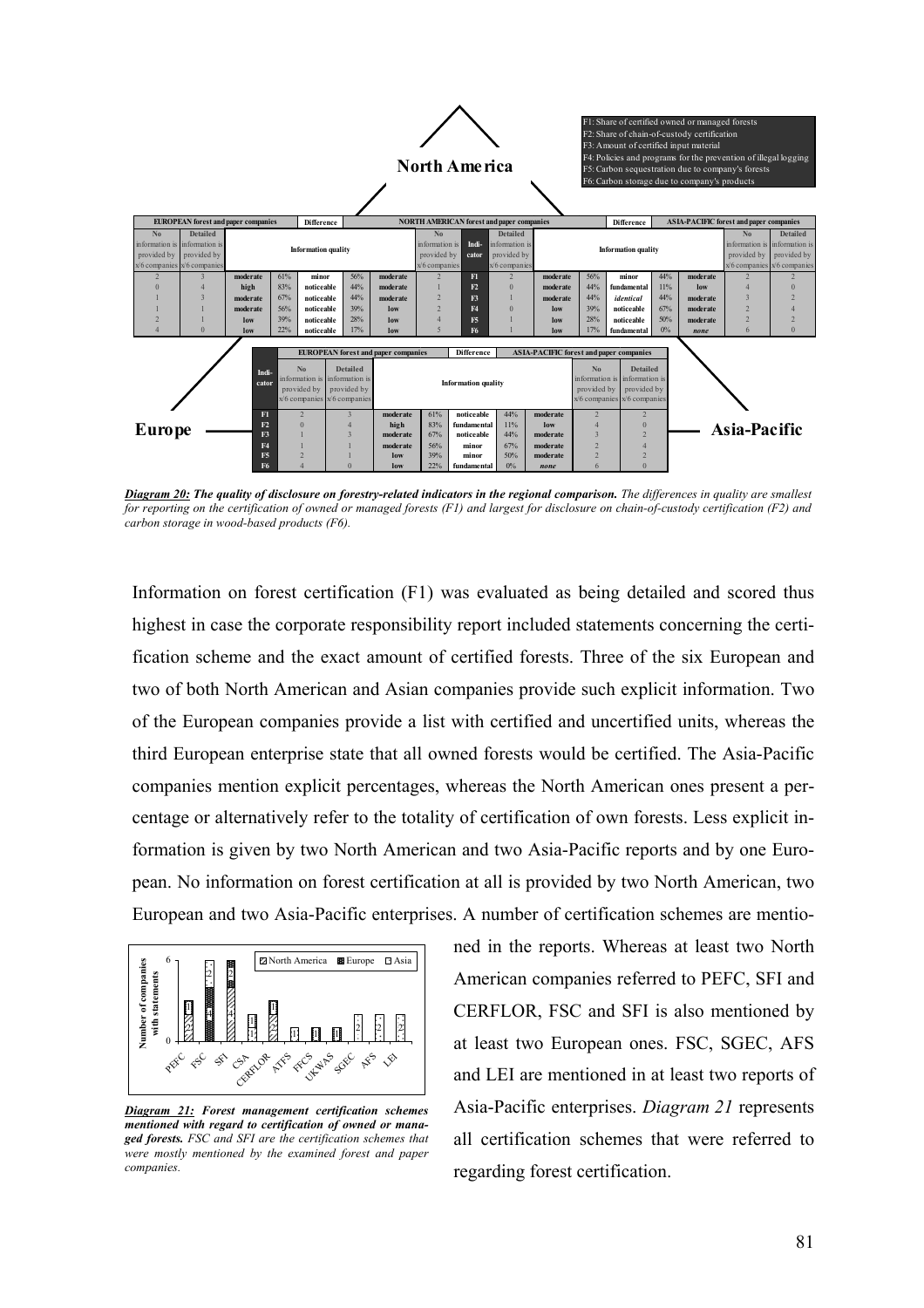Explicit information on the share and used schemes of chain-of-custody certification (F2) is provided by only four European companies. All of them provided data on the certified facilities explicitly either by mentioning them directly in the report or by the publication of a list with certified and uncertified units. Five North American, two other European and two Asia-Pacific enterprises published only patchy or good information. No information at all on chain-of-custody certification is to find in four of the six reports of Asia-Pacific companies and one North American report. North American companies referred mainly to SFI, but also to CSA and FSC, whereas European ones mentioned PEFC and FSC to large extent as certification schemes for chain-of-custody certification. Information on PEFC, FSC and AFS is also mentioned in reports of the Asia-Pacific group, but by only two at maximum. *Diagram 22* provides an overview of the certification schemes that were mentioned by the companies of each regional group.

Detailed information on the amount of certified input material (F3) deliver three European, two Asia-Pacific and one North American company. Each of these did mention the explicit

percentage of certified raw material. Three North American, two European and one enterprise from Asia-Pacific provide only unsystematic and inexplicit information on the amount of certified wood material used. In three Asia-Pacific reports, two North American ones and one European no information on certified raw material can be found. Whereas North American companies mention mainly FSC and SFI, but also CSA, ATFS and CER-FLOR as the underlying schemes concerning certified raw material, Asia-Pacific ones refer only to PEFC and FSC. Only one European report includes information on the underlying scheme, namely FSC. *Diagram 23* shows the mentioning of certification schemes related to certified input material.

Policies, programmes and actions for the prevention of illegal logging or the purchase of illegally logged timber (F4) are mentioned explicitly by four of the Asia-Pacific companies and one European enterprise. The only mention of raw material – or wood procurement policies or general statements as the one of non-acceptance of ille-



*Diagram 22: Certification schemes mentioned with regard to chain-of-custody certification. Whereas European companies refer mainly to PEFC and FSC, North American ones mostly mentioned SFI as the scheme related to chain-of-custody certification. PEFC, FSC and AFS were mentioned by Asia-Pacific enterprises to only small extent.* 



*Diagram 23: Certification schemes mentioned with regard to the certification of woodbased raw material. Underlying certification schemes are almost only mentioned by North American forest and paper companies. FSC and SFI are the schemes that were referred to in most cases.*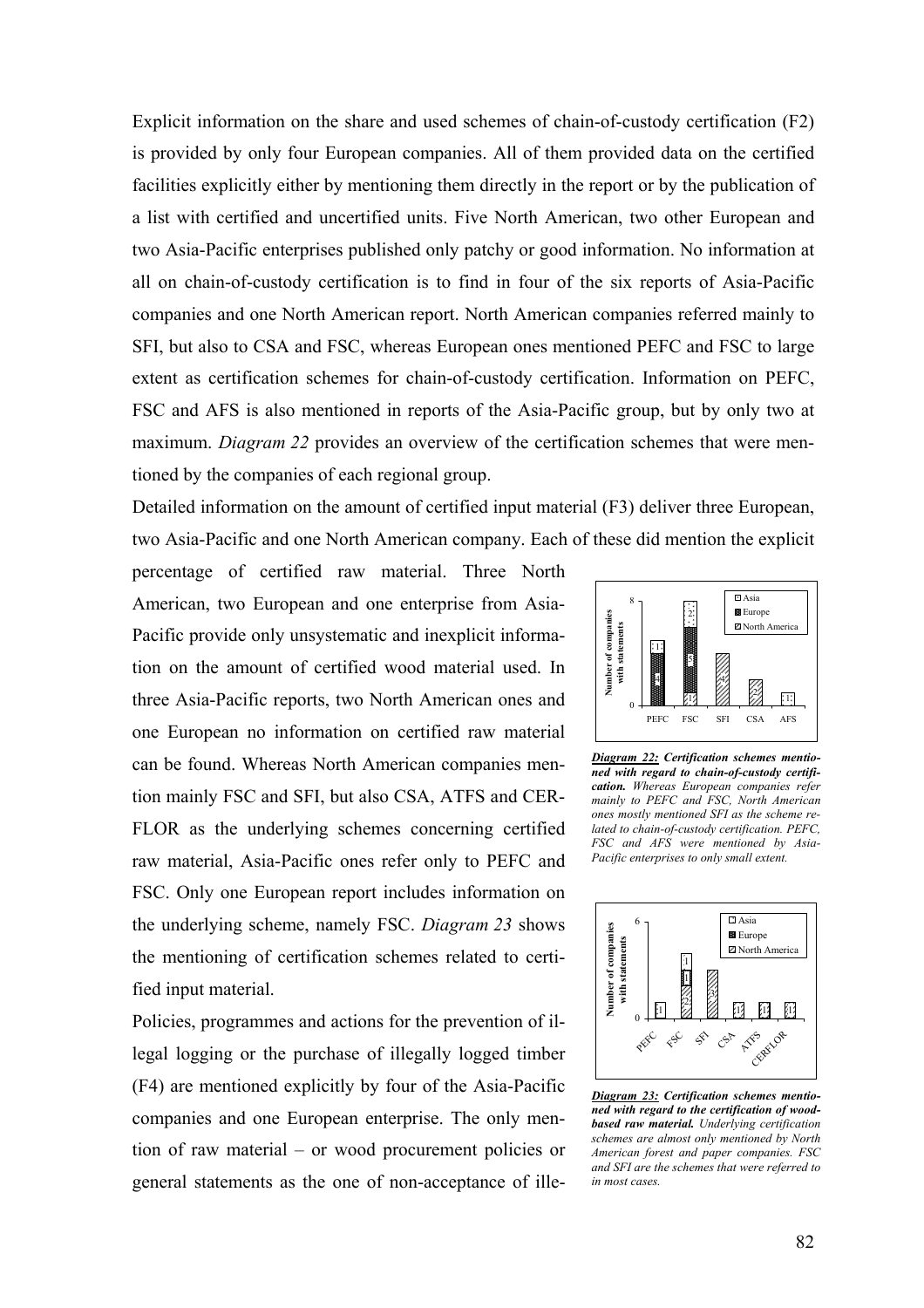gally logged timber is given by both four North American and four European enterprises. No information on illegal logging at all is to find in one European and both two reports of North American and Asia-Pacific companies.

Explicit disclosure on the amount of sequestrated carbon by company's forests (F5) is given in only one North American and one European report, but in two reports of Asia-Pacific forest and paper companies. General statements on carbon sequestration or information concerning forests as carbon sinks is provided by three European, two Asia-Pacific and one North American forest and paper enterprise. Four North American and two European and Asia-Pacific reports respectively do not include any information on carbon sequestration or  $CO<sub>2</sub>$  fixation of forests. The provision of information on carbon storage in products (F6) is even lower. Only one North American company provides explicit data on the amount of CO2 stored in manufactured products. More general information on carbon storage in products is given in two European reports, whereas no information on the issue at all is provided by the total six Asia-Pacific enterprises, five North American and four European ones.

#### **4.4.4 Discussion of the results**

North American companies do obviously not strive much for an improvement of the quality of their CR reports due to the use of GRI guidelines and external verification. Whereas GRI guidelines were referred to by only half of the North American companies, external verification was used by none of them. The low application of third-party assurance among US and Canadian companies is in accordance with previous studies on other sectors (e.g. KPMG 2005: 31) and was also shown in the forestry-related study of PwC (PwC 2007). On the other hand, the results also show that in contrast to the European and Asia-Pacific enterprises all North American companies that referred to the GRI guidelines included a content index within their reports. This means that North American GRI users are more consequent regarding the external comparability of their sustainability reports. Whereas external verification is often mentioned as most prevalent among European companies (e.g. Kolk 2005b: 40), the share of reports with external assurance statements in this study is equally high for companies from Europe and Asia-Pacific. Full report verification is even higher for the Asia-Pacific group than for the European one. The reason for this result is mainly seen in the inclusion of two forest and paper companies that are operating in Indonesia within the sample of six Asia-Pacific enterprises. Since public pressure and awareness regarding illegal logging and deforestation of tropical forests is especially high in this country, forest and paper companies are consequently looking for possibilities to prove the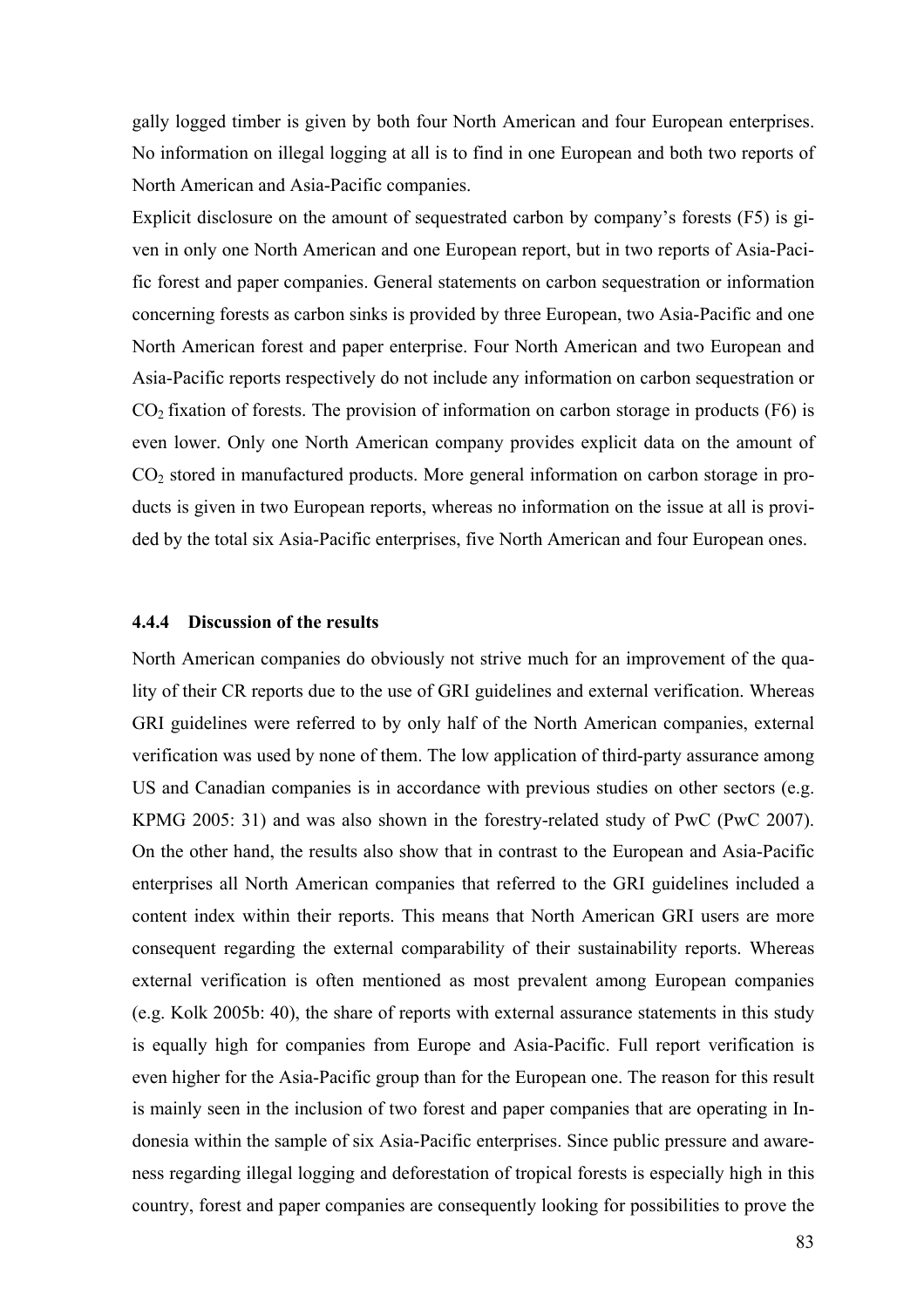legality of their operations. This finding is also consistent with the study results of CRAIG and DIGA that examined a strong orientation in reporting towards the expectations of capital providers in Asia-Pacific countries as Singapore and Indonesia (Craig/Diga 1998).

The quality of total sustainability performance information provided by companies from North America, Europe and Asia-Pacific is low. Weak disclosure quality was also found in previous cross-sectoral international researches (e.g. UNEP et al. 2006). At first glance, the quality of sustainability disclosure provided by the companies seems to be similar for European and North American ones, and different only for Asia-Pacific enterprises. However, this result is deceptive and emerged rather by accident, since there are even considerable and fundamental differences in the provision of information between the regional groups when going into detail. Whereas North American companies provide relatively highest quality of economic performance information, European ones show the highest level of information quality concerning environmental issues. Higher reporting extent on environmental issues of European or respectively companies from the UK in comparison with US enterprises was also found by HOLLAND and FOO (Holland/Foo 2003). Disclosure quality of Asia-Pacific enterprises is lowest for all categories. This result is consistent with the previous sector-specific study of MAK who found a richer environmental disclosure of European companies in comparison with Asian ones (Mak 2006). In contrast, HO and TAY-LOR detected higher TBL reporting extent of Japanese companies in comparison with US ones (Ho/Taylor 2007). This is, however, not necessarily a contradiction of the results at hand, since the sample of Asia-Pacific companies does not only exist of Japanese enterprises as the North American sample does not only cover US firms.

The differences in performance information quality of the forest and paper companies must be seen as a result of different country-related cultural, legal and economic backgrounds besides company specific issues. North American companies' high disclosure of economic performance information for instance, is mainly attributed to the underlying nature of financing. As the USA and Canada are common law countries, investors, creditors and other interested parties rely largely on public information, whereas public disclosure is of less importance in code law countries as Japan due to a close interplay and private communication between companies, banks and governments (see Ball 1995, cited by Ho/Taylor 2007: 134). Additionally, US companies have been first movers regarding the publication of compliance-related documents as codes of conducts or responsibility reports in general (Kolk 2005c: 160). Since the provision of economic information in CR reports is a relati-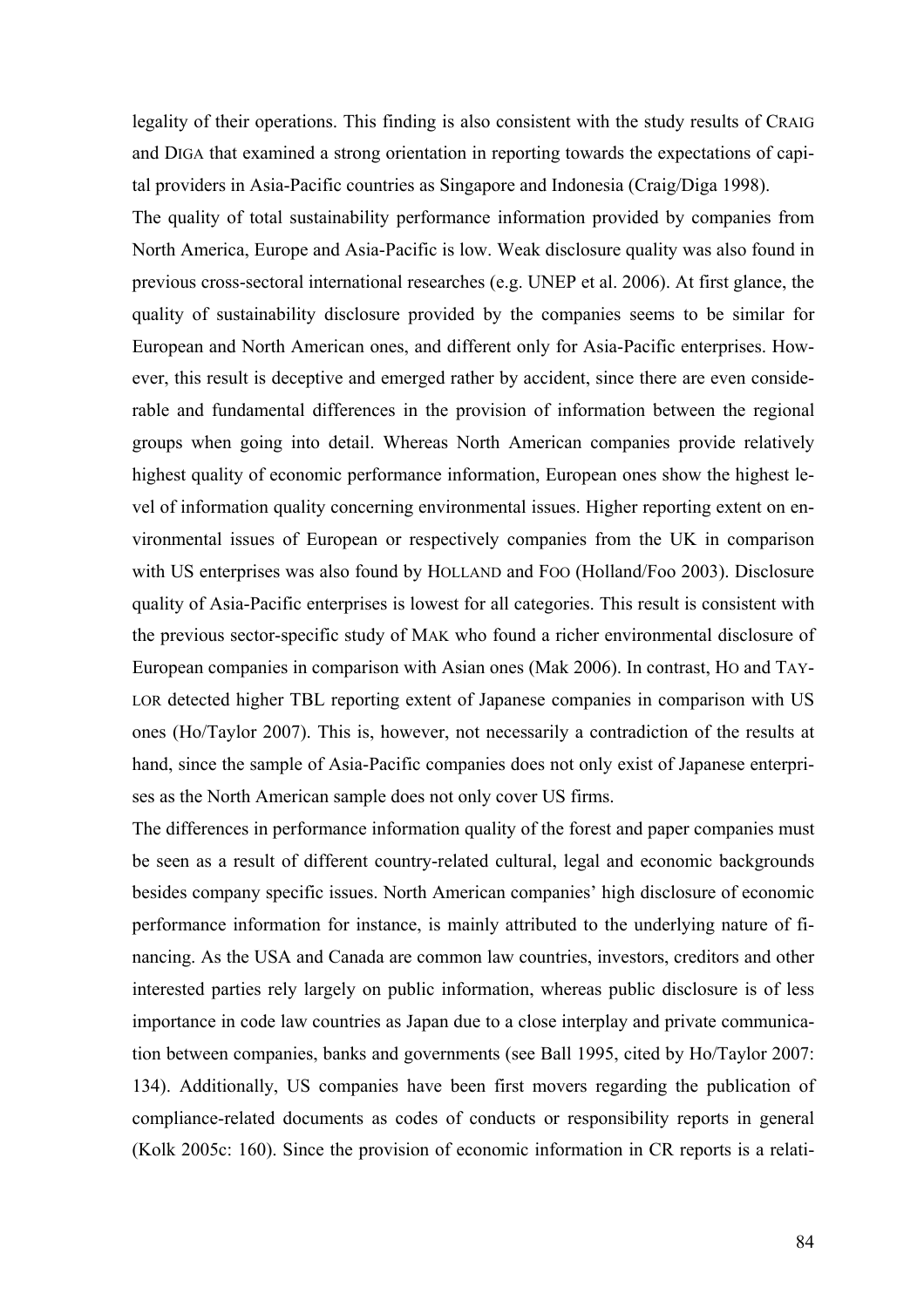vely new trend, the higher quality of economic-related disclosure of North American companies could also be due to the pioneer position of US enterprises.

European companies' relatively highest disclosure quality of environmental sustainability performance information and the exceptional higher information quality for reporting on spills and waste disposal in comparison with the one of North American's and Asia-Pacific's companies are mainly seen as a result of a different legal background since several guidelines and also legislation for environmental management and reporting exist among European countries.

The generally low disclosure quality of the Asia-Pacific group is also ascribed to different cultural and legal backgrounds and additionally to the heterogeneity of countries and kinds of reports included in sample. As mentioned before, for companies from Japan<sup>49</sup> that is a code law country, public disclosure plays a relatively less role with regard to communication with stakeholders. Additionally, Japanese companies put much more attention on internal environmental accounting practices instead of looking beyond, to social issues and the broader concept of sustainability (see Kolk 2005c: 159). Indeed, the number of comprehensive sustainability reports is lowest for the Asia-Pacific group and the difference for the quality of environmental performance information is smallest among the three sustainability categories for the Asia-Pacific group. Norms and values differing from these existent in the west are also seen as reasons for the divergences in social reporting between Asia-Pacific and North American or respectively European forest and paper companies. As a result of low individualism and high uncertainty avoidance in Japan, KATZ for instance found US enterprises setting value on equality and favourable work conditions, whereas Japanese corporations put emphasis on employee loyalty to the company and group rather than individual achievements (Katz et al. 2001, cited by Ho/Taylor 2007: 133).

Irrespective of the cultural and legal backgrounds of Japan, the sample of Asia-Pacific companies consists furthermore of a South Korean company and two enterprises that are operating in Indonesia. Whereas corporate responsibility reporting has a relatively long tradition in North American and European countries or among Japanese enterprises, it did not start in South Korea until the last very few years and "has still to take root in other countries including […] Indonesia" (KPMG 2005: 14). This phenomenon is seen as a further reason for the low disclosure quality of the Asia-Pacific group. Additionally, the quality of information disclosed by Asia-Pacific companies can also be influenced by the inclusion of

 $\overline{a}$ 

<sup>49</sup> Three and thus half of the Asia-Pacific companies of the sample are from Japan.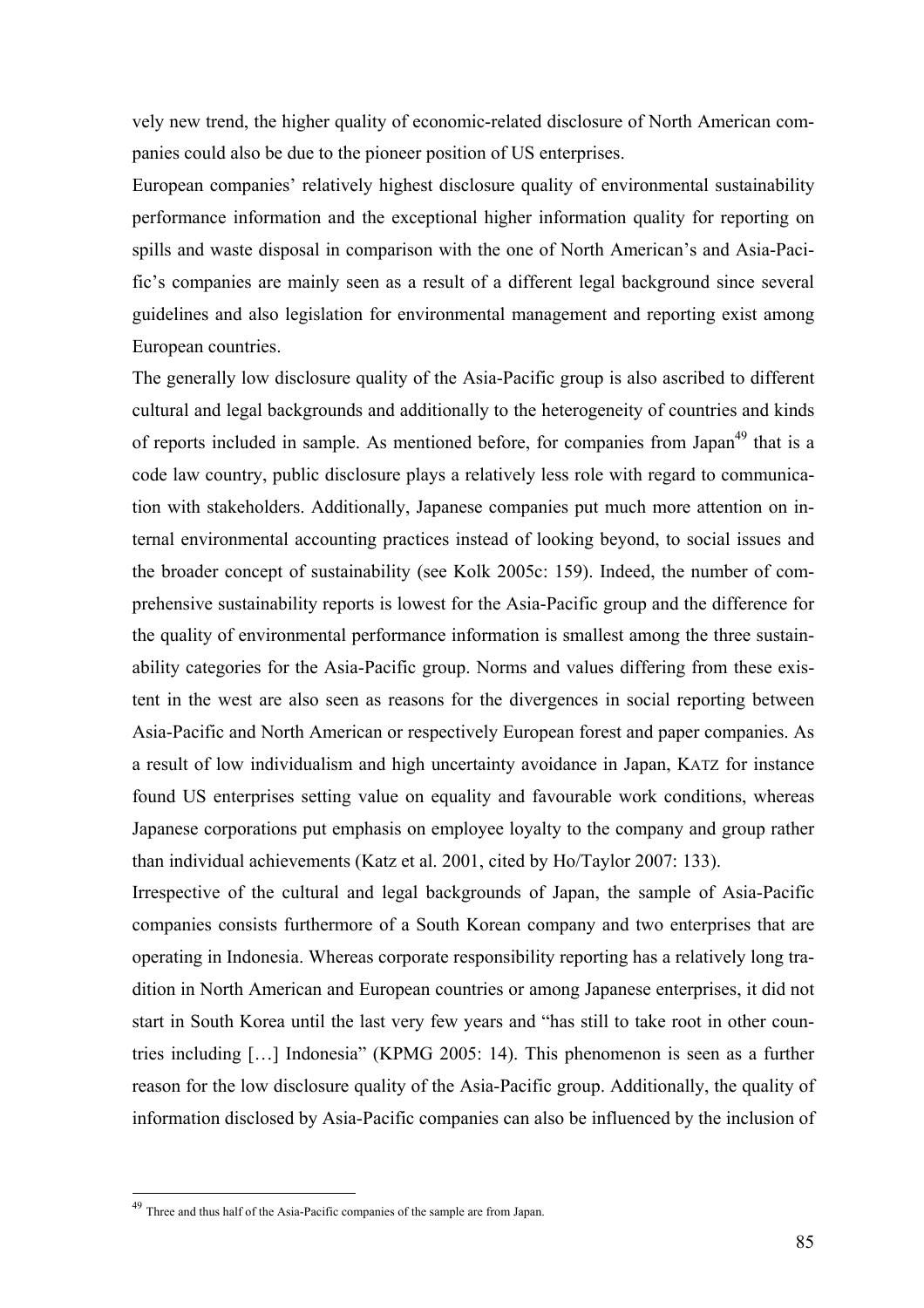an annual report that provides only very few sustainability performance information from the outset.

Only minor differences in disclosure quality are examined for the content grouping of economic performance and within this grouping for the indicator referring to the generated economic value. Since this kind of economic information must be prepared by all enterprises for their annual reports irrespective of the region, the similarity of disclosure quality is consequent. In contrast, fundamental differences are detected for environment-related content groupings of compliance and transport in consequence of especially high disclosure quality of North American companies on compliance and their especially low information quality concerning transport. The reasons for the differences in reporting on fines and sanctions for non-compliance are assumed to be due to different norms and values and especially legal backgrounds among the regions. For instance, the fundamentally different reporting on compliance is ascribed to the strong "compliance-oriented approach" (Kagan/Axelrad 2000, cited by Kolk 2005c: 160) of US American companies.

Different cultural, legal and economic backgrounds are also seen as reasons for the differences in reporting on other content groupings and underlying indicators. Tradition, varying norms and values, specific public pressure and awareness of sustainability issues in the regions of operations, but also varying regulatory arrangements and the nature of financing (see Ho/Taylor 2007: 133ff.) will lead to different emphasis of issues in CR reports among the regions. However, driving forces for reporting on indicators referring to energy conservation (EN5s), water withdrawal (EN8s), programmes and actions for managing the impacts on biodiversity (EN14), the percentage of reclaimed products (EN27) as well as occupational health and safety data (LA7) and diversity information (LA14) must be relatively similar among the three regions since only minor differences for the disclosure of information on these issues were detected. Whereas these reporting issues can be assumed as being of global importance, high impact of specific regional or respectively country-related backgrounds is seen for reporting on market presence, environment-related compliance and environmental effects of transportation as well as for a number of social issues as employment, labour/management relations, non-discrimination, child and forced labour, community and corruption since the differences in quality for these content groupings and social sub-groupings are considerable or even fundamental.

Legal, cultural and economic backgrounds are also seen as decisive for differences with regard to forestry-related disclosure quality. European companies scored highest for all underlying indicators except the one of illegal logging and carbon sequestration, for which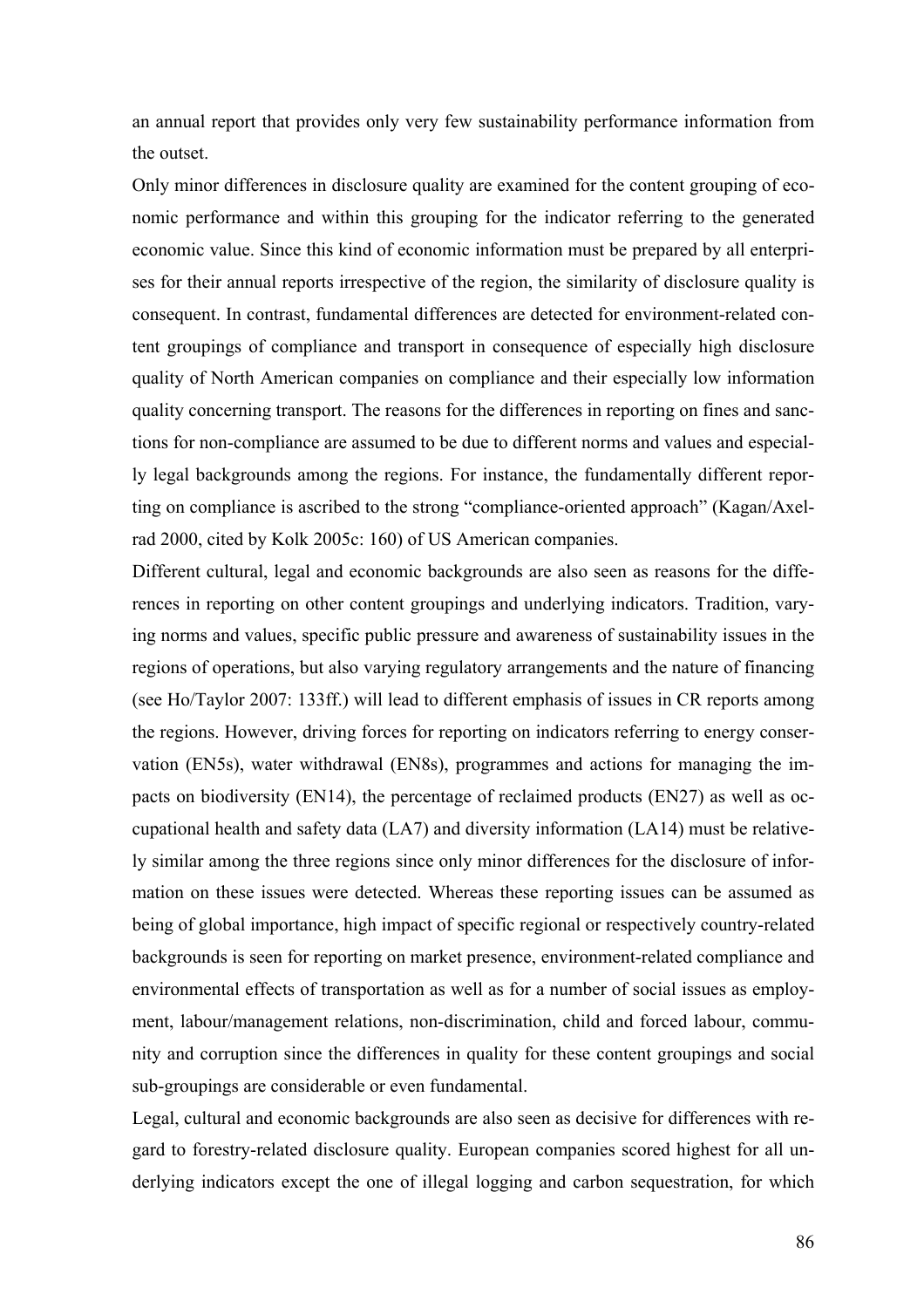Asia-Pacific reports reached highest information quality percentages. European companies' disclosure quality is especially high with regard to forestry-related certification in general and chain-of-custody certification in particular, whereas it is lowest for Asia-Pacific ones. Market preferences (see Sinclair/Walton 2003: 335) and related public awareness concerning the sustainable use of forests is seen as the main reason for the differences in disclosure quality of information related to certification. The differences in information quality can also be explained by the fact that the Asian region has the lowest proportion of certified forests in comparison with Europe and North America. This could lead to non-reporting of certification issues because companies are simply not faced with, or, on the other hand, in case they want to cover-up bad performance in terms of a very low proportion of certification in comparison with competitors. The higher risk and occurrence of illegal logging in the Asia-Pacific region and especially in Indonesia and thus higher public pressure is assumed to be decisive for the higher disclosure quality concerning the prevention of illegal logging among companies from Asia-Pacific.

To conclude, the sixth hypothesis is approved partly. Reference to GRI guidelines is indeed lowest among the reports of North American and highest for reports of European forest and paper companies. Nevertheless, Asia-Pacific companies' reports include third-party assurance statements to same extent as European ones, whereas none of the North American reports is furthermore externally verified.

In contrast, the seventh hypothesis is fully supported. Unless North American and European reports provide a similar disclosure quality with a very slight winning margin of European enterprises concerning total sustainability performance information, considerable and even fundamental differences are examined for the quality of disclosure when focussing on reporting of specific sustainability issues. There are already noticeable differences in disclosure quality between the two regions with regard to the three sustainability categories, since economic performance information quality was examined best for North American and environmental performance information quality as best for European companies. Sustainability performance disclosure quality of Asia-Pacific reports was found lower with noticeable differences in total as well as for the three sustainability categories of economic, environmental and social performance. Relatively similar sustainability performance information quality for all regions was only found for the content grouping of economic performance including data that are also published in annual reports.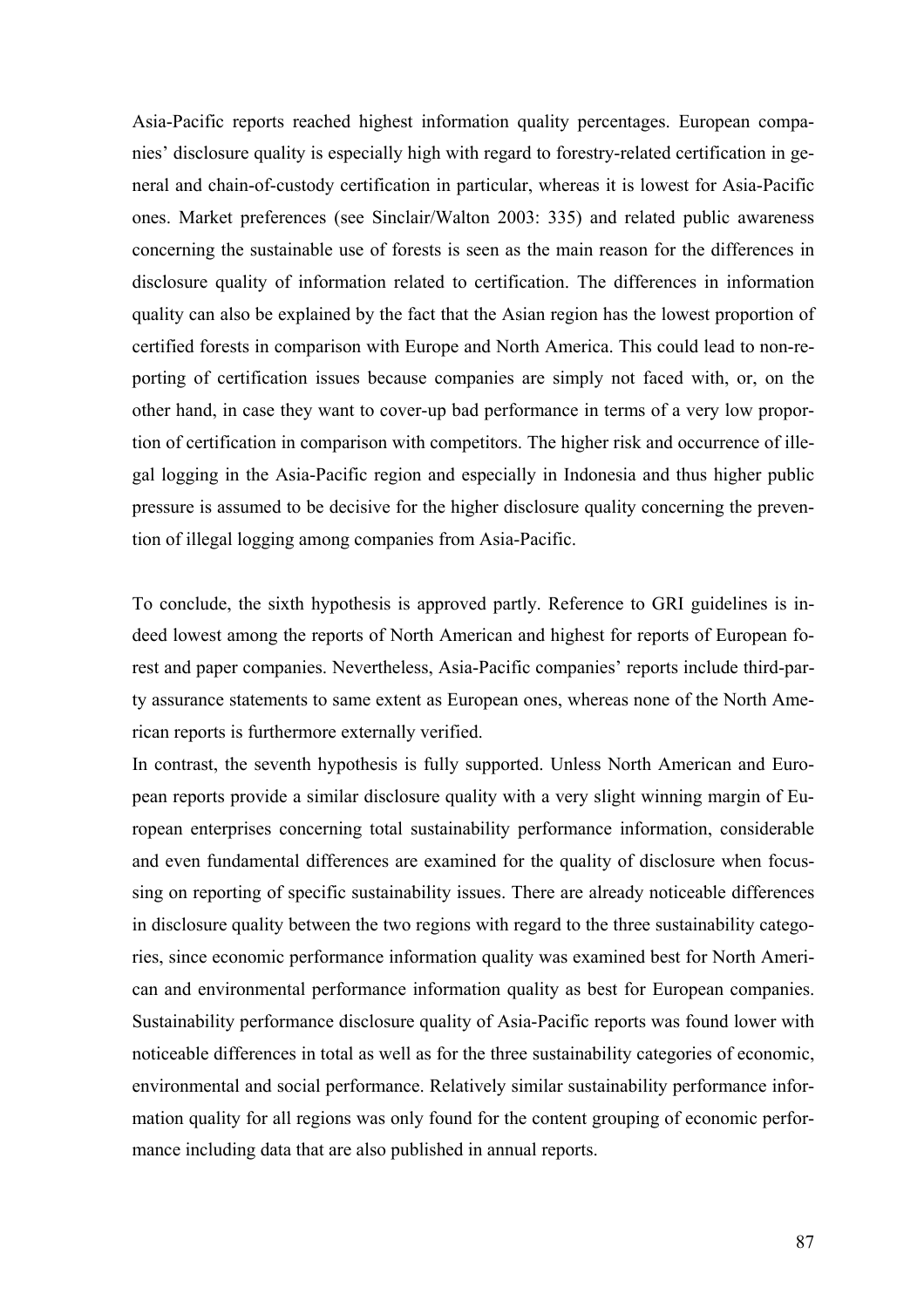The seventh hypothesis with regard to forestry-related information disclosure is also fully supported. North American and European companies provide indeed highest disclosure on forestry-related certification, whereas Asia-Pacific enterprises have a more detailed disclosure regarding the prevention of illegal logging.

#### **4.4.5 Recommendations**

The following recommendations for an improvement of the quality of CR reports of North American, European and Asian forest and paper companies are based on the idea of a regionally independent provision of sustainability performance information. Recommendations are thus given on the basis of detected differences between the regions and the provision of low performance information quality in general.

As found in other studies, North American forest and paper companies can improve the quality of their reports by a higher use of GRI guidelines and especially by the application of external verification. Furthermore, companies of this region should consider a higher timeliness of their published reports, since a relatively high proportion of reports was found including data before year 2005. Much more emphasis should put on disclosure of sustainability performance information concerning environment-related issues of transporting materials and products and its impacts on environment, also concerning raw material input, the size and location of owned or managed land with high biodiversity value, and environmental impacts of products. More qualitative disclosure is furthermore recommended concerning social issues and thus regarding the number of incidents of and actions against discrimination and regarding measures for the prevention of corruption. For these before mentioned issues considerable or even fundamental differences were detected in comparison with the two other regions. Furthermore, more detailed information should be provided regarding the economic topics of the benefit plan's coverage and financial assistance from governments and for environmental topics of emissions of other greenhouse gases than  $CO<sub>2</sub>$  and ozone-depleting substances as well as concerning the share of salary of men to women, human rights clauses in investment agreements, and the adherence to laws and codes and standards regarding market communications. For these issues almost no information is to find in North American reports at present. With regard to forestry-related issues, more detailed and explicit information should be provided concerning the proportion of chain-of-custody certification. Additionally, more explicit information of North American forest and paper companies is desirable concerning policies and actions for the prevention of illegal logging as well as with regard to carbon sequestration and storage.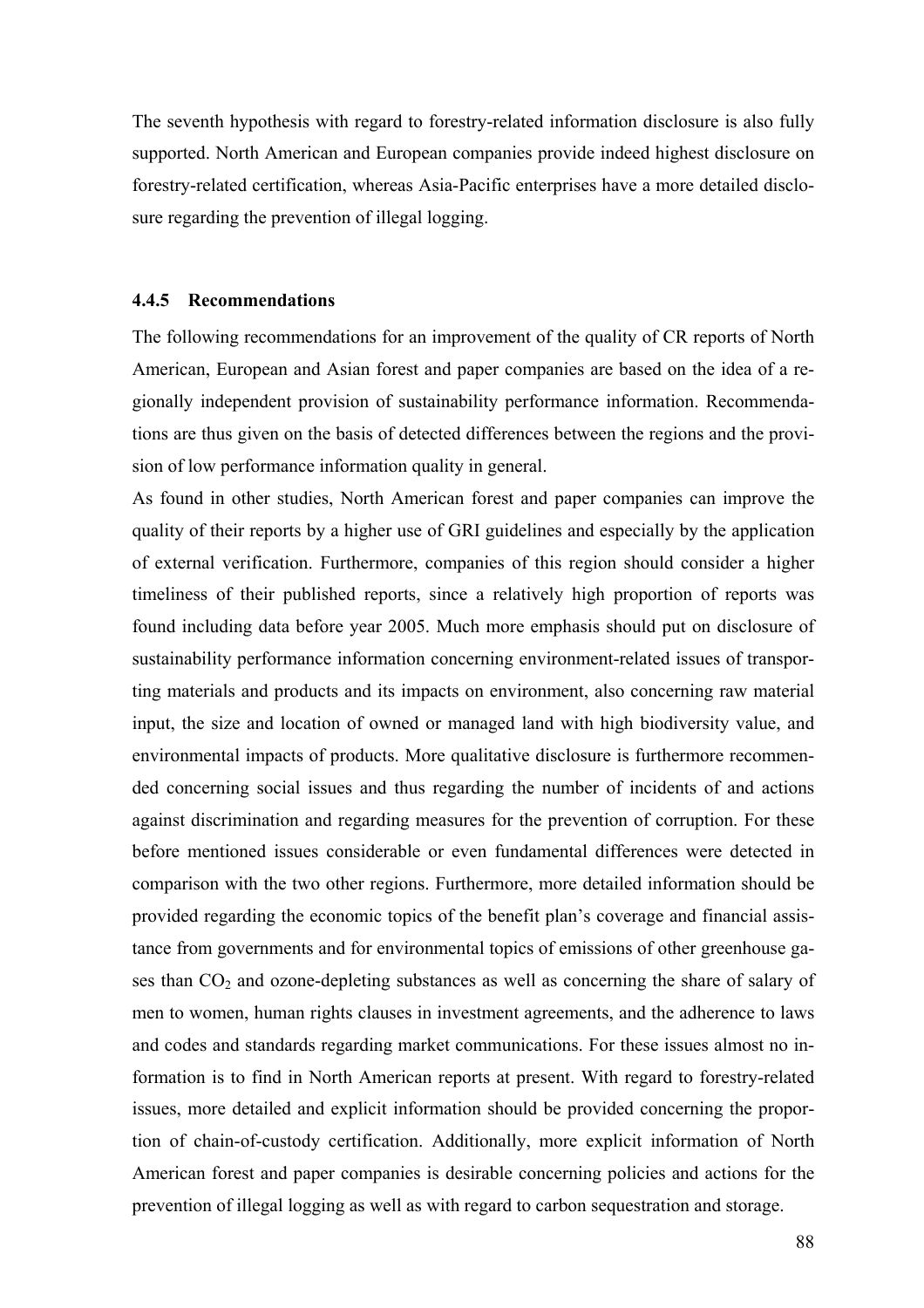The quality of European forest and paper companies' responsibility reports is relatively best due to the highest proportions of comprehensive sustainability reports, GRI use, verification as well as relatively highest sustainability performance and forestry-related information quality. The application of external verification among European forest and paper companies however leaves room for improvement. More detailed disclosure is eligible on biodiversity issues in general and on protected habitats and red-listed species in particular. Disclosure should furthermore be improved with regard to information on fines and sanctions for non-compliance with environmental laws and regulations. More information is also desirable concerning the coverage of benefit plan obligations, emissions of ozone-depleting substances, the identity and biodiversity value of waterbodies affected by the company's water discharge and, with regard to social performance reporting, the ratio of salary of men to women, investment agreements with human rights clauses, and market communications since the quality of disclosure on these issues is very low. It is furthermore recommended to enhance the quality of disclosure on carbon sequestration and carbon storage for an improvement of forestry-related information.

Most improvements are desirable for the quality of CR reports of forest and paper companies from the Asia-Pacific region. Companies of this region should make more efforts regarding the publication of more non-financial and especially comprehensive sustainability reports. The use of GRI guidelines as well as the application of external verification is amendable, albeit the current proportion of the use of GRI guidelines and third-party assurance is already relatively good. Reporting on the economic sustainability issue of market presence and thus especially the proportion of spending on local suppliers should find more consideration within CR reports of Asia-Pacific companies. With regard to environmental sustainability performance, more detailed disclosure is recommended concerning the increasing use of biofuels, water conservation, the amount of greenhouse gas emissions and its reductions, the number of spills as well as regarding fines and sanctions for noncompliance with environmental laws and regulations. Conspicuous improvements are possible with regard to social sustainability performance disclosure, which is presently considerably or even fundamentally different to North American or European disclosure quality for many issues. Information on employment and workforce data in particular should be published more explicitly. Detailed disclosure is furthermore recommended regarding the share of employees covered by collective bargaining agreements, concerning minimum notice periods regarding operational changes as well as for the issue of education for the prevention of serious diseases. A number of human rights issues should find more considera-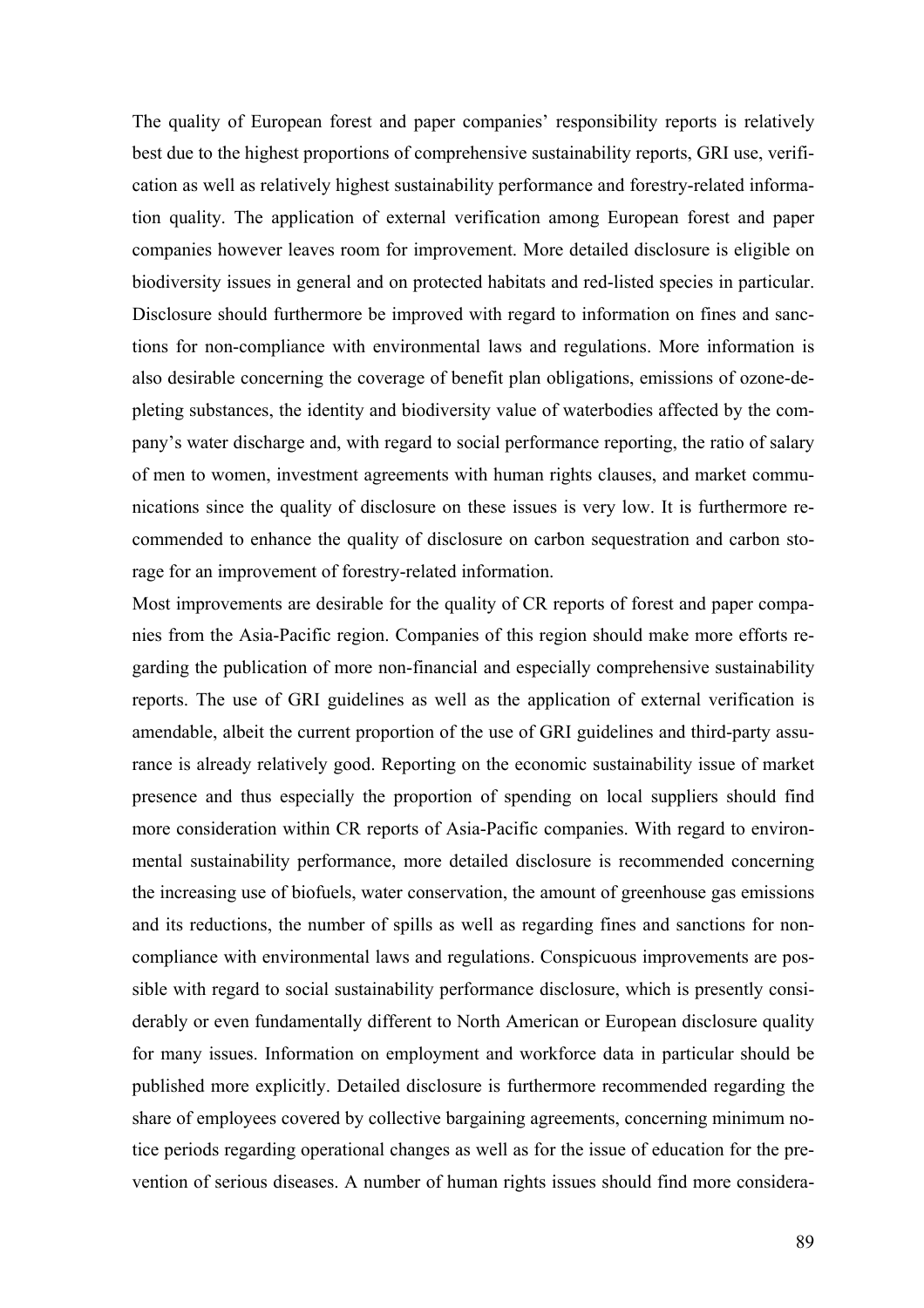tion in CR reports of Asia-Pacific enterprises, such as the support of the freedom of association as well as the prevention of child and especially forced/compulsory labour. Reporting should also be enhanced in respect of most of society-related issues, which means the publication of information on public policy development and participation as well as the topics of the prevention of corruption and community involvement for impact assessment. Furthermore, disclosure should be improved with regard to the coverage of benefit plan obligations, financial assistance from governments, the ratio of salary of men to women and as regards market communications, for which very low information quality is achieved in general. An improvement of the quality of forestry-related disclosure is possible due to more detailed and explicit information on forestry-related certification in particular. The issue of chain-of-custody certification should thereby be mostly considered in CR reports of Asia-Pacific corporations. The provision of information is furthermore desirable concerning carbon storage, which is currently not considered at all.

It is finally suggested that information should be provided on each listed GRI indicator irrespectively of the fact that specific incidents occur within the forest and paper company's operations or not. This would lead to higher transparency and would enable the reader of the report for a certain comparison of the company's sustainability performance with the performance of another. With regard to forestry-related information, sector-specific guidelines of GRI would be desirable.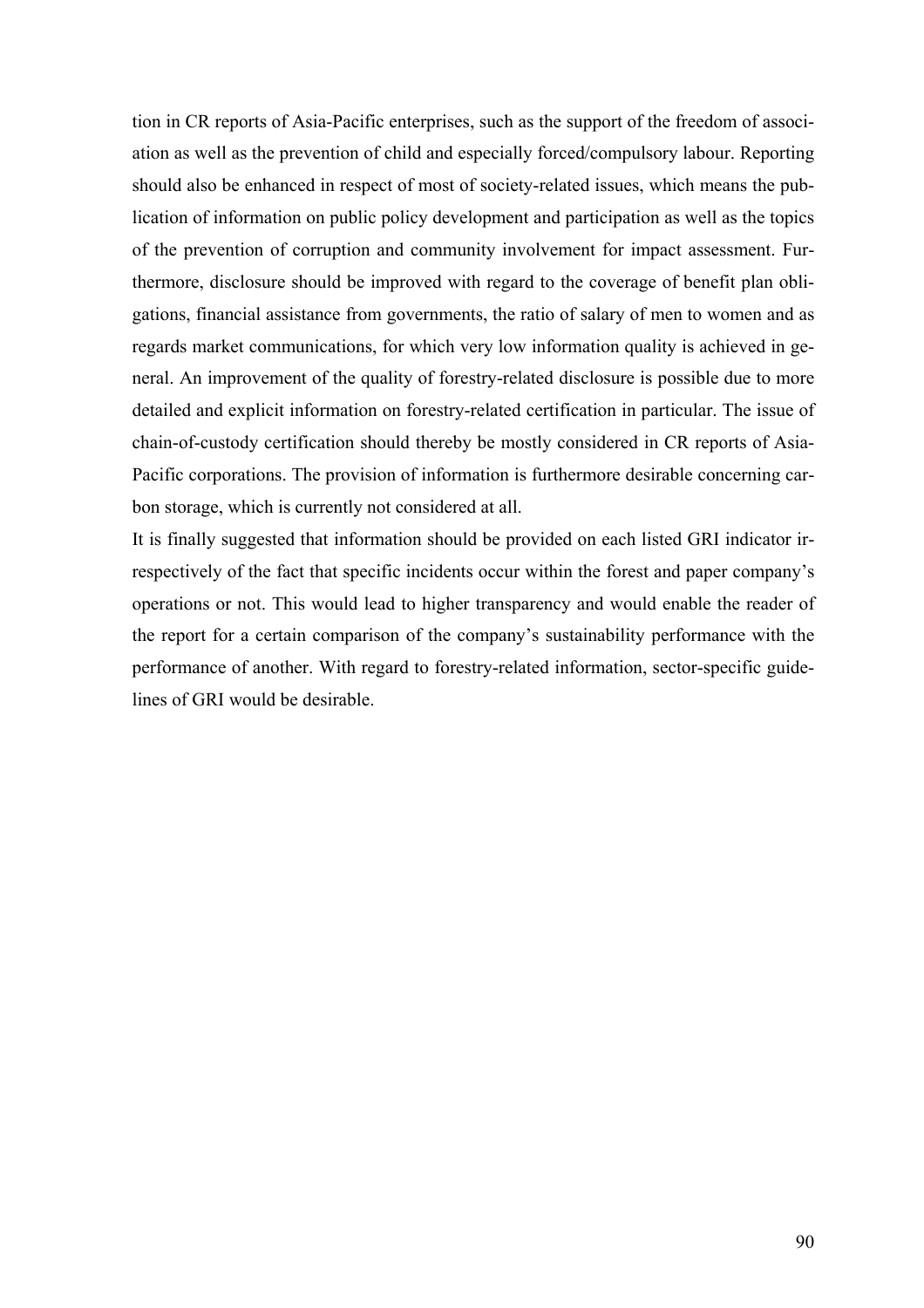## **5 Conclusions**

### **5.1 Overview of the findings and discussion**

This study has as its objective an assessment of the quality of CR reports of forest and paper companies taken from the PwC Top 100 list (PwC 2006). It examined the use of GRI guidelines and external verification as measurements for the improvement of the reliability and thus quality of reports and focussed furthermore and in particular on the provision of detailed and explicit sustainability performance information as well as forestry-related disclosure. Based on these assessments, recommendations for an improvement of the quality of CR reports of forest and paper companies were formulated. Quality assessments as well as recommendations were conducted at three levels: (1) for the forest and paper sector in general focussing the reporting practice of the largest enterprises, (2) for so called "emerging sustainability reporters", meaning small forest and paper companies that already publish separate CR reports in the majority but with a large heterogeneity concerning the types of separate CR reports, and (3) for forest and paper companies with headquarters in North America, Europe and Asia.

It was found that corporate responsibility reporting of the forest and paper sector follows general sustainability reporting patterns as mentioned in previous studies focussing other sectors, meaning a relatively good disclosure of environmental sustainability performance information and a weak social sustainability performance reporting that concentrates on data of employees and occupational health and safety records. However, some specifics were assessed that are attributed to environmental effects of the forest and paper sector as for instance a relatively frequent reference to GRI guidelines and more extensive inclusion of external assurance statements than found in pervious non-forest sector researches. Additionally, information quality provided for the issues of water consumption and material input was examined as being relatively higher than in other studies.

It is generally difficult to compass the exact reason for non-reporting of specific sustainability issues. A lack of information and thus low sustainability performance information quality is, however, expected in case that managers are unaware of specific issues (especially in case that no general guidelines as the one of GRI are used), if they assess issues as being unimportant for stakeholders, if they want to cover-up information because of bad performance or competition or if the issue to report about do not emerge within the sector or for the specific company. Difficult and/or expensive measurements of performance data are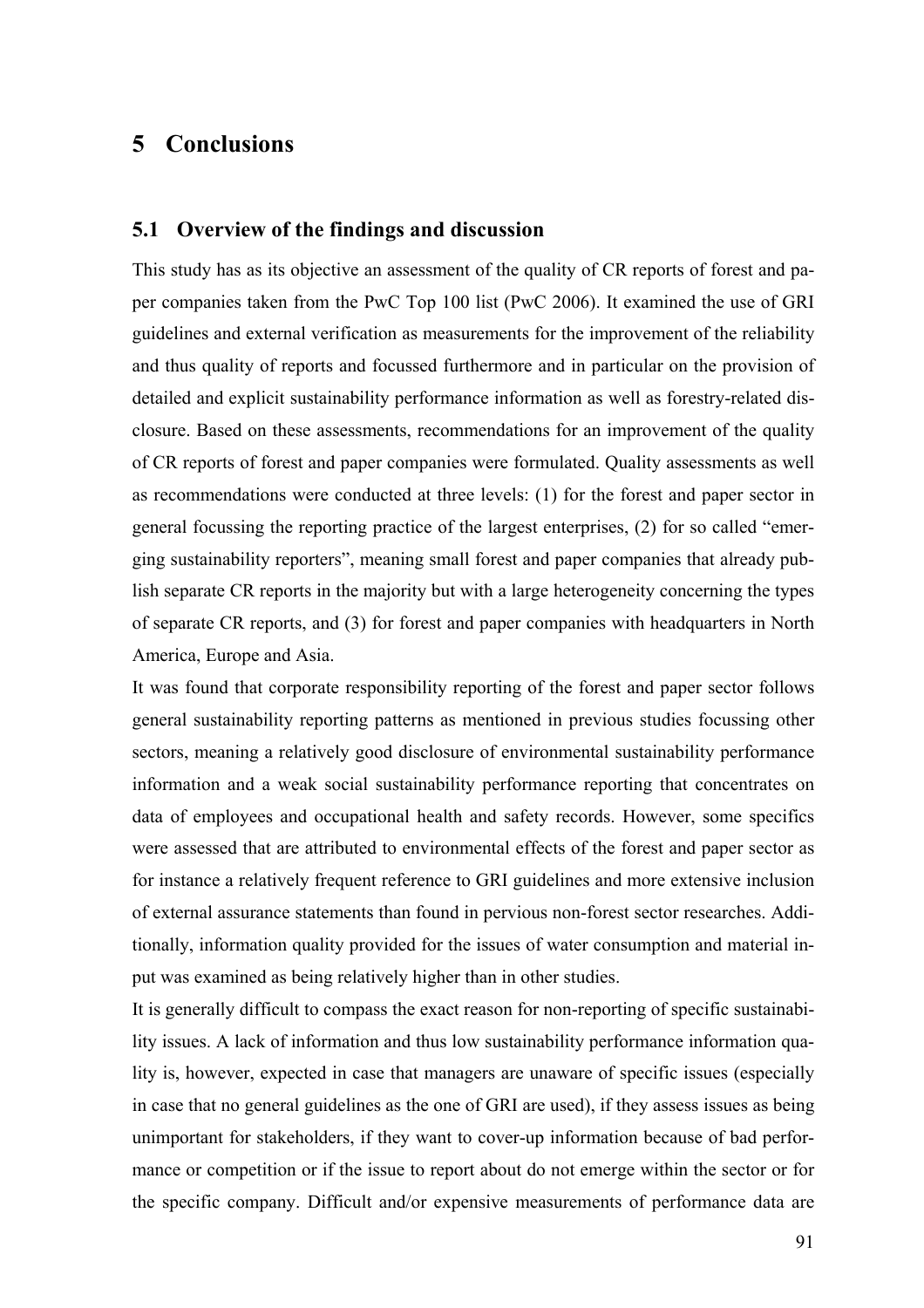furthermore seen as a reason for low quality of performance information within CR reports of forest and paper companies.

As a conclusion of the quality examination of CR reports published by companies of the forest and paper sector, it is especially recommended to enhance the detailedness and explicitness of social performance information. The main focus should thereby lie on labourrelated information as employee turnover and minimum notice periods as well as the topic of equal opportunity. Human rights issues as investment and procurement practices, discrimination and the freedom of association and collective bargaining should furthermore find more emphasis within CR reports of the sector. Additionally, more detailed and explicit disclosure is desirable with regard to the social sustainability topics of corruption, public policy participation and market communication. Disclosure quality on economic sustainability information should furthermore be enhanced by going beyond the publication of information presented in annual reports. Forest and paper companies should provide more detailed information especially with regard to their market presence meaning the companies' effects on local suppliers and employees. Concerning environmental performance information higher quality of disclosure is desirable in respect of biodiversity, effects of transporting materials and products, the occurrence of spills and emissions of ozone depleting substances and other greenhouse gases than carbon dioxide.

With regard to the examination of the quality of reports published by emerging sustainability reporters of the forest and paper sector, the results indicate a generally lower reporting activity of small companies. This is conform to the results of previous studies as for instance the one of ADAMS (1998), ALNAJJAR (2000) or HO/TAYLOR (2007). Small forest and paper enterprises have a lower amount of separate CR reports available at their websites and use GRI guidelines as well as external verification of reports to only half of the extent of the largest enterprises of the sector. Reports published by the emerging sustainability reporters furthermore show a lower timeliness of data included in CR reports. The quality of sustainability performance information is generally low and lower than the quality provided by the largest companies with noticeable differences. Smallest differences in sustainability performance information quality were examined for economic-related disclosure, whereas the differences are largest concerning social sustainability performance information. Similar disclosure quality of the largest and small forest and paper companies was found only for the topic of economic performance. In contrast, the differences were considerable or even fundamental regarding the disclosure of the environmental impacts of transport and compliance with environmental laws and regulations as well as concerning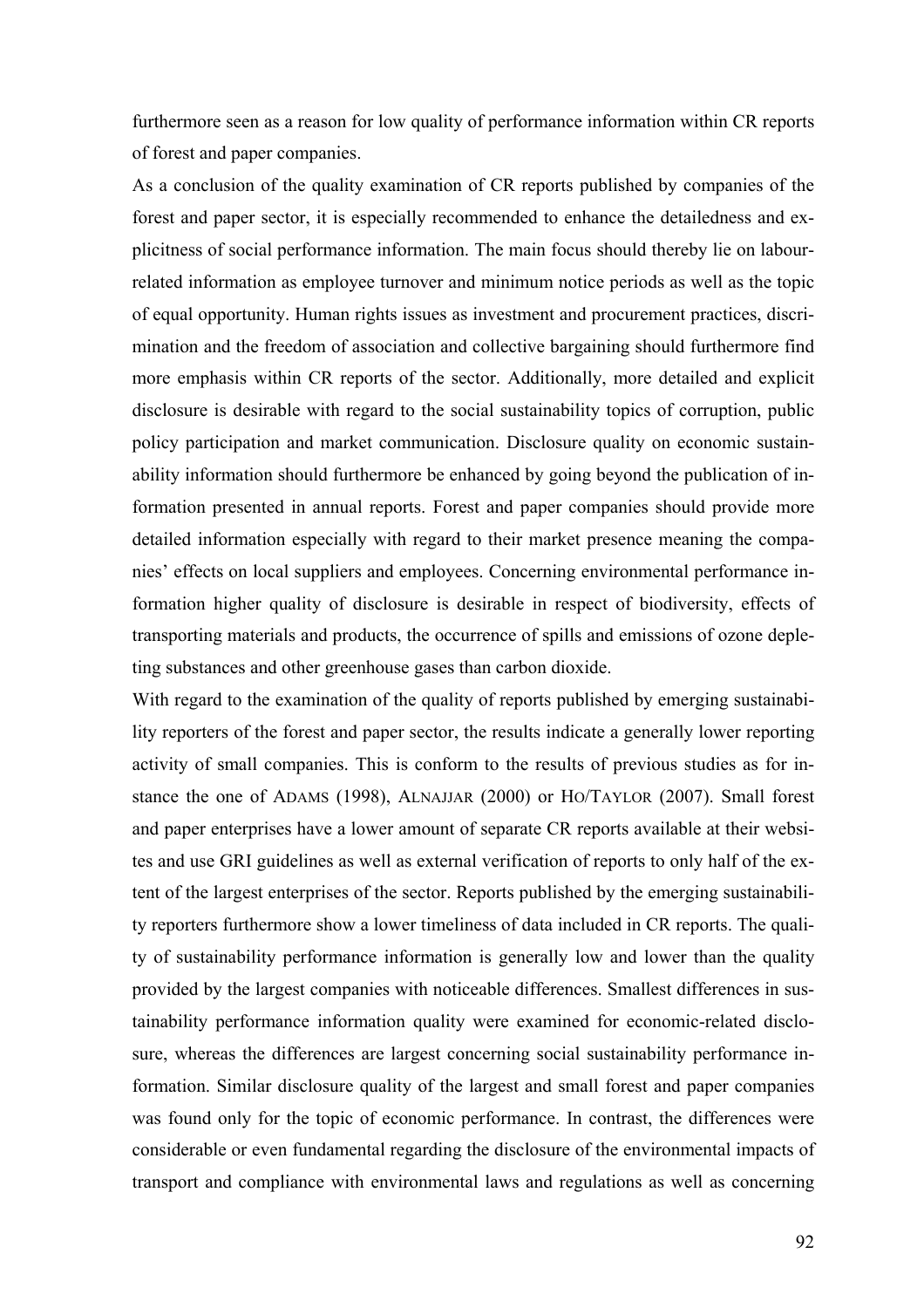the social topics of society and product responsibility. With regard to the quality of forestry-related performance information considerable and thus the most significant differences for a reporting category at all were detected between the largest forest and paper companies and the group of the emerging sustainability reporters. The differences in the explicitness and detailedness of published information are largest for disclosure on the amount of certified owned and managed forests as well as concerning the amount of certified input material.

The differences in reporting activity and quality of disclosure between the leaders and the emerging reporters of the sector are mainly ascribed to limited financial resources and lower visibility and thus public pressure. Limited financial resources are most likely to lead to the heterogeneity of the types of reports and are also seen as the reason for the lower timeliness of available reports and the lack of specific sustainability information that would be necessary to measure only for the CR report but is irrelevant for the preparation of further company's documents. If the company is not faced with public pressure, it will most likely not be willing to pay for such efforts. Restricted operations of small forest and paper enterprises and thus the non-emergence of specific incidents are additionally seen as a reason for a lack of information and thus lower quality of disclosure.

To conclude, emerging reporters should advance the publication of separate CR reports and particularly comprehensive sustainability reports at regular intervals. More extensive use of GRI guidelines and external assurance statements is furthermore recommended for the improvement of reports' quality published by small forest and paper companies. More detailed and explicit information is desirable concerning all sustainability performance issues as well as forestry-related information. With regard to social sustainability information and disclosure on labour and work conditions in particular, the main focus should lie on reporting of labour/management relations, occupational health and safety, the topic of diversity and equal opportunity. More explicit and detailed reporting of emerging sustainability reporters is also necessary concerning issues of human rights related to investment/procurement practices, non-discrimination, freedom of association/collective bargaining as well as child and forced/compulsory labour. The impacts on community and its involvement, the topic of corruption, public policy participation and compliance with society-related laws/regulations as well as the issue of health and safety impacts of products should additionally find more emphasis in CR reports of small companies of the sector. With regard to environmental sustainability performance information more higher quality of disclosure is necessary concerning the topics related to the impacts of transporting mate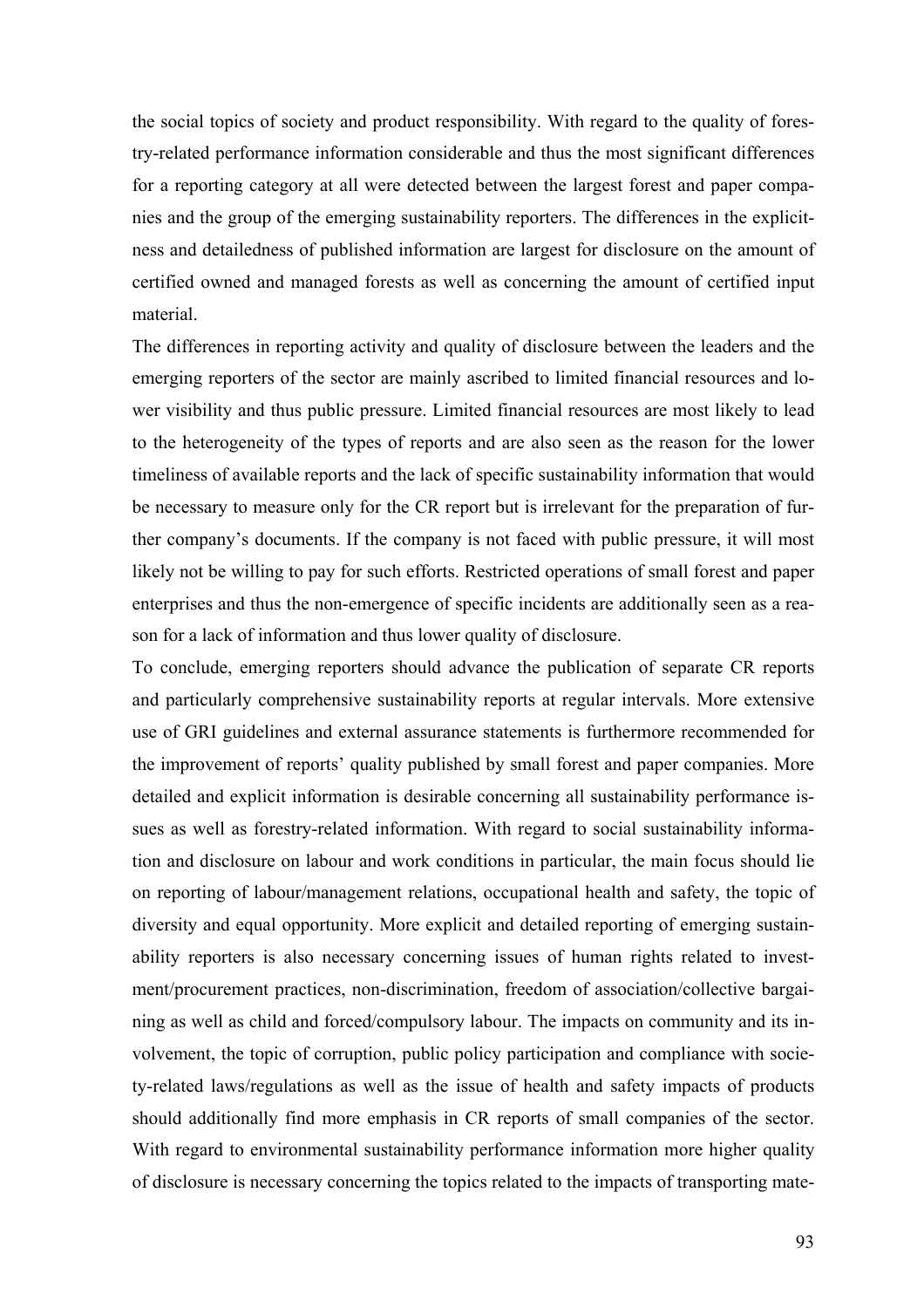rials and products, compliance with environment-related laws/regulations, greenhouse gas emissions and reductions, water discharge and efficiency improvements, the increasing use of renewable energy and environmental impacts of products. Emerging reporters of the forest and paper sector should furthermore improve the disclosure quality concerning information on economic topics of spending on local suppliers, the coverage of benefit plan obligations and financial assistance from governments. Considerable improvements of the quality of reports published by small forest and paper companies are finally possible with regard to forestry-related disclosure by more detailed information on the amount of forest certification and certified input material, the prevention of illegal logging as well as carbon sequestration and storage.

In consideration of the regional focus of the study at hand, clear differences in the quality of corporate responsibility reporting are found for North American, European and Asia-Pacific forest and paper companies. This result is compliant to previous studies that also examined regional differences in sustainability reporting (e.g. Holland/Foo 2003, Mak 2006, Ho/Taylor 2007). Whereas the availability of CR reports and the quality of total sustainability performance information is relatively similar for North American and European companies, less non-financial reports and comprehensive sustainability reports in particular as well as lower quality of sustainability performance information as well as forestryrelated disclosure was found for the enterprises of the Asia-Pacific region.

North American companies showed the best quality of economic sustainability performance information and also performed best with regard to disclosure on compliance with environmental laws/regulations by far. On the other hand, North American forest and paper companies provided the lowest timeliness of reports' data, referred to GRI guidelines most seldom in comparison with the other regions and did not use external assurance at all. Furthermore, the quality of total forestry-related information and especially the quality concerning disclosure on illegal logging and carbon sequestration delivered by North American enterprises were examined as relatively lowest among the three regions. Exceptional low information quality for North American companies was also found for the topic of environmental impacts of transporting materials and products.

European forest and paper enterprises provided highest timeliness of reports and the highest share of GRI use among the three regions. They furthermore scored highest in the provision of total environmental and social sustainability performance disclosure. Information quality provided regarding actions related to anti-corruption was evaluated as exceptionally better than for North American or Asia-Pacific companies. Reports published by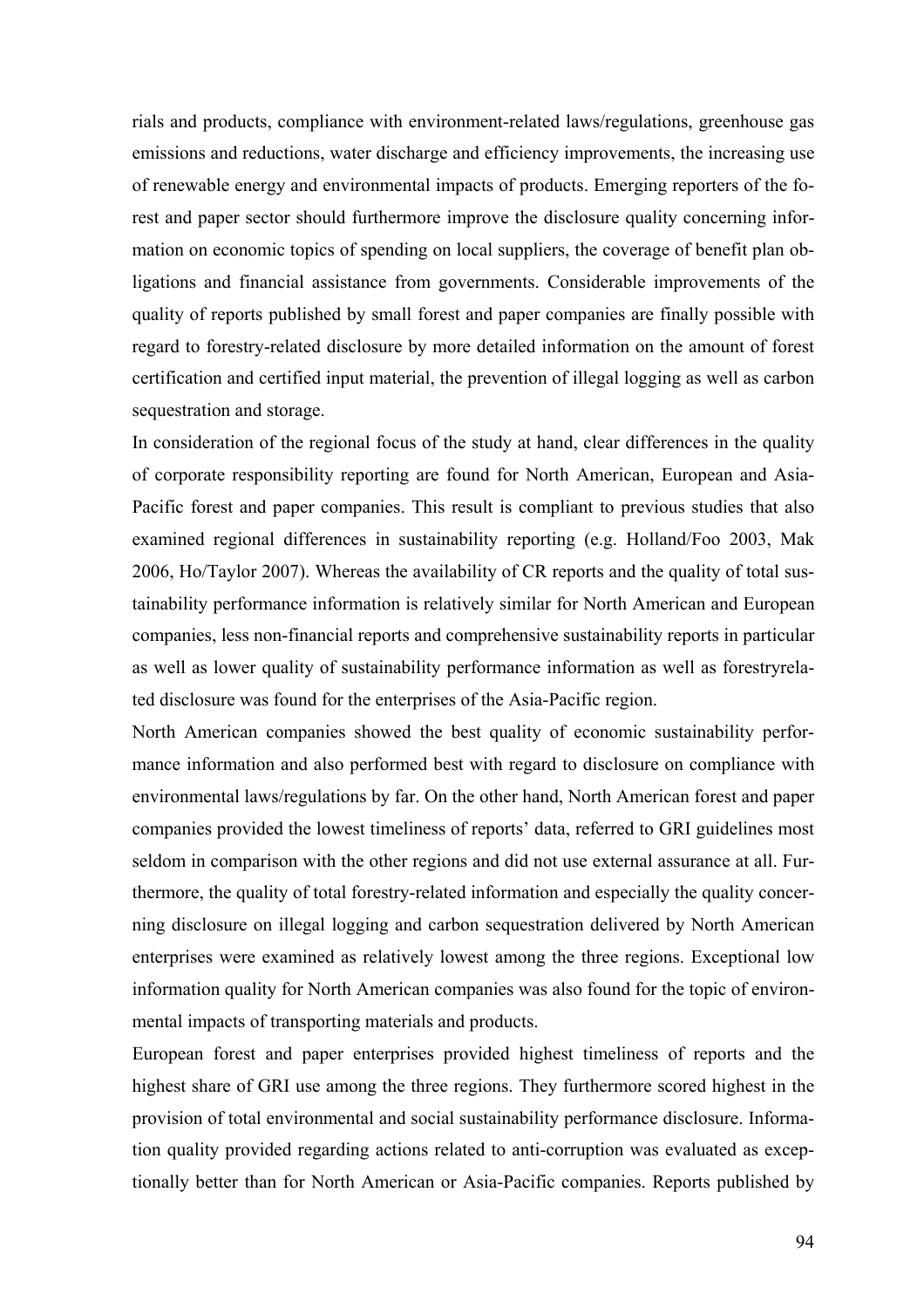European forest and paper companies showed also the highest quality of disclosure concerning forestry-related information in total as well as for all related indicators except the one of illegal logging. In contrast, considerably worst disclosure quality in comparison with the two other regions was found for biodiversity-related reporting concerning protected habitats and red-list species affected by operations.

Forest and paper companies headquartered in the Asia-Pacific region had the highest share of full report verification and best disclosure quality concerning the prevention of illegal logging. In contrast, they had the lowest share of non-financial reports and particularly sustainability reports available and provided lowest quality in total as well as for economic, environmental and social sustainability performance information. Additionally, the quality of disclosure delivered with regard to forest-related certification and especially chain-ofcustody certification is lowest among the regions. An exceptional low level of quality in comparison with information given by North American and European companies was found for data concerning spending on local suppliers, the environment-related topics of greenhouse gas emissions and its reduction as well as water conservation, and the social issues of child and forced labour as well as employees' coverage by collective bargaining agreements.

Different cultural, legal and economic backgrounds of the regions and related countries are seen as the main reasons for differences in the use of GRI, external verification as well as in the provision of information on sustainability performance and forestry-related issues. Stakeholders and especially investors with a global focus, however, are assumed to be interested in information that is comprehensive and regionally independent. That means there is much to do for forest and paper companies of each region.

With regard to the availability and types of CR reports, companies from the Asia-Pacific region should make efforts for the publication of more non-financial reports and sustainability reports in particular. North American forest and paper companies should improve the timeliness of available CR reports as well as the share of GRI use and external verification. Companies from the Asia-Pacific region should furthermore provide more detailed and explicit sustainability performance information in general and especially with regard to social issues. A higher quality of disclosure by Asia-Pacific enterprises is furthermore desirable for the issues of forestry-related certification and carbon storage, whereas North American companies should enhance the quality of their disclosure on forestry-related issues in general and illegal logging and carbon sequestration in particular.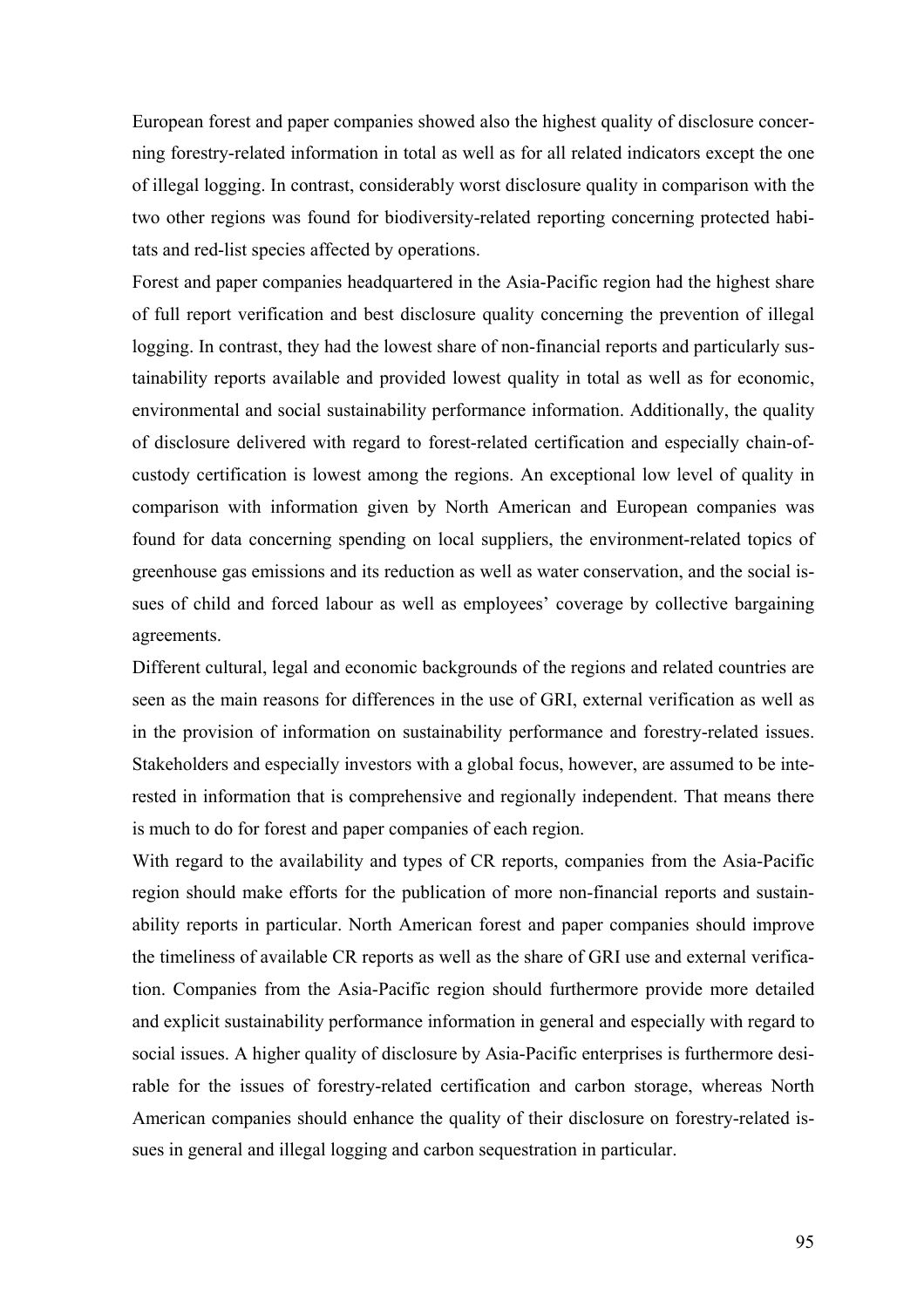A further conclusion of this study is that GRI should make efforts to publish sector-specific guidelines for the preparation of sustainability reports to enhance the quality of disclosure provided by forest and paper companies. Specific forestry-related indicators as used in this study should be developed and published by GRI. Additionally, GRI should provide recommendations for forest and paper companies concerning the application of general GRI G3 guidelines and thus statements which indicators should find particular consideration and which can be excluded because of general irrelevance for forest and paper companies.

### **5.2 Limitations and further research**

A clear limitation of this study is the application of statistical methods since the sample is very small and therefore not appropriate for statistical analysis. As a result the findings of this study must be seen as tendencies. Additional problems emerge due to the fact that scoring systems as the one utilized here for the evaluation of information quality, use an ordinal scale<sup>50</sup>, which means that an aggregation or the calculation of an average of the scores for indicators or content groupings, albeit done here, is actually not legitimate.

A further limitation of the study is the restriction to specific CR reports. The most current and sophisticated separate non-financial report was considered for the evaluation, whereas other documents or website content published by the company were not examined. The reason for the restriction to one report is the assumption that stakeholders or investors in particular do not want to search for diverse documents but get the information they need as fast as possible. Additionally, reports were only collected from the websites of forest and paper companies. This could lead to incorrect conclusions regarding the publication of non-financial reports in case a company has prepared a report but did not publish it at the website. At last and with regard to the selection of reports, a limitation of this study is the heterogeneity of non-financial reports, leading to a comparison of comprehensive sustainability reports with environmental or even annual reports.

Moreover, it was found that the differences between the countries of one region are partly larger than the differences between the three regions. This is especially the case for the Asia-Pacific region and thus differences in cultural, economic and legal backgrounds between Japan and Indonesia or Korea, but also for Canada and the USA as the two North American countries. Additionally, there is no homogeneity among the forest and paper

 $\overline{a}$ 

<sup>50</sup> Cf.: JONES and ALABASTER 1999, cited by MILNE 2003: 4.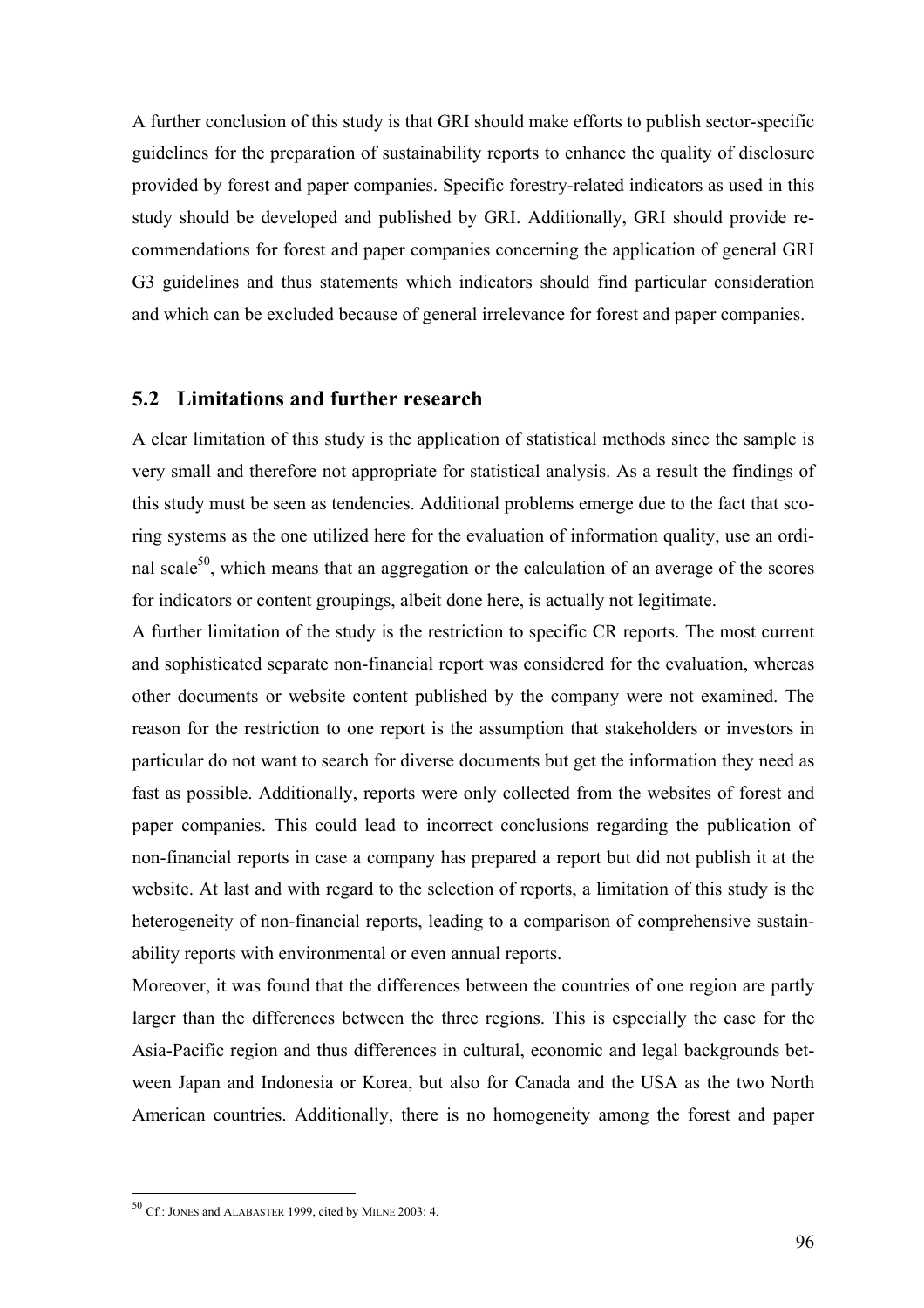companies as their operations differ considerably<sup>51</sup> in part, which is influencing the reporting of the sector as a whole.

The comparison of this study's results with other sectors' CR reporting quality is furthermore limited since methodological backgrounds and dates of research differ considerably to some extent. Results are assumed to be incommensurable if studies only examined the extent of published information or restricted their view to specific countries or sectors which lead to characteristic country or sector effects. Additionally, results of previous researches are partly antiquated.

Additionally, the strong orientation on GRI G3 performance indicators and the constriction to economic and social core indicators must furthermore be seen as a limitation of the study. If used indicators did not cover specific aspects of sustainability performance issues, disclosure quality was found as low, albeit companies considered these performance aspects within their reports. Additionally, the majority of forest and paper enterprises still used the 2002 version of GRI guidelines instead of the 2006 (G3) one. Newly developed indicators are thus not considered by the enterprises from the outset, which consequently results in a low quality of information for some issues.

Another problem emerged through subjectivism concerning the scoring of information quality. Whereas only one person, the author of this report, evaluated the quality of published performance information, other studies as for instance the one of MILNE (2003) used two scorers for the evaluation to receive a higher degree of objectivity.

Consequently, further research with regard to the quality of sustainability reporting in the forest and paper sector is desirable and, as a main conclusion, should be based on larger samples and therefore more appropriate statistical analysis.

Differences in sustainability reporting of forest and paper companies and other sectors should be evaluated more systematically by comparing the forest and paper sector with others in one study and thus under consideration of identical methodological approaches at the same time.

Further research is also desirable with regard to progress in sustainability reporting practices within the forest and paper sector. Future studies should examine improvements of the quality of disclosure on sustainability as well as forestry-related issues for the forest and paper sector as a whole, for small companies of the sector as well as concerning different regional origins. Such research would reveal an assumed increase in information quality

 $\overline{a}$ 

 $51$  The sample of forest and paper enterprises include pure paper and pure forest management companies besides enterprises with mixed (paper production and forest management) fields of operations.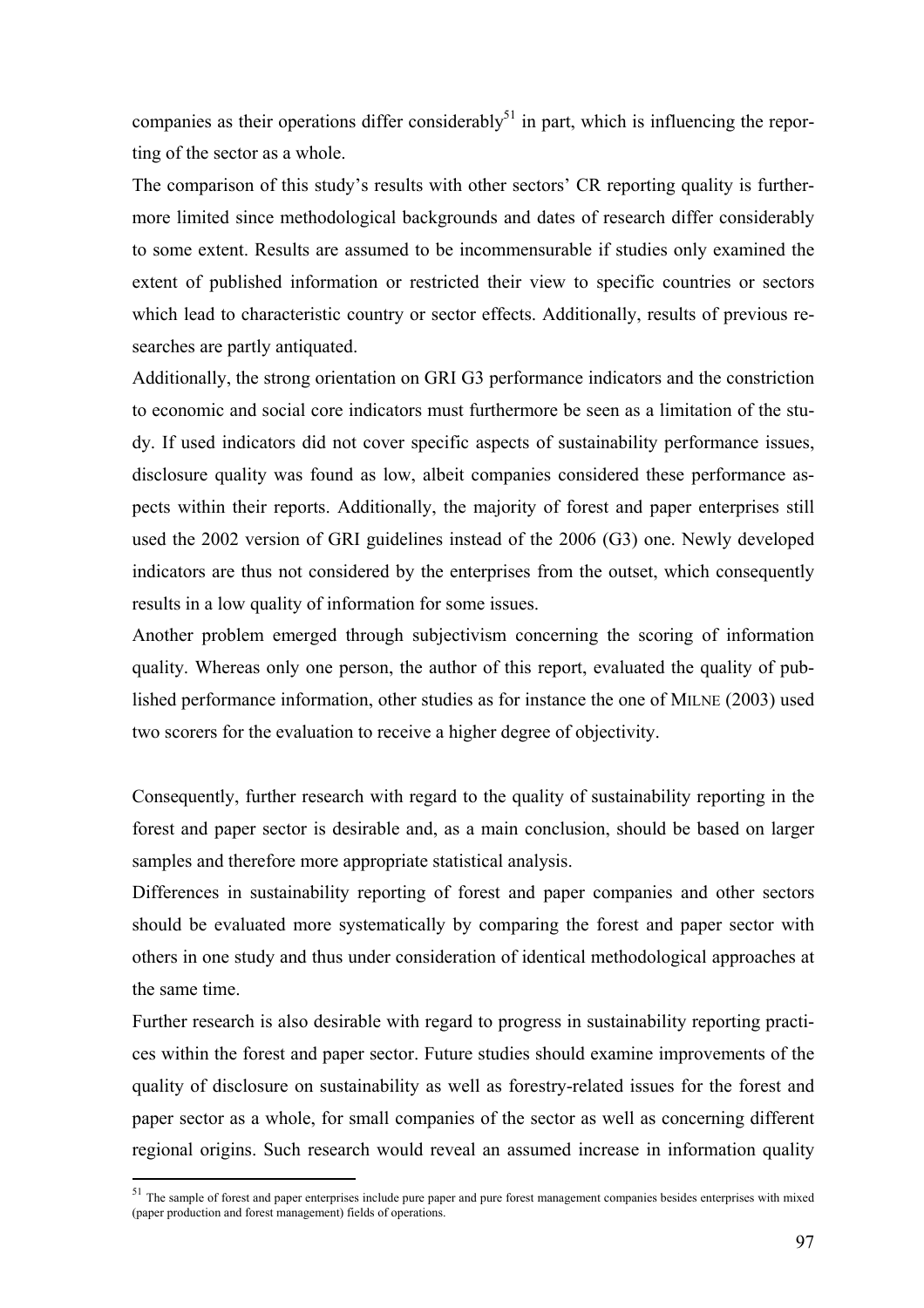due to more widespread use of GRI G3 guidelines for the forest and paper sector in total. It would furthermore show if small forest and paper companies develop their corporate responsibility reporting towards this of the largest reporters or if they adhere to already achieved quality of CR reports. Finally, such research would give evidence for a trend concerning convergence or divergence in sustainability reporting quality between North America, Europe and the Asia-Pacific region.

A country-related comparison could determine the specific legal and cultural effects influencing the sustainability reporting practices and quality in the forest and paper sector that is relatively difficult to determine in case of a broad view on regions. However, there are only few countries with a relatively high number of forest and paper companies such as Canada, the USA, Japan, Sweden or Finland.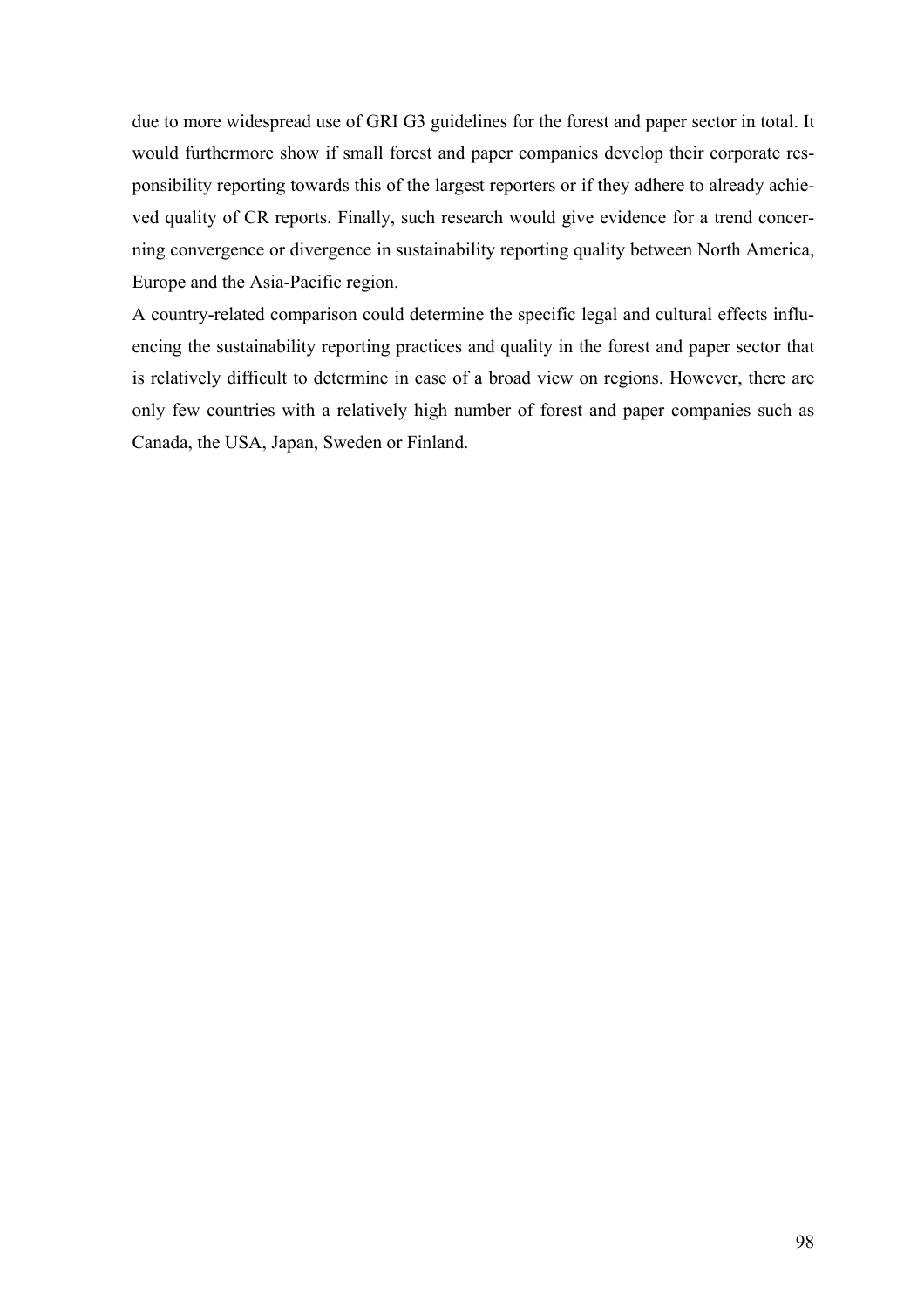# **6 References**

**Adams, C., W.-Y. Hill, C. Roberts (1998)**: "Corporate Social Reporting Practices in Western Europe: Legitimating Corporate Behaviour?", *British Accounting Review*, Vol. 30 (1998), pp. 1-21.

**Alnajjar, F.K. (2000)**: "Determinants of Social Responsibility Disclosures of U.S. Fortune 500 Firms: An Application of Content Analysis", *Advances in Environmental Accounting and Management*, Vol. 1 (2000), pp. 163-200.

**Ball, R. (1995)**: "Making Accounting More International: Why, How and How Far Will It Go", *Journal of Applied Corporate Finance*, Vol. 8 (1995), Issue 3, pp. 19-29.

**Barth, M.E., M.F. McNichols, G.P. Wilson, (1997)**: "Factors Influencing Firms' Disclosures about Environmental Liabilities", *Review in Accounting Studies*, Vol. 2 (1997), pp. 35-65.

**Becker, E., T. Jahn, I. Stiess (1999)**: "Exploring Uncommon Ground: Sustainability and the Social Sciences", In: Becker, E., T. Jahn (eds): *Sustainability and the Social Sciences*. Zed: London.

**Berthelot, S., D. Cormier, M. Magnan, (2003)**: "Environmental Disclosure Research: Review and Synthesis", *Journal of Accounting Literature*, Vol. 22 (2003), pp. 1-44.

**Bewley, K., Y. Li, (2000)**: "Disclosure of Environmental Information by Canadian Manufacturing Companies: A Voluntary Disclosure Perspective", *Advances in Environmental Accounting & Management*, Vol. 1 (2000), pp. 201-226.

**Carroll, A.B. (1999)**: "Corporate Social Responsibility: Evolution of a Definitional Construct", *Business Society,* Vol. 38 (1999), pp. 268-295.

**Cooper, S.M, D.L. Owen, (2007)**: "Corporate Social Reporting and Stakeholder Accountability: The Missing Link", *Accounting, Organizations and Society,* Vol. 32 (2007), pp. 649-667.

**Claussen, J., T. Loew, U. Westermann, (2005)**: "Sustainability Reporting in Germany: Summary of the Results and Trends of the 2005 Ranking", online: http://www. 4sustainability.org/downloads/Clausen-Loew-2005-Ranking-Summary.pdf (02.11.2007)

**Cormier, D., M. Magnan, (2003)**: "Environmental Reporting Management: A Continental European Perspective", *Journal of Accounting and Public Policy*, Vol. 22 (2005), pp. 43- 62.

**Craig, C., J. Diga, (1998)**: "Corporate Accounting Disclosure in ASEAN", *Journal of International Financial Management and Accounting*, Vol. 9 (1998), Issue 3, pp. 246-274.

**Crane, A., D. Matten, (2007)**: "Business Ethics: Managing Corporate Citizenship and Sustainability in the Age of Globalization", Oxford University Press  $(2^{nd}$  edn.), New York, 2007.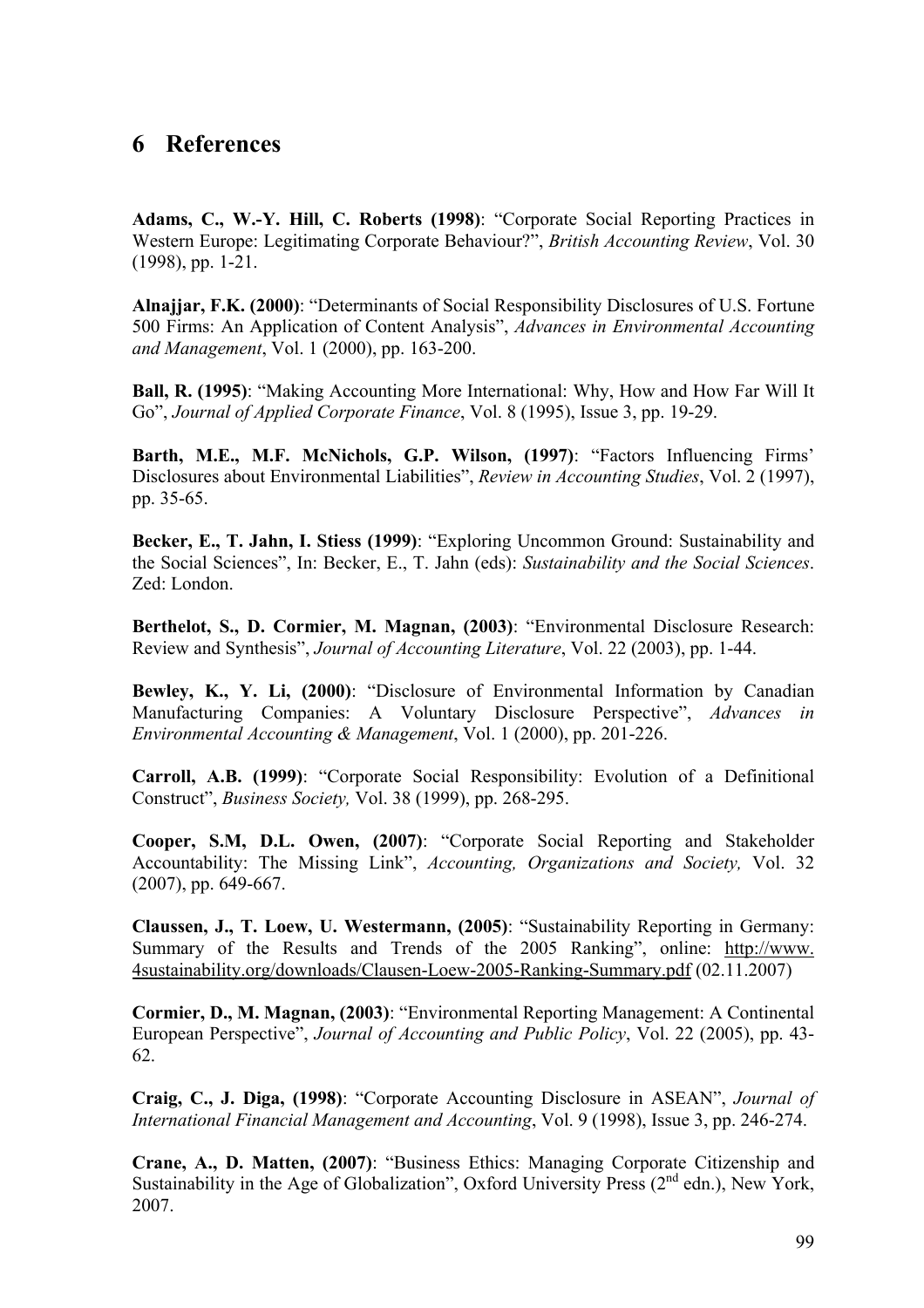**Daub, C.-H. (2006)**: "Corporate Sustainability Reporting: Evidence from the First Swiss Benchmark Survey", In: Schaltegger, S., Bennett, M., Burritt, R. (eds.): *Sustainability Accounting and Reporting. Eco-Efficiency in Industry and Science*, Vol. 21, pp. 325-337. Springer, Dordrecht, 2006.

**Daub, C.-H. (2007)**: "Assessing the Quality of Sustainability Reporting: An Alternative Methodological Approach", *Journal of Cleaner Production*, Vol. 15 (2007), pp.75-85.

**Engemann, W., K. Scheunemann, (2005)**: "Leitfaden zur CSR Berichterstattung in Deutschland: Anforderungen, Bewertungen und Inhalte", Dokeo GmbH. Stuttgart, online: http://www.dokeo.de/docs/Leitfaden\_CSR\_Berichte.pdf (20.10.2007)

**EU Commission (2003)**: "Commission recommendation of 6 May 2003 concerning the definition of micro, small and medium-sized enterprises", *Official Journal of the European Union, L124/36, online: http://ec.europea.eu/enterprise/enterprise policy/sme definition/* index\_en.htm (02.12.2007)

**Gamble, G., K. Hsu, C. Jackson, C. Tollerson (1996)**: "Environmental Disclosures in Annual Reports: An International Perspective", *International Journal of Accounting*, Vol. 31 (1996), Issue 3, pp. 293-331.

**Gowdy, J.M. (2000)**: "Terms and Concepts in Ecological Economics", *Wildlife Society Bulletin*, Vol. 28 (2000), Issue 1, pp. 26-33.

**Gray, R., M.J. Milne (2002)**: "Sustainability Reporting: Who is Kidding Whom?", online: http://www.business.otago.ac.nz/acty/Oldsite/working\_papers/Gray%20&%20Milne%20p aper\_version2.pdf  $(20.10.2007)$ 

**Greenall, D., R. Yachnin (2001)**: "Reporting on Corporate Social Responsibility Performance: Results of a Survey of Canadian Companies", online: http://strategis.ic.gc.ca/ pics/sd/csrreporteng.pdf (03.11.2007)

**GRI (2006)**: "Sustainability Reporting Guidelines", online: http://www.globalreporting. org/ReportingFramework/G3Guidelines/ (17.10.2007)

**Grossman, S. (1981)**: "The Role of Warranties and Private Disclosure about Product Quality", *Journal of Law and Economics*, Vol. 24 (1981), Issue 3, pp. 461-483.

Hackstone, D, M. Milne (1995): "Some Determinants of Social and Environmental Disclosures in New Zealand Companies", *Accounting, Auditing and Accountability Journal*, Vol. 9 (1995), Issue 1, pp. 77-108.

**Hammond, K., Miles, S. (2004)**: "Assessing quality assessment of corporate social reporting: UK Perspective", *Accounting Forum*, Vol. 28 (2004), pp. 61-79.

**Hauff, V. (2002)**: "Erfolge, Defizite, Perspektiven – Ein Resümee von Johannesburg und Perspektiven für die Umsetzung der Nachhaltigkeitsstrategie in Deutschland. Vortrag zur Fachtagung der Friedrich-Ebert-Stiftung und der Gesellschaft für Nachhaltigkeit, neue Umweltökonomie und nachhaltigkeitsgerechtes Umweltrecht e.V. am 24.10.02", online: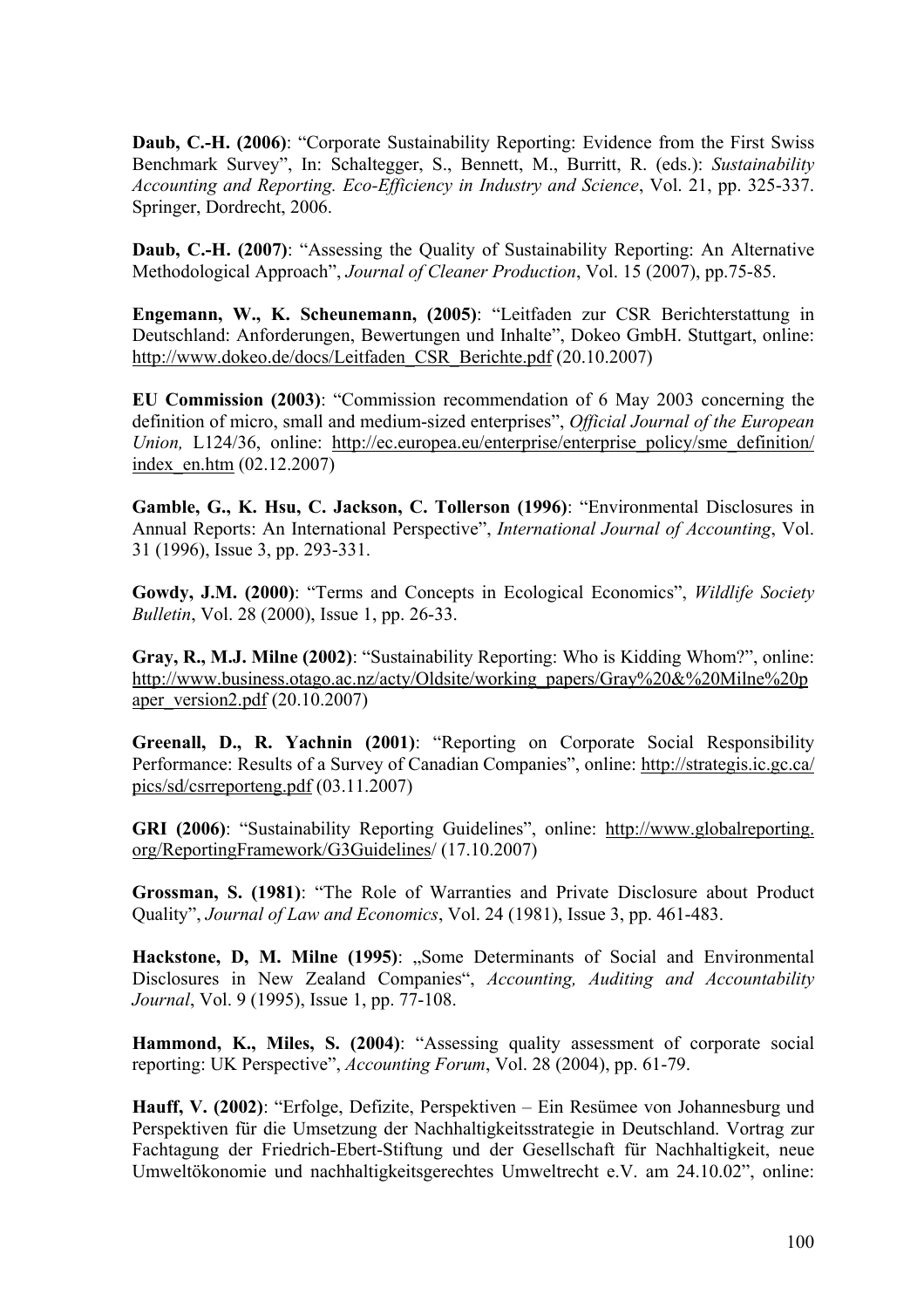http://www.nachhaltigkeitsrat.de/service/download/pdf/Vortrag\_Hauff\_24-10-02.pdf (16.10.2007)

**Hedberg, C.-J., F.v. Malmborg (2003)**: "The Global Reporting Initiative and Corporate Sustainability Reporting in Swedish Companies", *Corporate Social Responsibility and Environmental Management*, Vol. 10 (2003), pp. 153-164.

**Ho, L.-C., M.E. Taylor (2007)**: "An Empirical Analysis of Triple Bottom-Line Reporting and its Determinants: Evidence from the United States and Japan", *Journal f International Financial Management and Accounting*, Vol. 18 (2007), Issue 2, pp. 123-150.

**Holland, L, Y.B. Foo (2003)**: "Differences in Environmental Reporting Practices in the UK and the US: The Legal and Regulatory Context", *The British Accounting Review*, Vol. 35 (2003), Issue 1, pp. 81-93.

**Hopkins, P., M. Whitaker (1999)**: The Relationship between Company Environmental Reports and their Environmental Performance: A Study of the UK Water Industry". In: Bennett, M., James, P., Klinkers, L. (eds.): *Sustainable Measures: Evaluation and Reporting of Environmental and Social Performance*, pp. 392-411. Greenleaf, Sheffield, 2006.

**IUCN, UNEP, WWF (1991)**: "Caring for the Earth: A Strategy for Sustainable Living", Gland, Switzerland, 1991.

**Jain, R. (2005)**: "Sustainability: Metrics, Specific Indicators and Preference Index", *Clean. Techn. Environ. Policy*. Vol. 7 (2005), pp. 71-72.

**Jones, K., T. Alabaster (1999)**: "Critical Analysis of Corporate Environmental Reporting", *Journal of Environmental Assessment Policy and Management*, Vol. 1 (1991), pp. 27-60.

**Kagan, R.A., L. Axelrad (2000)**: "Regulatory Encounters: Multinational Corporations and American Adversarial Legalism", Berkeley: University of California, Press 2000.

**Katz, J., D. Swanson, L. Nelson (2001)**: "Culture-Based Expectations of Corporate Citizenship: A Propositional Framework and Comparison of Four Cultures", *The International Journal of Organizational Analysis*, Vol. 9 (2001), Issue 2, pp. 149-171.

**Kolk, A. (2003)**: "Trends in Sustainability Reporting by the Fortune Global 250", *Business Strategy and the Environment*. Vol. 12 (2003), pp. 279-291.

**Kolk, A. (2004a)**: "More than Words? – An Analysis of Sustainability Reports", *New Academy Review*, Vol. 3, Issue 3, pp. 59-75.

**Kolk, A. (2004b)**: "A decade of Sustainability Reporting: Developments and Significance", *International Journal of Environment and Sustainable Development*, Vol. 3 (2004), Issue 1, pp. 51-64.

**Kolk, A. (2005a)**: "Social and Environmental Accounting", *The Blackwell Encyclopaedia of Management Accounting* (2<sup>nd</sup> edn). Clubb, C. (ed.). Blackwell: Malden, pp. 393-398.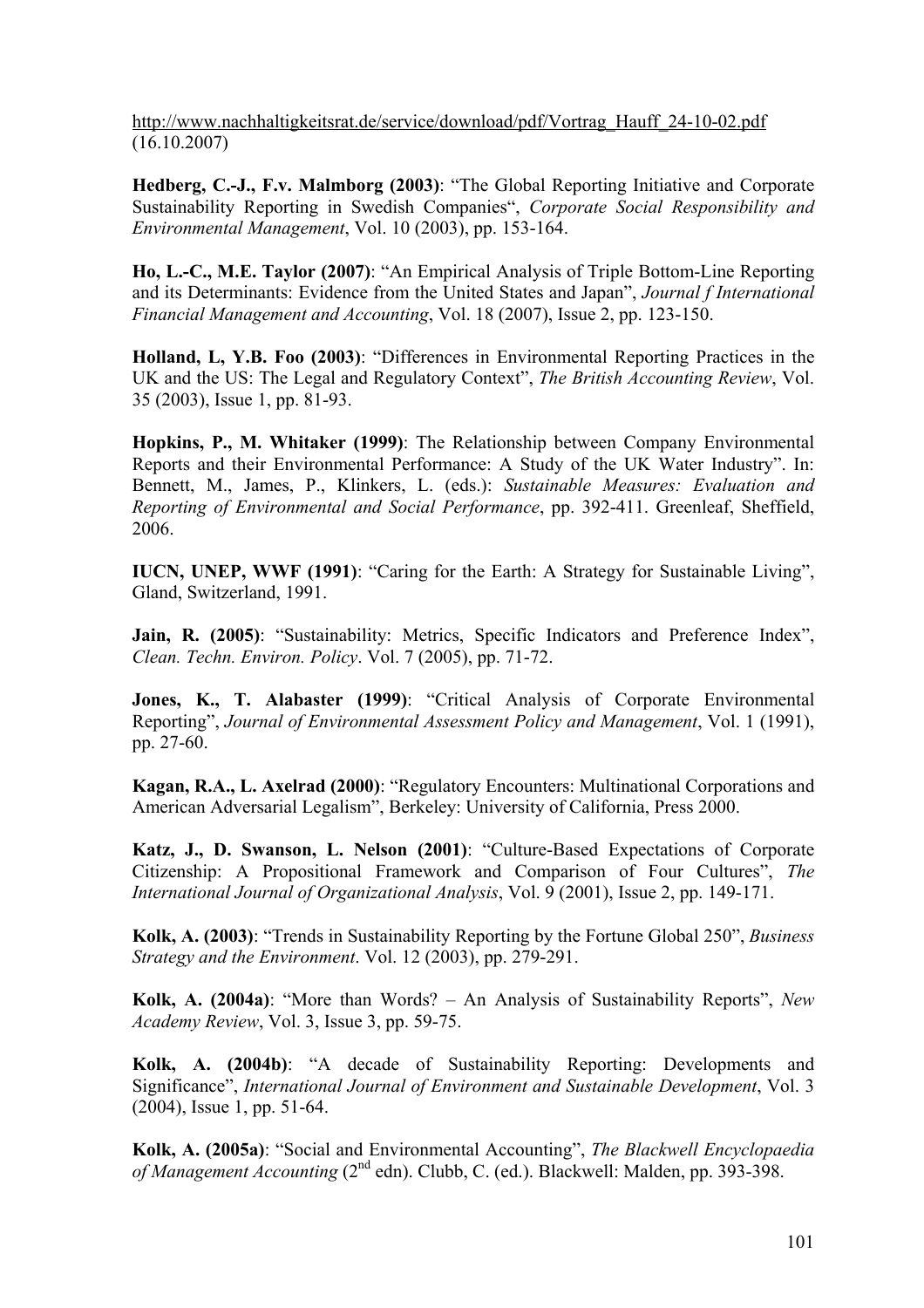**Kolk, A. (2005b)**: "Sustainability Reporting", *VBA Journal*, Vol. 3 (2005). Online: http://www1.fee.uva.nl/pp/bin/244fulltext.pdf (22.10.2007)

**Kolk, A. (2005c)**: "Environmental Reporting by Multinationals from the Triad: Convergence or Divergence", *Management International Review*, Special Issue. Vol. 45 (2005), pp. 145-166.

**Kolk, A. (2006)**: "Sustainability, Accountability and Corporate Governance: Exploring Multinationals' Reporting Practices", *Business Strategy and the Environment. (In press).*  Published online in Wiley InterScience (www.interscience.wiley.com) DOI: 10.1002/bse.511

**KPMG, University of Amsterdam (2002a)**: "KPMG International Survey of Corporate Sustainability Reporting 2002", KPMG Global Sustainability Services, Amsterdam. Online: http://www.gppi.net/fileadmin/gppi/KPMG2002.pdf (02.11.2007)

**KPMG (2002b)**: "Focus on the Forest Sector: KPMG's International Survey of Corporate Sustainability Reporting", Global Sustainability Services. Online: http://www.kpmg.com. au/Portals/0/GlobalSustainSurvey-Forestry02.pdf (02.11.2007)

**KPMG (2005)**: "KPMG International Survey of Corporate Responsibility Reporting 2005", KPMG Global Sustainability Services, Amsterdam. Online: http://www.kpmg.nl/ Docs/Corporate\_Site/Publicaties/International\_Survey\_Corporate\_Responsibility\_2005.pd f (20.10.2007)

**KPMG, UNEP (2006)**: "Carrots and Sticks for Starters. Current Trends and Approaches in Voluntary and Mandatory Standards for Sustainability Reporting", http://www.uneptie.org/ outreach/reporting/docs/Public-UNEP-KPMG-Report-FIN.pdf (27.10.2007)

**KPMG LLP (2007)**: "The Impact of the Company Act 2006 on Corporate Responsibility Reporting: Advisory", online: http://www.kpmg.co.uk/pubs/305219IMPACT.pdf (28.10.2007)

**Langer, M. (2006)**: "Comparability of Sustainability Reports". In: Schaltegger, S., Bennett, M., Burritt, R. (eds.): *Sustainability Accounting and Reporting*. *Eco-Efficiency in Industry and Science*. Vol. 21, pp. 581-602. Springer, Dordrecht, 2006.

**Liebetruth, H. (2005)**: "Sustainable Development and Cultural Diversity", In: Wilderer, P.A., Schroeder, E.D., Kopp, H. (eds.) *Global Sustainability. The Impact of Local Cultures. A new Perspective for Science and Engineering, Economics and Politics.* Wiley-VCH Verlag GmbH & Co. KGaA, Weinheim, 2005.

**Loew, T., K. Ankele, S. Braun, J. Clausen (2004)**: "Bedeutung der internationalen CSR-Diskussion für Nachhaltigkeit und die sich daraus ergebenden Anforderungen an Unternehmen mit Fokus Berichterstattung: Endbericht" http://www.ioew.de/home/ downloaddateien/csr-end.pdf (14.10.2007)

**Mak, B.L.M., W.W.H. Chan, K. Wong, C. Zheng (2007)**: "Comparative Studies of Standalone Environmental Reports – European and Asian Airlines", *Transportation Research Part D*, Vol. 12 (2007), pp. 45-52.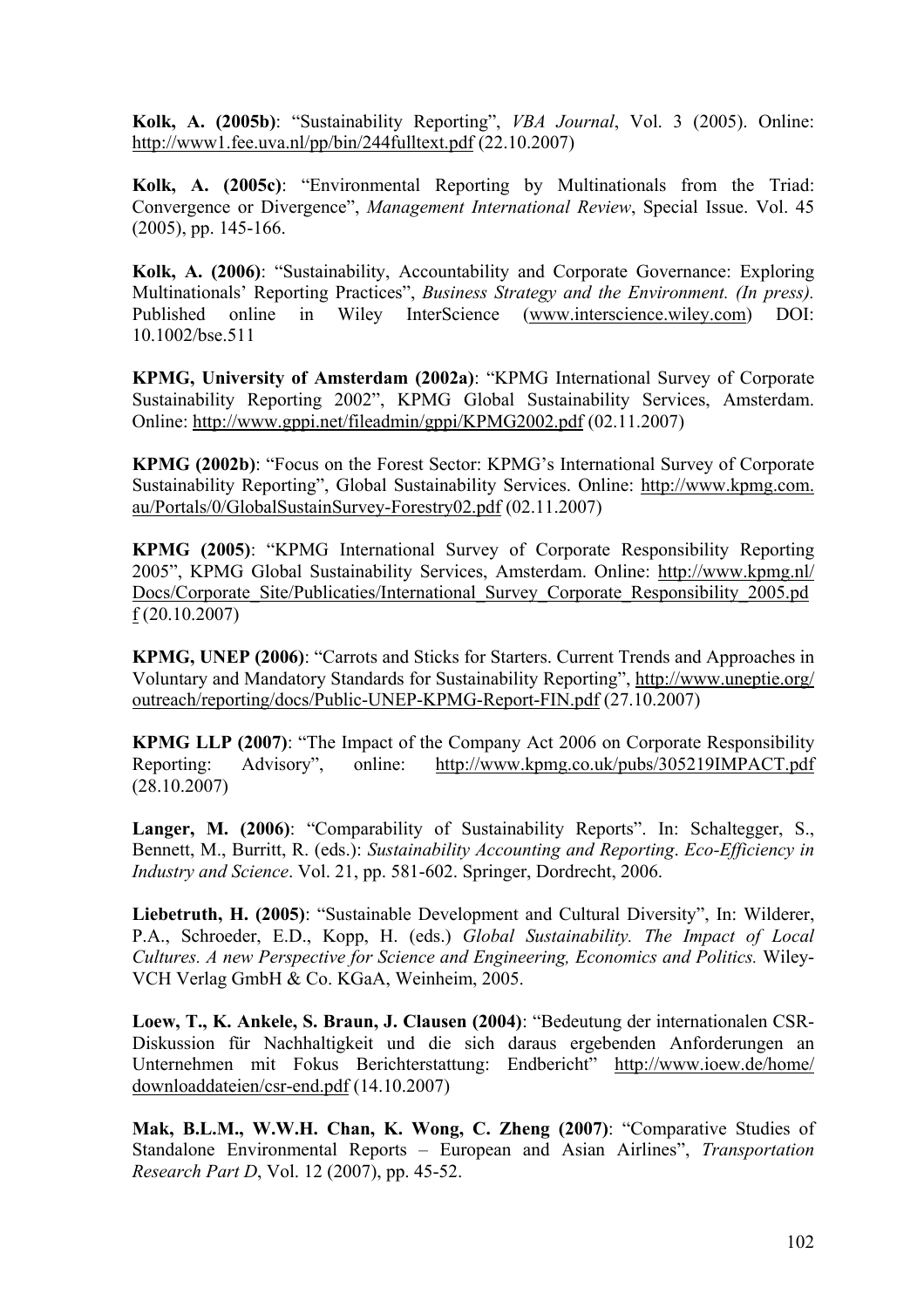**Milgrom, P. (1981)**: "Good News and Bad News: Representation Theorems and Applications", *Bell Journal of Economics*, Vol. 12 (1981), pp. 380-391.

**Milne, M.J., D.M. Patten (2002)**: "Securing Organizational Legitimacy. An Experimental Decision Case Examining the Impact of Environmental Disclosures", *Accounting, Auditing and Accountability Journal*, Vol. 15 (2002), Issue 3, pp. 372-405.

**Milne, M.J., H. Tregidga, S. Walton (2003)**: "The Triple-Bottom-Line: Benchmarking New Zealand's Early Reporters", online: http://www.commerce.otago.ac.nz/mgmt/ publications/wp/Milne\_Tregidga\_Walton.pdf (02.11.2007)

**Munkelien, E.B., I. Gravlien (2003)**: "Triple-bottom-line Reporting in a Norwegian Context", online: http://research.dnv.com/csr/PW\_Tools/PWD/7/03/D/7-03-D-2003-030/7- 03-D-2003-03-0.doc (03.11.2007)

**National Research Council, Board of Sustainable Development (2000)**: "Our Common Journey: A Transition towards Sustainability", *National Academy Press*, Washington, D.C.  $2000$  ( $2<sup>nd</sup>$  printing).

**Nelson, R. (1995)**: "Sustainability, Efficiency, and God: Economic Values and the Sustainability Debate", *Annual Review of Ecology and Systematics*, Vol. 26 (1995), pp. 135-154.

**Neu, D., H. Warsame, K. Pedwell (1998)**: "Managing Public Impressions: Environmental Disclosures in Annual Reports", *Accounting, Organizations and Society*, Vol. 23 (1998), Issue 3, pp. 265-282.

**O'Donovan, G. (2002)**: "Environmental Disclosure in the Annual Report: Extending the Applicability and Predictive Power of Legitimacy Theory", *Accounting, Auditing and Acountability Journal*, Vol. 15 (2002), Issue 3, pp. 344-371.

**O'Dwyer, B., J. Unerman (2005)**: "Perceptions on the Emergence and Future Development of Corporate Social Disclosure in Ireland", *Accounting, Auditing and Accountability Journal*, Vol. 18 (2005), Issue 1, pp. 14-43.

**OECD (2000)**: "The OECD Guidelines for Multinational Enterprises: Revision 2000", online: http://www.oecd.org/dataoecd/56/36/1922428.pdf (15.10.2007)

**One world trust (2007)**: "In Focus: Companies Act 2006", website information: http://www.oneworldtrust. org/?display=accnewsmar07 (28.10.2007)

**Palenberg, M., W. Reinicke, J.M. Witte (2006)**: "Trends in Non-financial Reporting: Paper prepared for the United Nations Environment Programme, Division of Technology, Industry and Economics", Global Public Policy Institute. Berlin. Online: http://www.gppi.net/fileadmin/gppi/nonfinancialreporting01.pdf (20.10.2007)

**Patten, D.M. (1991)**: "Exposure, Legitimacy, and Social Disclosure", *Journal of Accounting and Public Policy*, Vol. 10 (1991), pp. 297-308.

**Pleon (2005)**: "Accounting for Good: The Global Stakeholder Report 2005. The Second World-wide Survey on Stakeholder Attitudes to CSR Reporting". Pleon/Kothes/Klewes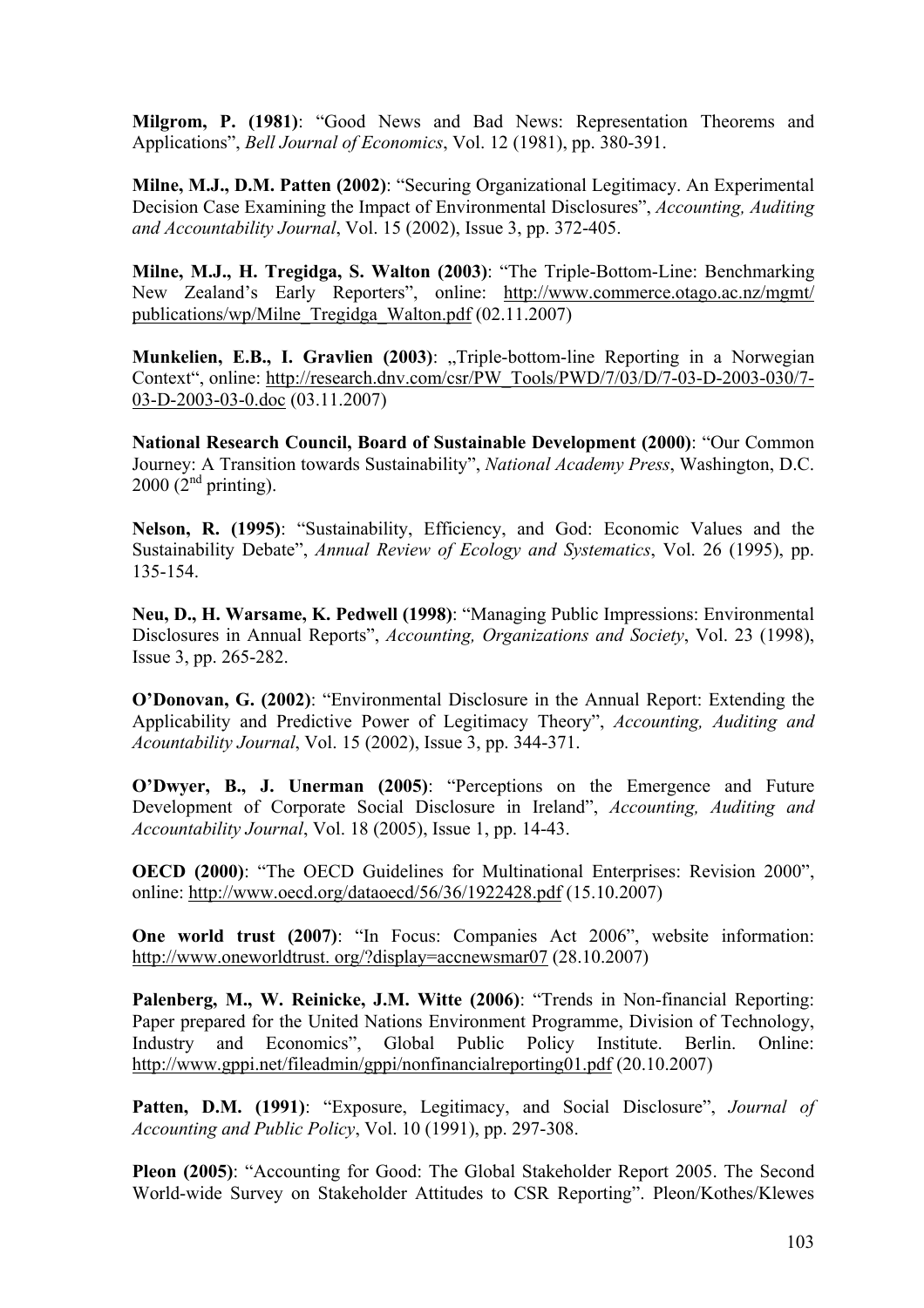GmbH, 2005. Online: http://www.pleon.de/fileadmin/downloads/Pleon\_GSR05\_en.pdf (20.10.2007)

**PwC (2006)**: "Global Forest, Paper and Packaging Industry Survey: 2006 Edition. Survey of 2005 Results", online: http://www.pwc.com/gx/eng/about/ind/fpp/pwc\_gfppsurvey2006 final.pdf (02.03.2007)

**PwC (2007)**: "Measuring up: Sustainability Reporting in the Forest, Paper and Packaging Industry", online: http://www.pwc.com/extweb/pwcpublications.nsf/docid/A0282DE355 EBFCCB85257 36E00553B4D (27.10.2007), also in PwC (2007): "Growth: Global Forest, Paper and Packaging Industry Survey: 2007 Edition, Survey of 2006 Results", online: http://www.pwc.com/gx/eng/about/ind/fpp/global-fpp-survey2007\_pwc.pdf (01.11.2007)

**Patten, D.M. (1992)**: "Intra-Industry Environmental Disclosures in Response to the Alaskan Oil Spill: A Note on Legitimacy Theory", *Accounting, Organizations and Society*, Vol. 17 (1992), Issue 5, pp. 471-475.

**Quick, R., M. Knocinski (2006)**: "Nachhaltigkeitsberichterstattung: Empirische Befunde zur Bericherstattungspraxis von HDAX-Unternehmen", *Zeitschrift für Betriebswirtschaft, Gabler-Verlag,* Vol. 76 (2006), Issue 4, pp. 615-650.

**Renn, O. (2005)**: "Sustainable Development: Exploring the Cross-Cultural Dimension". In: Wilderer, P.A., Schroeder, E.D., Kopp, H. (eds.) *Global Sustainability. The Impact of Local Cultures. A new Perspective for Science and Engineering, Economics and Politics.* Wiley-VCH Verlag GmbH & Co. KGaA, Weinheim, 2005.

**Redclift, M. (2005)**: "Sustainable Development (1987-2005). An Oxymoron Comes of Age", *Sustainable Development*, Vol. 13 (2005), pp. 212-227.

**Schaltegger, S., R. Burritt, H. Petersen (2003)**: "An Introduction to Corporate Environmental Management", *Striving for Sustainability*, Greenleaf Publishing Limited, Sheffield.

**Sinclair, P., J. Walton (2003)**: "Environmental Reporting Within the Forest and Paper Industry", *Business Strategy and the Environment*, Vol. 12 (2003), pp. 326-337.

**Stratos (2005)**: "Gaining Momentum: Corporate Sustainability Reporting in Canada", Stratos 2005. Online: http://stratos-sts.com/publications/2005\_Gaining\_Momentum.pdf (02.11.2007)

**Thurm, R. (2006)**: "Taking the GRI to Scale. Towards the Next Generation of Sustainability Reporting Guidelines". In: Schaltegger, S., Bennett, M., Burritt, R. (eds.): *Sustainability Accounting and Reporting*. Eco-Efficiency in Industry and Science. Vol. 21, pp. 325-337. Springer, Dordrecht, 2006.

**Toal, B. (2007)**: "How can SMEs engage with CSR activities?", *Environment Business, Future Proof.* May 2007, online: http://www.environmentalexpert.com/resultEachArticle PDF.aspx?cid=23650&idmainpage=65&level=5&codi=14122 (23.10.2007)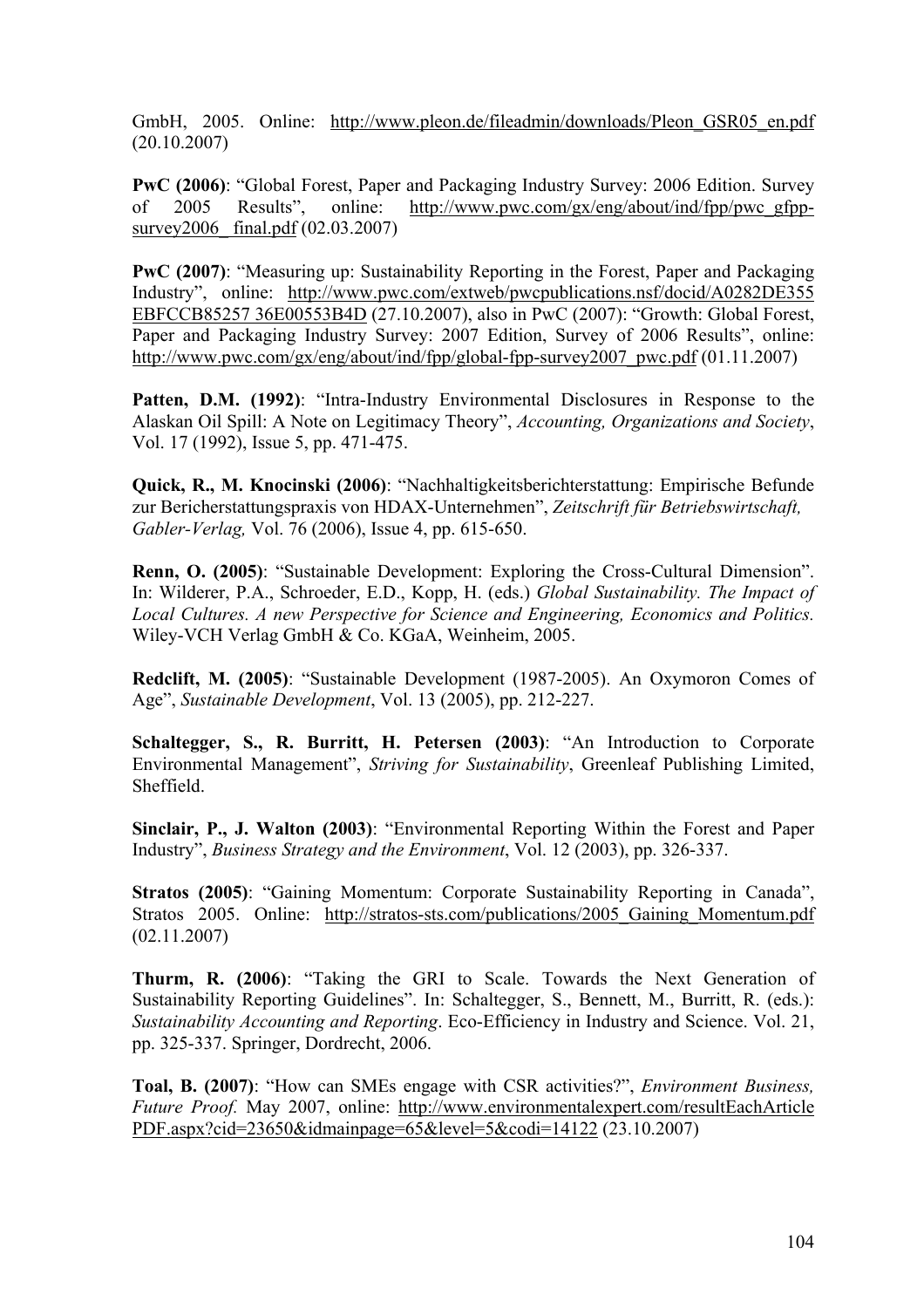**UNEP, SustainAbility (1999)**: "The Oil Sector Report: A Review of Environmental Disclosure within the Oil Industry", UNEP/Sustainability, London. Online: http://www. sustainability.com/downloads\_public/insight\_reports/oil\_sector.pdf (03.11.2007)

**UNEP, Sustainability, Standard & Poor's (2006)**: "Tomorrow's Value. The Global Reporters 2006 Survey of Corporate Sustainability Reporting.", online: http://www.sustain ability.com/downloads\_public/insight\_reports/tomorrowsvalue.pdf (02.07.2007)

**United Nations (1987)**: "Our Common Future. Report of the World Commission of Environment and Development", ("Brundtland Report"), online: http://www.are.admin.ch/ themen/nachhaltig/00266/00540/00542/index.html?lang=en (13.10.2007)

**United Nations (1992)**: "Rio Declaration", online: http://www.unesco.org/education/ information/nfsunesco/pdf/RIO\_E.PDF (13.10.2007)

**United Nations (2000)**: "United Nations Millennium Declaration", online: http://www.un. org/millennium/ (15.10.2007)

**United Nations (2002)**: "The Johannesburg Declaration on Sustainable Development", online: www.un.org/jsummit/html/documents/summit\_docs/0409\_l6rev2\_pol\_decl.pdf (16.10.2007)

**United Nations (2005)**: "Resolution adopted by the General Assembly. 60/1. 2005 World Summit Outcome", online: http://daccessdds.un.org/doc/UNDOC/GEN/N05/487/60/PDF/ N0548760.pdf?OpenElement (15.10.2007)

**Van Staaden, C.J., J. Hooks (2007)**: "A comprehensive comparison of corporate environmental reporting and responsiveness", *The British Accounting Review*, Vol. 39 (2007), pp. 197-210.

**Verrecchia, R.E. (1983)**: "Discretionary Disclosure", *Journal of Accounting and Economics*, Vol. 5 (1983), pp. 179-194.

**Vuontisjärvi, T. (2006)**: "Corporate Social Reporting in the European Context and Human Resource Disclosures: An Analysis of Finnish Companies", *Journal of Business Ethics*, Vol. 69 (2006), pp. 331-354.

**Weber-Blaschke, G., R. Mosandl, M. Faulstich (2005)**: "History and Mandate of Sustainability: From Local Forestry to Global Policy". In: Wilderer, P.A., Schroeder, E.D., Kopp, H. (eds.): *Global Sustainability. The Impact of Local Cultures. A new Perspective for Science and Engineering, Economics and Politics.* Wiley-VCH Verlag GmbH & Co. KGaA, Weinheim, 2005.

**Wijk, J.v., W. Persoon (2006)**: "A Long-haul Destination: Sustainability Reporting Among Tour-Operators", *European Management Journal*, Vol. 24 (2006), Issue 6, pp. 381-395.

**Williams, O.F. (2004)**: "The UN Global Compact: The Challenge and the Promise", *Business Ethics Quarterly,* Vol. 14 (2004), Issue 4, pp. 755–774.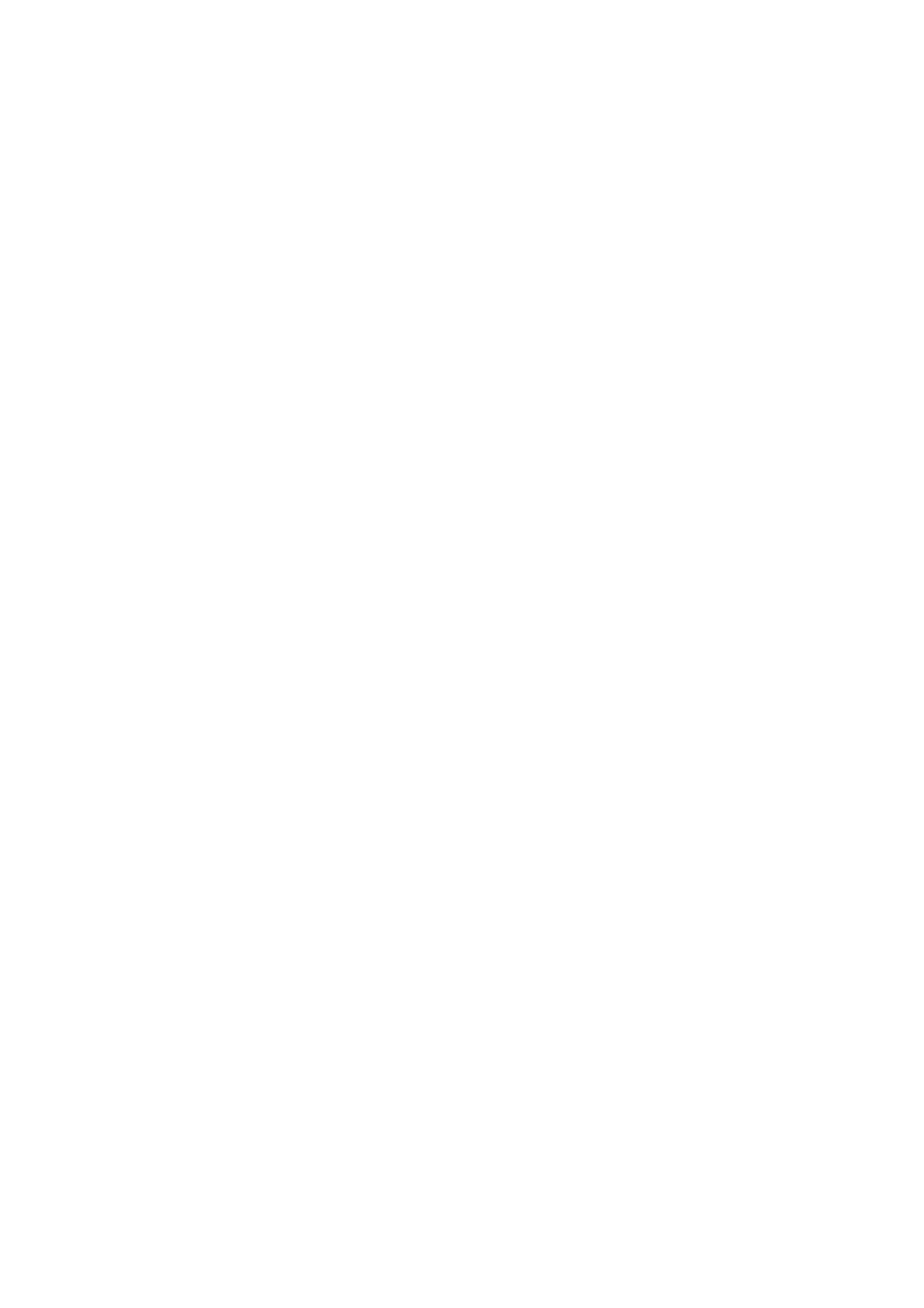## **APPENDIX**

- **I. List of underlying indicators and content groupings**
- **II. Performance information quality:** Results per indicator, sub-grouping and content grouping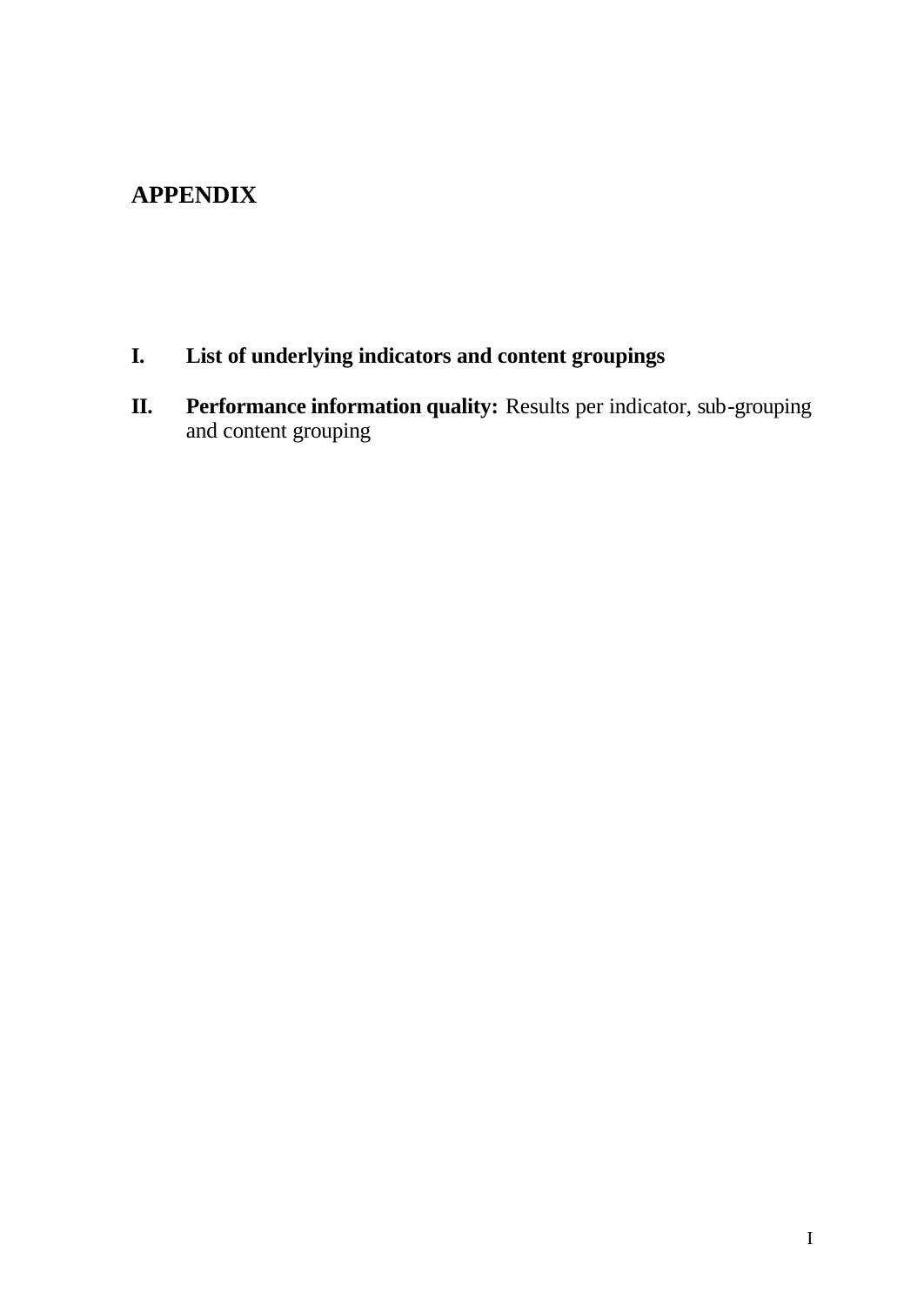## I. List of underlying indicators and content groupings

| <b>Category</b> of<br>performance<br>information  | <b>Grouping of</b><br>performance<br>information | <b>Underlying GRI G3</b><br>performance indicator and<br>initial                                                                                                                                                                             | <b>Definite indicator</b><br>formulation and initial         | Additional information<br>regarding the evaluation<br>of quality                                                                                                                                                                                                                                                                                                                                                   | Kev"words"<br>used for "word<br>search" with<br>Acrobat                                                                                                                                |
|---------------------------------------------------|--------------------------------------------------|----------------------------------------------------------------------------------------------------------------------------------------------------------------------------------------------------------------------------------------------|--------------------------------------------------------------|--------------------------------------------------------------------------------------------------------------------------------------------------------------------------------------------------------------------------------------------------------------------------------------------------------------------------------------------------------------------------------------------------------------------|----------------------------------------------------------------------------------------------------------------------------------------------------------------------------------------|
| Sustainability<br>performance:<br>Economic issues | Economic<br>performance                          | $EC1$ :<br>Economic value generated and distributed, including<br>revenues, operating costs, employee compensation,<br>donations and other community investments, retained<br>earnings, and payments to capital providers and<br>governments |                                                              | <b>Detailed information:</b><br>at least fourparameters of<br>economic value are mentioned<br>explicitly                                                                                                                                                                                                                                                                                                           | 'economic"<br>'value"<br>'sale"<br>'income"<br>'revenue"<br>'earning"<br>'cost"<br>'employee"<br>'salar"<br>'donation"<br>'community"<br>'invest"<br>'dividend"<br>'interest"<br>'tax" |
| Sustainability<br>performance:<br>Economic issues | Economic<br>performance                          | EC2:<br>the organization's activities due to climate change                                                                                                                                                                                  | Financial implications and other risks and opportunities for | <b>Patchy information:</b><br>general statements and<br>intentions regarding<br>organizsation's activities and<br>climate change<br><b>Detailed information:</b><br>financial implications or other<br>risks and opportunities due to<br>climate change mentioned<br>explicitly                                                                                                                                    | 'climate change"<br>'global warming"                                                                                                                                                   |
| Sustainability<br>performance:<br>Economic issues | Economic<br>performance                          | <b>EC3:</b><br>Coverage of the organization's defined benefit plan<br>obligations                                                                                                                                                            |                                                              | <b>Detailed information:</b><br>coverage of benefit plan<br>obigations mentioned explicitly                                                                                                                                                                                                                                                                                                                        | 'benefit plan"                                                                                                                                                                         |
| Sustainability<br>performance:<br>Economic issues | Economic<br>performance                          | EC4:                                                                                                                                                                                                                                         | Significant financial assistance received from government    | <b>Detailed information:</b><br>financial assistance from<br>governments mentioned<br>explicitly and systematically<br>(table, list or specific section in<br>the report)                                                                                                                                                                                                                                          | 'government"<br>'assistance"<br>'subvention"                                                                                                                                           |
| Sustainability<br>performance:<br>Economic issues | <b>Market presence</b>                           | EC5 (additional):<br>Range of ratios of standard entry<br>level wage compared to local<br>minimum wage at significant<br>locations of operation                                                                                              |                                                              | Not considered:<br>additional indicator                                                                                                                                                                                                                                                                                                                                                                            |                                                                                                                                                                                        |
| Sustainability<br>performance:<br>Economic issues | <b>Market presence</b>                           | EC6:<br>Policy, practices, and proportion of spending on locally-<br>based suppliers at significant locations of operation                                                                                                                   |                                                              | <b>Patchy information:</b><br>general statements and/or<br>intentions and/or policies<br>regarding suppliers<br><b>Good information:</b><br>detailed statements and/or<br>intentions and/or policies<br>regarding suppliers or spending<br>on all suppliers mentioned<br>explicitly<br>Detailed information: policy,<br>practices and proportion of<br>spending on locally-based<br>suppliers mentioned explicitly | 'suppl"                                                                                                                                                                                |
| Sustainability<br>performance:<br>Economic issues | <b>Market presence</b>                           | <b>EC7:</b><br>Procedures for local hiring and proportion of senior<br>locations of operation                                                                                                                                                | management hired from the local community at significant     | <b>Patchy information:</b><br>employment opportunities<br>(provision of jobs) mentioned in<br>general<br><b>Good information:</b><br>employment opportunities<br>mentioned in detail; specific<br>local hiring programs mentioned<br>in general<br><b>Detailed information:</b><br>procedures for local hiring and<br>senior management proportion<br>hired from the local community<br>mentioned explicitly       | hir"<br>'job"<br>"employ"<br>'recruit"                                                                                                                                                 |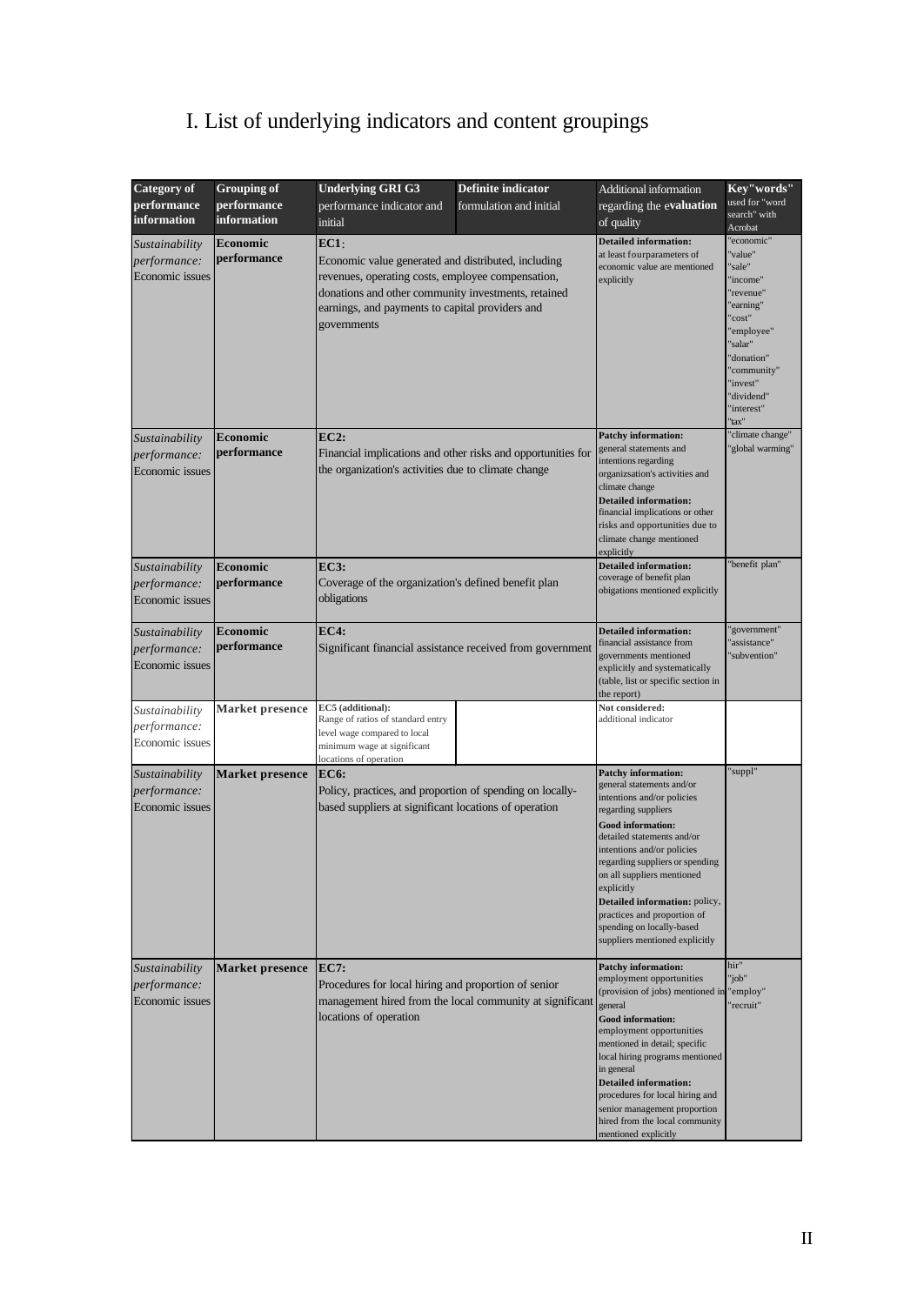| <b>Category</b> of                                               | <b>Grouping of</b>                  | <b>Underlying GRI G3</b>                                                                                                                                                                                                                                                                                                                                                                                 | Definite indicator                                                                                                                                                                                                                                                         | Additional information                                                                                                                                                                                                                                                                                                                                                                                         | Key"words"                                                                             |  |  |
|------------------------------------------------------------------|-------------------------------------|----------------------------------------------------------------------------------------------------------------------------------------------------------------------------------------------------------------------------------------------------------------------------------------------------------------------------------------------------------------------------------------------------------|----------------------------------------------------------------------------------------------------------------------------------------------------------------------------------------------------------------------------------------------------------------------------|----------------------------------------------------------------------------------------------------------------------------------------------------------------------------------------------------------------------------------------------------------------------------------------------------------------------------------------------------------------------------------------------------------------|----------------------------------------------------------------------------------------|--|--|
| performance<br>information                                       | performance<br>information          | performance indicator and<br>initial                                                                                                                                                                                                                                                                                                                                                                     | formulation and initial                                                                                                                                                                                                                                                    | regarding the evaluation<br>of quality                                                                                                                                                                                                                                                                                                                                                                         | used for "word<br>search" with                                                         |  |  |
| Sustainability<br>performance:<br>Economic issues                | Indirect economic<br><i>impacts</i> | EC8:<br>Development and impact of infrastructure investments<br>and services provided primarily for public benefit through<br>commercial, in-kind, or pro bono engagement                                                                                                                                                                                                                                | <b>Patchy information:</b><br>general statements regarding<br>infrastructure investments or<br>projects for public benefit<br>mentioned in general<br><b>Detailed information:</b><br>projects, total amount spent<br>and investments' development<br>mentioned explicitly | Acrobat<br>'infrastructure"<br>'charitable"<br>'sponsor"<br>'philanthropic"<br>social<br>commitment"                                                                                                                                                                                                                                                                                                           |                                                                                        |  |  |
| Sustainability<br>performance:<br>Economic issues                | <b>Indirect economic</b><br>impacts | EC9 (additional):<br>Understanding and describing<br>significant indirect economic<br>impacts, including the extent of<br>impacts                                                                                                                                                                                                                                                                        |                                                                                                                                                                                                                                                                            | Not considered:<br>additional indicator                                                                                                                                                                                                                                                                                                                                                                        |                                                                                        |  |  |
| Sustainability<br>performance:<br>Environmental<br>issues        | <b>Materials</b>                    | <b>EN1:</b><br>Materials used by weight or volume                                                                                                                                                                                                                                                                                                                                                        |                                                                                                                                                                                                                                                                            | <b>Patchy information:</b><br>general statements regarding raw<br>material input (no figures)<br>Good information:<br>only wood as raw material<br>mentioned explicitly by weight<br>or volume<br><b>Detailed information: other</b><br>raw materials by weight<br>(additionally to wood)<br>mentioned explicitly                                                                                              | 'material"<br>"fib"<br>'wood"<br>'input"                                               |  |  |
| Sustainability<br>performance:<br>Environmental<br>issues        | <b>Materials</b>                    | <b>EN2:</b><br>Percentage of materials used that are recycled input<br>materials                                                                                                                                                                                                                                                                                                                         |                                                                                                                                                                                                                                                                            | <b>Patchy information:</b><br>paper/fibre recycling mentioned<br>in general<br>Good information:<br>total amount of recycled<br>paper/fibre input mentioned (no<br>percentage)<br><b>Detailed information:</b><br>percentage of recycled<br>paper/fiber input mentioned<br>explicitly                                                                                                                          | 'recycl"<br>'recover"                                                                  |  |  |
| Sustainability<br><i>performance:</i><br>Environmental<br>issues | <b>Energy</b>                       | <b>EN3:</b><br>Direct energy consumption by<br>primary energy source<br><b>EN4:</b><br>Indirect energy consumption by<br>primary source                                                                                                                                                                                                                                                                  | EN3s:<br>Direct and indirect energy<br>consumption by primary<br>source                                                                                                                                                                                                    | <b>Patchy information:</b><br>energy consumption mentioned<br>in general<br><b>Good information:</b><br>energy consumption mentioned<br>in total or per ton of production                                                                                                                                                                                                                                      | 'energy"<br>'fuel"                                                                     |  |  |
| Sustainability<br>performance:<br>Environmental<br>issues        | <b>Energy</b>                       | <b>EN5</b> (additional):<br>Energy saved due to conservation<br>and efficiency improvements<br>EN6 (additional):<br>Initiatives to provide energy-<br>efficient or renewable energy based<br>products and services, and<br>reductions in energy requirements<br>as a result of these initiatives<br>EN7 (additional):<br>Initiatives to reduce indirect<br>energy consumption and<br>reductions achieved | EN5s:<br>Energy conservation,<br>efficiency improvements<br>and reductions achieved                                                                                                                                                                                        | <b>Patchy information:</b><br>general statements and/or<br>intentions regarding energy<br>conservation<br><b>Detailed information:</b><br>projects for energy efficiency<br>improvements and total<br>reductions achieved (company-<br>wide) mentioned explicitly                                                                                                                                              | 'energy"<br>'efficien"                                                                 |  |  |
| Sustainability<br>performance:<br>Environmental<br>issues        | <b>Energy</b>                       |                                                                                                                                                                                                                                                                                                                                                                                                          | EN6n:<br>Increasing use of renewable<br>energy and reduction on the<br>reliance of fossil fuels                                                                                                                                                                            | <b>Patchy information:</b><br>general statements and/or<br>intentions regarding renewable<br>energy (biofuels)<br>Good information: biofuel<br>percentage and intentions to<br>increase the use of renewable<br>energy or decrease the use of<br>fossil fuels<br><b>Detailed information:</b><br>biofuel percentage and<br>development (increase/decrease)<br>of biofuels/fossil fuels<br>mentioned explicitly | "biofuel"<br>'biomass"<br>'renewable"<br>'fossil"<br>'increas"<br>'decreas"<br>'reduc" |  |  |
| Sustainability<br>performance:<br>Environmental<br>issues        | Water<br>consumption                | <b>EN8:</b><br>Total water withdrawal by source<br>EN9 (additional):<br>Water sources significantly<br>affected by withdrawal of water                                                                                                                                                                                                                                                                   | EN8s:<br>Water withdrawal and<br>sources affected                                                                                                                                                                                                                          | <b>Good information:</b><br>water withdrawal volume in<br>total or per ton of production<br><b>Detailed information:</b><br>withdrawal volume and sources                                                                                                                                                                                                                                                      | 'water"                                                                                |  |  |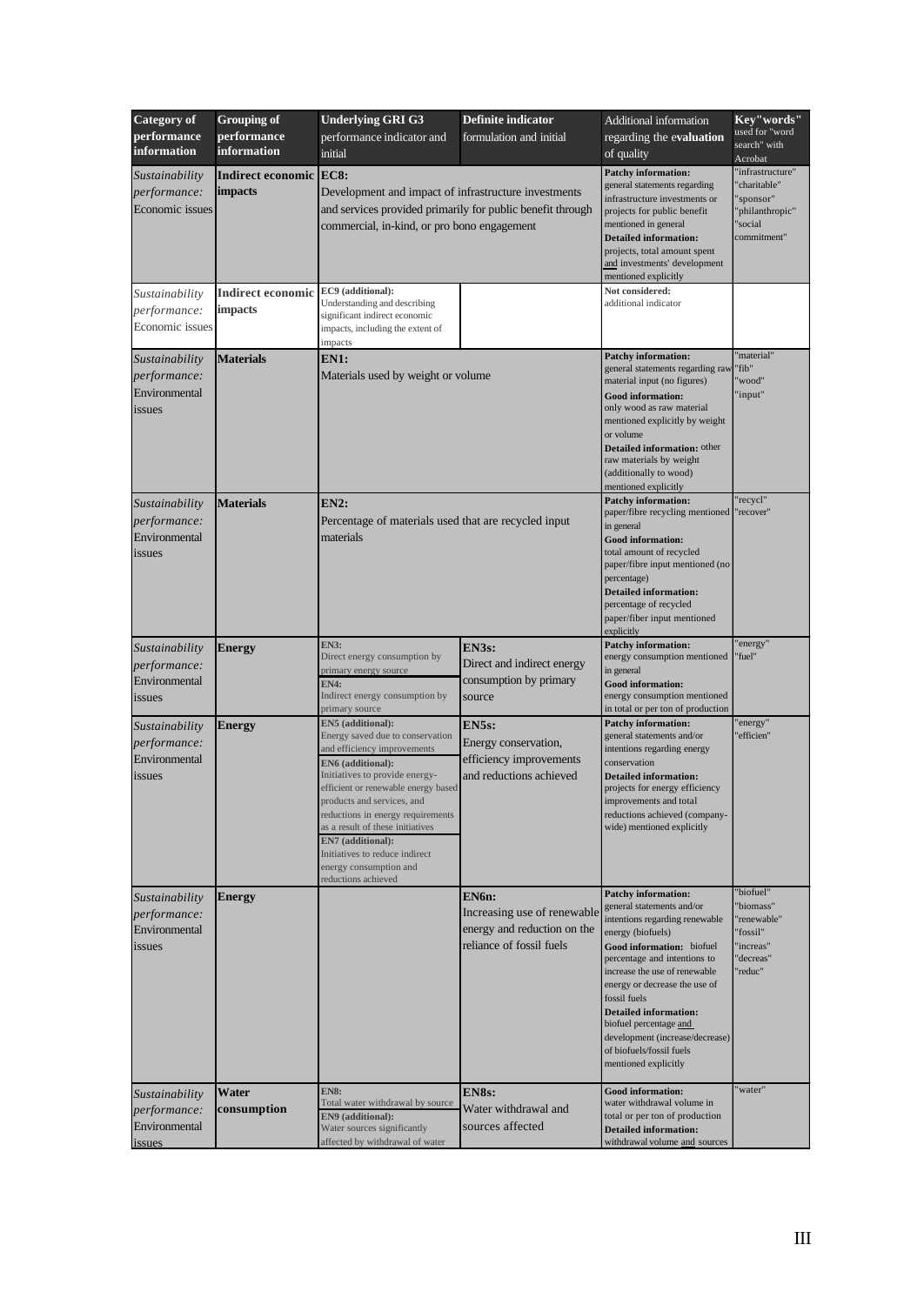| <b>Category</b> of<br>performance<br>information          | <b>Grouping of</b><br>performance<br><i>information</i> | <b>Underlying GRI G3</b><br>performance indicator and<br>initial                                                                                                                                        | <b>Definite indicator</b><br>formulation and initial                                                                                                                              | Additional information<br>regarding the evaluation<br>of quality                                                                                                                                                                                                                                                                                         | Kev"words"<br>used for "word<br>search" with<br>Acrobat                     |
|-----------------------------------------------------------|---------------------------------------------------------|---------------------------------------------------------------------------------------------------------------------------------------------------------------------------------------------------------|-----------------------------------------------------------------------------------------------------------------------------------------------------------------------------------|----------------------------------------------------------------------------------------------------------------------------------------------------------------------------------------------------------------------------------------------------------------------------------------------------------------------------------------------------------|-----------------------------------------------------------------------------|
| Sustainability<br>performance:<br>Environmental<br>issues | Water<br>consumption                                    | EN10 (additional):<br>Percentage and total volume of<br>water recycled and reused                                                                                                                       | <b>EN10n:</b><br>Water consumption<br>efficiency improvements<br>and reductions achieved                                                                                          | <b>Detailed information:</b><br>intention to reduce water<br>consumption, improvements<br>and reductions achieved<br>mentioned explicitly                                                                                                                                                                                                                | 'material"<br>"fib"<br>'wood"<br>'input"                                    |
| Sustainability<br>performance:<br>Environmental<br>issues | <b>Biodiversity</b>                                     | <b>EN11:</b><br>Location and size of land owned,<br>leased, managed in, or adjacent to,<br>protected areas and areas of high<br>biodiversity value outside<br>protected areas                           | <b>EN11s:</b><br>Location and size of land<br>owned, leased, managed in,<br>or adjacent to, protected<br>areas and areas of high<br>biodiversity value outside<br>protected areas | <b>Detailed information:</b><br>location and size of land<br>(owned, leased, managed) in or<br>adjacent to protected areas or<br>areas with high biodiversity<br>value outside protected areas                                                                                                                                                           | 'diversity"<br>'conserv"<br>'protect"<br>'habitat"<br>'value"               |
|                                                           |                                                         | <b>EN12:</b><br>Description of significant impacts<br>of activities, products, and<br>services on biodiversity in<br>protected areas and areas of high<br>biodiversity value outside<br>protected areas |                                                                                                                                                                                   |                                                                                                                                                                                                                                                                                                                                                          |                                                                             |
|                                                           |                                                         | <b>EN13:</b><br>Habitats protected or restored                                                                                                                                                          | <b>Detailed information:</b><br>habitats protected or restored<br>mentioned explicitly by type<br>and size                                                                        | 'biodiversity"<br>'habitat"<br>protect"<br>'conserv"                                                                                                                                                                                                                                                                                                     |                                                                             |
|                                                           |                                                         | <b>EN14:</b><br>Strategies, current actions, and future plans for managing<br>impacts on biodiversity                                                                                                   |                                                                                                                                                                                   | <b>Detailed information:</b><br>size of protected (owned or<br>managed) land or management<br>strategies/actions mentioned<br>explicitly                                                                                                                                                                                                                 | 'diversity"<br>'conserv"<br>'protect"<br>'habitat"                          |
|                                                           |                                                         | <b>EN15:</b><br>Number of IUCN Red List species and national<br>operations, by level of extinction risk                                                                                                 | conservation list species with habitats in areas affected by                                                                                                                      | <b>Detailed information:</b><br>number of IUCN Red List<br>species and national<br>conservation list species<br>affected by operations<br>mentioned explicitly                                                                                                                                                                                           | 'red list"<br>'conserv"<br>'species"<br>'habitat"                           |
| Sustainability<br>performance:<br>Environmental<br>issues | <b>Emissions,</b><br>effluents and<br>waste             | <b>EN16:</b><br>Total direct and indirect greenhouse gas emissions by<br>weight                                                                                                                         |                                                                                                                                                                                   | Good information: greenhouse<br>gas emissions by weight<br>mentioned, but not explicitly<br>"direct"/"indirect"<br><b>Detailed information:</b><br>"direct", "indirect" and "fossil-<br>derived" greenhouse gas<br>emissions by weight mentioned<br>explicitly                                                                                           | 'emission"<br>'greenhouse"<br>'electricity"<br>'carbon"<br>'fossil"<br>'CO" |
| Sustainability<br>performance:<br>Environmental<br>issues | <b>Emissions,</b><br>effluents and<br>waste             | <b>EN17:</b><br>Other relevant greenhouse gas emissions by weight                                                                                                                                       |                                                                                                                                                                                   | <b>Detailed information:</b><br>other relevant greenhouse gas<br>emissions by weight mentioned<br>explicitly                                                                                                                                                                                                                                             | 'greenhouse gas"<br>'methane"                                               |
| Sustainability<br>performance:<br>Environmental<br>issues | <b>Emissions,</b><br>effluents and<br>waste             | <b>EN18:</b><br>reductions achieved                                                                                                                                                                     | Initiatives to reduce greenhouse gas (GHG) emissions and                                                                                                                          | <b>Detailed information:</b><br>initiatives and (company-wide)<br>reductions achieved mentioned<br>explicitly                                                                                                                                                                                                                                            | 'emission"<br>'reduc"                                                       |
| Sustainability<br>performance:<br>Environmental<br>issues | Emissions,<br>effluents and<br>waste                    | <b>EN19:</b><br>Emissions of ozone-depleting substances (by weight)                                                                                                                                     |                                                                                                                                                                                   | <b>Detailed information:</b><br>ozone-depleting substances by<br>weight mentioned explicitly                                                                                                                                                                                                                                                             | 'ozone"                                                                     |
| Sustainability<br>performance:<br>Environmental<br>issues | <b>Emissions,</b><br>effluents and<br>waste             | <b>EN20:</b><br>weight                                                                                                                                                                                  | NOx, SOx, and other significant air emissions by type and                                                                                                                         | <b>Patchy information:</b><br>only NO <sub>x</sub> or SO <sub>x</sub> emissions<br>mentioned<br><b>Good information:</b><br>only NO <sub>x</sub> and SO <sub>x</sub> (no other air<br>emissions) mentioned by weight<br><b>Detailed information:</b><br>NO <sub>x</sub> and SO <sub>x</sub> and other air<br>emissions by weight mentioned<br>explicitly | 'emission"<br>"NOx"<br>'NO2"<br>"SOx"<br>"SO2"                              |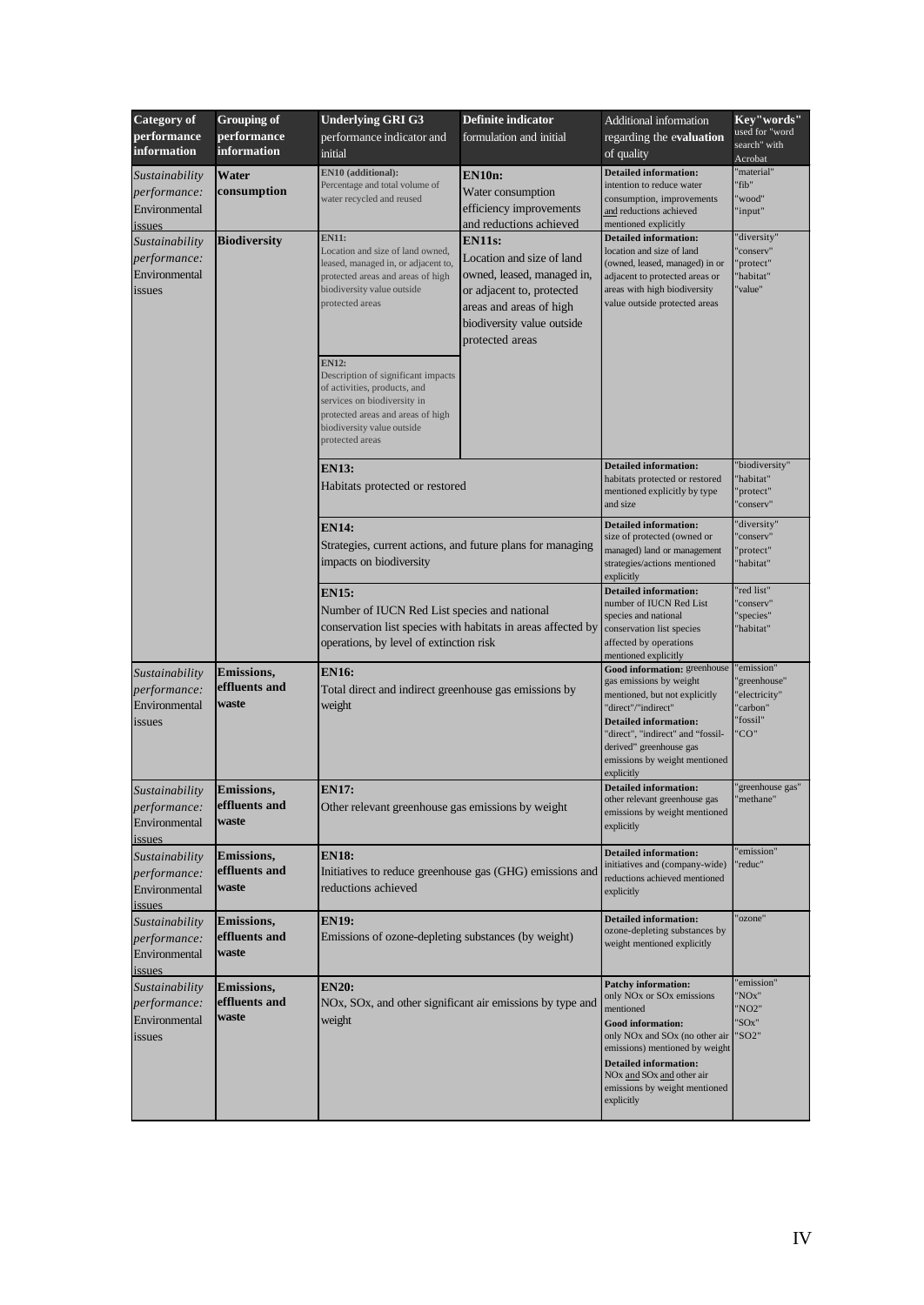| <b>Category of</b>                                        | <b>Grouping of</b>                          | <b>Underlying GRI G3</b><br>Definite indicator                                                                                                        |                                                            | Additional information                                                                                                                                                                                                                                                                                | Key"words"                           |  |  |
|-----------------------------------------------------------|---------------------------------------------|-------------------------------------------------------------------------------------------------------------------------------------------------------|------------------------------------------------------------|-------------------------------------------------------------------------------------------------------------------------------------------------------------------------------------------------------------------------------------------------------------------------------------------------------|--------------------------------------|--|--|
| performance                                               | performance                                 | performance indicator and                                                                                                                             | formulation and initial                                    | regarding the evaluation                                                                                                                                                                                                                                                                              | used for "word<br>search" with       |  |  |
| information                                               | information                                 | initial                                                                                                                                               |                                                            | of quality                                                                                                                                                                                                                                                                                            | Acrobat                              |  |  |
| Sustainability<br>performance:<br>Environmental<br>issues | <b>Emissions,</b><br>effluents and<br>waste | <b>EN21:</b><br>Total water discharge by quality and destination                                                                                      |                                                            | <b>Patchy information:</b><br>only water discharge volume or<br>quality mentioned<br><b>Good information:</b><br>water discharge volume and<br>quality mentioned (no<br>destination)<br><b>Detailed information:</b><br>water discharge volume and<br>quality and destination<br>mentioned explicitly | 'water"<br>'discharge"<br>'effluent" |  |  |
| Sustainability                                            | Emissions,                                  | <b>EN22:</b>                                                                                                                                          | $EN22s$ :                                                  | <b>Patchy information:</b>                                                                                                                                                                                                                                                                            | 'waste"                              |  |  |
| performance:<br>Environmental                             | effluents and<br>waste                      | Total weight of waste by type and<br>disposal method                                                                                                  | Total weight of waste by<br>type and disposal method       | total weight of waste or<br>percentages of the disposal<br>method mentioned<br><b>Good information:</b>                                                                                                                                                                                               |                                      |  |  |
| issues<br>Sustainability                                  | Emissions,                                  | EN24 (additional):<br>Weight of transported, imported,                                                                                                |                                                            | total weight of waste and one<br>disposal method mentioned                                                                                                                                                                                                                                            |                                      |  |  |
| performance:                                              | effluents and                               | exported, or treated waste deemed                                                                                                                     |                                                            | <b>Detailed information:</b>                                                                                                                                                                                                                                                                          |                                      |  |  |
| Environmental<br>issues                                   | waste                                       | hazardous under the terms of the<br>Basel Convention Annex I, II, III,<br>and VIII, and percentage of<br>transported waste shipped<br>internationally |                                                            | total waste volume and at least<br>"landfill waste" weight (volume)<br>and "hazardous waste" weight<br>(volume) mentioned explicitly                                                                                                                                                                  |                                      |  |  |
| Sustainability                                            | <b>Emissions,</b>                           | <b>EN23:</b>                                                                                                                                          |                                                            | <b>Detailed information:</b><br>total number and volume                                                                                                                                                                                                                                               | 'spill"<br>'leak"                    |  |  |
| performance:                                              | effluents and                               | Total number and volume of significant spills                                                                                                         |                                                            | mentioned explicitly or explicit                                                                                                                                                                                                                                                                      |                                      |  |  |
| Environmental<br>issues                                   | waste                                       |                                                                                                                                                       |                                                            | statement that no spills occured                                                                                                                                                                                                                                                                      |                                      |  |  |
| Sustainability                                            | <b>Emissions,</b>                           | <b>EN25:</b>                                                                                                                                          |                                                            | <b>Detailed information:</b><br>explicit description of water                                                                                                                                                                                                                                         | 'discharge"<br>'run-off"             |  |  |
| performance:                                              | effluents and                               | Identity, size, protected status, and biodiversity value of                                                                                           |                                                            | bodies affected by water                                                                                                                                                                                                                                                                              | water bod"                           |  |  |
| Environmental                                             | waste                                       | water bodies and related habitats significantly affected by                                                                                           |                                                            | discharges andf runoff                                                                                                                                                                                                                                                                                |                                      |  |  |
| issues                                                    |                                             | the reporting organization's discharges of water and                                                                                                  |                                                            |                                                                                                                                                                                                                                                                                                       | environmental                        |  |  |
| Sustainability                                            | <b>Products and</b>                         | <b>EN26:</b>                                                                                                                                          |                                                            | <b>Detailed information:</b><br>initiatives (programs) to                                                                                                                                                                                                                                             | impact"                              |  |  |
| performance:<br>Environmental<br>issues                   | services                                    | Initiatives to mitigate environmental impacts of products<br>and services, and extent of impact mitigation                                            |                                                            | mitigate environmental impacts<br>of products mentioned<br>explicitly                                                                                                                                                                                                                                 | 'products"<br>'assess"               |  |  |
| Sustainability                                            | <b>Products and</b>                         | <b>EN27:</b>                                                                                                                                          |                                                            | <b>Patchy information:</b>                                                                                                                                                                                                                                                                            | 'reclaim"                            |  |  |
| performance:<br>Environmental<br>issues                   | services                                    | that are reclaimed by category                                                                                                                        | Percentage of products sold and their packaging materials  | paper recycling rate or paper as<br>recyclable material mentioned<br><b>Detailed information:</b><br>percentage of products and their<br>packaging materials that are<br>reclaimed mentioned explicitly                                                                                               | 'recycle"                            |  |  |
| Sustainability                                            | Compliance                                  | <b>EN28:</b>                                                                                                                                          |                                                            | <b>Detailed information:</b>                                                                                                                                                                                                                                                                          | "penalt"                             |  |  |
| performance:                                              |                                             | Monetary value of significant fines and total number of                                                                                               |                                                            | environmental non-compliance                                                                                                                                                                                                                                                                          | 'fines"                              |  |  |
| Environmental                                             |                                             | non-monetary sanctions for non-compliance with                                                                                                        |                                                            | incidents and fines or sanctions<br>mentioned explicitly                                                                                                                                                                                                                                              | 'sanction"<br>'incident"             |  |  |
| issues                                                    |                                             | environmental laws and regulations                                                                                                                    |                                                            |                                                                                                                                                                                                                                                                                                       | 'non-compliance"                     |  |  |
| Sustainability                                            | <b>Transport</b>                            | <b>EN29:</b>                                                                                                                                          |                                                            | <b>Detailed information:</b>                                                                                                                                                                                                                                                                          | 'transport"                          |  |  |
| performance:                                              |                                             |                                                                                                                                                       | Significant environmental impacts of transporting products | significant environmental<br>impacts of transports                                                                                                                                                                                                                                                    | 'distribution"                       |  |  |
| Environmental                                             |                                             | and other goods and materials used for the organization's                                                                                             |                                                            | mentioned explicitly                                                                                                                                                                                                                                                                                  |                                      |  |  |
| issues                                                    |                                             | operations, and transporting members of the workforce                                                                                                 |                                                            |                                                                                                                                                                                                                                                                                                       |                                      |  |  |
| Sustainability                                            | <b>Overall</b>                              | <b>EN30:</b>                                                                                                                                          |                                                            | <b>Good information:</b><br>projects mentioned in detail or                                                                                                                                                                                                                                           | 'invest"<br>'expenditure"            |  |  |
| performance:                                              |                                             | Total environmental protection expenditures and                                                                                                       |                                                            | only total sum of environmental                                                                                                                                                                                                                                                                       | "protection"                         |  |  |
| Environmental                                             |                                             | investments by type                                                                                                                                   |                                                            | investments/expenditures                                                                                                                                                                                                                                                                              | 'conservation"                       |  |  |
| issues                                                    |                                             | mentioned<br><b>Detailed information:</b><br>projects and total amount of<br>environmental<br>investments/expenditures<br>mentioned explicitly        | 'project"                                                  |                                                                                                                                                                                                                                                                                                       |                                      |  |  |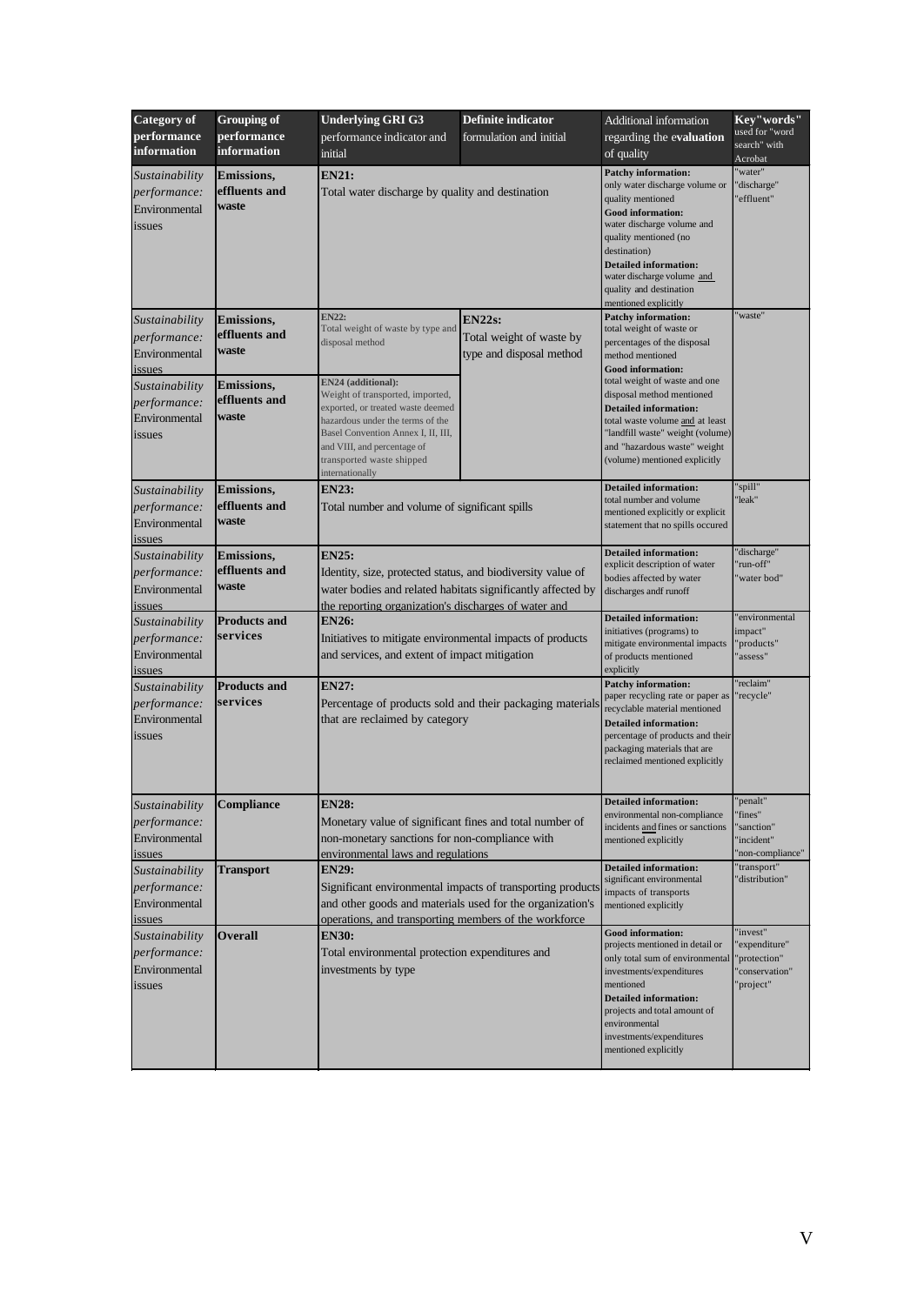| <b>Category of</b>                              | <b>Underlying GRI G3</b><br><b>Grouping of</b><br>Definite indicator                             |                                                                                                                                                                                                                         |                                                            |                                                                                                                                                                                                                                                                                | Key"words"                                                       |  |  |
|-------------------------------------------------|--------------------------------------------------------------------------------------------------|-------------------------------------------------------------------------------------------------------------------------------------------------------------------------------------------------------------------------|------------------------------------------------------------|--------------------------------------------------------------------------------------------------------------------------------------------------------------------------------------------------------------------------------------------------------------------------------|------------------------------------------------------------------|--|--|
| performance<br>information                      | performance<br>information                                                                       | performance indicator and<br>initial                                                                                                                                                                                    | formulation and initial                                    | regarding the evaluation<br>of quality                                                                                                                                                                                                                                         | used for "word<br>search" with<br>Acrobat                        |  |  |
| Sustainability<br>performance:<br>Social issues | <b>Labour practices</b><br>and decent work:<br><b>Employment</b>                                 | <b>LA1:</b><br>Total workforce by employment type, employment<br>contract, and region                                                                                                                                   |                                                            | <b>Good information:</b><br>total number of employees and<br>regional origin or development<br>of the number of employees<br>mentioned<br><b>Detailed information:</b><br>total number of employees and<br>regional origin and<br>development/turnover<br>mentioned explicitly | 'employee"<br>'workforce"                                        |  |  |
| Sustainability<br>performance:<br>Social issues | Labour practices<br>and decent work:<br><b>Employment</b>                                        | LA2:<br>Total number and rate of employee turnover by age<br>group, gender, and region                                                                                                                                  |                                                            | <b>Detailed information:</b><br>total number and rate of<br>employee turnover by age<br>group, gender and region<br>mentioned explicitly                                                                                                                                       | 'turnover"                                                       |  |  |
| Sustainability<br>performance:<br>Social issues | <b>Labour practices</b><br>and decent work:<br><b>Employment</b>                                 | LA3 (additional):<br>Benefits provided to full-time<br>employees that are not provided<br>to temporary or part-time<br>employees, by major operations                                                                   |                                                            | Not considered:<br>additional indicator                                                                                                                                                                                                                                        |                                                                  |  |  |
| Sustainability<br>performance:<br>Social issues | <b>Labour practices</b><br>and decent work:<br>Labour/<br><b>Mangement</b><br>relations          | LA4:<br>agreements                                                                                                                                                                                                      | Percentage of employees covered by collective bargaining   | <b>Good information:</b><br>percentage of employees with<br>union membership<br><b>Detailed information:</b><br>percentage of employees<br>covered by collective bargaining<br>agreements mentioned explicitly                                                                 | 'bargaining"<br>union"                                           |  |  |
| Sustainability<br>performance:<br>Social issues | <b>Labour practices</b><br>and decent work:<br>Labour/<br><b>Mangement</b><br>relations          | LA5:<br>changes, including whether it is specified in collective<br>agreements                                                                                                                                          | Minimum notice period(s) regarding significant operational | <b>Patchy information:</b><br>procedures in case of significant<br>operational changes mentioned<br>in general<br><b>Detailed information:</b><br>minimum notice periods<br>regarding significant operational<br>changes mentioned explicitly                                  | 'notice"                                                         |  |  |
| Sustainability<br>performance:<br>Social issues | <b>Labour practices</b><br>and decent work:<br>Occupational<br>health and safety<br>(OHS)        | LA6 (additional):<br>Percentage of total workforce<br>represented in formal joint<br>management-worker health and<br>safety committees that help<br>monitor and advise on<br>occupational health and safety<br>programs |                                                            | Not considered:<br>additional indicator                                                                                                                                                                                                                                        |                                                                  |  |  |
| Sustainability<br>performance:<br>Social issues | <b>Labour practices</b><br>and decent work:<br><b>Occupational</b><br>health and safety<br>(OHS) | <b>LA7:</b><br>Rates of injury, occupational diseases, lost days, and<br>absenteeism, and number of work-related fatalities by<br>region                                                                                |                                                            | <b>Good information:</b><br>injury rate or freqency<br>mentioned and one additional<br>OHS measurement or<br>development of injuries<br><b>Detailed information:</b><br>at least injury rate or frequency<br>and absentism and fatalities<br>mentioned explicitly              | 'injur"<br>'absentism"<br>'fatalit"<br>"accident"<br>"lost days" |  |  |
| Sustainability<br>performance:<br>Social issues | <b>Labour practices</b><br>and decent work:<br>Occupational<br>health and safety<br>(OHS)        | LA8:<br>Education, training, counseling, prevention, and risk-<br>control programs in place to assist workforce members,<br>their families, or community members regarding serious<br>diseases                          |                                                            | <b>Patchy information:</b><br>education/training regarding<br>health & safety mentioned in<br>general<br><b>Detailed information:</b><br>education/training initiatives and<br>programms regarding the<br>prevention of serious diseases<br>described explicitly               | 'disease"<br>'training"<br>'education"                           |  |  |
| Sustainability<br>performance:<br>Social issues | <b>Labour practices</b><br>and decent work:<br>Occupational<br>health and safety<br>(OHS)        | LA9 (additional):<br>Health and safety topics covered<br>in formal agreements with trade<br>unions                                                                                                                      |                                                            | Not considered:<br>additional indicator                                                                                                                                                                                                                                        |                                                                  |  |  |
| Sustainability<br>performance:<br>Social issues | <b>Labour practices</b><br>and decent work:<br><b>Training and</b><br>education                  | <b>LA10:</b><br>Average hours of training per year per employee by<br>employee category                                                                                                                                 |                                                            | <b>Detailed information:</b><br>training hours per employee by<br>category mentioned explicitly                                                                                                                                                                                | 'train"<br>'educat"                                              |  |  |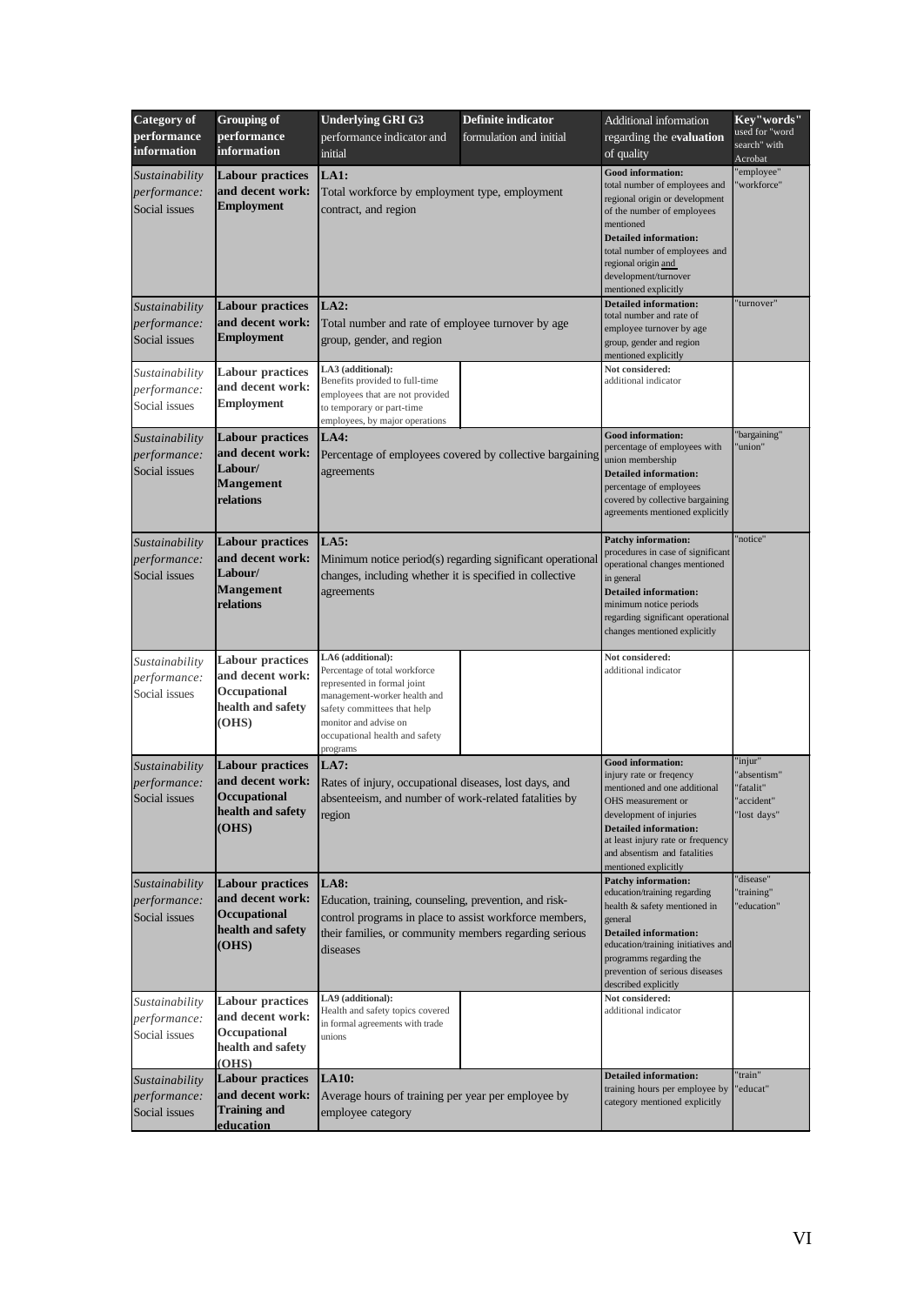| <b>Category</b> of<br>performance<br>information | <b>Grouping of</b><br>performance<br>information                                         | <b>Underlying GRI G3</b><br>performance indicator and<br>initial                                                                                                                                                  | Definite indicator<br>formulation and initial             | Additional information<br>regarding the evaluation<br>of quality                                                                                                                                                                                                                                                                                                                 | Key"words"<br>used for "word<br>search" with<br>Acrobat      |  |  |
|--------------------------------------------------|------------------------------------------------------------------------------------------|-------------------------------------------------------------------------------------------------------------------------------------------------------------------------------------------------------------------|-----------------------------------------------------------|----------------------------------------------------------------------------------------------------------------------------------------------------------------------------------------------------------------------------------------------------------------------------------------------------------------------------------------------------------------------------------|--------------------------------------------------------------|--|--|
| Sustainability<br>performance:<br>Social issues  | <b>Labour practices</b><br>and decent work:<br><b>Training and</b><br>education          | LA11 (additional):<br>Programs for skills management<br>and lifelong learning that support<br>the continued employability of<br>employees and assist them in<br>managing career endings                           |                                                           | Not considered:<br>additional indicator                                                                                                                                                                                                                                                                                                                                          |                                                              |  |  |
| Sustainability<br>performance:<br>Social issues  | <b>Labour practices</b><br>and decent work:<br><b>Training and</b><br>education          | LA12 (additional):<br>Percentage of employees receiving<br>regular performance and career<br>development reviews                                                                                                  |                                                           | Not considered:<br>additional indicator                                                                                                                                                                                                                                                                                                                                          |                                                              |  |  |
| Sustainability<br>performance:<br>Social issues  | <b>Labour practices</b><br>and decent work:<br><b>Diversity and</b><br>equal opportunity | LA13:<br>Composition of governance bodies and breakdown of<br>employees per category according to gender, age group,<br>minority group membership, and other indicators of<br>diversity                           |                                                           | <b>Good information:</b><br>several diversity measures<br>mentioned, but no information<br>about diversity within<br>management functions or only<br>gender diversity mentioned<br><b>Detailed information:</b><br>diversity within management<br>functions and at least two more<br>diversity measures (gender, age,<br>minority group membership<br>etc.) mentioned explicitly | 'divers"<br>'gender"<br>'women"<br>'minorit"<br>'opportunit" |  |  |
| Sustainability<br>performance:<br>Social issues  | <b>Labour practices</b><br>and decent work:<br><b>Diversity and</b><br>equal opportunity | <b>LA14:</b><br>Ratio of basic salary of men to women by employee<br>category                                                                                                                                     |                                                           | <b>Detailed information:</b><br>ratio of basic salary of men to<br>women by employee category<br>mentioned explicitly                                                                                                                                                                                                                                                            | 'salary"<br>'pay"<br>'gender"<br>'women"                     |  |  |
| Sustainability<br>performance:<br>Social issues  | <b>Human rights:</b><br><b>Investment</b> and<br>procurement<br><b>practices</b>         | <b>HR1:</b><br>Percentage and total number of significant investment<br>undergone human rights screening                                                                                                          | agreements that include human rights clauses or that have | <b>Detailed information:</b><br>percentage of significant<br>investment agreements<br>mentioned explicitly                                                                                                                                                                                                                                                                       | 'human right"<br>'investment"<br>'screening"                 |  |  |
| Sustainability<br>performance:<br>Social issues  | <b>Human rights:</b><br><b>Investment</b> and<br>procurement<br>practices                | <b>HR2:</b><br>Percentage of significant suppliers and contractors that<br>have undergone screening on human rights and actions<br>taken                                                                          |                                                           | <b>Good information:</b><br>compliance with company's<br>regulations/guidelines regarding<br>human rights and<br>surveys/screening of<br>suppliers/contractors mentioned<br>explicitly<br><b>Detailed information:</b><br>percentage of<br>suppliers/contractors that have<br>undergone screening on human<br>rights mentioned explicitly                                        | 'human right"<br>'supplier"<br>'contractor"<br>'screening"   |  |  |
| Sustainability<br>performance:<br>Social issues  | Human rights:<br><b>Investment</b> and<br>procurement<br>practices                       | HR3 (additional):<br>Total hours of employee training<br>on policies and procedures<br>concerning aspects of human rights<br>that are relevant to operations,<br>including the percentage of<br>employees trained |                                                           | Not considered:<br>additional indicator                                                                                                                                                                                                                                                                                                                                          |                                                              |  |  |
| Sustainability<br>performance:<br>Social issues  | <b>Human rights:</b><br>Non-<br><b>Discrimination</b>                                    | <b>HR4:</b><br>Total number of incidents of discrimination and actions<br>taken                                                                                                                                   |                                                           | Patchy information: policies<br>and/or intentions regarding non-<br>discrimination mentioned in<br>general<br>Good information:<br>actions taken: code of conduct<br>with statements regarding non-<br>discrimination mentioned<br>explicitly<br><b>Detailed information:</b><br>number of incidents of<br>discrimination and actions taken<br>mentioned explicitly              | 'discriminat"<br>'fair"                                      |  |  |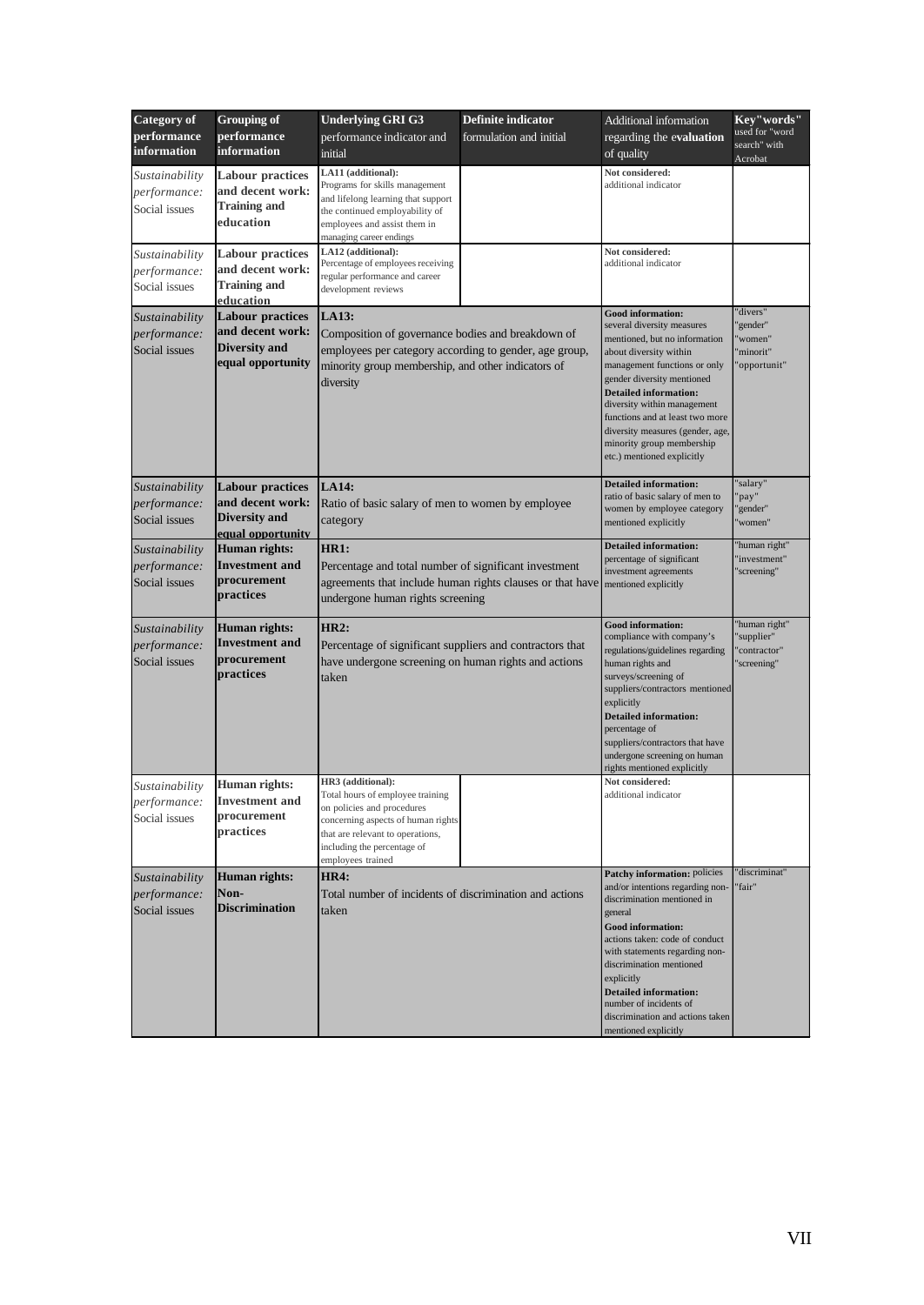| <b>Category</b> of                              | <b>Grouping of</b>                                                                | <b>Underlying GRI G3</b><br><b>Definite indicator</b>                                                                                                                                              |                                                                | Additional information                                                                                                                                                                                                                                                                                                                                                                                                                                                                                                                                                | Key"words"                                |
|-------------------------------------------------|-----------------------------------------------------------------------------------|----------------------------------------------------------------------------------------------------------------------------------------------------------------------------------------------------|----------------------------------------------------------------|-----------------------------------------------------------------------------------------------------------------------------------------------------------------------------------------------------------------------------------------------------------------------------------------------------------------------------------------------------------------------------------------------------------------------------------------------------------------------------------------------------------------------------------------------------------------------|-------------------------------------------|
| performance<br>information                      | performance<br>information                                                        | performance indicator and<br>initial                                                                                                                                                               | formulation and initial                                        | regarding the evaluation<br>of quality                                                                                                                                                                                                                                                                                                                                                                                                                                                                                                                                | used for "word<br>search" with<br>Acrobat |
| Sustainability<br>performance:<br>Social issues | Human rights:<br><b>Freedom</b> of<br>association and<br>collective<br>bargaining | <b>HR5:</b><br>Operations identified in which the right to exercise<br>freedom of association and collective bargaining may be                                                                     | at significant risk, and actions taken to support these rights | <b>Patchy information:</b><br>policies and/or intentions<br>regarding freedom of association<br>and collective bargaining<br>mentioned in general<br><b>Good information:</b><br>actions taken: code of conduct<br>with statements regarding<br>freedom of association and<br>collective bargaining mentioned<br>explicitly<br><b>Detailed information:</b><br>operations identified in which<br>the the right to exercise freedom<br>of association and collective<br>bragaining may be at risk and<br>actions taken to support these<br>rights mentioned explicitly | 'associat"<br>bargain"<br>'union"         |
| Sustainability<br>performance:<br>Social issues | <b>Human</b> rights:<br>Child labour and<br>forced/<br>compulsory labour          | <b>HR6:</b><br>Operations identified as having significant risk for<br>incidents of child labor, and measures taken to contribute<br>to the elimination of child labor                             |                                                                | <b>Patchy information:</b><br>policies and/or intentions<br>regarding child or<br>forced/compulsory labour<br>mentioned in general<br><b>Good information:</b><br>actions taken: code of conduct<br>with statements regarding child                                                                                                                                                                                                                                                                                                                                   | child'                                    |
| Sustainability<br>performance:<br>Social issues |                                                                                   | <b>HR7:</b><br>Operations identified as having significant risk for<br>incidents of forced or compulsory labor, and measures to                                                                    | contribute to the elimination of forced or compulsory labor    | or forced/compulsory labour<br>mentioned or other measures<br>described explicitly<br><b>Detailed information:</b><br>operations identified as having<br>significant risk for incidents of<br>child or forced/compulsory<br>labour and actions taken<br>mentioned explicitly                                                                                                                                                                                                                                                                                          | 'forced"<br>compulsory"                   |
| Sustainability<br>performance:<br>Social issues | Human rights:<br><b>Security practices</b>                                        | HR8 (additional):<br>Percentage of security personnel<br>trained in the organization's<br>policies or procedures concerning<br>aspects of human rights that are<br>relevant to operations          |                                                                | Not considered:<br>additional indicator                                                                                                                                                                                                                                                                                                                                                                                                                                                                                                                               |                                           |
| Sustainability<br>performance:<br>Social issues | Human rights:<br><b>Indigenous rights</b>                                         | HR9 (additional):<br>Total number of incidents of<br>violations involving rights of<br>indigenous people and actions<br>taken                                                                      |                                                                | Not considered:<br>additional indicator                                                                                                                                                                                                                                                                                                                                                                                                                                                                                                                               |                                           |
| Sustainability<br>performance:<br>Social issues | Society:<br><b>Community</b>                                                      | <b>SO1:</b><br>Nature, scope, and effectiveness of any programs and<br>practices that assess and manage the impacts of<br>operations on communities, including entering, operating,<br>and exiting |                                                                | <b>Patchy information:</b><br>involvement of communities<br>mentioned in general<br><b>Detailed information:</b><br>programs and practices for<br>community involvement or<br>respectively for the assessment<br>and management of the impacts<br>of operations on communities<br>mentioned explicitly                                                                                                                                                                                                                                                                | 'communit"<br>public"                     |
| Sustainability<br>performance:<br>Social issues | Society:<br>Corruption                                                            | SO2:<br>Percentage and total number of business units analysed<br>for risks related to corruption                                                                                                  |                                                                | <b>Patchy information:</b><br>risk of corruption with regard to<br>company's operations<br>mentioned in general<br>Good information: business<br>units with risks related to<br>corruption<br><b>Detailed information:</b><br>percentage/total number of<br>business units analysed for<br>risks related to corruption                                                                                                                                                                                                                                                | 'corrupt"<br>'brib"                       |
| Sustainability<br>performance:<br>Social issues | Society:<br>Corruption                                                            | <b>SO3:</b><br>Percentage of employees trained in organization's anti-<br>corruption policies and procedures                                                                                       |                                                                | <b>Patchy information:</b><br>anti-corruption policies and<br>procedures mentioned in general<br>Good information:<br>employee training in anti-<br>corruption policies and<br>procedures<br><b>Detailed information:</b><br>percentage of employees trained<br>in organization's anti-corruption<br>policies and procedures                                                                                                                                                                                                                                          | 'corrupt"<br>'brib"                       |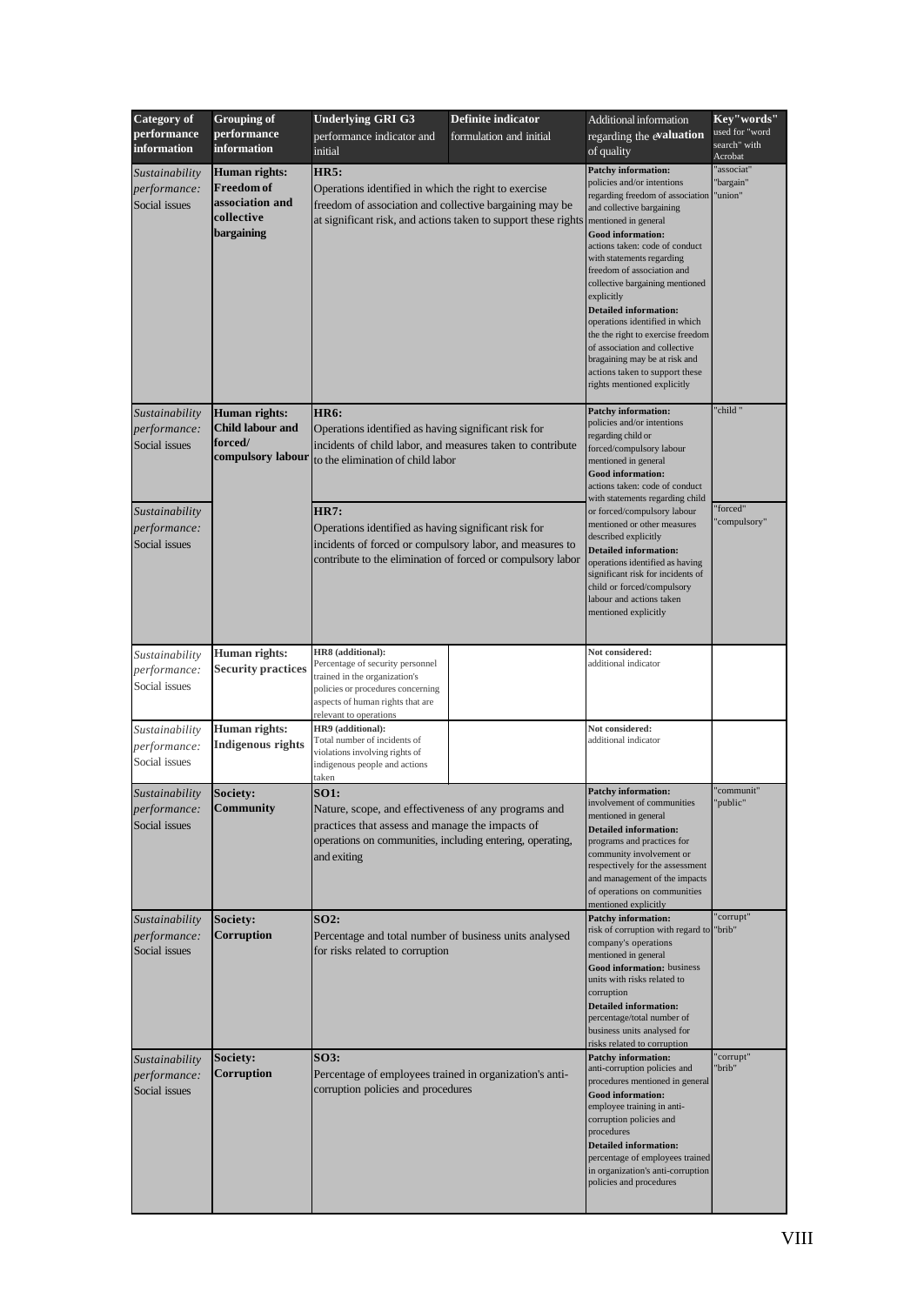| <b>Category</b> of<br>performance<br>information | <b>Grouping of</b><br>performance<br>information                             | <b>Underlying GRI G3</b><br>performance indicator and<br>initial                                                                                                                                                                 | Definite indicator<br>formulation and initial              | Additional information<br>regarding the evaluation<br>of quality                                                                                                                                                                                                                                                                                                                                   | Key"words"<br>used for "word<br>search" with<br>Acrobat                          |  |  |
|--------------------------------------------------|------------------------------------------------------------------------------|----------------------------------------------------------------------------------------------------------------------------------------------------------------------------------------------------------------------------------|------------------------------------------------------------|----------------------------------------------------------------------------------------------------------------------------------------------------------------------------------------------------------------------------------------------------------------------------------------------------------------------------------------------------------------------------------------------------|----------------------------------------------------------------------------------|--|--|
| Sustainability<br>performance:<br>Social issues  | Society:<br>Corruption                                                       | <b>SO4:</b><br>Actions taken in response to incidents of corruption                                                                                                                                                              |                                                            | <b>Patchy information:</b><br>prevention of corruption<br>mentioned in general (policies,<br>intentions)<br><b>Good information:</b><br>code of conduct with<br>statements regarding corruption<br>mentioned explicitly<br><b>Detailed information:</b><br>actions taken preventative & in<br>response                                                                                             | 'corrupt"<br>'brib"                                                              |  |  |
| Sustainability<br>performance:<br>Social issues  | <b>Society:</b><br><b>Public Policy</b>                                      | SO5:<br>Public policy positions and participation in public policy<br>development and lobbying                                                                                                                                   |                                                            | <b>Patchy information:</b><br>public policy mentioned in<br>general<br><b>Detailed information:</b><br>positions & participation in<br>general                                                                                                                                                                                                                                                     | poli"<br>parties"<br>party"<br>'authorit"<br>'lobby"                             |  |  |
| Sustainability<br>performance:<br>Social issues  | Society:<br><b>Public policy</b>                                             | SO6 (additional):<br>Total value of financial and in-kind<br>contributions to political parties,<br>politicians, and related institutions<br>by country                                                                          |                                                            | Not considered:<br>additional indicator                                                                                                                                                                                                                                                                                                                                                            |                                                                                  |  |  |
| Sustainability<br>performance:<br>Social issues  | Society:<br>Anti-competitive<br>behaviour                                    | SO7 (additional):<br>Total number of legal actions for<br>anti-competitive behavior, anti-<br>trust, and monopoly practices and<br>their outcomes                                                                                |                                                            | Not considered:<br>additional indicator                                                                                                                                                                                                                                                                                                                                                            |                                                                                  |  |  |
| Sustainability<br>performance:<br>Social issues  | <b>Society:</b><br>Compliance                                                | <b>SO8:</b><br>Monetary value of significant fines and total number of<br>regulations (related to society)                                                                                                                       | non-monetary sanctions for non-compliance with laws and    | <b>Patchy information:</b><br>statement regarding "compliance<br>with all laws and regulations"<br><b>Good</b> information:<br>incidents of non-compliance<br>with regard to social issues<br>mentioned<br><b>Detailed information:</b><br>fines and non-monetary<br>sanctions for non-compliance<br>mentioned explicitly                                                                          | 'fin"<br>'sanction"<br>'compliance"<br>'law"                                     |  |  |
| Sustainability<br>performance:<br>Social issues  | <b>Product</b><br>responsibility:<br><b>Customer</b> health<br>and safety    | <b>PR1:</b><br>Life cycle stages in which health and safety impacts of<br>products and services are assessed for improvement, and<br>subject to such procedures                                                                  | percentage of significant products and services categories | <b>Patchy information:</b><br>general statements regarding the<br>health and safety of products<br><b>Good information:</b><br>products' health and safety<br>assessment<br>procedures/programs mentioned<br><b>Detailed information:</b><br>life-cycle stages and percentage<br>of products and services<br>categories subject to such<br>procedures mentioned explicitly                         | product"<br>'assess"<br>'safety"<br>'stewardship"<br>'life cycle"<br>'responsib" |  |  |
| Sustainability<br>performance:<br>Social issues  | <b>Product</b><br>responsibility:<br><b>Customer</b> health<br>and safety    | PR2 (additional):<br>Total number of incidents of non-<br>compliance with regulations and<br>voluntary codes concerning health<br>and safety impacts of products<br>and services during their life cycle,<br>by type of outcomes |                                                            | Not considered:<br>additional indicator                                                                                                                                                                                                                                                                                                                                                            |                                                                                  |  |  |
| Sustainability<br>performance:<br>Social issues  | <b>Product</b><br>responsibility:<br><b>Products and</b><br>service labeling | <b>PR3:</b><br>Type of product and service information required by<br>procedures, and percentage of significant products and<br>services subject to such information requirements                                                |                                                            | <b>Patchy information:</b><br>general statements regarding<br>product labelling or the<br>provision of product<br>information<br><b>Good information:</b><br>product labelling or provision of<br>information mentioned in detail<br><b>Detailed information:</b><br>life-cycle stages and percentage<br>of products and services<br>categories subject to such<br>procedures mentioned explicitly | 'label"<br>'information"                                                         |  |  |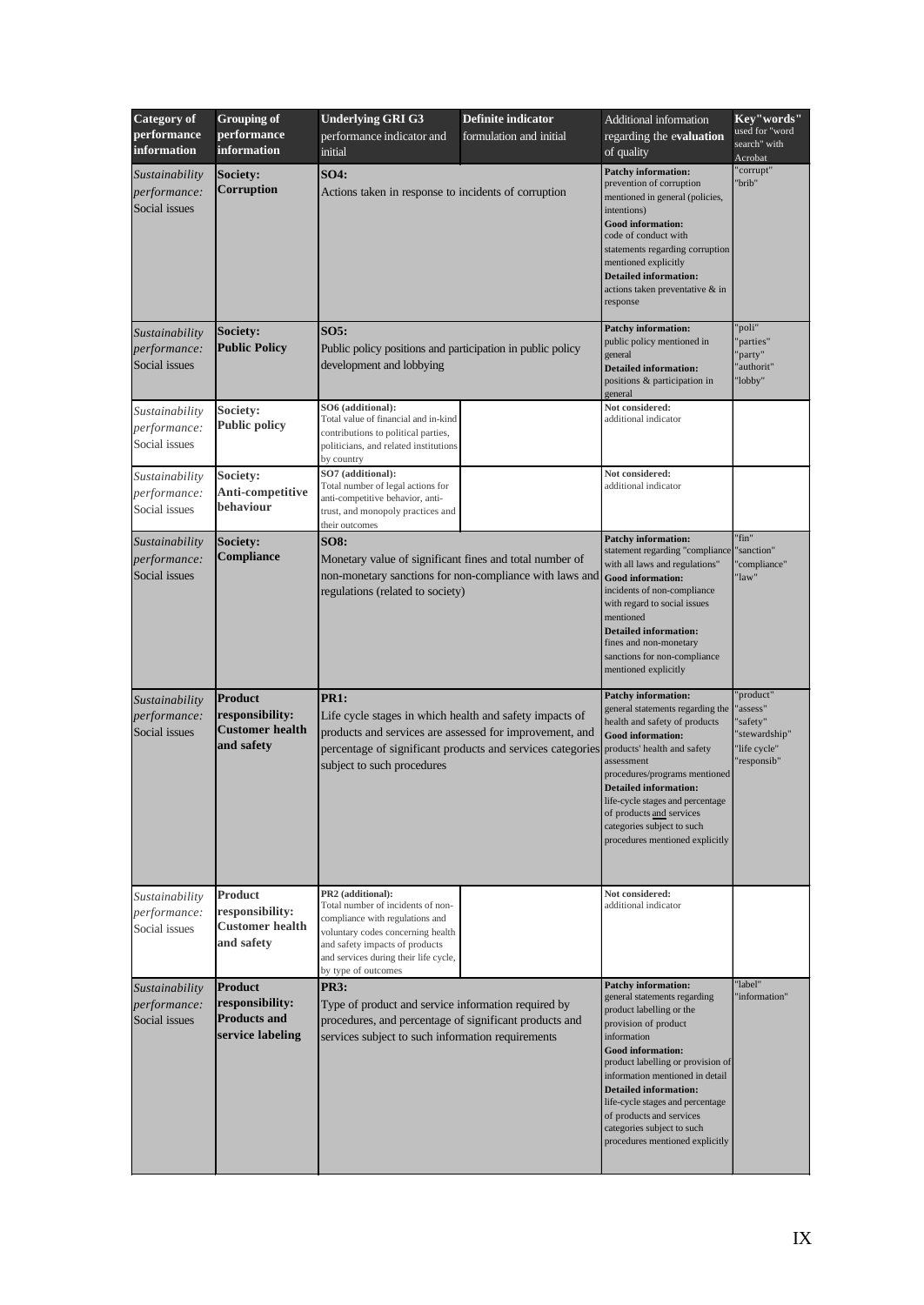| <b>Category of</b> | <b>Grouping of</b>                 | <b>Underlying GRI G3</b>                                        | <b>Definite indicator</b>   | Additional information                                         | Key"words"              |  |
|--------------------|------------------------------------|-----------------------------------------------------------------|-----------------------------|----------------------------------------------------------------|-------------------------|--|
| performance        | performance                        | performance indicator and<br>formulation and initial            |                             | regarding the evaluation                                       | used for "word          |  |
| <i>information</i> | <b>information</b>                 | initial                                                         |                             | of quality                                                     | search" with<br>Acrobat |  |
| Sustainability     | Product                            | PR4 (additional):                                               |                             | Not considered:                                                |                         |  |
| performance:       | responsibility:                    | Total number of incidents of non-                               |                             | additional indicator                                           |                         |  |
| Social issues      | <b>Products and</b>                | compliance with regulations and                                 |                             |                                                                |                         |  |
|                    | service labeling                   | voluntary codes concerning<br>product and service information   |                             |                                                                |                         |  |
|                    |                                    | and labeling, by type of outcomes                               |                             |                                                                |                         |  |
| Sustainability     | Product                            | PR5 (additional):                                               |                             | Not considered:                                                |                         |  |
| performance:       | responsibility:                    | Practices related to customer                                   |                             | additional indicator                                           |                         |  |
| Social issues      | <b>Products and</b>                | satisfaction, including results of                              |                             |                                                                |                         |  |
|                    | service labeling                   | surveys measuring customer<br>satisfaction                      |                             |                                                                |                         |  |
| Sustainability     | Product                            | <b>PR6:</b>                                                     |                             | <b>Detailed information:</b>                                   | 'marketing"             |  |
| performance:       | responsibility:                    | Programs for adherence to laws, standards, and voluntary        |                             | programs for the adherence of                                  | 'advertis"              |  |
| Social issues      | <b>Marketing</b>                   | codes related to marketing communications, including            |                             | laws, standards etc. related to                                | 'promotion"             |  |
|                    | communications                     | advertising, promotion, and sponsorship                         |                             | marketing communications<br>mentioned explicitly               |                         |  |
|                    | <b>Product</b>                     | PR7 (additional):                                               |                             | Not considered:                                                |                         |  |
| Sustainability     |                                    | Total number of incidents of non-                               |                             | additional indicator                                           |                         |  |
| performance:       | responsibility:                    | compliance with regulations and                                 |                             |                                                                |                         |  |
| Social issues      | <b>Marketing</b><br>communications | voluntary codes concerning                                      |                             |                                                                |                         |  |
|                    |                                    | marketing communications,                                       |                             |                                                                |                         |  |
|                    |                                    | including advertising, promotion,<br>and sponsorship by type of |                             |                                                                |                         |  |
|                    |                                    | outcomes                                                        |                             |                                                                |                         |  |
| Sustainability     | Product                            | PR8 (additional):                                               |                             | Not considered:                                                |                         |  |
|                    | responsibility:                    | Total number of substantiated                                   |                             | additional indicator                                           |                         |  |
| performance:       | <b>Customer privacy</b>            | complaints regarding breaches of                                |                             |                                                                |                         |  |
| Social issues      |                                    | customer privacy and losses of<br>customer data                 |                             |                                                                |                         |  |
| Sustainability     | <b>Product</b>                     | PR9:                                                            |                             | <b>Patchy information:</b>                                     | products"               |  |
| performance:       | responsibility:                    | Monetary value of significant fines for non-compliance          |                             | statement regarding "compliance                                | 'compliance"            |  |
| Social issues      | <b>Compliance</b>                  |                                                                 |                             | with all laws and regulations"                                 |                         |  |
|                    |                                    | with laws and regulations concerning the provision and          |                             | <b>Good information:</b>                                       |                         |  |
|                    |                                    | use of products and services                                    |                             | statements regarding compliance<br>with laws and regulations   |                         |  |
|                    |                                    |                                                                 |                             | concerning the provision and                                   |                         |  |
|                    |                                    |                                                                 |                             | use of products and services                                   |                         |  |
|                    |                                    |                                                                 |                             | <b>Detailed information:</b>                                   |                         |  |
|                    |                                    |                                                                 |                             | fines and non-monetary                                         |                         |  |
|                    |                                    |                                                                 |                             | sanctions for non-compliance                                   |                         |  |
|                    |                                    |                                                                 |                             | mentioned explicitly                                           |                         |  |
|                    |                                    |                                                                 |                             |                                                                |                         |  |
| Forestry-          | <b>Forestry-related</b>            |                                                                 | F1:                         | <b>Good information:</b><br>certification schemes and area of  | 'certif"                |  |
| related            | certification                      |                                                                 | Share of certified owned or | certified forests mentioned, but                               | "forest"<br>"PEFC"      |  |
| information        |                                    |                                                                 | managed forests             | not very systematically                                        | 'FSC"                   |  |
|                    |                                    |                                                                 |                             | <b>Detailed information:</b>                                   | "SFI"                   |  |
|                    |                                    |                                                                 |                             | forest management certification                                | "CSA"                   |  |
|                    |                                    |                                                                 |                             | mentioned explicitly and                                       |                         |  |
|                    |                                    |                                                                 |                             | systematically (certification                                  |                         |  |
|                    |                                    |                                                                 |                             | schemes and percentage or<br>alternatively ("out of all") list |                         |  |
|                    |                                    |                                                                 |                             | of certified forests)                                          |                         |  |
| Forestry-          | <b>Forestry-related</b>            |                                                                 | F2:                         | <b>Good information:</b>                                       | 'certif"                |  |
| related            | certification                      |                                                                 | Share of chain-of-custody   | mills' chain-of-custody                                        | 'custody"               |  |
| information        |                                    |                                                                 | certification               | certification mentioned, but not                               | "facilit"<br>"mill"     |  |
|                    |                                    |                                                                 |                             | very systematically or<br>systematically, but not              |                         |  |
|                    |                                    |                                                                 |                             | explicitly as "chain-of-custody"                               |                         |  |
|                    |                                    |                                                                 |                             | certification                                                  |                         |  |
|                    |                                    |                                                                 |                             | <b>Detailed information:</b>                                   |                         |  |
|                    |                                    |                                                                 |                             | chain-of-custody certification                                 |                         |  |
|                    |                                    |                                                                 |                             | mentioned explicitly and<br>systematically (certification      |                         |  |
|                    |                                    |                                                                 |                             | schemes and percentage or                                      |                         |  |
|                    |                                    |                                                                 |                             | alternatively ("out of all") list                              |                         |  |
|                    |                                    |                                                                 |                             | of certified mills)                                            |                         |  |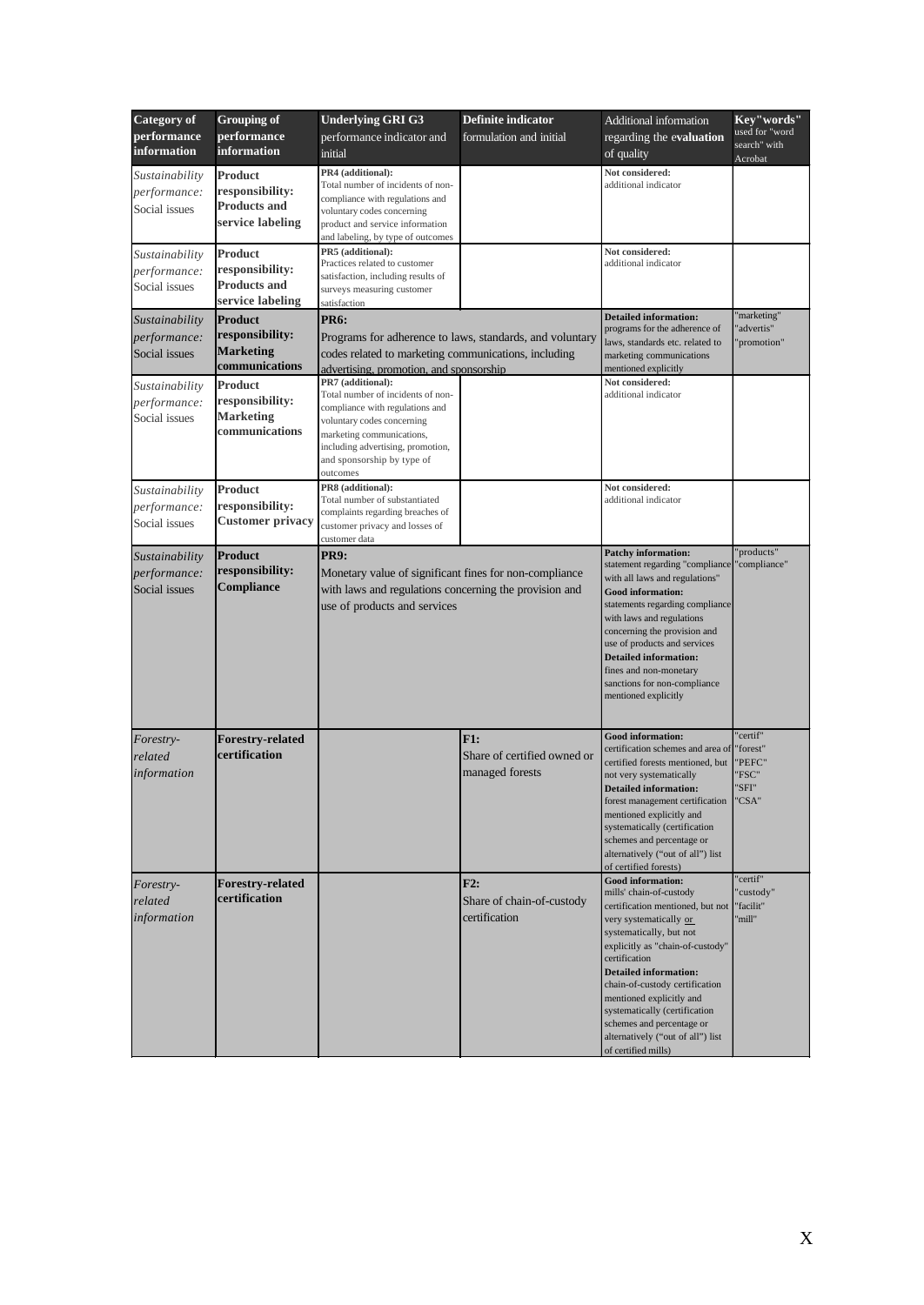| <b>Category</b> of<br>performance<br>information | <b>Grouping of</b><br>performance<br>information | <b>Underlying GRI G3</b><br>performance indicator and<br>initial | <b>Definite indicator</b><br>formulation and initial                              | Additional information<br>regarding the evaluation<br>of quality                                                                                                                                                                                                                                                                                                                                                                                               | Key"words"<br>used for "word<br>search" with<br>Acrobat          |
|--------------------------------------------------|--------------------------------------------------|------------------------------------------------------------------|-----------------------------------------------------------------------------------|----------------------------------------------------------------------------------------------------------------------------------------------------------------------------------------------------------------------------------------------------------------------------------------------------------------------------------------------------------------------------------------------------------------------------------------------------------------|------------------------------------------------------------------|
| Forestry-<br>related<br>information              | <b>Forestry-related</b><br>certification         |                                                                  | F3:<br>Amount of certified input<br>material                                      | <b>Good information:</b><br>percentage of certified<br>fiber/wood input mentioned not<br>very systematically or explicit<br>(only for selected facilities,<br>regions or specific materials)<br><b>Detailed information:</b><br>percentage of purchased<br>certified wood material<br>mentioned explicitly and<br>systematically                                                                                                                               | 'certif"<br>"fibre"<br>'wood"<br>'pulp"<br>'purchas"<br>'supply" |
| Forestry-<br>related<br>information              | <b>Prevention of</b><br>illegal logging          |                                                                  | F4:<br>Policies, programs and<br>actions for the prevention of<br>illegal logging | <b>Patchy information:</b><br>general statements regarding the<br>prevention of illegal logging or<br>prcurement of illegally logged<br>wood<br><b>Good information:</b><br>policies for the prevention of<br>illegal logging or procurement of<br>illegally logged wood mentioned<br>explicitly<br><b>Detailed information:</b><br>policies, programs and specific<br>actions (e.g. surveys) for the<br>prevention of illegal logging<br>mentioned explicitly | "illegal"<br>'source"<br>'logg''                                 |
| Forestry-<br>related<br>information              | Carbon<br>sequestration &<br>storage             |                                                                  | <b>F5:</b><br>Carbon sequestration due to<br>company's forests                    | <b>Patchy information:</b><br>"carbon storage" and forests as<br>"carbon sinks" are only<br>mentioned in the glossary of the<br>report<br><b>Good information:</b><br>carbon "sequestration" or<br>"storage" due to (managed)<br>forests mentioned explicitly<br><b>Detailed information:</b><br>total amount of $CO2$ ,<br>sequestrated due to company's<br>forests mentioned explicitly                                                                      | 'sequestrat"<br>'carbon"<br>'fixed"<br>'CO2"                     |
| Forestry-<br>related<br>information              | Carbon<br>sequestration &<br>storage             |                                                                  | F6:<br>Carbon storage due to<br>company's products                                | <b>Detailed information:</b><br>total amount of CO <sub>2</sub><br>sequestrated due to company's<br>wood-based products                                                                                                                                                                                                                                                                                                                                        | 'storage"<br>'carbon"<br>'fixed"<br>'CO <sub>2</sub> "           |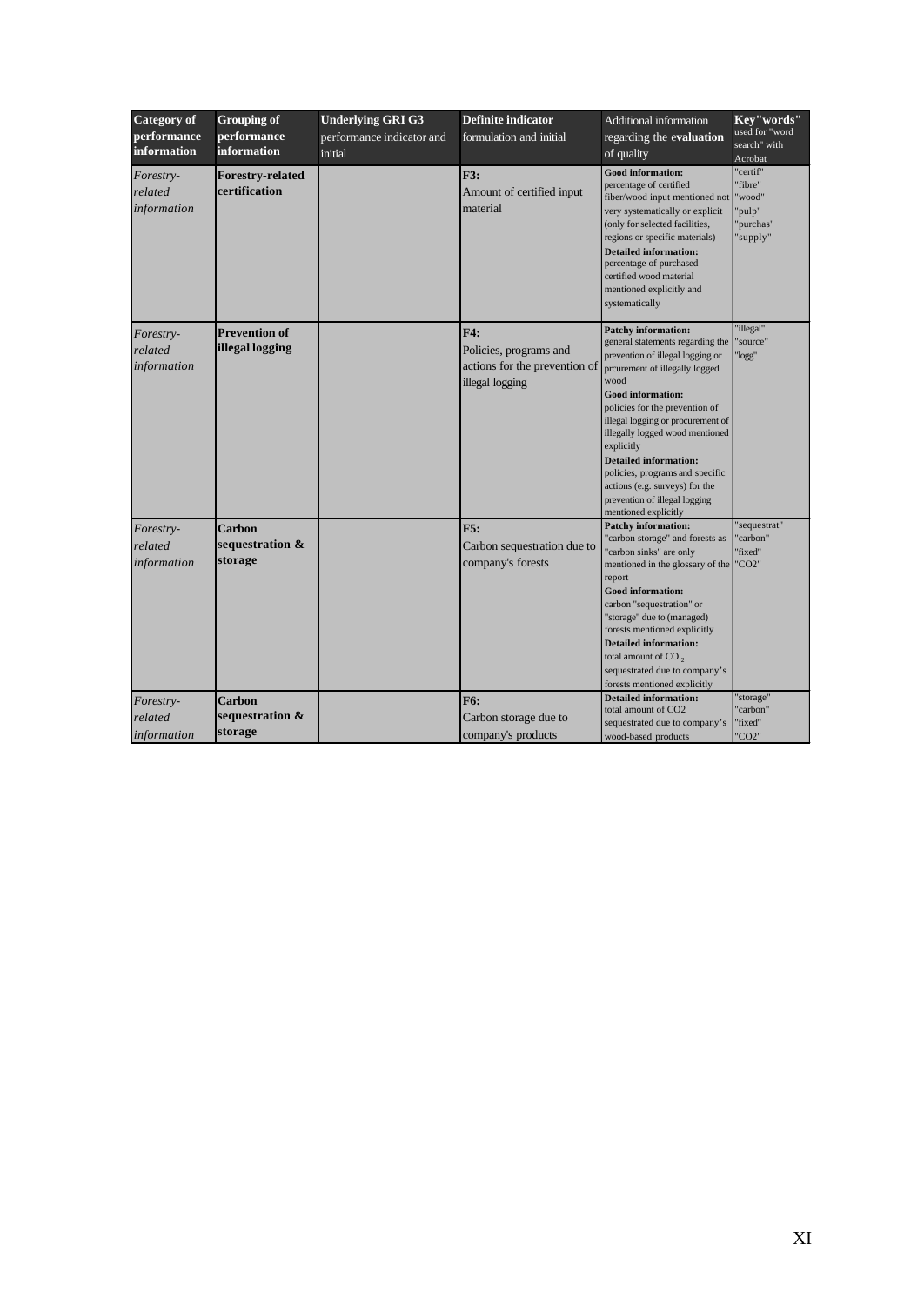## II.A Information quality values for each company

| Indicator/Sub-Grouping/Grouping                                     | $\rm I\!P$                         | WH                                   | MW                                        | ${\bf S} \, {\bf E}$                      | <b>SCA</b>                                | $\ensuremath{\mathbf{UPM}}$             | OJI                                  | $\ensuremath{\text{NIP}}$                   | APP                                       | plum                                 | $\mathbf{n}\mathbf{p}$                    | cat                                       | lec                                  | myll                                 | port                                      | han                                    | april                            | $h$ ok                               |
|---------------------------------------------------------------------|------------------------------------|--------------------------------------|-------------------------------------------|-------------------------------------------|-------------------------------------------|-----------------------------------------|--------------------------------------|---------------------------------------------|-------------------------------------------|--------------------------------------|-------------------------------------------|-------------------------------------------|--------------------------------------|--------------------------------------|-------------------------------------------|----------------------------------------|----------------------------------|--------------------------------------|
| EC1<br>EC <sub>2</sub>                                              | $\mathbf{0}$<br>$\overline{0}$     | $\mathbf{3}$<br>$\overline{1}$       | $\mathbf{0}$<br>$\overline{2}$            | $\mathbf{3}$<br>3                         | л.<br>$\overline{0}$                      | $\Omega$<br>ī                           | $\overline{2}$<br>$\overline{1}$     | $\mathcal{D}$<br>$\overline{2}$             | -1<br>$\overline{0}$                      | $\mathbf{0}$<br>$\overline{0}$       | $\mathcal{R}$<br>1                        | 3<br>$\overline{2}$                       | $\Omega$<br>1                        | $\Omega$<br>$\overline{0}$           | $\mathcal{R}$<br>1                        | $\Omega$<br>$\overline{0}$             | $\mathbf{1}$<br>1                | 3<br>$\overline{0}$                  |
| EC3<br>EC4                                                          | $\overline{0}$<br>$\overline{0}$   | $\overline{0}$<br>$\overline{0}$     | $\overline{0}$<br>$\overline{0}$          | $\overline{0}$<br>$\overline{2}$          | $\overline{0}$<br>$\overline{0}$          | $\overline{0}$<br>$\overline{0}$        | $\overline{0}$<br>$\overline{0}$     | $\overline{0}$<br>$\overline{0}$            | $\overline{0}$<br>$\overline{0}$          | $\overline{0}$<br>$\overline{0}$     | $\overline{0}$<br>$\overline{0}$          | $\overline{2}$<br>$\overline{0}$          | $\overline{0}$<br>$\overline{2}$     | $\overline{0}$<br>$\overline{0}$     | $\overline{0}$<br>$\overline{0}$          | $\overline{0}$<br>$\overline{0}$       | $\overline{0}$<br>$\overline{0}$ | T<br>$\overline{0}$                  |
| Economic performance                                                |                                    |                                      |                                           |                                           |                                           |                                         |                                      |                                             |                                           |                                      |                                           |                                           |                                      |                                      |                                           |                                        |                                  |                                      |
| EC <sub>6</sub><br>EC7                                              | $\boldsymbol{0}$<br>$\mathbf{0}$   | $\,2$<br>$\overline{2}$              | 1<br>-1                                   | $\overline{\mathbf{c}}$<br>$\mathbf{1}$   | $\mathbf{1}$<br>$\bf{0}$                  | $\bf{0}$<br>$\bf{0}$                    | $\bf{0}$<br>1                        | $\mathbf{1}$<br>$\bf{0}$                    | 1<br>-1                                   | $\bf{0}$<br>$\mathbf{0}$             | $\bf{0}$<br>$\bf{0}$                      | 3<br>2                                    | $\boldsymbol{0}$<br>$\theta$         | $\boldsymbol{0}$<br>1                | $\,2$<br>1                                | $\boldsymbol{0}$<br>$\bf{0}$           | $\,0\,$<br>1                     | $\bf{0}$<br>$\overline{0}$           |
| Market presence<br>EC <sub>8</sub>                                  | 2                                  | 3                                    | -1                                        | 2                                         | $\mathbf{1}$                              | 2                                       | 2                                    | 1                                           | 2                                         | $\mathbf{0}$                         | 2                                         | 3                                         | $\bf{0}$                             | 1                                    | 2                                         | -1                                     | 2                                | $\overline{0}$                       |
| Indirect econ. impacts                                              |                                    |                                      |                                           |                                           |                                           |                                         |                                      |                                             |                                           |                                      |                                           |                                           |                                      |                                      |                                           |                                        |                                  |                                      |
| ENI<br>EN <sub>2</sub>                                              | 1<br>$\overline{2}$                | 2<br>$\overline{\mathbf{3}}$         | $\theta$<br>$\overline{0}$                | -1<br>$\overline{\mathbf{3}}$             | 3<br>$\overline{\mathbf{2}}$              | 3<br>$\overline{\mathbf{3}}$            | 3<br>$\overline{\mathbf{3}}$         | 3<br>$\overline{2}$                         | $\overline{2}$<br>$\overline{\mathbf{3}}$ | $\theta$<br>$\overline{0}$           | $\mathbf{1}$<br>T                         | 3<br>$\overline{\mathbf{3}}$              | -1                                   | 3<br>$\overline{2}$                  | 3<br>1                                    | $\theta$<br>$\overline{\mathbf{3}}$    | 1<br>T                           | $\theta$<br>$\overline{0}$           |
| <b>Materials</b><br>EN3s                                            | $\overline{2}$                     | $\overline{2}$                       | 1                                         | 3                                         | 3                                         | $\overline{2}$                          | 3                                    | 3                                           | $\overline{0}$                            | $\overline{0}$                       | 1                                         | 3                                         | 3                                    | 3                                    | 3                                         | $\overline{2}$                         | 1                                | $\overline{0}$                       |
| EN5s                                                                | 1                                  | 3<br>$\overline{2}$                  | $\overline{2}$                            | $\overline{2}$                            | 3                                         | 1                                       | $\overline{2}$                       | $\,2$<br>$\sqrt{2}$                         | $\mathbf{1}$<br>$\boldsymbol{0}$          | $\sqrt{2}$                           | 1                                         | $\,2$<br>$\overline{\mathbf{3}}$          | $\overline{2}$                       | $\,2$<br>$\boldsymbol{0}$            | $\overline{2}$<br>$\overline{\mathbf{3}}$ | 3                                      | 1<br>$\,$ 0 $\,$                 | $\mathbf{1}$<br>$\,0\,$              |
| EN6n<br><b>Energy</b>                                               | 3                                  |                                      | 3                                         | $\overline{2}$                            | $\,1$                                     | 3                                       | 3                                    |                                             |                                           | $\,0\,$                              | $\,2\,$                                   |                                           | $\mathbf{1}$                         |                                      |                                           | $\,0\,$                                |                                  |                                      |
| EN8s<br>EN10n                                                       | 3<br>$\mathbf{1}$                  | $\overline{c}$<br>3                  | $\overline{c}$<br>$\overline{2}$          | $\mathbf{1}$<br>3                         | 3<br>3                                    | $\bf{l}$<br>3                           | 2<br>$\boldsymbol{0}$                | $\overline{2}$<br>$\boldsymbol{0}$          | 3<br>$\mathbf{1}$                         | $\bf{0}$<br>$\boldsymbol{0}$         | $\boldsymbol{0}$<br>$\boldsymbol{0}$      | 2<br>3                                    | $\mathfrak{D}$<br>$\mathcal{D}$      | $\boldsymbol{0}$<br>$\mathbf{1}$     | 2<br>$\overline{2}$                       | $\boldsymbol{0}$<br>$\mathbf{1}$       | 3<br>$\boldsymbol{0}$            | $\boldsymbol{0}$<br>$\boldsymbol{0}$ |
| Water consumption<br>ENIIs                                          | $\mathbf{1}$                       | $\boldsymbol{0}$                     | $\boldsymbol{0}$                          | $\bf{0}$                                  | $\mathbf{1}$                              | $\boldsymbol{0}$                        | $\boldsymbol{0}$                     | $\mathbf{1}$                                | $\mathbf{1}$                              | $\mathbf{1}$                         | $\boldsymbol{0}$                          | $\theta$                                  | $\boldsymbol{0}$                     | $\mathbf{0}$                         | 3                                         | $\boldsymbol{0}$                       | $\mathbf{1}$                     | $\boldsymbol{0}$                     |
| <b>EN13</b>                                                         | I.                                 | $\overline{2}$                       | $\mathbf{1}$                              | $\bf{0}$                                  | $\boldsymbol{0}$                          | $\boldsymbol{0}$                        | $\bf{0}$                             | 1                                           | $\overline{2}$                            | $\overline{2}$                       | $\bf{0}$                                  | $\bf{0}$                                  | $\bf{0}$                             | $\boldsymbol{0}$                     | 1                                         | $\bf{0}$                               | 1                                | $\boldsymbol{0}$                     |
| EN14<br>EN15                                                        | 3<br>$\overline{2}$                | $\overline{2}$<br>$\mathbf{1}$       | $\overline{\mathbf{3}}$<br>$\overline{0}$ | $\overline{\mathbf{3}}$<br>$\overline{0}$ | $\overline{2}$<br>$\overline{0}$          | $\overline{2}$<br>1                     | $\overline{2}$<br>$\mathbf{1}$       | $\overline{\mathbf{3}}$<br>$\overline{0}$   | 3<br>1                                    | $\overline{2}$                       | 1<br>$\overline{0}$                       | $\mathbf{1}$<br>$\overline{0}$            | 1<br>$\theta$                        | $\overline{0}$<br>$\overline{0}$     | $\overline{\mathbf{3}}$<br>$\mathbf{1}$   | $\overline{0}$<br>$\overline{0}$       | $\overline{2}$                   | $\overline{0}$<br>$\overline{0}$     |
| <b>Biodiversity</b><br><b>EN16</b>                                  | 3                                  | 3                                    | $\overline{2}$                            | 3                                         | 3                                         | $\overline{2}$                          | $\overline{2}$                       | $\overline{2}$                              | $\,0\,$                                   | $\bf{0}$                             | $\overline{2}$                            | $\overline{2}$                            | $\overline{2}$                       | $\,$ 0 $\,$                          | $\overline{2}$                            | $\bf{0}$                               | $\mathbf{1}$                     | $\,0\,$                              |
| <b>EN17</b><br>EN18                                                 | $\boldsymbol{0}$<br>$\overline{2}$ | $\mathbf{0}$<br>3                    | $\theta$<br>$\overline{2}$                | $\bf 0$<br>3                              | $\boldsymbol{0}$<br>2                     | $\bf{0}$<br>$\overline{c}$              | ш<br>$\overline{2}$                  | ш<br>2                                      | $\bf 0$<br>$\boldsymbol{0}$               | $\theta$<br>$\boldsymbol{0}$         | $\,0\,$<br>$\mathbf{1}$                   | 1<br>3                                    | $\mathcal{D}$<br>$\mathbf{1}$        | $\mathbf{0}$<br>$\boldsymbol{0}$     | 1<br>1                                    | $\theta$<br>$\boldsymbol{0}$           | $\,$ 0 $\,$<br>$\boldsymbol{0}$  | $\,$ 0 $\,$<br>$\mathbf{1}$          |
| EN19                                                                | $\mathbf{0}$                       | $\bf{0}$                             | $\mathbf{0}$                              | $\boldsymbol{0}$                          | $\bf{0}$                                  | $\mathbf{0}$                            | $\boldsymbol{0}$                     | $\mathbf{1}$                                | 1                                         | $\boldsymbol{0}$                     | $\boldsymbol{0}$                          | $\mathbf{1}$                              | $\boldsymbol{0}$                     | $\boldsymbol{0}$                     | $\bf{0}$                                  | $\boldsymbol{0}$                       | $\boldsymbol{0}$                 | $\boldsymbol{0}$                     |
| <b>EN20</b><br>EN21                                                 | 3<br>$\overline{2}$                | 3<br>$\mathbf{I}$                    | 3<br>$\overline{2}$                       | 2<br>$\overline{2}$                       | 2<br>3                                    | 2<br>3                                  | 3<br>2                               | 3<br>2                                      | $\overline{2}$<br>$\mathbf{1}$            | $\boldsymbol{0}$<br>$\boldsymbol{0}$ | 3<br>$\,2$                                | 3<br>$\mathbf{1}$                         | 1<br>$\mathbf{1}$                    | 3<br>$\mathbf{1}$                    | 3<br>$\mathbf{1}$                         | $\mathbf{1}$<br>$\mathbf{1}$           | $\overline{c}$<br>$\mathbf{1}$   | $\boldsymbol{0}$<br>$\,0\,$          |
| EN22s<br>EN23                                                       | 3<br>$\overline{0}$                | 3<br>$\overline{0}$                  | $\mathbf{1}$<br>$\overline{0}$            | 3<br>1                                    | 3<br>$\overline{0}$                       | 3<br>$\overline{0}$                     | $\overline{2}$<br>$\overline{0}$     | 2<br>$\overline{0}$                         | $\overline{2}$<br>$\overline{2}$          | $\mathbf{0}$<br>$\overline{0}$       | $\overline{\mathbf{3}}$<br>$\overline{2}$ | $\overline{c}$<br>$\overline{\mathbf{3}}$ | 3<br>$\overline{2}$                  | 3<br>1                               | $\overline{2}$                            | 1<br>$\overline{0}$                    | 1<br>1                           | $\overline{0}$<br>$\overline{0}$     |
| <b>EN25</b>                                                         | $\mathbf{1}$                       | $\overline{0}$                       | $\overline{0}$                            | $\overline{0}$                            | $\overline{0}$                            | $\overline{0}$                          | $\overline{0}$                       | $\overline{0}$                              | $\mathbf{I}$                              | $\overline{0}$                       | $\overline{0}$                            | 1                                         | $\overline{0}$                       | $\overline{0}$                       | $\overline{0}$                            | $\overline{0}$                         | $\mathbf{1}$                     | $\overline{0}$                       |
| Emissions, effluents, waste<br>EN26                                 | $\mathbf{1}$                       | $\mathbf{1}$                         | $\mathbf{1}$                              | $\overline{2}$                            | 3                                         | $\mathbf{1}$                            | $\mathbf{1}$                         | $\overline{c}$                              | $\,0\,$                                   | $\bf{0}$                             | $\,$ 0 $\,$                               | $\mathbf{1}$                              | $\,0\,$                              | $\mathbf{1}$                         | 1                                         | $\mathbf{1}$                           | $\,$ 0 $\,$                      | $\mathbf{1}$                         |
| <b>EN27</b><br><b>Products and services</b>                         | $\mathbf{1}$                       | $\overline{2}$                       | $\bf{0}$                                  | $\overline{2}$                            | $\,1$                                     | $\mathbf{1}$                            | $\mathbf{1}$                         | $\,2\,$                                     | $\mathbf{1}$                              | $\,$ 0 $\,$                          | $\,2\,$                                   | $\,2\,$                                   | $\,0\,$                              | $\mathbf{1}$                         | $\mathbf{1}$                              | $\sqrt{2}$                             | $\,0\,$                          | $\,0\,$                              |
| <b>EN28</b><br>Compliance                                           | 3                                  | 3                                    | 3                                         | 3                                         | $\boldsymbol{0}$                          | $\mathbf{1}$                            | $\mathbf{1}$                         | $\overline{\mathbf{c}}$                     | $\bf{0}$                                  | $\bf{0}$                             | 1                                         | $\overline{2}$                            | $\theta$                             | 1                                    | $\bf{0}$                                  | $\boldsymbol{0}$                       | $\theta$                         | $\bf{0}$                             |
| <b>EN29</b>                                                         | $\boldsymbol{0}$                   | $\mathbf{1}$                         | $\boldsymbol{0}$                          | $\mathbf{1}$                              | 3                                         | 1                                       | 3                                    | $\overline{2}$                              | $\bf{0}$                                  | $\boldsymbol{0}$                     | $\boldsymbol{0}$                          | $\boldsymbol{0}$                          |                                      | $\mathbf{1}$                         | $\bf{0}$                                  | $\boldsymbol{0}$                       | $\boldsymbol{0}$                 | $\,0\,$                              |
| <b>Transport</b><br><b>EN30</b>                                     | $\mathbf{I}$                       | $\mathbf{3}$                         | п                                         | $\mathbf{3}$                              | $\mathfrak{D}$                            | $\mathbf{3}$                            | 3                                    | 3                                           | $\mathbf{I}$                              | $\mathbf{1}$                         | $\overline{2}$                            | $\mathbf{1}$                              | $\mathcal{R}$                        | $\mathcal{R}$                        | $\mathcal{D}$                             | $\mathcal{D}_{\alpha}$                 | $\mathbf{1}$                     | $\,0\,$                              |
| <b>Environmental investments</b><br>LA1                             | 3                                  | 3                                    | $\overline{2}$                            | 3                                         | 2                                         | $\overline{2}$                          | 1                                    | 2                                           | 1                                         | $\theta$                             | 1                                         | $\overline{2}$                            | 3                                    | $\overline{2}$                       | 3                                         | $\theta$                               | $\overline{2}$                   | $\boldsymbol{0}$                     |
| LA <sub>2</sub><br>Employment                                       | $\overline{2}$                     | $\overline{2}$                       | $\bf{0}$                                  | $\mathbf{1}$                              | $\boldsymbol{0}$                          | $\boldsymbol{0}$                        | $\bf 0$                              | 1                                           | $\bf 0$                                   | $\bf{0}$                             | $\,0\,$                                   | $\mathbf{1}$                              | 1                                    | $\mathbf{1}$                         | 1                                         | $\,0\,$                                | $\overline{2}$                   | $\,0\,$                              |
| LA4<br>LA5                                                          | $\bf 0$<br>$\boldsymbol{0}$        | $\,2\,$<br>-1                        | $\theta$<br>$\boldsymbol{0}$              | $\,2\,$<br>$\bf{l}$                       | 3<br>$\bf{l}$                             | $\bf{0}$<br>$\mathbf{1}$                | $\mathbf{0}$<br>$\boldsymbol{0}$     | $\bf{0}$<br>$\bf{0}$                        | $\bf{0}$<br>$\boldsymbol{0}$              | $\theta$<br>$\bf{0}$                 | $\,0\,$<br>$\boldsymbol{0}$               | 3<br>$\overline{2}$                       | $\theta$<br>$\boldsymbol{0}$         | $\,0\,$<br>$\boldsymbol{0}$          | $\theta$<br>$\bf{0}$                      | $\theta$<br>$\bf{0}$                   | $\,0\,$<br>$\bf{0}$              | $\,$ 0 $\,$<br>$\boldsymbol{0}$      |
| Labour/Management relations                                         |                                    |                                      |                                           |                                           |                                           |                                         |                                      |                                             |                                           |                                      |                                           |                                           |                                      |                                      |                                           |                                        |                                  |                                      |
| LA7<br>LA8                                                          | 2<br>$\boldsymbol{0}$              | 3<br>-1                              | 2<br>1                                    | 3<br>$\mathbf{1}$                         | 3<br>$\overline{a}$                       | 3<br>$\overline{2}$                     | $\overline{2}$<br>$\bf{0}$           | 3<br>$\mathbf{1}$                           | $\overline{2}$<br>3                       | $\bf{0}$<br>$\mathbf{1}$             | 2<br>$\mathbf{1}$                         | 3<br>$\mathbf{1}$                         | $\boldsymbol{0}$<br>$\overline{2}$   | $\mathbf{1}$<br>$\boldsymbol{0}$     | 2<br>$\mathbf{1}$                         | $\mathbf{1}$<br>$\bf{0}$               | 2<br>$\bf{0}$                    | $\boldsymbol{0}$<br>$\boldsymbol{0}$ |
| Occupational health and safety<br>LA10                              | $\overline{2}$                     | $\overline{2}$                       | 1                                         | $\mathbf{1}$                              | $\mathbf{1}$                              | $\mathbf{1}$                            | $\mathbf{1}$                         | 1                                           | 1                                         | $\overline{0}$                       | 1                                         | $\mathbf{1}$                              | 1                                    | 1                                    | $\overline{2}$                            | $\mathbf{1}$                           | 1                                | $\overline{0}$                       |
| Training and education<br>LA13                                      | 1                                  | $\overline{\mathbf{3}}$              | 1                                         | $\overline{\mathbf{3}}$                   | $\overline{\mathbf{3}}$                   | $\overline{2}$                          | $\overline{\mathbf{3}}$              | $\overline{\mathbf{3}}$                     | $\overline{0}$                            | $\overline{0}$                       | 1                                         | $\overline{2}$                            | $\theta$                             | $\overline{0}$                       | $\overline{2}$                            | $\overline{0}$                         | $\overline{2}$                   | $\overline{0}$                       |
| LA14                                                                | $\,$ 0 $\,$                        | $\boldsymbol{0}$                     | $\,$ 0 $\,$                               | $\bf 0$                                   | $\boldsymbol{0}$                          | $\,$ 0 $\,$                             | $\,$ 0 $\,$                          | $\boldsymbol{0}$                            | $\,$ 0 $\,$                               | $\,0\,$                              | $\boldsymbol{0}$                          | $\overline{2}$                            | $\,$ 0 $\,$                          | $\,0$                                | $\,0\,$                                   | $\,0\,$                                | $\boldsymbol{0}$                 | $\,$ 0 $\,$                          |
| Diversity and equal opportunity<br>Labour practices and decent work |                                    |                                      |                                           |                                           |                                           |                                         |                                      |                                             |                                           |                                      |                                           |                                           |                                      |                                      |                                           |                                        |                                  |                                      |
| HR1<br>HR <sub>2</sub>                                              | $\boldsymbol{0}$<br>$\mathbf{I}$   | $\bf{0}$<br>$\mathbf{I}$             | $\boldsymbol{0}$<br>$\mathbf{I}$          | $\boldsymbol{0}$<br>$\bf{l}$              | $\bf{0}$<br>$\overline{\mathbf{c}}$       | $\bf{0}$<br>$\boldsymbol{0}$            | $\bf{0}$<br>$\boldsymbol{0}$         | $\boldsymbol{0}$<br>$\overline{\mathbf{c}}$ | $\boldsymbol{0}$<br>$\mathbf{1}$          | $\boldsymbol{0}$<br>$\boldsymbol{0}$ | $\boldsymbol{0}$<br>$\boldsymbol{0}$      | $\boldsymbol{0}$<br>$\bf{0}$              | $\boldsymbol{0}$<br>$\boldsymbol{0}$ | $\boldsymbol{0}$<br>$\boldsymbol{0}$ | $\boldsymbol{0}$<br>$\mathbf{1}$          | $\boldsymbol{0}$<br>$\boldsymbol{0}$   | $\boldsymbol{0}$<br>1            | $\boldsymbol{0}$<br>$\boldsymbol{0}$ |
| Investment and procurement practices                                |                                    |                                      |                                           |                                           | 2                                         |                                         |                                      |                                             |                                           |                                      |                                           |                                           |                                      |                                      |                                           |                                        |                                  |                                      |
| HR <sub>4</sub><br>Non-Dicrimination                                | $\boldsymbol{0}$                   | $\bf{l}$                             | $\bf{0}$                                  | $\boldsymbol{0}$                          |                                           | $\bf{l}$                                | $\boldsymbol{0}$                     | 2                                           | $\boldsymbol{0}$                          | $\boldsymbol{0}$                     | $\boldsymbol{0}$                          | $\mathbf{1}$                              | $\boldsymbol{0}$                     | $\mathbf{1}$                         | $\boldsymbol{0}$                          | $\boldsymbol{0}$                       | 1                                | $\,0\,$                              |
| HR5<br>Freedom of association and collective bargaining             | $\overline{0}$                     | $\overline{0}$                       | 1                                         | $\boldsymbol{0}$                          | $\mathbf{I}$                              | $\overline{0}$                          | $\overline{0}$                       | $\overline{0}$                              | $\overline{0}$                            | $\overline{0}$                       | $\mathbf{1}$                              | $\mathbf{1}$                              | $\overline{0}$                       | $\overline{0}$                       | $\mathbf{1}$                              | $\overline{0}$                         | $\mathbf{I}$                     | $\overline{0}$                       |
| HR6<br>HR7                                                          | $\overline{2}$<br>$\overline{2}$   | $\bf{l}$<br>$\bf{l}$                 | 1<br>$\mathbf{1}$                         | $\boldsymbol{0}$<br>$\boldsymbol{0}$      | $\overline{2}$<br>$\,2$                   | $\,2$<br>$\overline{2}$                 | $\boldsymbol{0}$<br>$\boldsymbol{0}$ | $\boldsymbol{0}$<br>$\boldsymbol{0}$        | $\bf 0$<br>$\,0\,$                        | $\,$ 0 $\,$<br>$\,0\,$               | $\,0\,$<br>$\,0\,$                        | $\mathbf{1}$<br>$\mathbf{1}$              | $\,0\,$<br>$\,0\,$                   | $\,0\,$<br>$\,0\,$                   | 1<br>$\,0\,$                              | $\,$ 0 $\,$<br>$\,0\,$                 | $\overline{2}$<br>$\sqrt{2}$     | $\,0\,$<br>$\,0\,$                   |
| Child and forced/compulsory labour<br>Human rights                  |                                    |                                      |                                           |                                           |                                           |                                         |                                      |                                             |                                           |                                      |                                           |                                           |                                      |                                      |                                           |                                        |                                  |                                      |
| SO1                                                                 | $\overline{c}$                     | 3                                    | 3                                         | 3                                         | 3                                         | $\boldsymbol{0}$                        | $\overline{2}$                       | 2                                           | $\mathbf{1}$                              | $\bf{0}$                             | $\mathbf{1}$                              | 3                                         | $\boldsymbol{0}$                     | $\bf{0}$                             | $\overline{2}$                            | $\mathbf{0}$                           | $\mathbf{1}$                     | $\bf{0}$                             |
| Community<br>SO <sub>2</sub>                                        | $\boldsymbol{0}$                   | $\bf{0}$                             | $\boldsymbol{0}$                          | $\mathbf{1}$                              | $\bf{l}$                                  | $\bf{0}$                                | $\boldsymbol{0}$                     | $\boldsymbol{0}$                            | $\boldsymbol{0}$                          | $\boldsymbol{0}$                     | $\boldsymbol{0}$                          | $\boldsymbol{0}$                          | $\boldsymbol{0}$                     | $\boldsymbol{0}$                     | $\bf{0}$                                  | $\boldsymbol{0}$                       | $\boldsymbol{0}$                 | $\,0\,$                              |
| SO <sub>3</sub><br>SO <sub>4</sub>                                  | $\bf{0}$<br>$\boldsymbol{0}$       | $\boldsymbol{0}$<br>$\boldsymbol{0}$ | $\bf{0}$<br>$\overline{0}$                | $\mathbf{I}$<br>$\overline{2}$            | $\overline{\mathbf{c}}$<br>$\overline{2}$ | $\boldsymbol{0}$<br>$\overline{2}$      | $\bf{0}$<br>1                        | $\bf{0}$<br>1                               | $\bf{0}$<br>$\boldsymbol{0}$              | $\mathbf{0}$<br>$\overline{0}$       | $\bf{0}$<br>$\boldsymbol{0}$              | $\bf{0}$<br>$\overline{2}$                | $\bf{0}$<br>$\theta$                 | $\bf{0}$<br>$\overline{0}$           | $\overline{0}$<br>1                       | $\mathbf{0}$<br>$\overline{0}$         | $\bf{0}$<br>1                    | $\,0\,$<br>$\boldsymbol{0}$          |
| Corruption<br>SO <sub>5</sub>                                       | $\,0\,$                            | $\,2$                                | $\,0\,$                                   | $1\,$                                     | $\,1$                                     | $\,1$                                   | $\,0\,$                              | $\boldsymbol{0}$                            | $\,0\,$                                   | $\,0\,$                              | $\,0\,$                                   | $\,1$                                     | $\,0\,$                              | $\,0$                                | $\,0\,$                                   | $\,0\,$                                | $\,0\,$                          | $\,0\,$                              |
| Public policy                                                       |                                    |                                      |                                           |                                           |                                           |                                         |                                      |                                             |                                           |                                      |                                           |                                           |                                      |                                      |                                           |                                        |                                  |                                      |
| SOS<br>Compliance                                                   | $\overline{2}$                     | $\sqrt{2}$                           | $\overline{0}$                            | $\,$ 0 $\,$                               | $\,$ 1                                    | $\,$ 1                                  | $\mathbf{1}$                         | $\overline{2}$                              | $\mathbf{1}$                              | $\boldsymbol{0}$                     | $\mathbf{1}$                              | $\mathbf{1}$                              | $\bf{0}$                             | $\mathbf{1}$                         | $\mathbf{I}$                              | $\boldsymbol{0}$                       | $\,$ 0 $\,$                      | $\,$ 0 $\,$                          |
| Society<br>PR1                                                      | $\overline{2}$                     | $\boldsymbol{0}$                     | $\mathbf{I}$                              | $\overline{2}$                            | $\overline{2}$                            | $\mathbf{1}$                            | $\overline{2}$                       | $\overline{2}$                              | $\mathbf{1}$                              | $\mathbf{0}$                         | $\bf{0}$                                  | $\mathbf{1}$                              | $\bf{0}$                             | $\mathbf{1}$                         | $\bf{0}$                                  | $\bf{0}$                               | $\bf{0}$                         | $\,$ 0 $\,$                          |
| Customer health & safety                                            |                                    |                                      |                                           |                                           |                                           |                                         |                                      |                                             |                                           |                                      |                                           |                                           |                                      |                                      |                                           |                                        |                                  |                                      |
| PR3<br>Products and service labelling                               | -1                                 | $\bf{l}$                             | $\boldsymbol{0}$                          | $\overline{a}$                            | $\mathbf{1}$                              | $\overline{2}$                          | $\mathbf{1}$                         | $\mathbf{1}$                                | $\overline{2}$                            | $\overline{2}$                       | $\boldsymbol{0}$                          | $\mathbf{1}$                              | $\boldsymbol{0}$                     | $\,0\,$                              | $\overline{2}$                            | $\overline{2}$                         | $\,0\,$                          | $\mathbf{1}$                         |
| PR <sub>6</sub><br>Market communication                             | $\mathbf{I}$                       | $\overline{0}$                       | $\boldsymbol{0}$                          | $\boldsymbol{0}$                          | $\overline{0}$                            | $\overline{0}$                          | $\overline{0}$                       | $\mathbf{1}$                                | $\overline{0}$                            | $\overline{0}$                       | $\overline{0}$                            | $\overline{0}$                            | $\overline{0}$                       | $\overline{0}$                       | $\overline{2}$                            | $\overline{0}$                         | $\overline{0}$                   | $\overline{0}$                       |
| PR9<br>Compliance                                                   | $\overline{2}$                     | $\boldsymbol{0}$                     | $\bf 0$                                   | $\boldsymbol{0}$                          | $1\,$                                     | $\overline{2}$                          | $\mathbf{1}$                         | $\,1$                                       | $\,1$                                     | $\boldsymbol{0}$                     | $\mathbf{1}$                              | $\overline{2}$                            | $\,0\,$                              | $\mathbf{1}$                         | $\mathbf{I}$                              | $\,0\,$                                | $\boldsymbol{0}$                 | $\,0\,$                              |
| <b>Product responsibility</b>                                       |                                    |                                      |                                           |                                           |                                           |                                         |                                      |                                             |                                           |                                      |                                           |                                           |                                      |                                      |                                           |                                        |                                  |                                      |
| ${\rm Fl}$<br>$\rm F2$                                              | $\overline{2}$<br>$\overline{2}$   | $\sqrt{3}$<br>$\sqrt{2}$             | $\overline{2}$<br>$\mathbf{1}$            | 3<br>$\mathbf{3}$                         | 3<br>$\mathbf{3}$                         | $_{\rm 3}$<br>$\ensuremath{\mathbf{3}}$ | $_{\rm 3}$<br>$\,1$                  | $_{\rm 3}$<br>$\boldsymbol{0}$              | $\mathbf{1}$<br>$\,0\,$                   | 3<br>$\mathbf 0$                     | $\,0\,$<br>$\mathbf{1}$                   | $\bf{0}$<br>$\,2$                         | $\,$ 0 $\,$<br>1                     | $\,0\,$<br>$\overline{2}$            | $\overline{2}$<br>3                       | $\,0\,$<br>$\,$ 0 $\,$                 | $\mathbf{1}$<br>$\mathbf{1}$     | $\boldsymbol{0}$<br>$\,$ 0 $\,$      |
| F3<br>Forestry-related certification                                | $\overline{\mathbf{3}}$            | $\overline{2}$                       | $\bf{0}$                                  | 3                                         | 3                                         | 3                                       | 3                                    | 3                                           | $\overline{2}$                            | $\mathbf{0}$                         | 2                                         | $\mathbf{1}$                              | 2                                    | $\mathbf{1}$                         | $\mathbf{0}$                              | $\mathbf{0}$                           | $\bf{0}$                         | $\mathbf{0}$                         |
| F4<br>Prevention of illegal logging                                 | $2 \parallel$                      | $2 \mid$                             | $\mathbf{1}$                              | $\frac{2}{ }$                             | $\frac{2}{ }$                             | $\overline{\phantom{a}3}$               |                                      | $3 \mid 3 \mid$                             | $\overline{\phantom{a}3}$                 |                                      | $\boxed{0}$ $\boxed{2}$                   |                                           | $0 \quad 0 \quad 1$                  |                                      | 2                                         | $\begin{array}{ccc} & 0 & \end{array}$ | $\overline{\phantom{a}3}$        | $\overline{0}$                       |
| F5                                                                  | $\bf{0}$                           | $\overline{\mathbf{3}}$              | $\overline{2}$                            | $\overline{2}$                            | $\mathbf{I}$                              | $\overline{0}$                          | $\mathbf{3}$                         | 3                                           | $\mathbf{1}$                              | $\overline{0}$                       | $\,0\,$                                   | $\overline{0}$                            | 1                                    | $\,0\,$                              | 3                                         | $\,0\,$                                | 2                                | $\,0\,$                              |
| F <sub>6</sub><br>Carbon sequestration/storage                      | $\overline{0}$                     | $\overline{\mathbf{3}}$              | $\overline{0}$                            | $\overline{2}$                            | $\overline{0}$                            | $\overline{0}$                          | $\boldsymbol{0}$                     | $\overline{0}$                              | $\overline{0}$                            | $\overline{0}$                       | $\overline{0}$                            | $\overline{0}$                            | $\overline{2}$                       | $\overline{0}$                       | $\overline{0}$                            | $\overline{0}$                         | $\overline{0}$                   | $\overline{0}$                       |

l **IP**: International Paper; **WH**: Weyerhaeuser; **MW**: MeadWestvaco *(all largest enterprises headquartered in North America)* **SE**: StoraEnso; **SCA**: Svenska Cellulosa; **UPM**: UPM *(all largest enterprises headquartered in Europe)*

**OJI**: OJI Paper; **NIP**: Nippon Unipac; **APP**: Asia Pulp and Paper *(all largest enterprises headquartered in the Asia-Pacific region)* **plum**: Plum Creek; **np**: New Page; **cat**: Catalyst *(all small enterprises headquartered in North America)*

**lec**: Lecta; **myll**: Myllykoski; **port**: Portucel *(all small enterprises headquartered in Europe)* **han**: Hansol Paper; **april**: APRIL; **hok**: Hokuetsu Paper *(all small enterprises headquartered in the Asia-Pacific region)*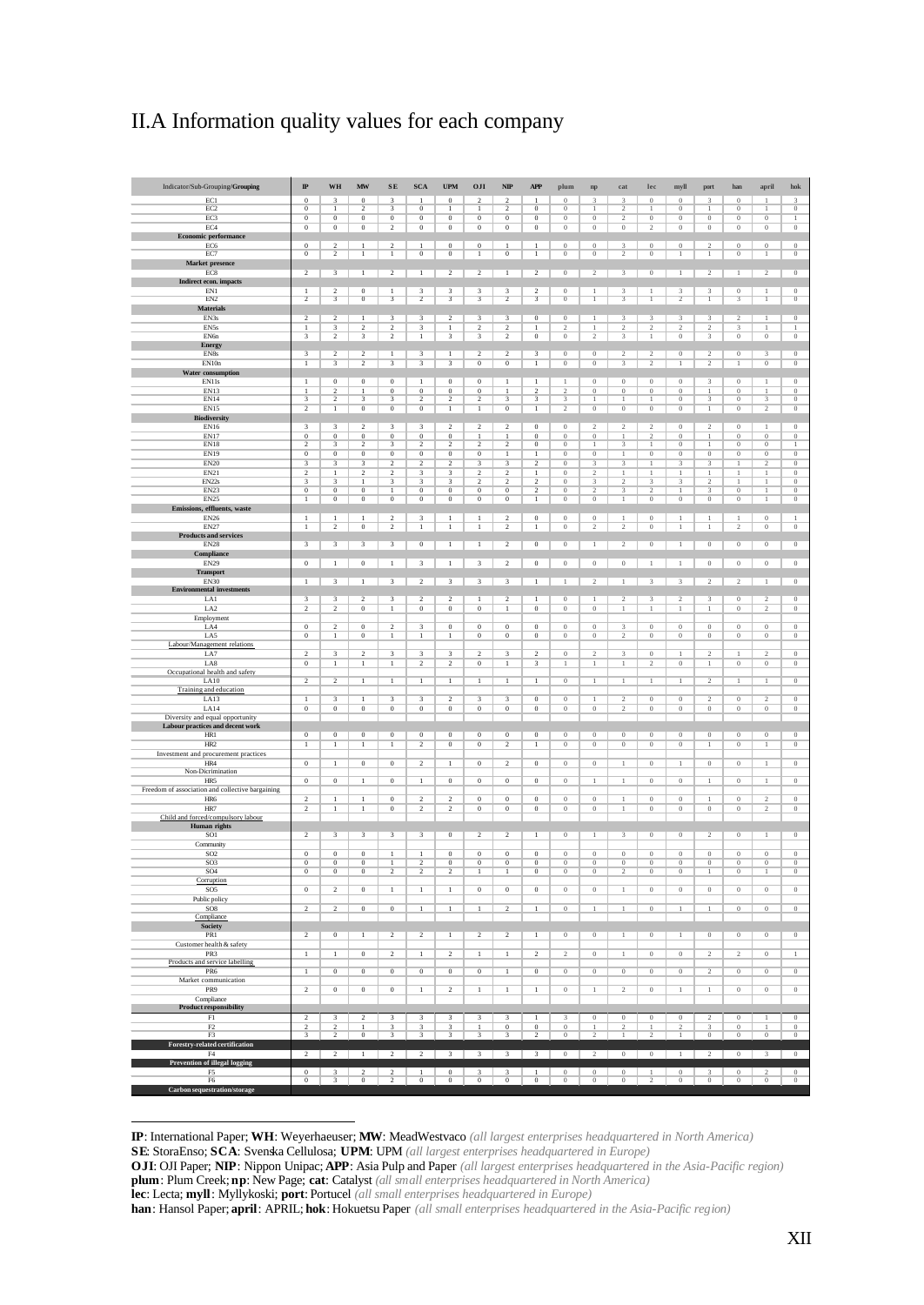II.B Information quality percentages achieved by the groups of the largest and small forest and paper companies and quality differences between them

|                                                  | Size-related evaluation |                 | Difference in information quality<br>Largest companies // Small companies |                                  |  |  |
|--------------------------------------------------|-------------------------|-----------------|---------------------------------------------------------------------------|----------------------------------|--|--|
| Indicator/Sub-Grouping/Grouping                  | Largest companies       | Small companies | <b>Relative</b><br>(worse than)                                           | Definition of the difference     |  |  |
| EC1                                              | 44,4%                   | 48,1%           | 8%                                                                        | minor                            |  |  |
| EC2                                              | 37,0%                   | 22,2%           | 40%                                                                       | noticeable                       |  |  |
| EC3<br>EC4                                       | 0,0%<br>7,4%            | 11,1%<br>7,4%   | 100%<br>0%                                                                | fundamental<br>identical quality |  |  |
| <b>Economic performance</b>                      | 22,2%                   | 22,2%           | $0\%$                                                                     | identical quality                |  |  |
| EC6                                              | 29.6%                   | 18,5%           | 38%                                                                       | noticeable                       |  |  |
| EC7<br><b>Market</b> presence                    | 22,2%<br>25,9%          | 18,5%<br>18,5%  | 17%<br>29%                                                                | minor<br>noticeable              |  |  |
| EC8                                              | 59,3%                   | 40,7%           | 31%                                                                       | noticeable                       |  |  |
| Indirect econ. impacts                           | 59,3%                   | 40,7%           | 31%                                                                       | noticeable                       |  |  |
| <b>EN1</b><br>EN <sub>2</sub>                    | 66,7%<br>77,8%          | 44,4%<br>44,4%  | 33%<br>43%                                                                | noticeable<br>noticeable         |  |  |
| <b>Materials</b>                                 | 72,2%                   | 44,4%           | 38%                                                                       | noticeable                       |  |  |
| EN3s                                             | 70,4%                   | 59,3%           | 16%                                                                       | minor                            |  |  |
| EN5s                                             | 63,0%                   | 59,3%           | 6%                                                                        | minor                            |  |  |
| EN6n<br><b>Energy</b>                            | 70,4%<br>67,9%          | 33,3%<br>50,6%  | 53%<br>25%                                                                | considerable<br>noticeable       |  |  |
| EN8s                                             | 70,4%                   | 33,3%           | 53%                                                                       | considerable                     |  |  |
| EN10n                                            | 59,3%                   | 33,3%           | 44%                                                                       | noticeable                       |  |  |
| <b>Water consumption</b><br><b>EN11s</b>         | 64,8%<br>14,8%          | 33,3%<br>18,5%  | 49%<br>20%                                                                | noticeable<br>minor              |  |  |
| EN13                                             | 25,9%                   | 14,8%           | 43%                                                                       | noticeable                       |  |  |
| EN14                                             | 85,2%                   | 44,4%           | 48%                                                                       | noticeable                       |  |  |
| EN15<br><b>Biodiversity</b>                      | 22.2%<br>37,0%          | 18,5%<br>24,1%  | 17%<br>35%                                                                | minor<br>noticeable              |  |  |
| <b>EN16</b>                                      | 74,1%                   | 33,3%           | 55%                                                                       | considerable                     |  |  |
| EN17                                             | 7,4%                    | 14,8%           | 50%                                                                       | considerable                     |  |  |
| EN18                                             | 66,7%                   | 25,9%           | 61%                                                                       | considerable                     |  |  |
| EN19<br><b>EN20</b>                              | 7,4%<br>85,2%           | 3,7%<br>59,3%   | 50%<br>30%                                                                | considerable<br>noticeable       |  |  |
| EN21                                             | 66,7%                   | 29,6%           | 56%                                                                       | considerable                     |  |  |
| <b>EN22s</b><br><b>EN23</b>                      | 81,5%<br>11.1%          | 55,6%<br>44.4%  | 32%<br>75%                                                                | noticeable                       |  |  |
| <b>EN25</b>                                      | 7,4%                    | 7,4%            | 0%                                                                        | fundamental<br>identical quality |  |  |
| Emissions, effluents, waste                      | 45,3%                   | 30,5%           | 33%                                                                       | noticeable                       |  |  |
| <b>EN26</b>                                      | 44,4%                   | 18,5%           | 58%                                                                       | considerable                     |  |  |
| EN27<br><b>Products and services</b>             | 40,7%                   | 29,6%           | 27%                                                                       | noticeable<br>noticeable         |  |  |
| <b>EN28</b>                                      | 42,6%<br>59,3%          | 24,1%<br>14,8%  | 43%<br>75%                                                                | fundamental                      |  |  |
| Compliance                                       | 59,3%                   | 14,8%           | 75%                                                                       | fundamental                      |  |  |
| <b>EN29</b>                                      | 40,7%                   | 7,4%            | 82%                                                                       | fundamental                      |  |  |
| <b>Transport</b><br><b>EN30</b>                  | 40,7%<br>74,1%          | 7,4%<br>55,6%   | 82%<br>25%                                                                | fundamental<br>noticeable        |  |  |
| <b>Environmental investments</b>                 | 74,1%                   | 55,6%           | 25%                                                                       | noticeable                       |  |  |
| LA1                                              | 70,4%                   | 48,1%           | 32%                                                                       | noticeable                       |  |  |
| LA <sub>2</sub><br>Employment                    | 22,2%<br>46,3%          | 22,2%<br>35,2%  | 0%<br>24%                                                                 | identical quality<br>noticeable  |  |  |
| LA4                                              | 25,9%                   | 11,1%           | 57%                                                                       | considerable                     |  |  |
| LA5                                              | 14,8%                   | 7,4%            | 50%                                                                       | considerable                     |  |  |
| Labour/Management relations<br>LA7               | 20,4%<br>85,2%          | 9,3%<br>40,7%   | 55%<br>52%                                                                | considerable<br>considerable     |  |  |
| LA8                                              | 40,7%                   | 22,2%           | 45%                                                                       | noticeable                       |  |  |
| Occupational health and safety                   | 63,0%                   | 31,5%           | 50%                                                                       | considerable                     |  |  |
| LA10                                             | 40,7%                   | 29,6%           | 27%                                                                       | noticeable                       |  |  |
| Training and education<br>LA13                   | 40,7%<br>70,4%          | 29,6%<br>25,9%  | 27%<br>63%                                                                | noticeable<br>considerable       |  |  |
| LA14                                             | 0,0%                    | 7,4%            | 100%                                                                      | fundamental                      |  |  |
| Diversity and equal opportunity                  | 35.2%<br>41,1%          | 16,7%           | 53%<br>41%                                                                | considerable<br>noticeable       |  |  |
| <b>Labour practices and decent work</b><br>HR1   | 0,0%                    | 24,4%<br>0,0%   |                                                                           | identical quality                |  |  |
| HR <sub>2</sub>                                  | 33,3%                   | 7,4%            | 78%                                                                       | fundamental                      |  |  |
| Investment and procurement practices             | 16,7%                   | 3,7%            | 78%                                                                       | fundamental                      |  |  |
| HR4<br>Non-Dicrimination                         | 22,2%<br>22.2%          | 11,1%<br>11,1%  | 50%<br>50%                                                                | considerable<br>considerable     |  |  |
| HR5                                              | 7,4%                    | 14,8%           | 50%                                                                       | considerable                     |  |  |
| Freedom of association and collective bargaining | 7,4%                    | 14,8%           | 50%                                                                       | considerable                     |  |  |
| HR6<br>HR7                                       | 29.6%<br>29.6%          | 14,8%<br>11,1%  | 50%<br>63%                                                                | considerable<br>considerable     |  |  |
| Child and forced/compulsory labour               | 29,6%                   | 13,0%           | 56%                                                                       | considerable                     |  |  |
| <b>Human</b> rights                              | 19,0%                   | 10.6%           | 44%                                                                       | noticeable                       |  |  |
| SO1<br>Community                                 | 70,4%<br>70,4%          | 25,9%<br>25,9%  | 63%<br>63%                                                                | considerable<br>considerable     |  |  |
| SO <sub>2</sub>                                  | 7,4%                    | 0,0%            | 100%                                                                      | fundamental                      |  |  |
| SO <sub>3</sub>                                  | 11,1%                   | 0,0%            | 100%                                                                      | fundamental                      |  |  |
| SO <sub>4</sub><br>Corruption                    | 29,6%<br>16,0%          | 14,8%<br>4,9%   | 50%<br>69%                                                                | considerable<br>considerable     |  |  |
| SO <sub>5</sub>                                  | 18,5%                   | 3,7%            | 80%                                                                       | fundamental                      |  |  |
| Public policy                                    | 18,5%                   | 3,7%            | 80%                                                                       | fundamental                      |  |  |
| SO <sub>8</sub><br>Compliance                    | 37,0%<br>37,0%          | 14,8%<br>14,8%  | 60%<br>60%                                                                | considerable<br>considerable     |  |  |
| Society                                          | 35,5%                   | 12,3%           | 65%                                                                       | considerable                     |  |  |
| PR1                                              | 48,1%                   | 7,4%            | 85%                                                                       | fundamental                      |  |  |
| Customer health & safety                         | 48,1%                   | 7,4%            | 85%                                                                       | fundamental<br>noticeable        |  |  |
| PR3<br>Products and service labelling            | 40,7%<br>40,7%          | 29,6%<br>29,6%  | 27%<br>27%                                                                | noticeable                       |  |  |
| PR <sub>6</sub>                                  | 7,4%                    | 7,4%            | 0%                                                                        | identical quality                |  |  |
| Market communication                             | 7,4%                    | 7,4%<br>18,5%   | 0%                                                                        | identical quality                |  |  |
| PR9<br>Compliance                                | 29,6%<br>29,6%          | 18,5%           | 38%<br>38%                                                                | noticeable<br>noticeable         |  |  |
| <b>Product responsibility</b>                    | 31,5%                   | 15,7%           | 50%                                                                       | considerable                     |  |  |
| F1                                               | 85,2%                   | 22,2%           | 74%                                                                       | fundamental                      |  |  |
| F2<br>F3                                         | 55,6%<br>81,5%          | 37,0%<br>22,2%  | 33%<br>73%                                                                | noticeable<br>considerable       |  |  |
| Forestry-related certification                   | 74,1%                   | 27,2%           | 63%                                                                       | considerable                     |  |  |
| F <sub>4</sub>                                   | 77,8%                   | 29,6%           | 62%                                                                       | considerable                     |  |  |
| Prevention of illegal logging<br>F5              | 77,8%<br>55,6%          | 29,6%<br>22,2%  | 62%<br>60%                                                                | considerable<br>considerable     |  |  |
| F <sub>6</sub>                                   | 18,5%                   | 7,4%            | 60%                                                                       | considerable                     |  |  |
| Carbon sequestration/storage                     | 37,0%                   | 14,8%           | 60%                                                                       | considerable                     |  |  |

\*cursive: small > largest